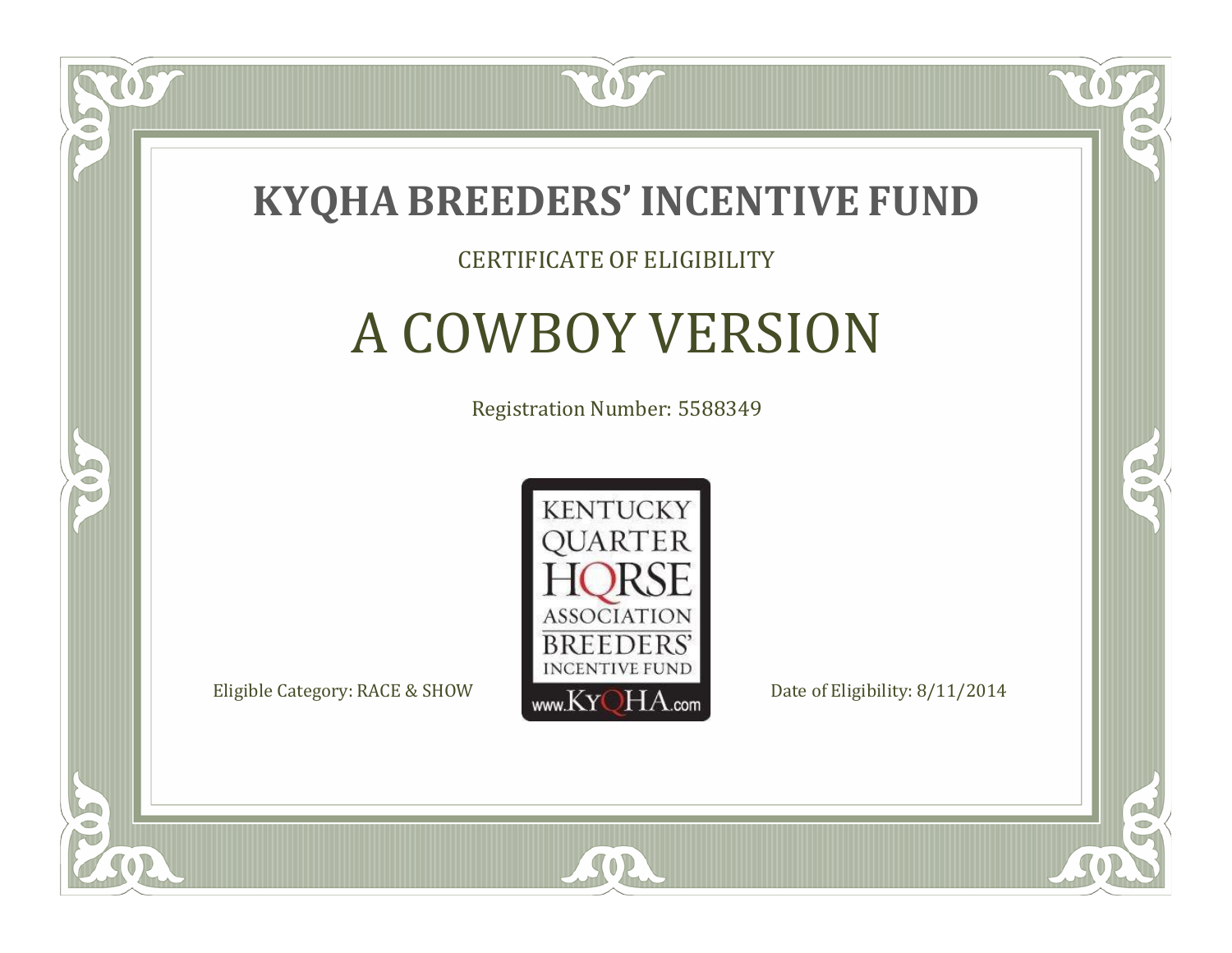

057

 $\bullet$ NU

5

CERTIFICATE OF ELIGIBILITY

# A TROPHY WIFE

Registration Number: X0713089



SOR

 $\mathbb{R}$ 

 $\rightarrow$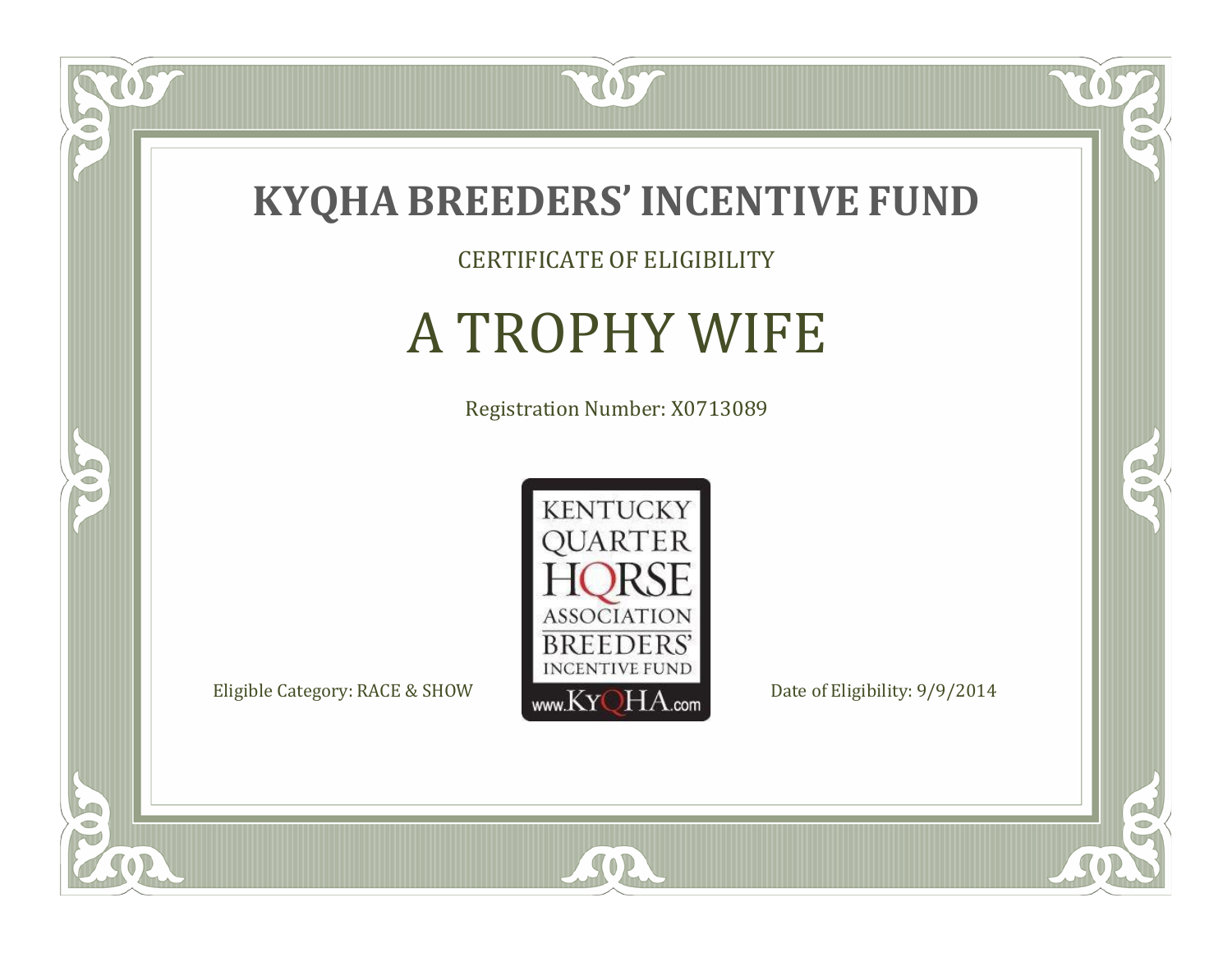

#### CERTIFICATE OF ELIGIBILITY

## ABSOLUTELY PEACHY

Registration Number: 5531077



SOR

CO.

 $\rightarrow$ 

 $\Box$ N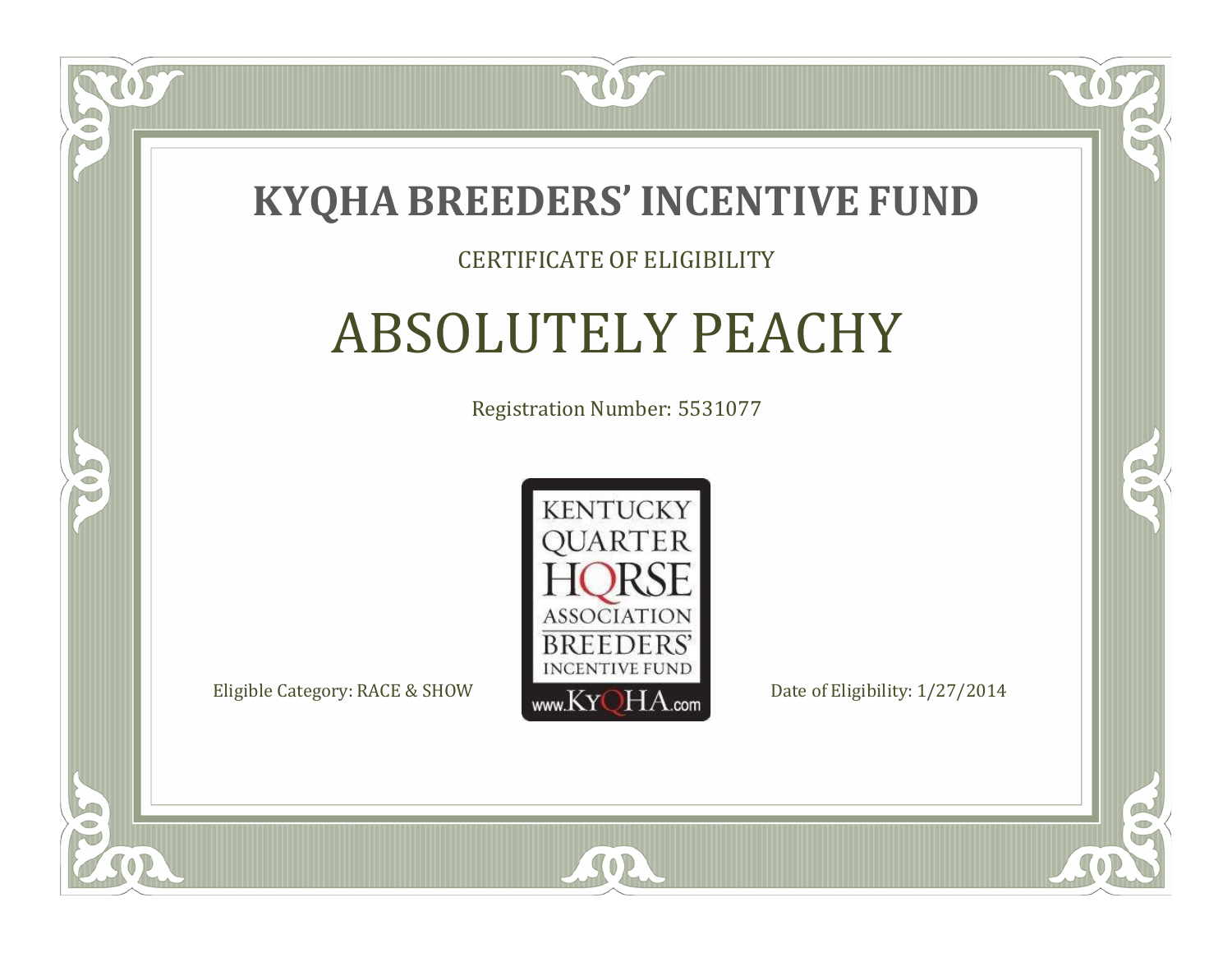

### CERTIFICATE OF ELIGIBILITY

# AN ULTIMATE AFFAIR

Registration Number: X0708962



SOR

CO.

 $\rightarrow$ 

 $\Box$ N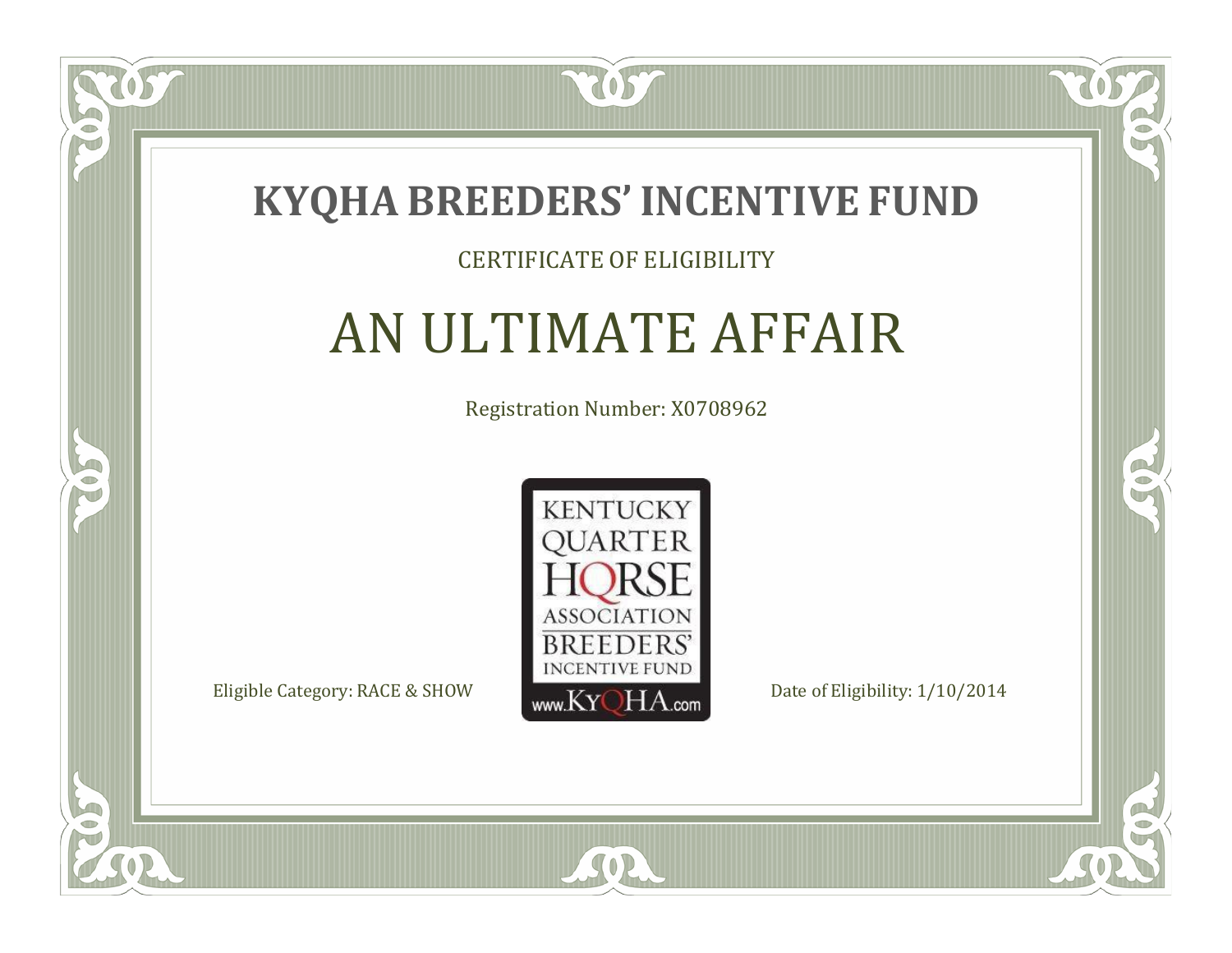

#### CERTIFICATE OF ELIGIBILITY

# APPROCHE TA FAME

Registration Number: 5530190



SOR

CO.

 $\rightarrow$ 

 $\Box$ N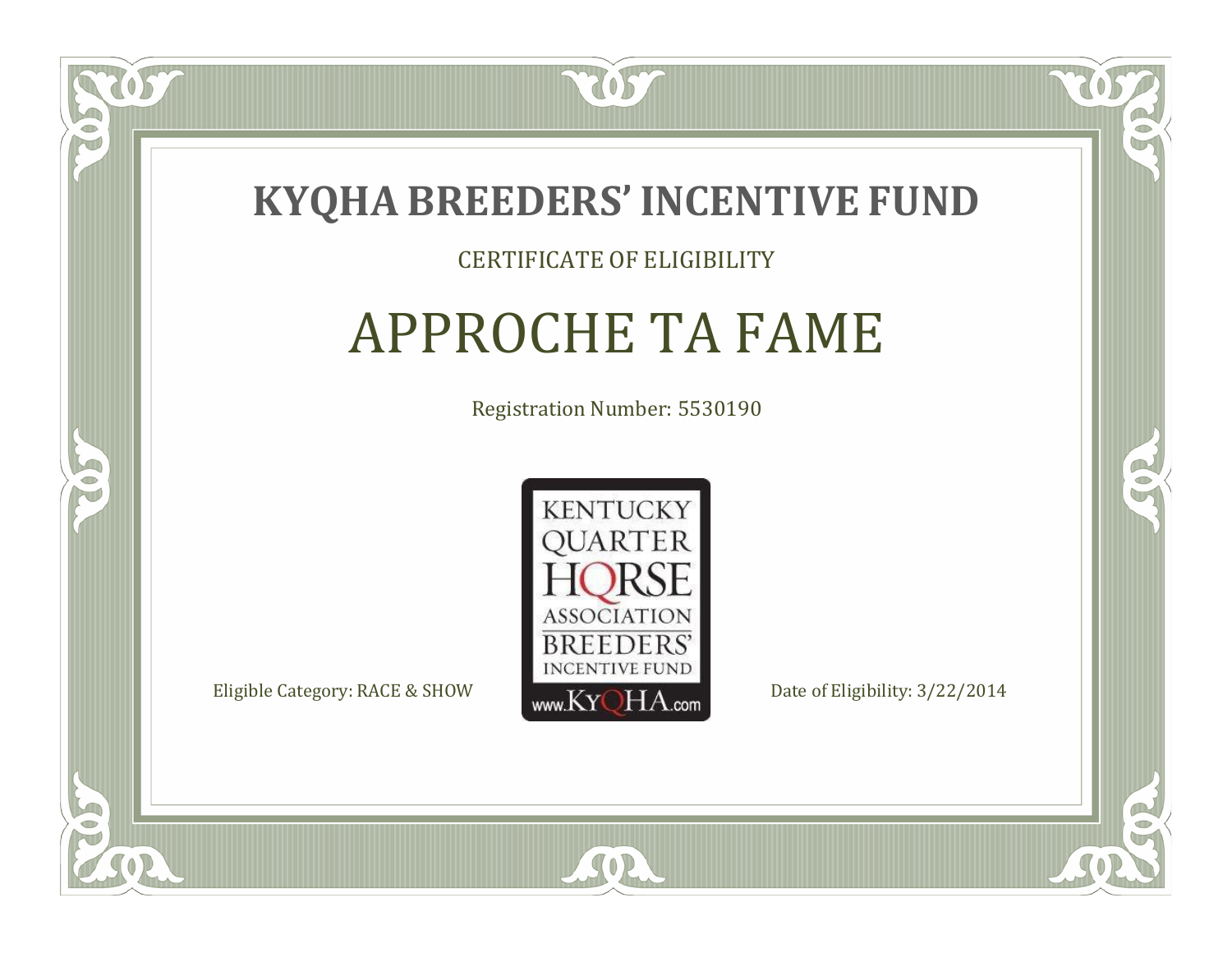

#### CERTIFICATE OF ELIGIBILITY

### BAD ASK REDNECK

Registration Number: 5364571



SOR

CO.

OR.

US.

 $\Box$ NU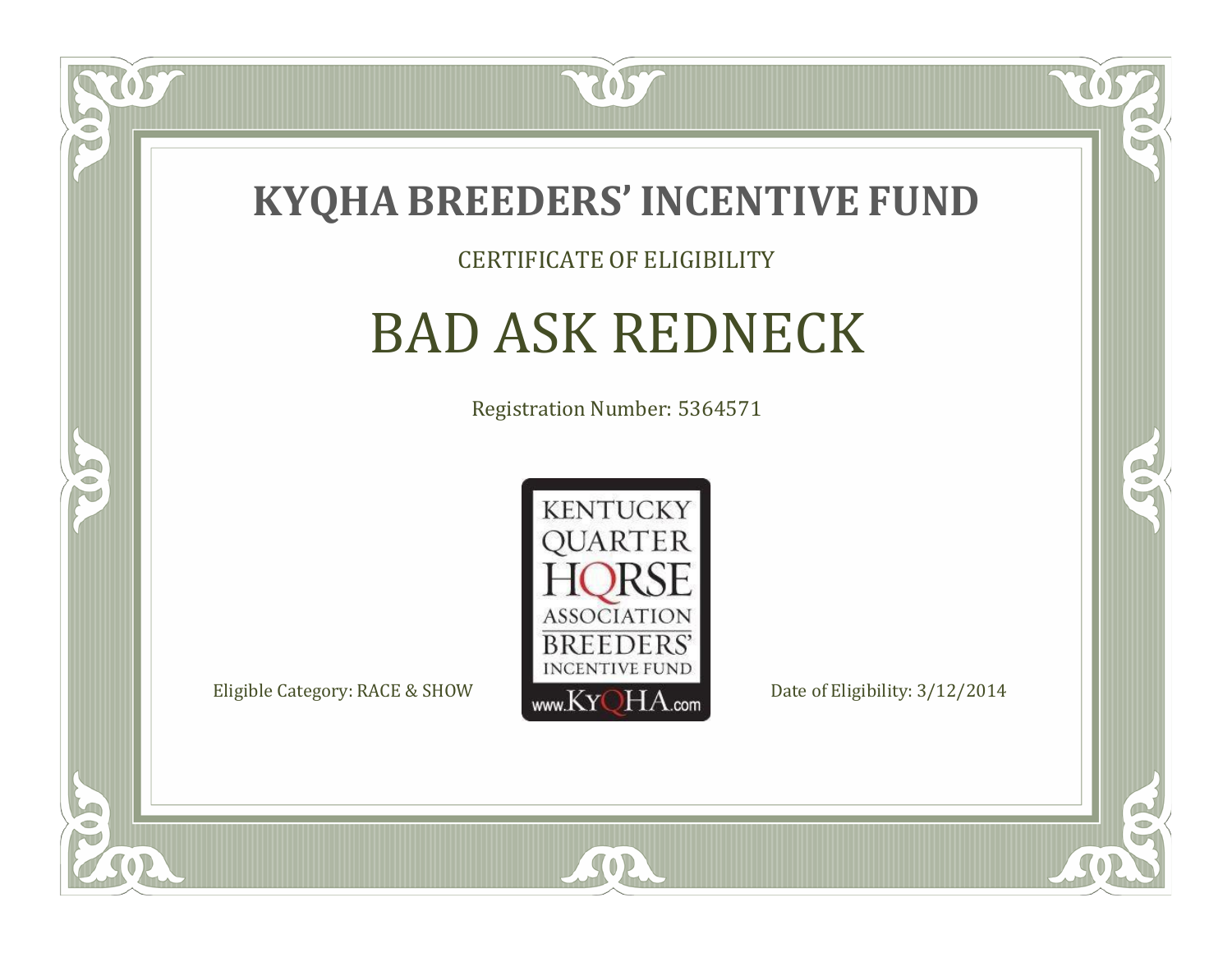

CERTIFICATE OF ELIGIBILITY

# BAY WRAPPER

Registration Number: 5552470



SOR

 $\mathbb{R}$ 

 $\mathbb{R}^2$ 

OS

 $\bullet$ N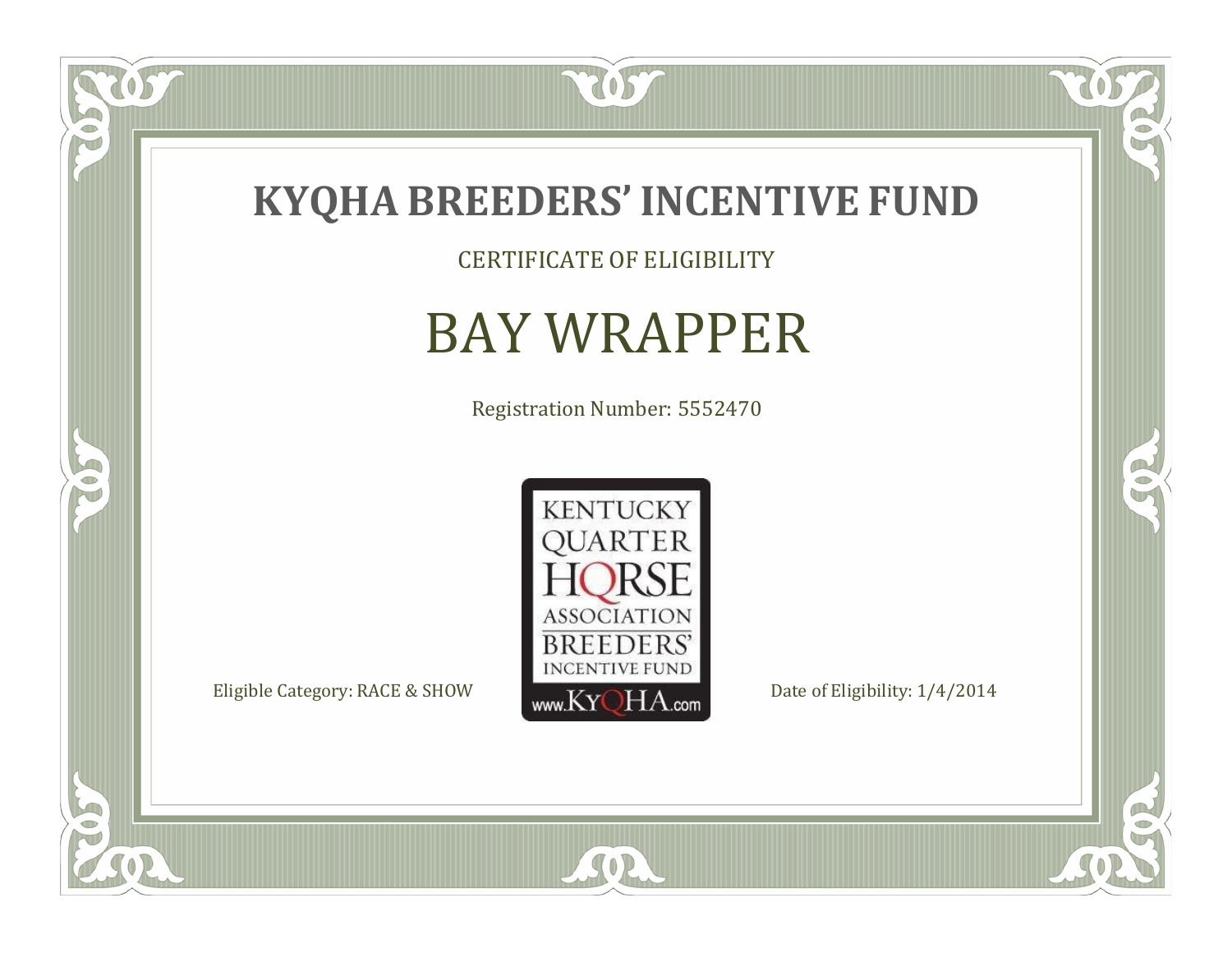

www.KYQHA.com

SOR

Eligible Category: RACE & SHOW Date of Eligibility:  $1/4/2014$ 

 $\bullet$ N

5

 $\Box$ 

 $\mathbb{R}$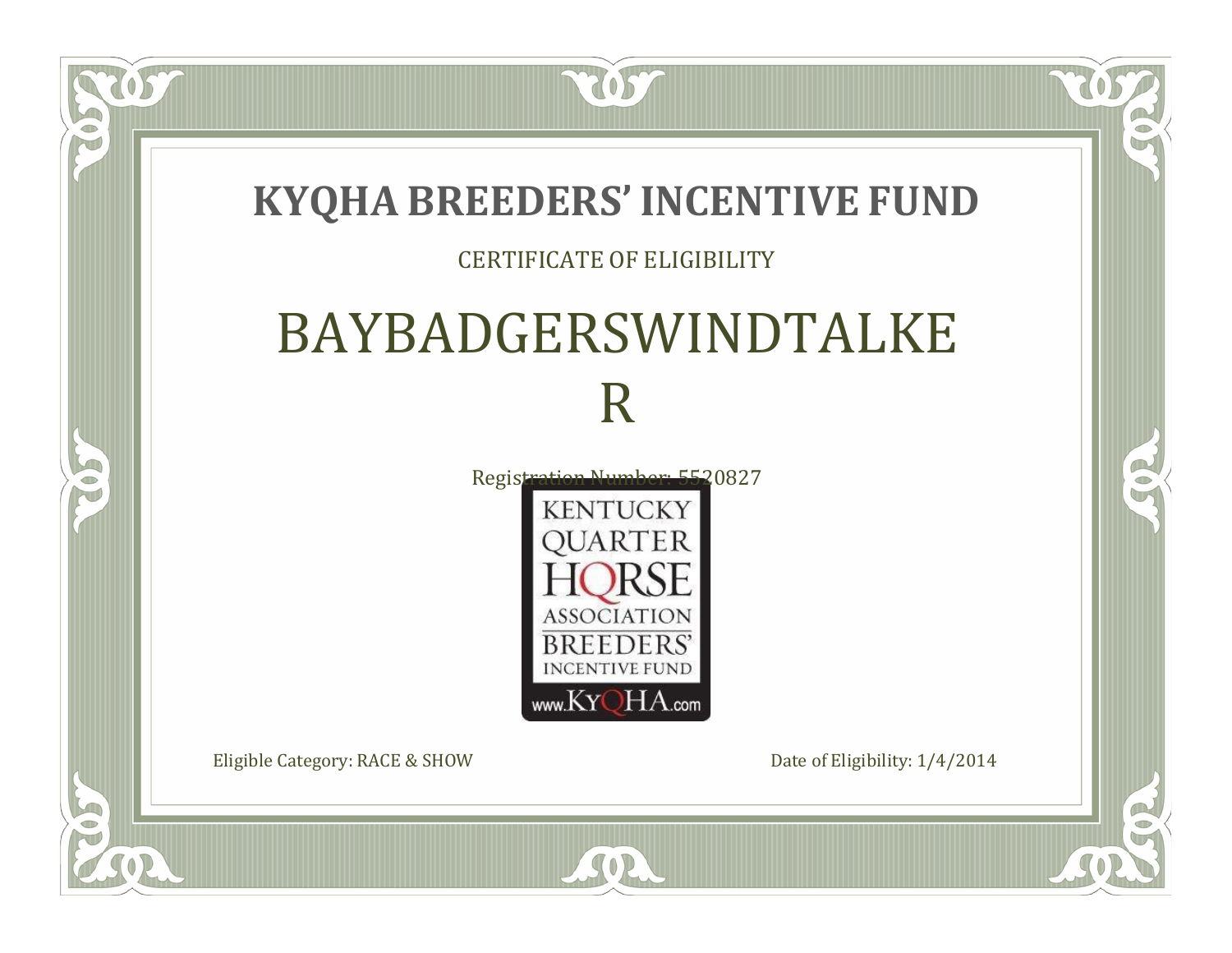

#### CERTIFICATE OF ELIGIBILITY

# BB REDNECK WILLIE

Registration Number: 5486230



SOR

 $\mathbb{R}$ 

 $\rightarrow$ 

US

 $\Box$ NU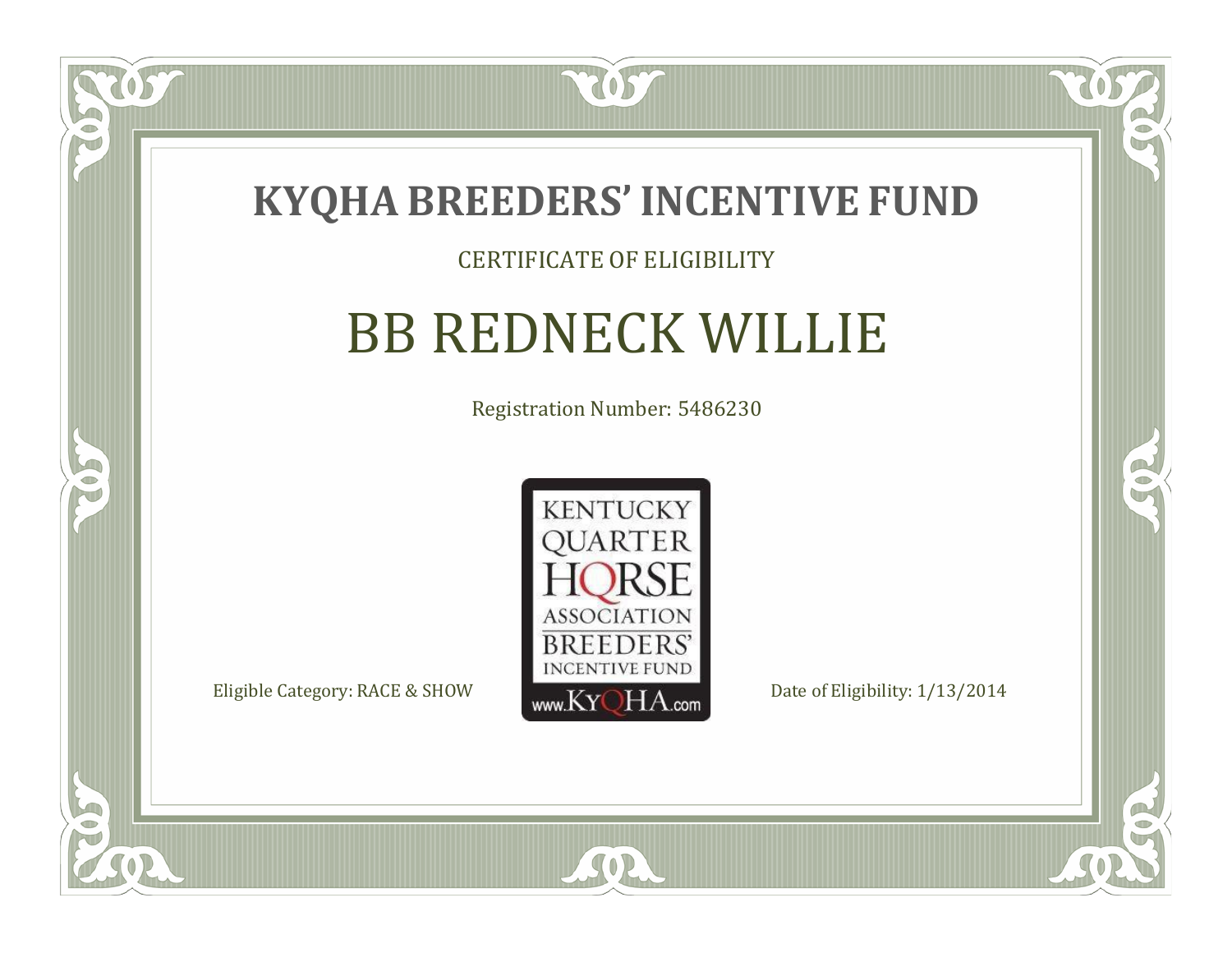

### CERTIFICATE OF ELIGIBILITY

# BLAZIN BAY BADGER

Registration Number: 5621314



CO.

 $\rightarrow$ 

 $\Box$ N

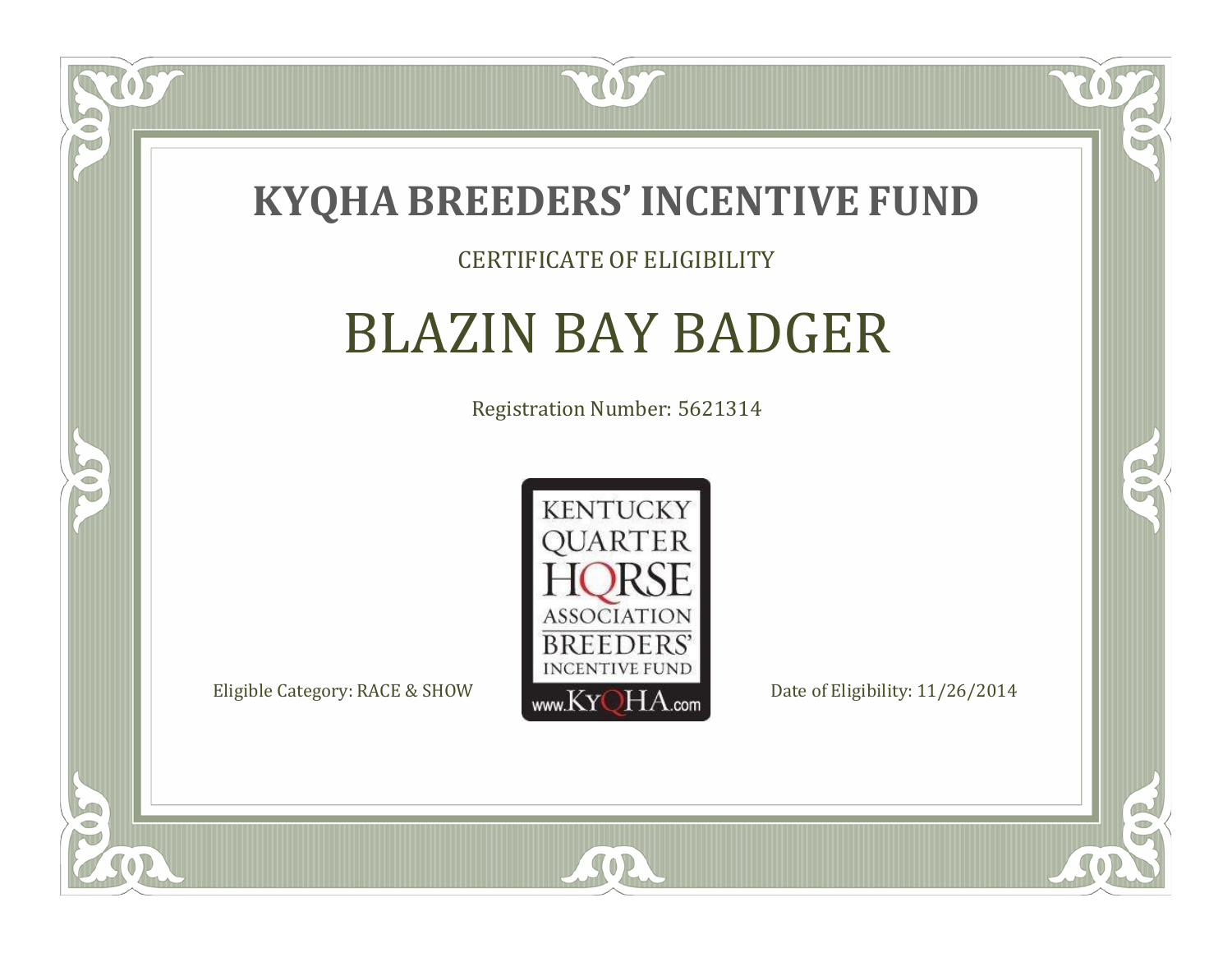### **KYQHA BREEDERS'INCENTIVE FUND**

7057

### CERTIFICATE OF ELIGIBILITY

# BLUE BERRY MARGARITA

Registration Number: 5588752



SOR

RO

 $\rightarrow$ 

 $\Box$ N

S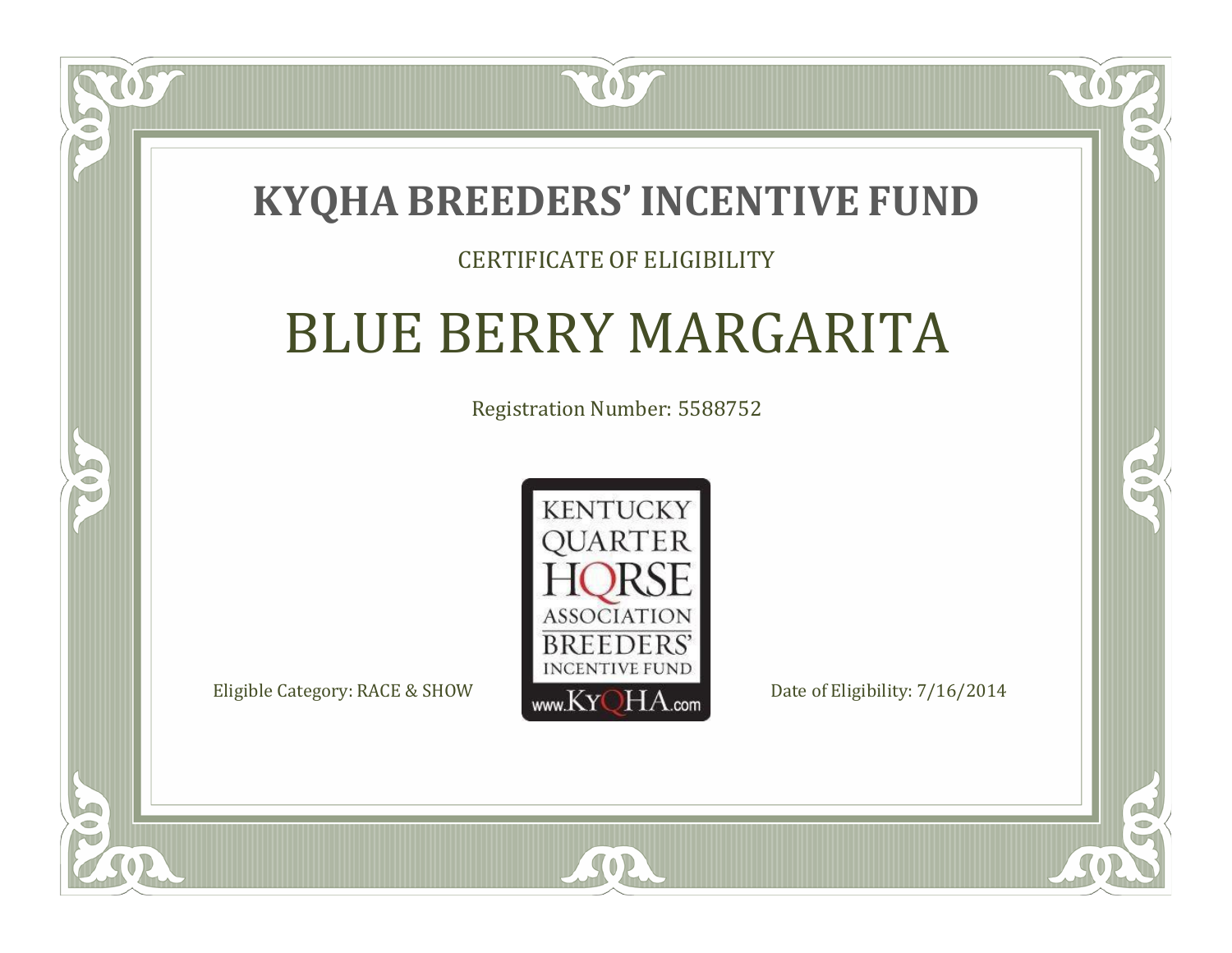

CERTIFICATE OF ELIGIBILITY

# BLUE STILETTOS

Registration Number: X0674841



SOR

CO.

 $\rightarrow$ 

 $\delta S$ 

 $\Box$ NU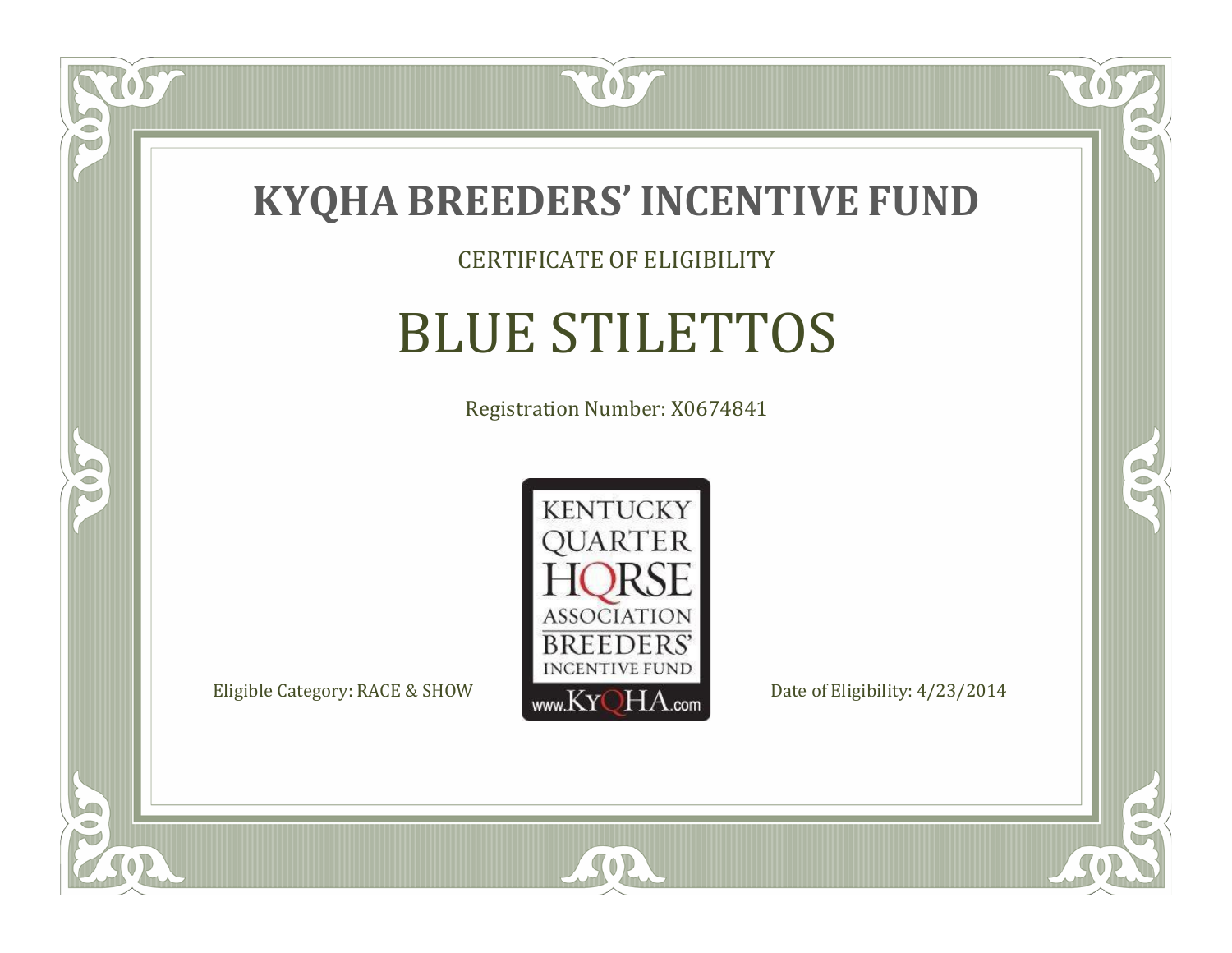

#### CERTIFICATE OF ELIGIBILITY

### BODEES HUNTRESS

Registration Number: 5551147



SOR

CO.

 $\rightarrow$ 

057

 $\Box$ NU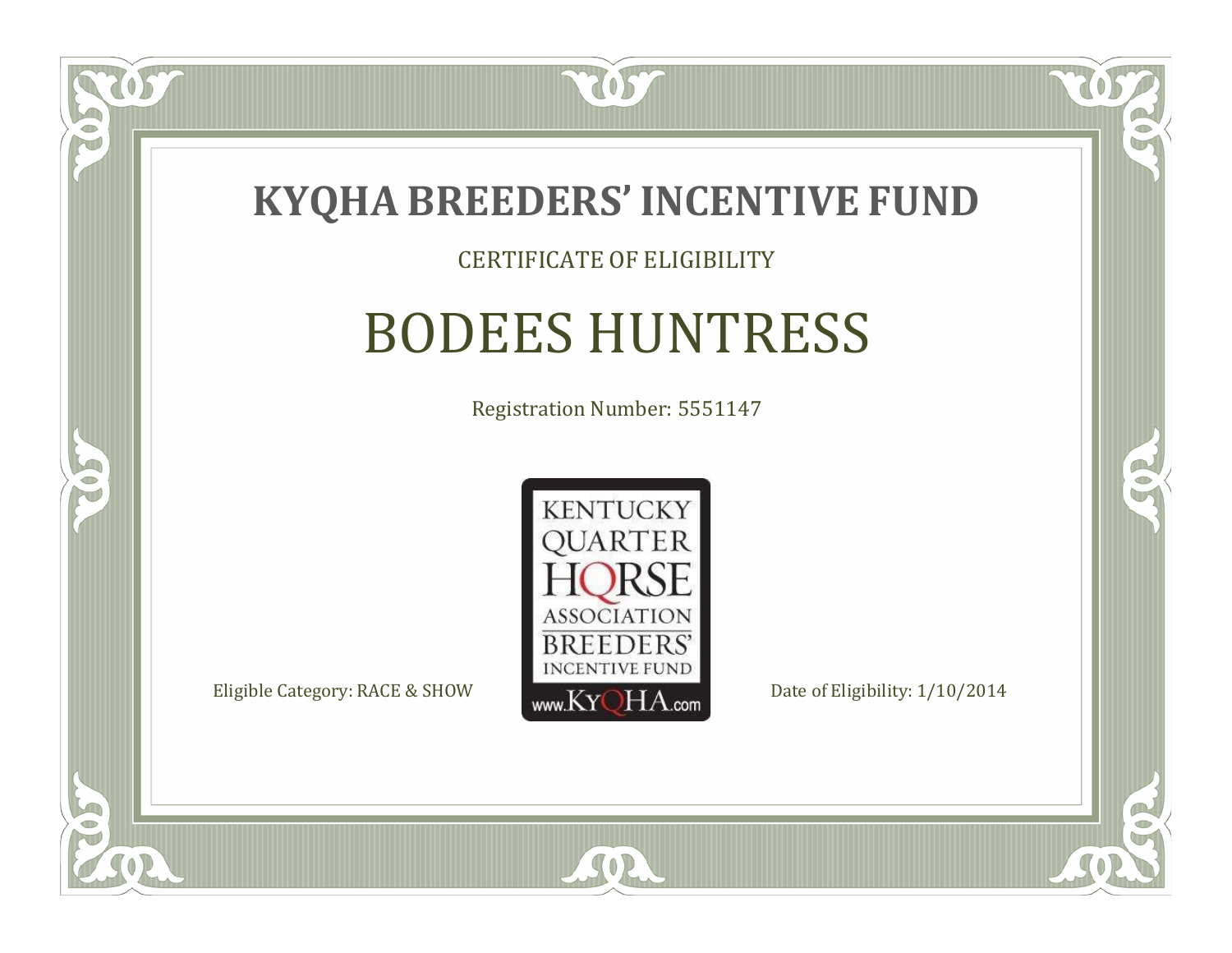

#### CERTIFICATE OF ELIGIBILITY

### BONAFIDE BULZEYE

Registration Number: 5537234



SOR

CO.

 $\rightarrow$ 

OS,

 $\Box$ NU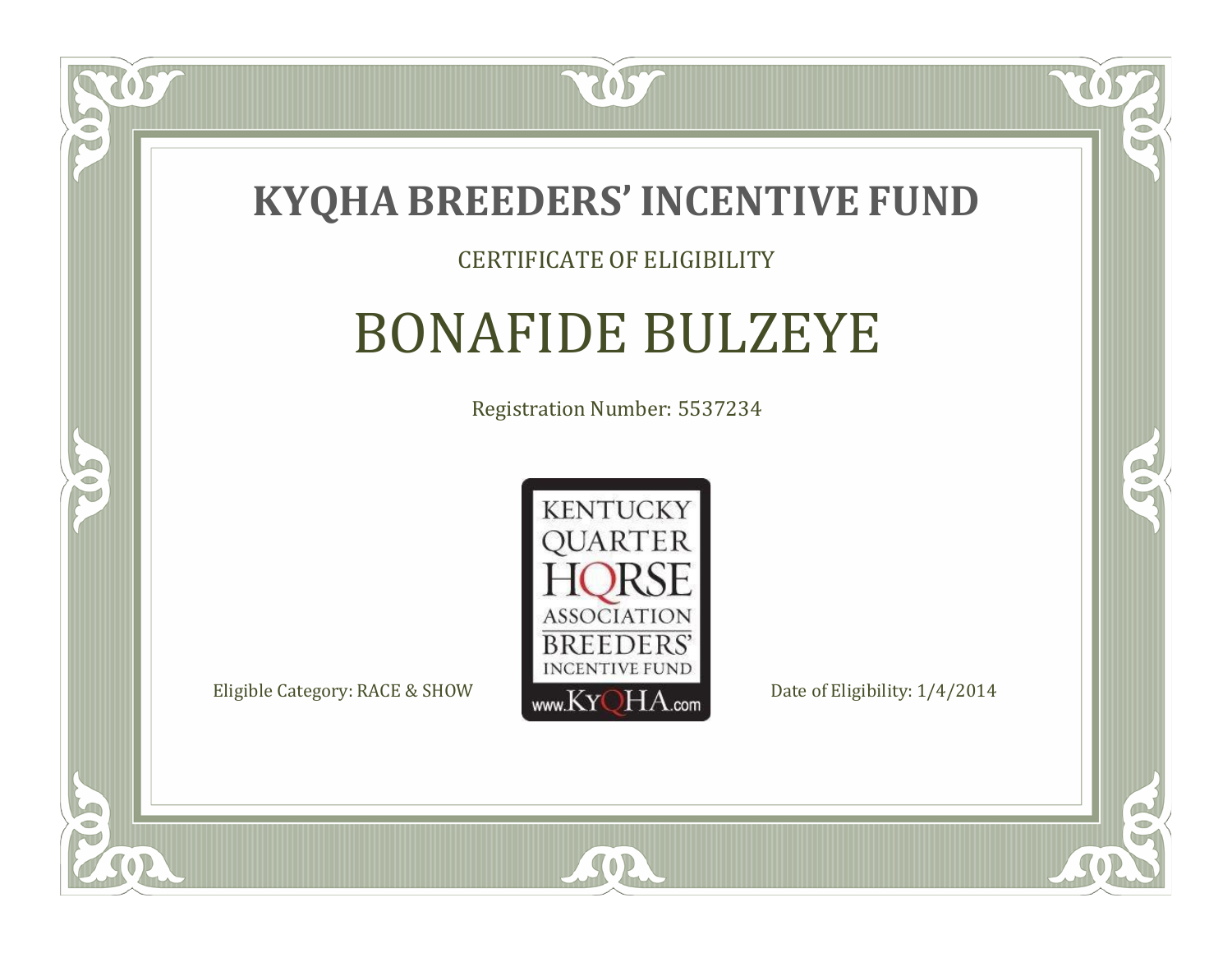

#### CERTIFICATE OF ELIGIBILITY

# BOONS LONE STAR

Registration Number: 5498840



SOR

CO.

B

 $\Box$ NU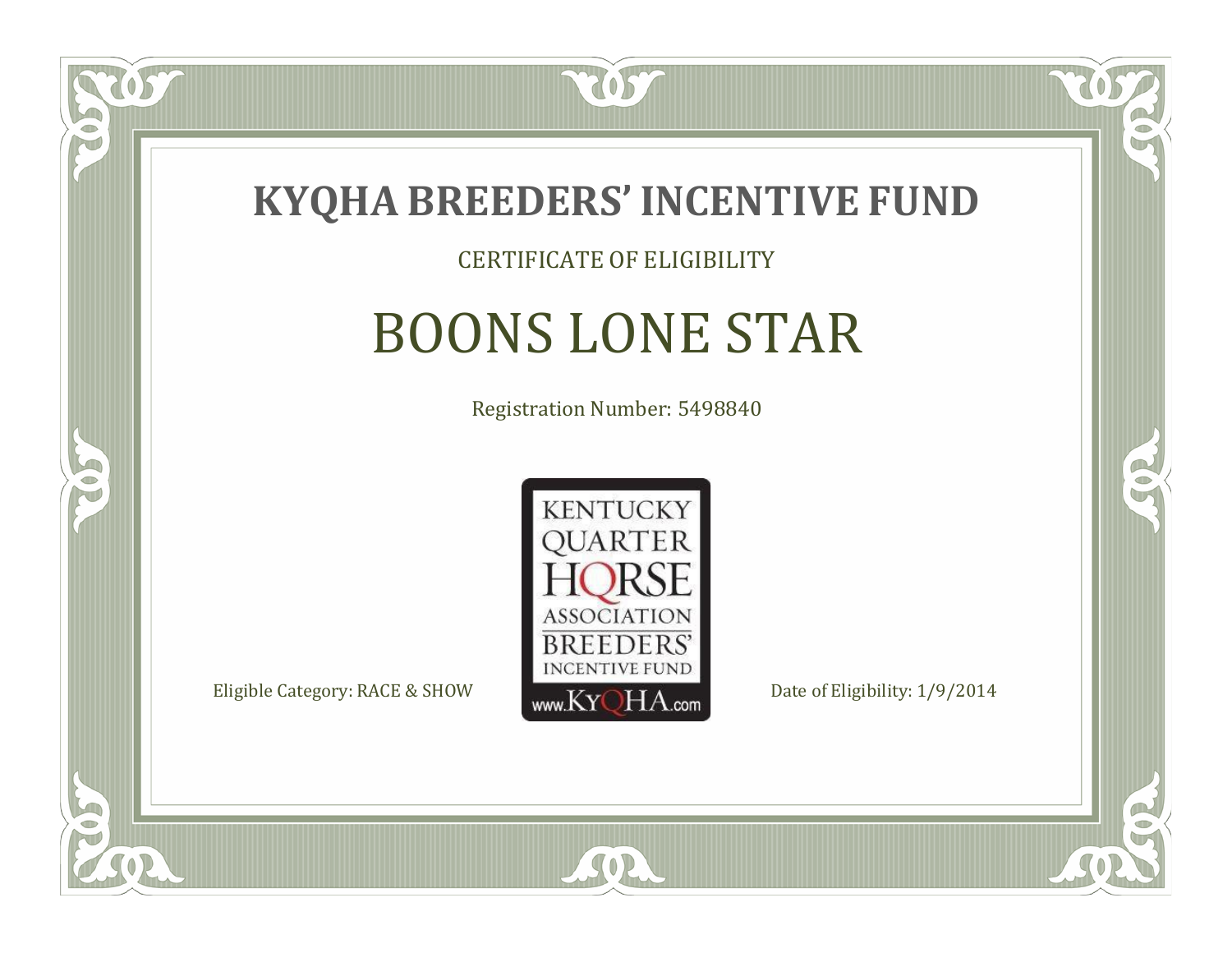

#### CERTIFICATE OF ELIGIBILITY

# BOONS OAK N CEDAR

Registration Number: 5551140



SOR

CO.

B

 $\Box$ N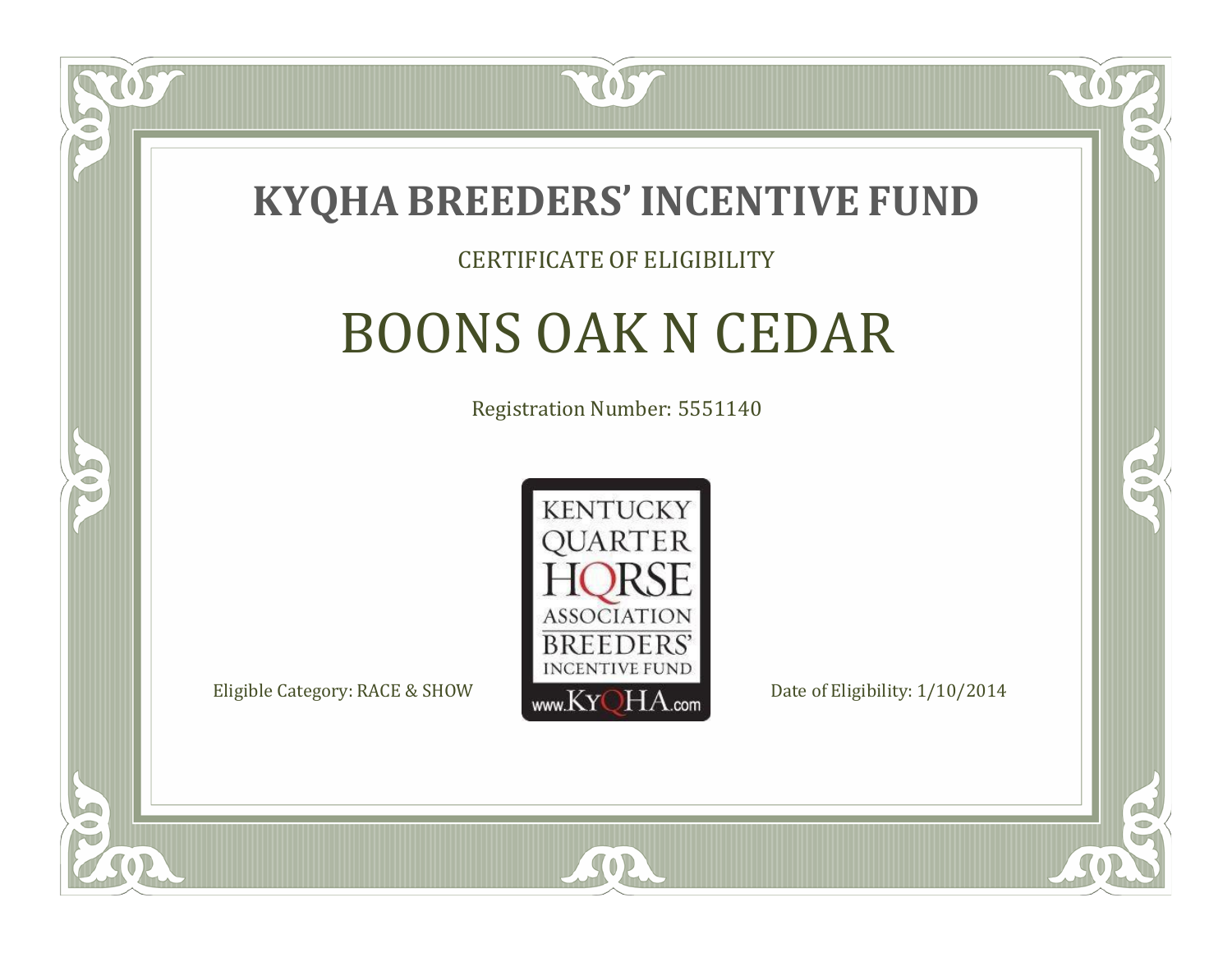### **KYQHA BREEDERS'INCENTIVE FUND**

7057

### CERTIFICATE OF ELIGIBILITY

# BOONS PLAYBOY BUNNY

Registration Number: 5551148



SOR

CO.

B

 $\Box$ N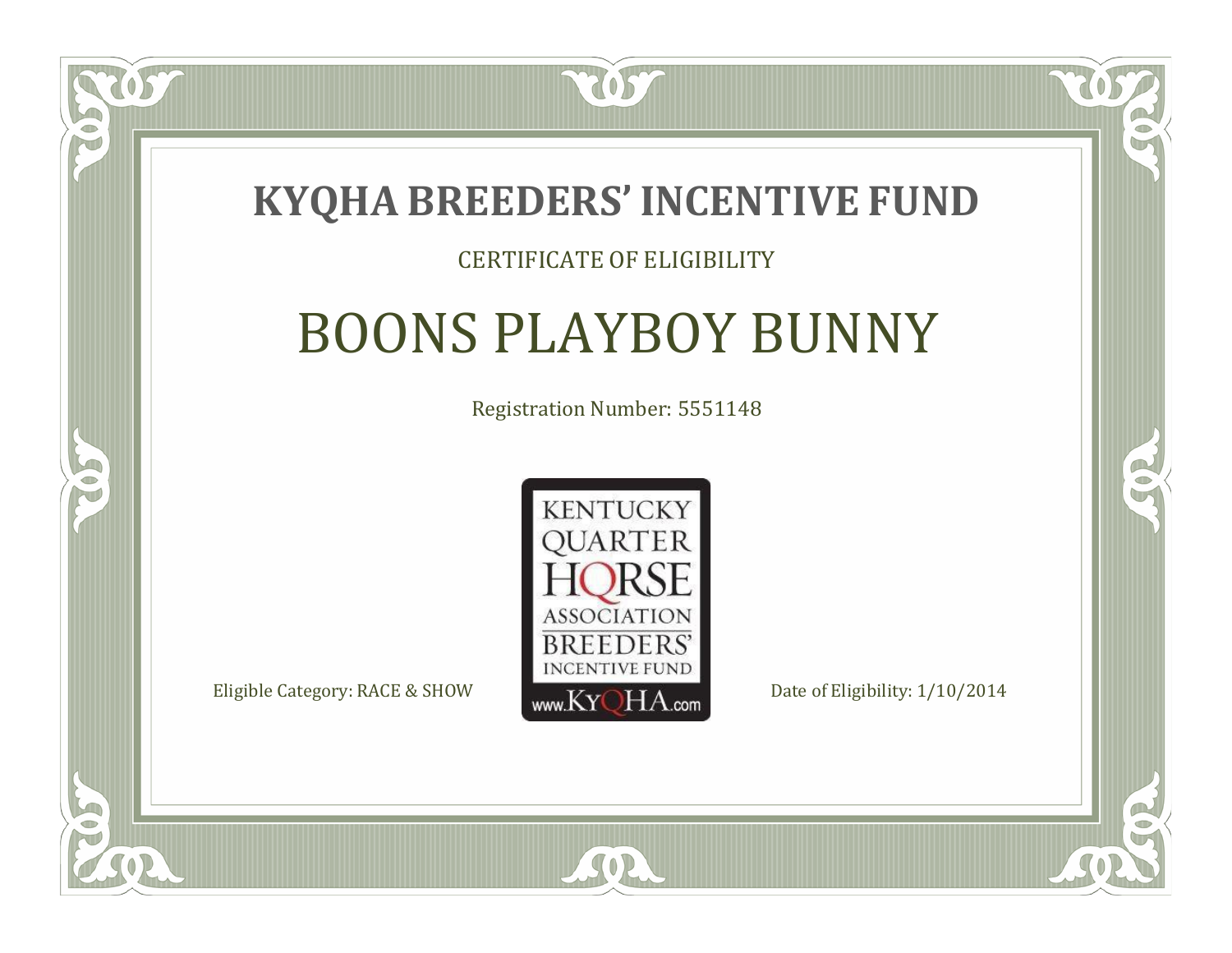

#### CERTIFICATE OF ELIGIBILITY

# BOONS SQUAW FEATHERS

Registration Number: 5551145



SOR

 $\mathbb{R}^2$ 

P.

 $\Box$ N

S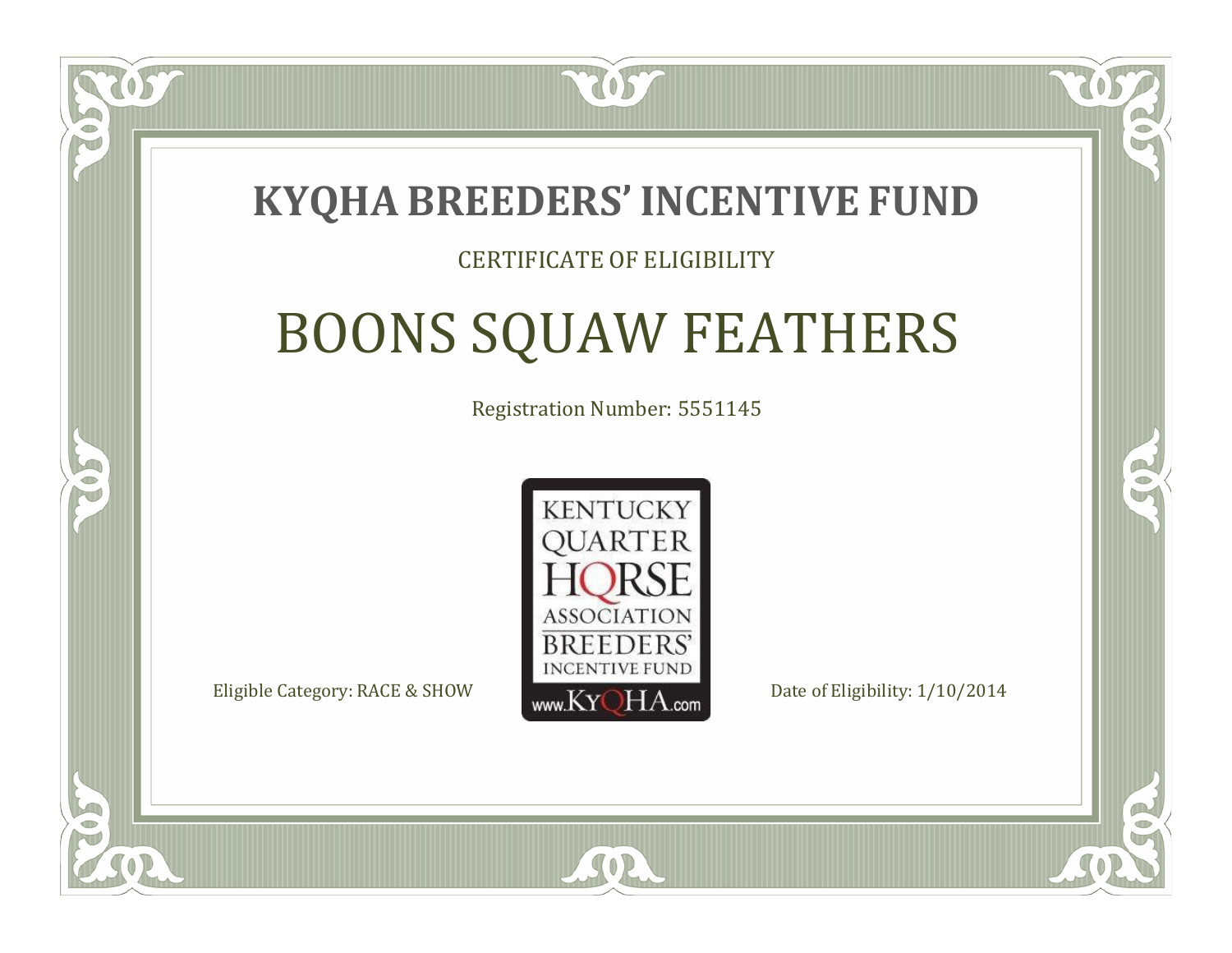

### CERTIFICATE OF ELIGIBILITY

# BREAKING THE LAW

Registration Number: X0712126



SOR

CO.

 $\rightarrow$ 

057

 $\Box$ NU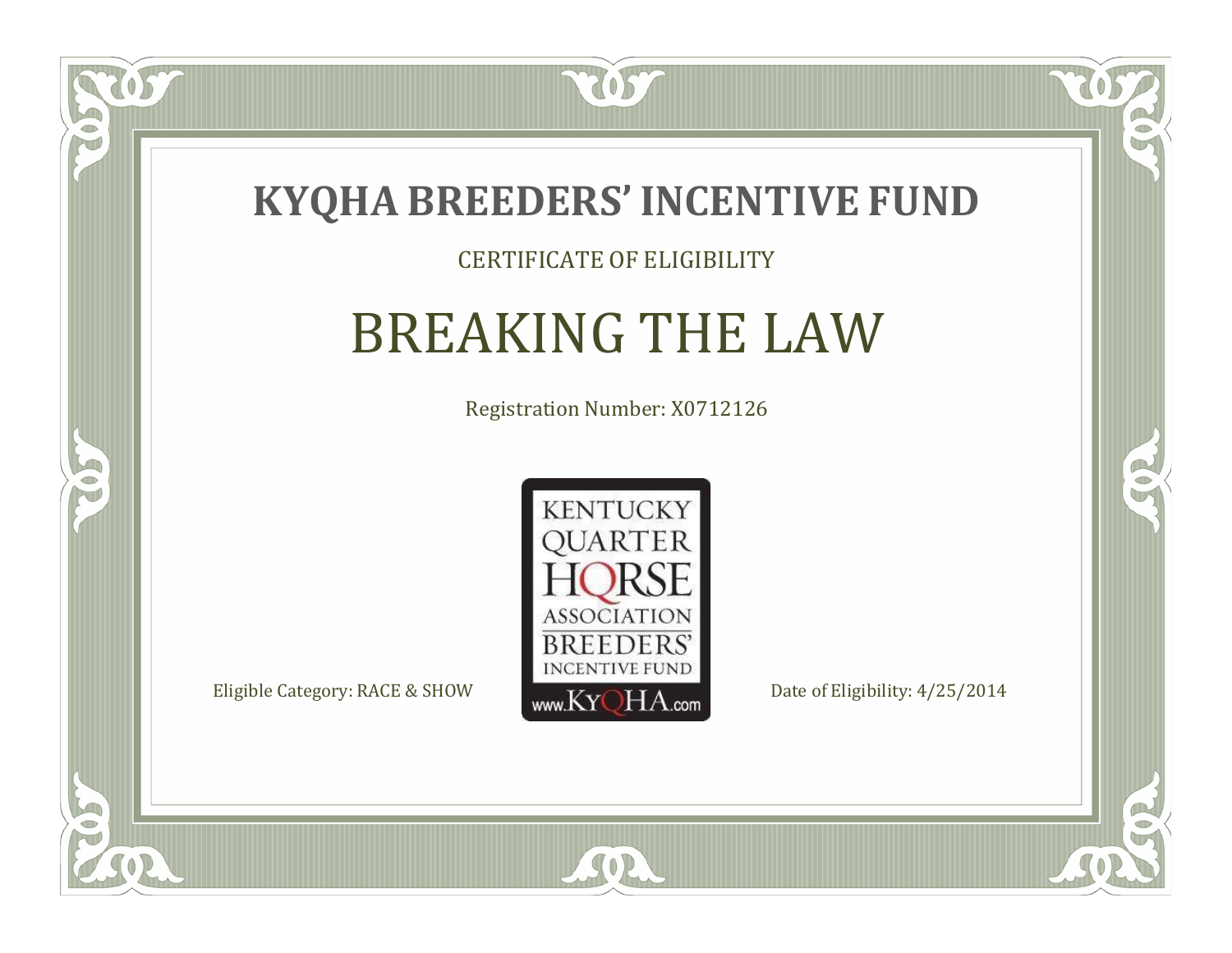

#### CERTIFICATE OF ELIGIBILITY

# BTS GOOD NIGHT HUH

Registration Number: X0710024



SOR

CO.

B

 $\blacksquare$ N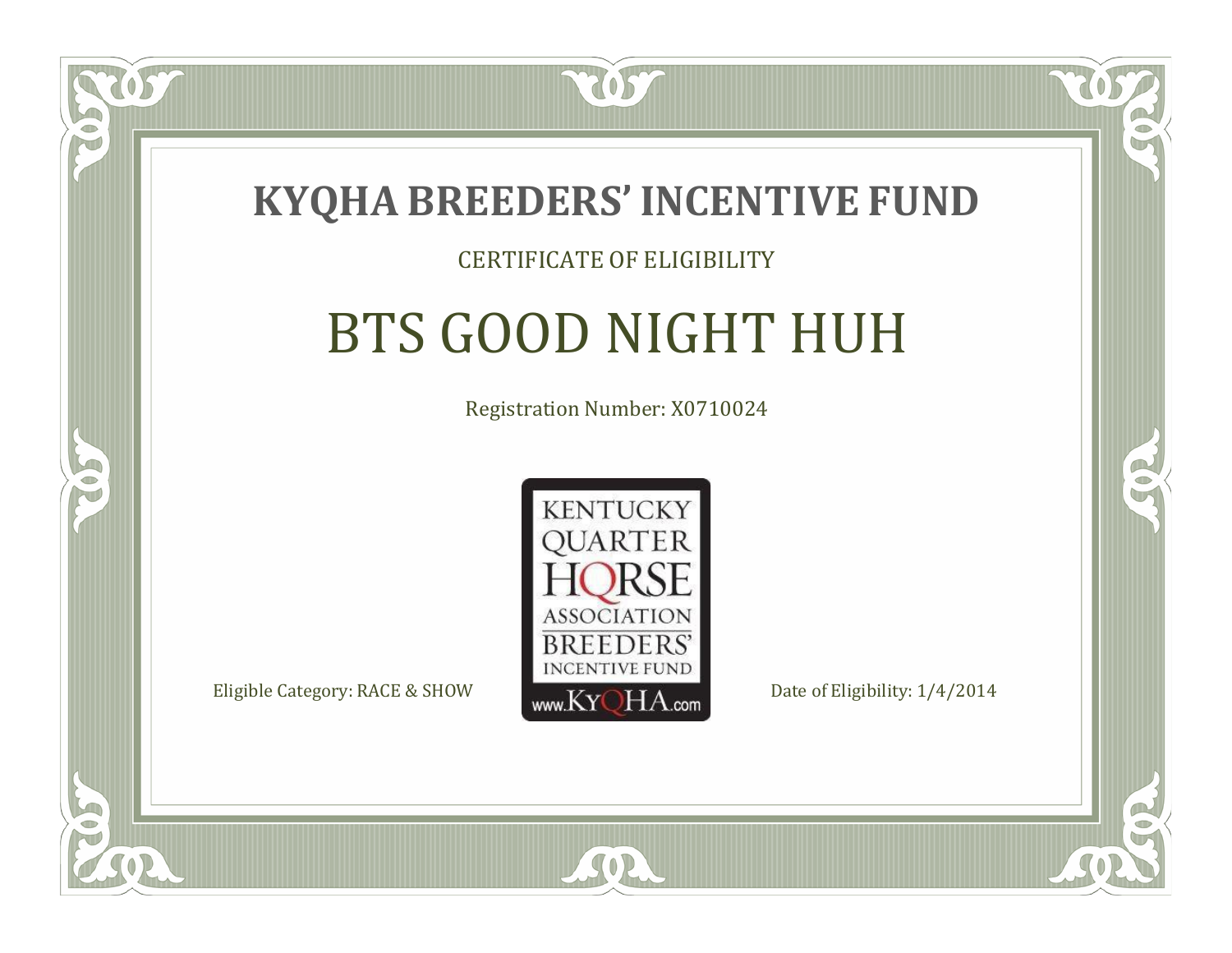

#### CERTIFICATE OF ELIGIBILITY

### BTS PALACE MAIDEN

Registration Number: X0665969



 $SO2$ 

CO.

B

 $\blacksquare$ N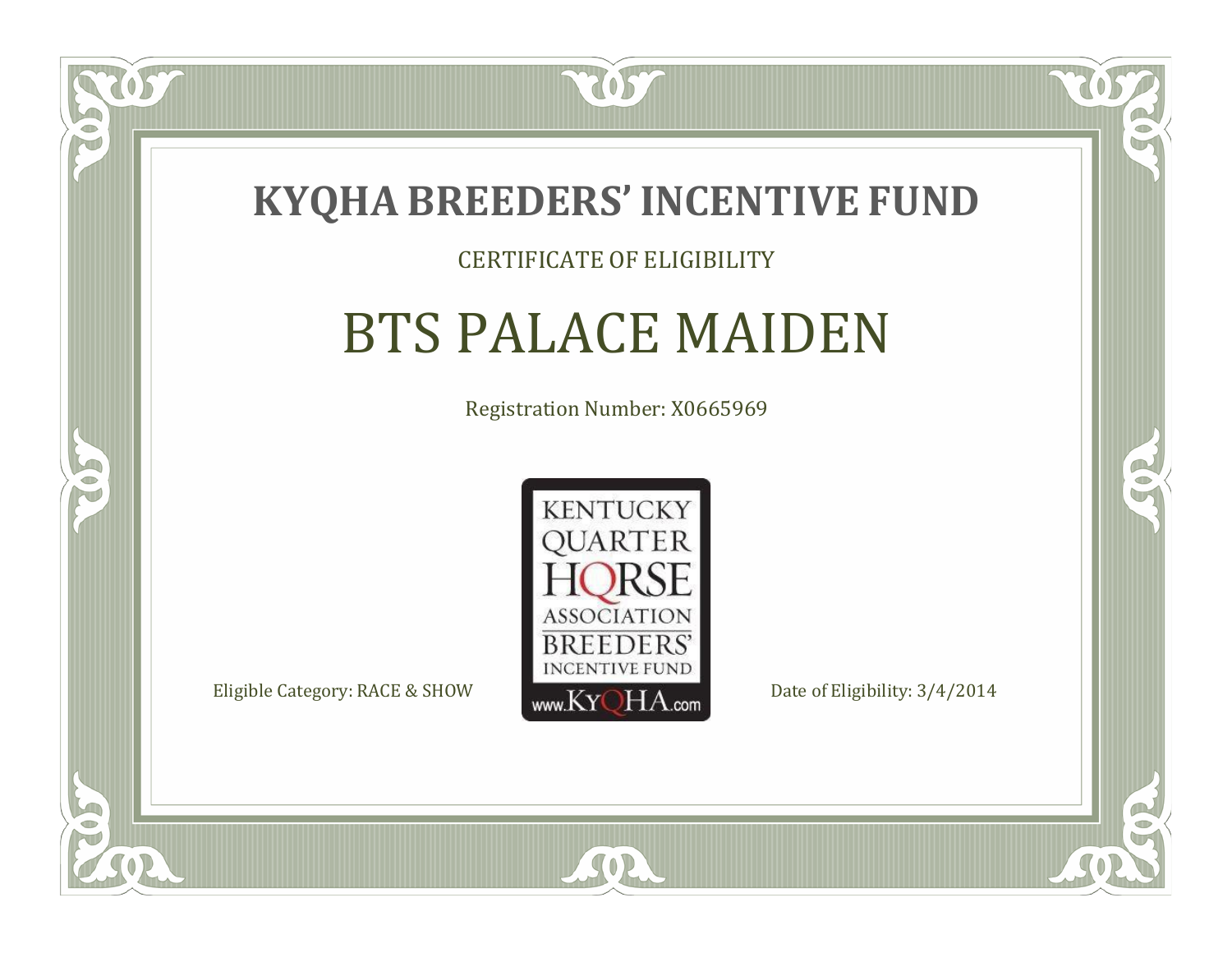

### CERTIFICATE OF ELIGIBILITY

# CARIBBEAN DIAMOND

Registration Number: 5537039



SOR

CO.

 $\rightarrow$ 

US

 $\Box$ NU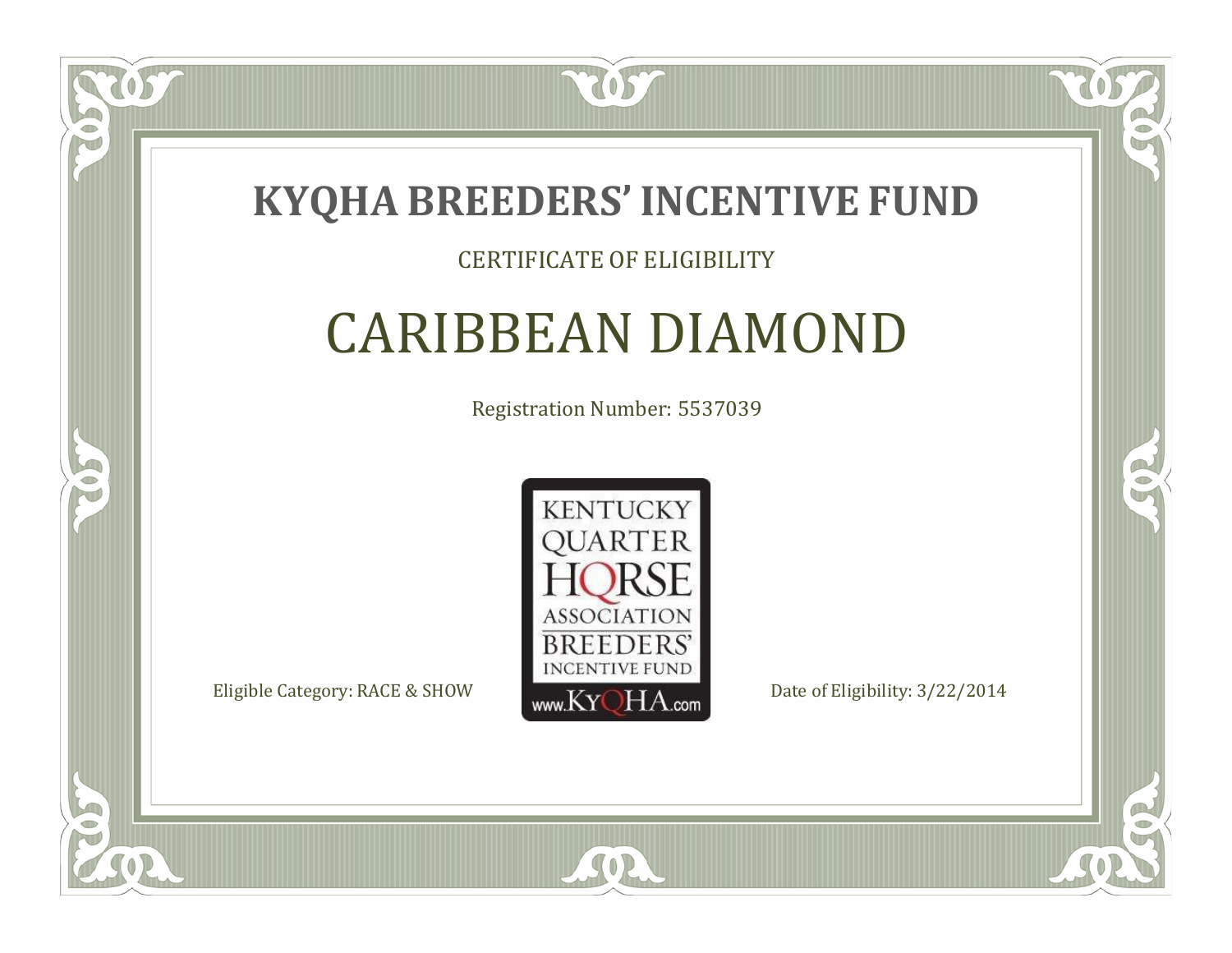

### CERTIFICATE OF ELIGIBILITY

# CASHING N ON FAME

Registration Number: 5616478



SOR

RO

B

 $\Box$ N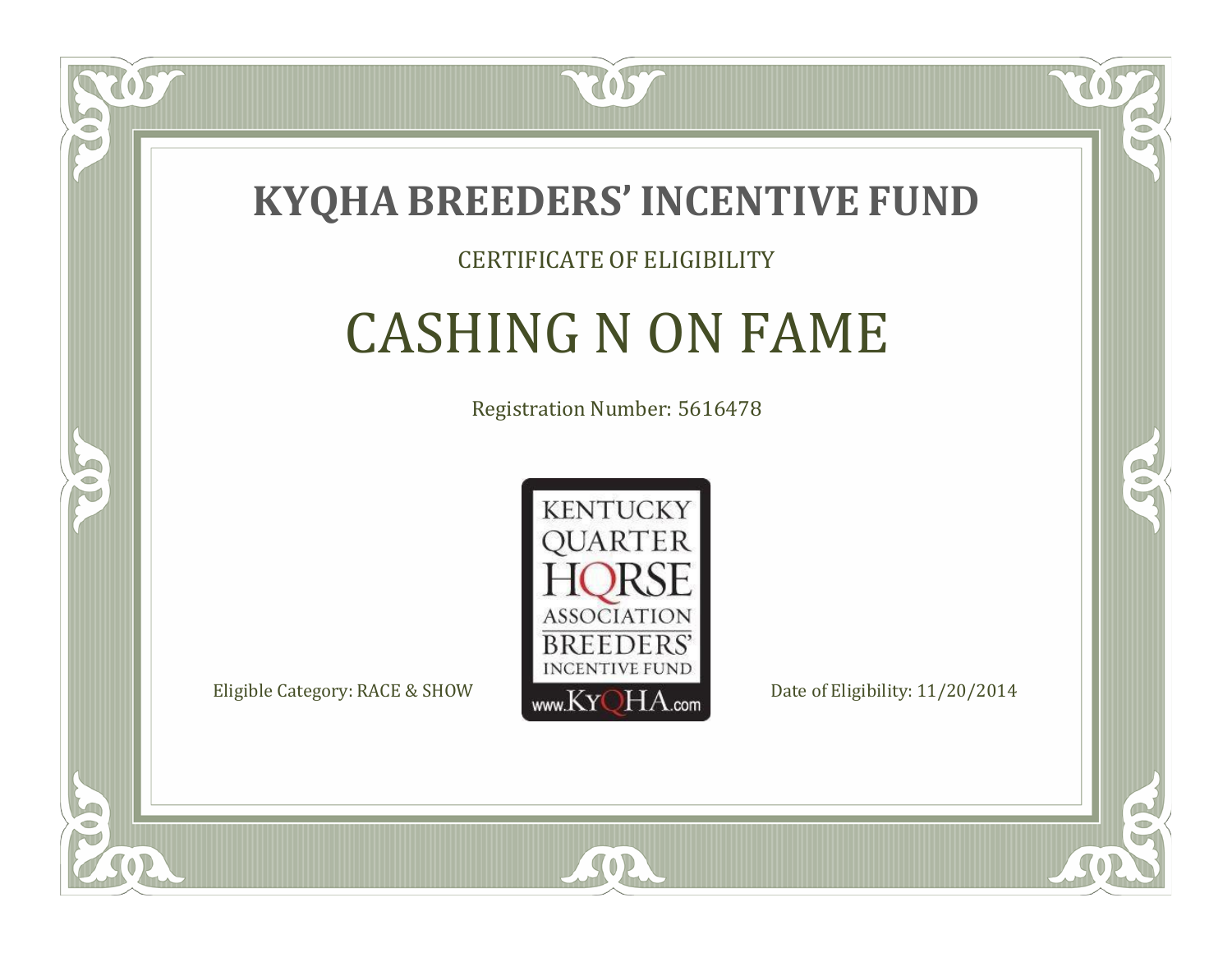

CERTIFICATE OF ELIGIBILITY

# CHARMD

Registration Number: X0712759



SOR

US.

P

5

 $\overline{\mathbb{C}}$ 

 $\mathbb{R}$ 

 $\mathbb{R}^2$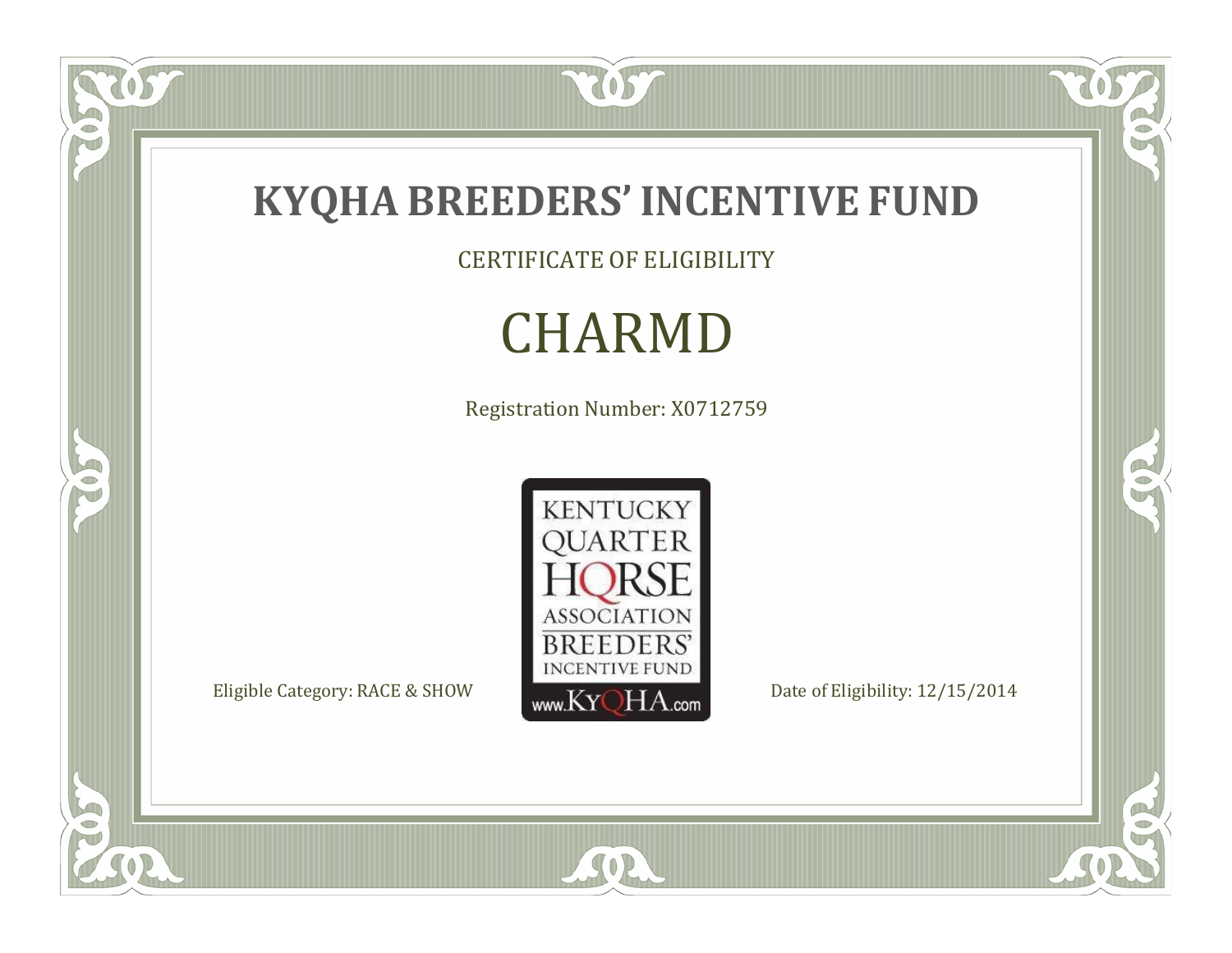

### CERTIFICATE OF ELIGIBILITY

# CHEX THIS ULTIMATE

Registration Number: 5530410



SOR

CO.

 $\rightarrow$ 

057

 $\bullet$ NU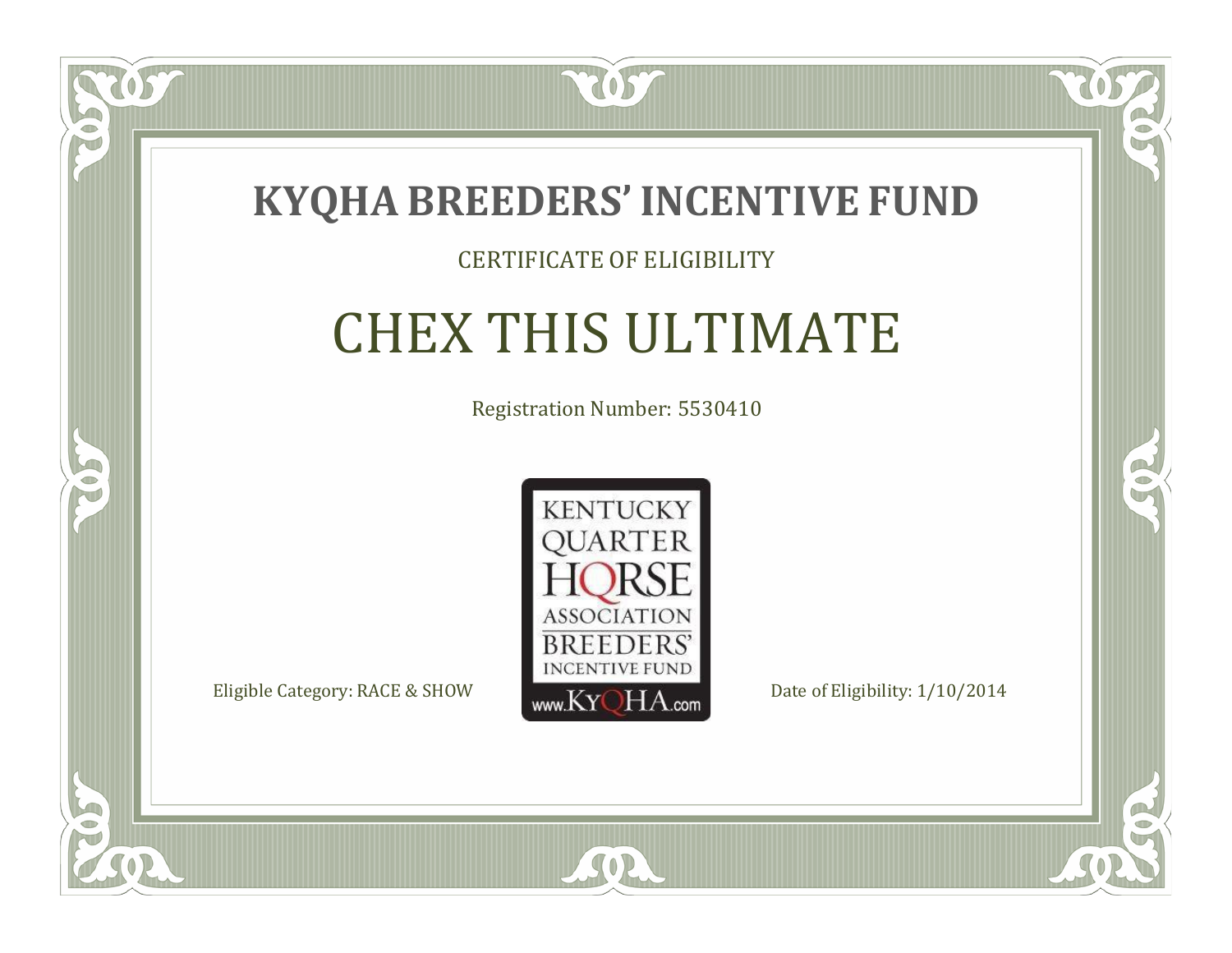

#### CERTIFICATE OF ELIGIBILITY

# CHUTE THE ROCKET

Registration Number: 5584046



SOR

CO.

 $\rightarrow$ 

 $\Box$ NU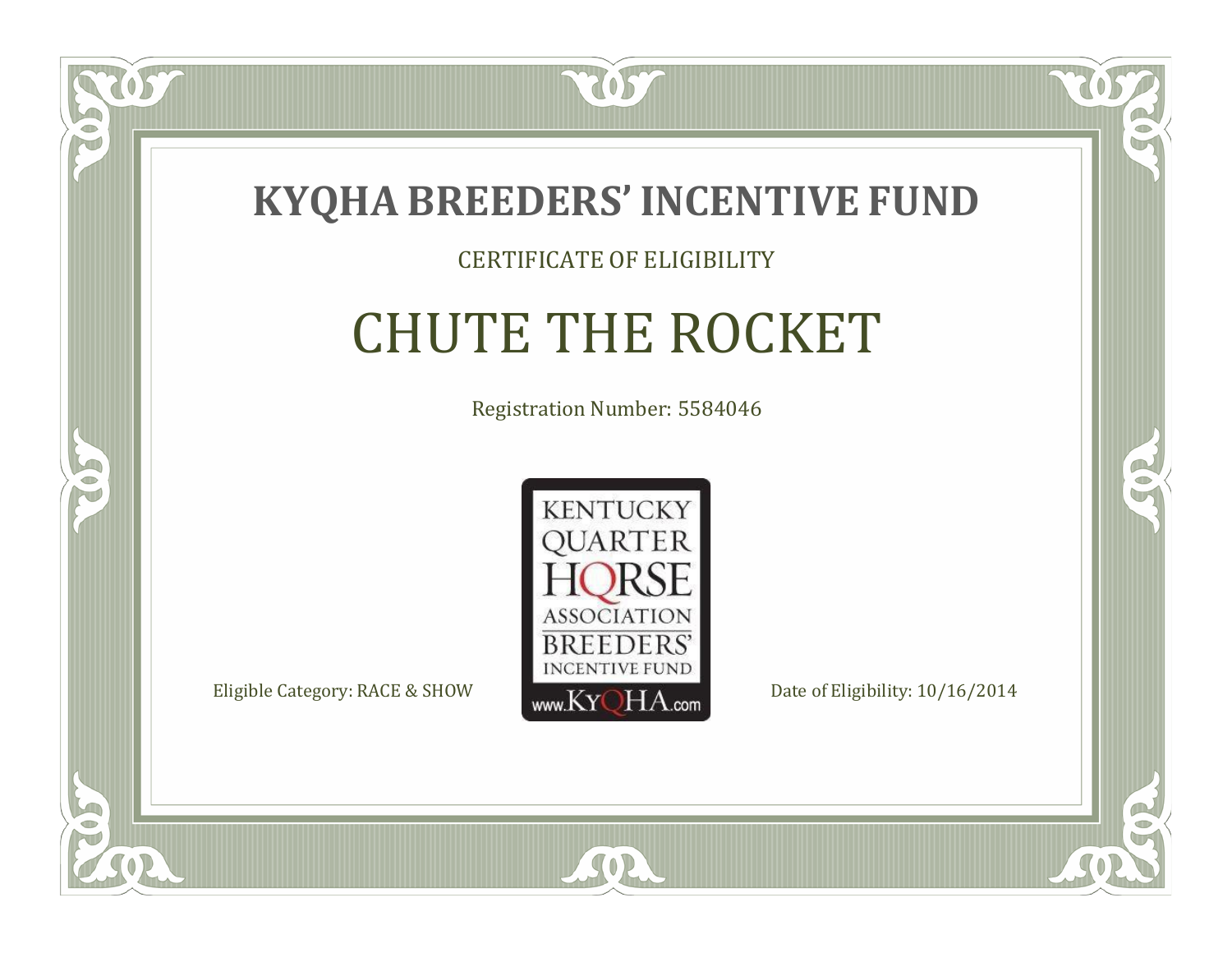### **KYQHA BREEDERS'INCENTIVE FUND**

7057

### CERTIFICATE OF ELIGIBILITY

# COLONELSMOKINGHOLLY

Registration Number: 5599324



 $SO2$ 

RO

A.

 $\Box$ N

S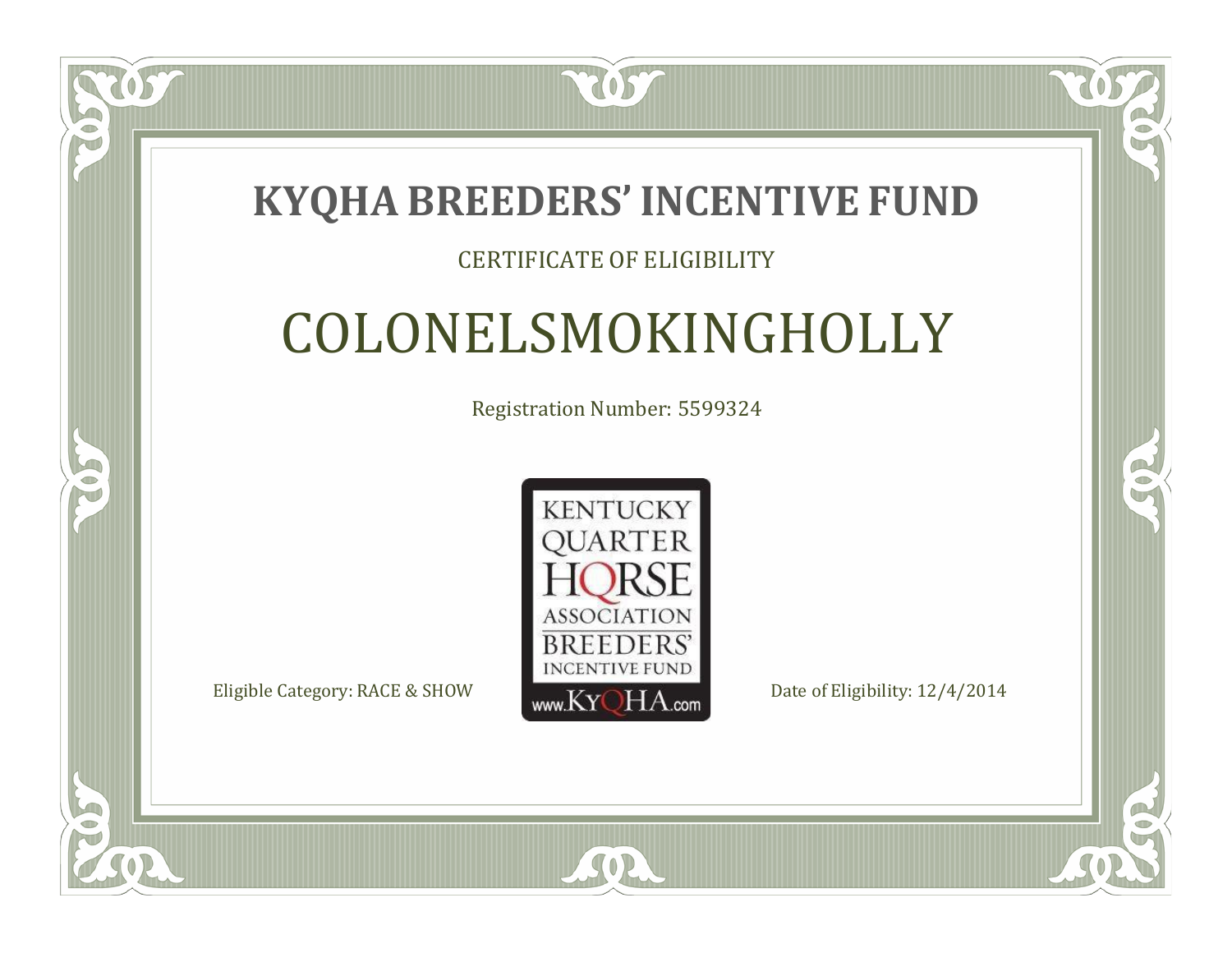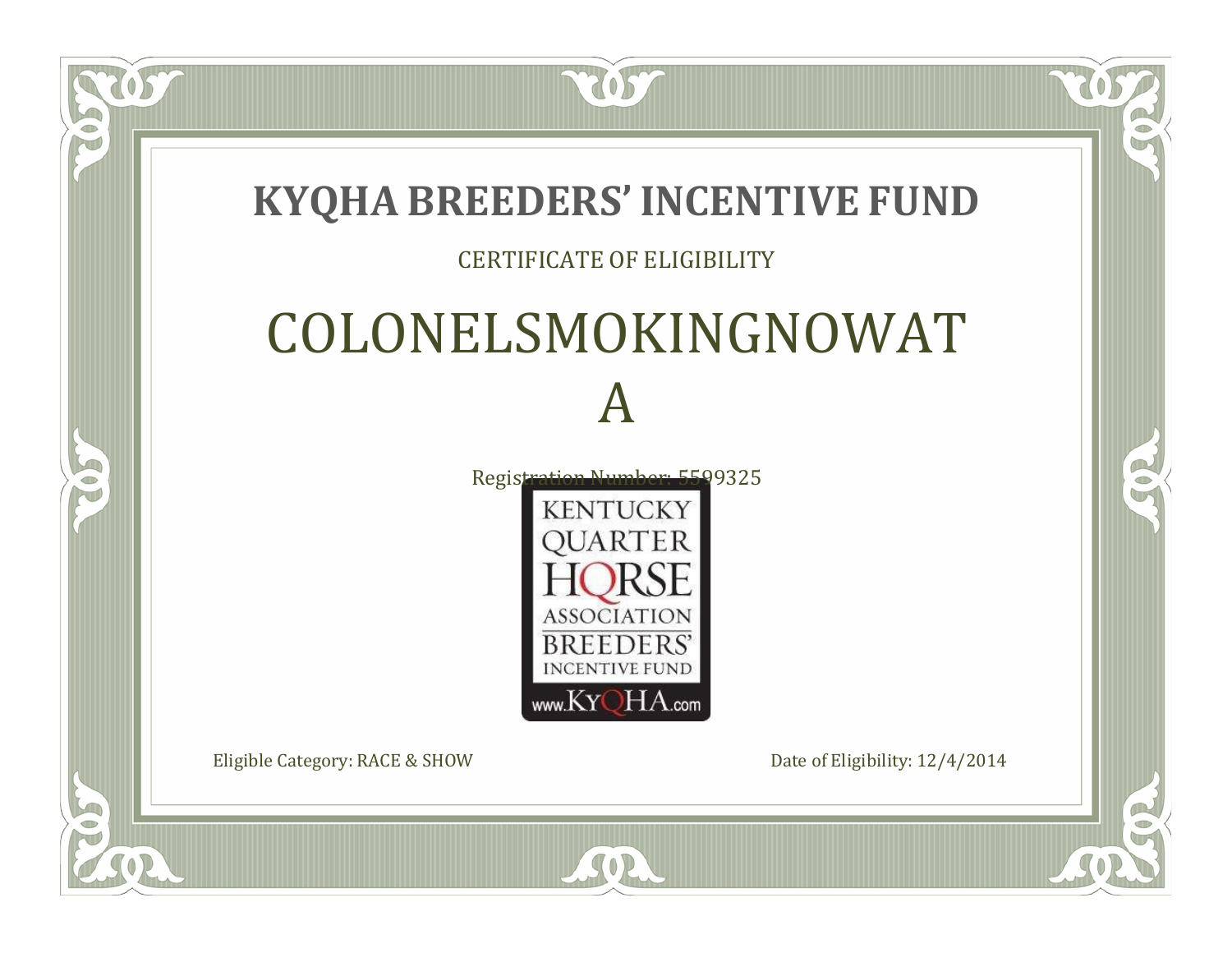

CERTIFICATE OF ELIGIBILITY

# COVERT AFFAIRS

Registration Number: X0713168



SOR

CO.

 $\rightarrow$ 

US.

 $\Box$ NU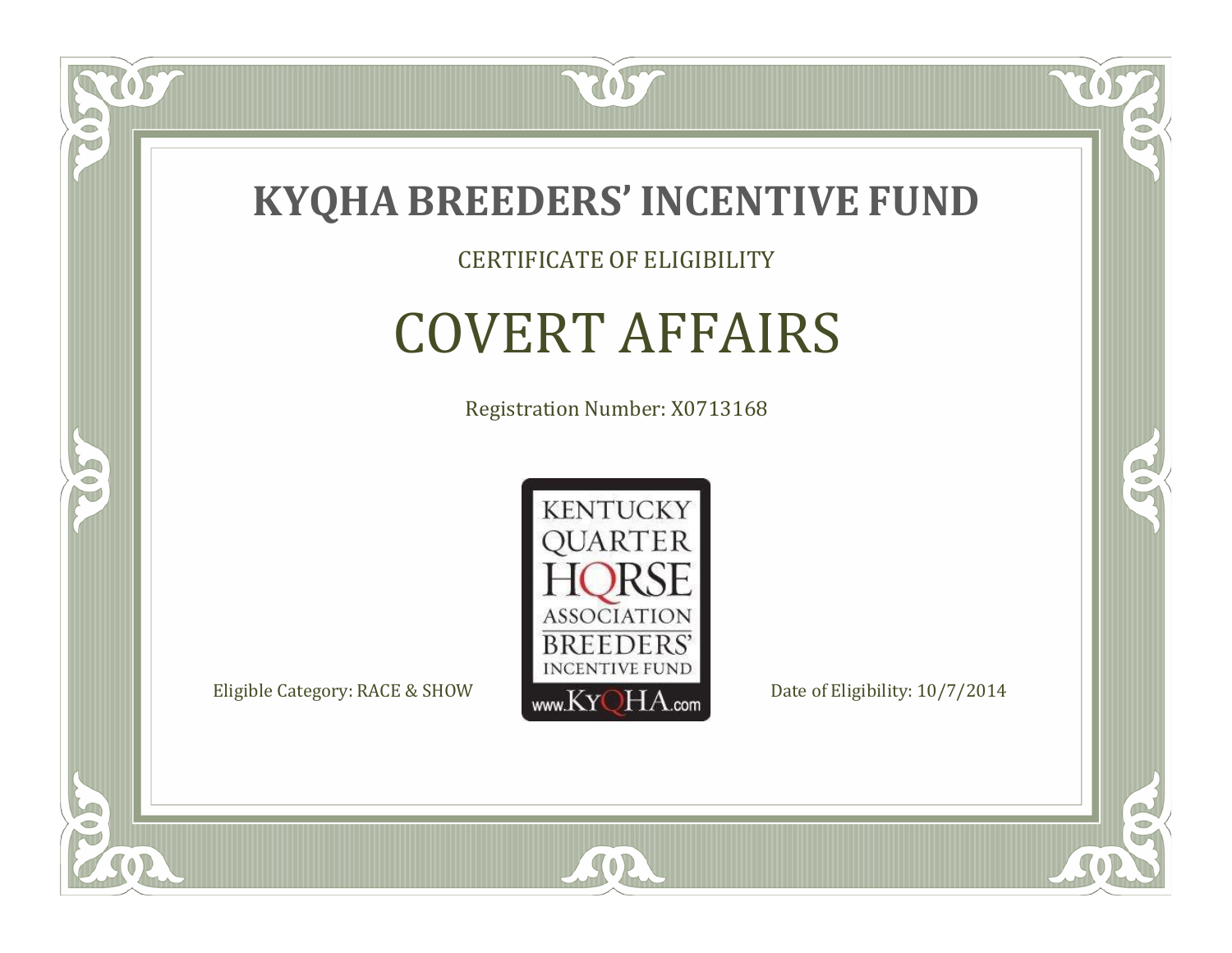

CERTIFICATE OF ELIGIBILITY

# COWBOY INVY

Registration Number: 5588348



SOR

 $\mathbb{R}$ 

CO.

tos

 $\bullet$ N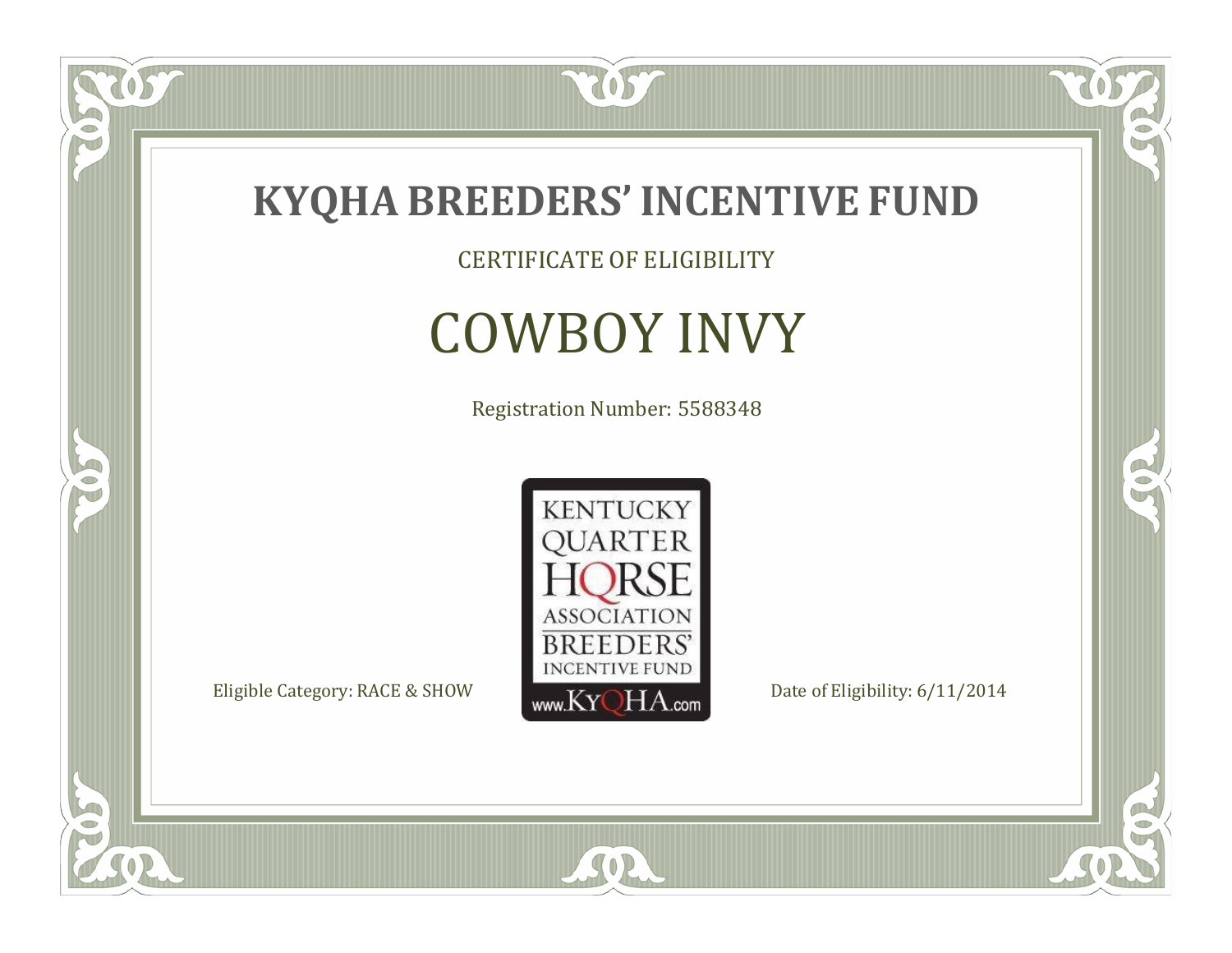

### CERTIFICATE OF ELIGIBILITY

# CR WILLYCOOL CASH

Registration Number: 5503929



 $SO2$ 

CO.

B

 $\blacksquare$ N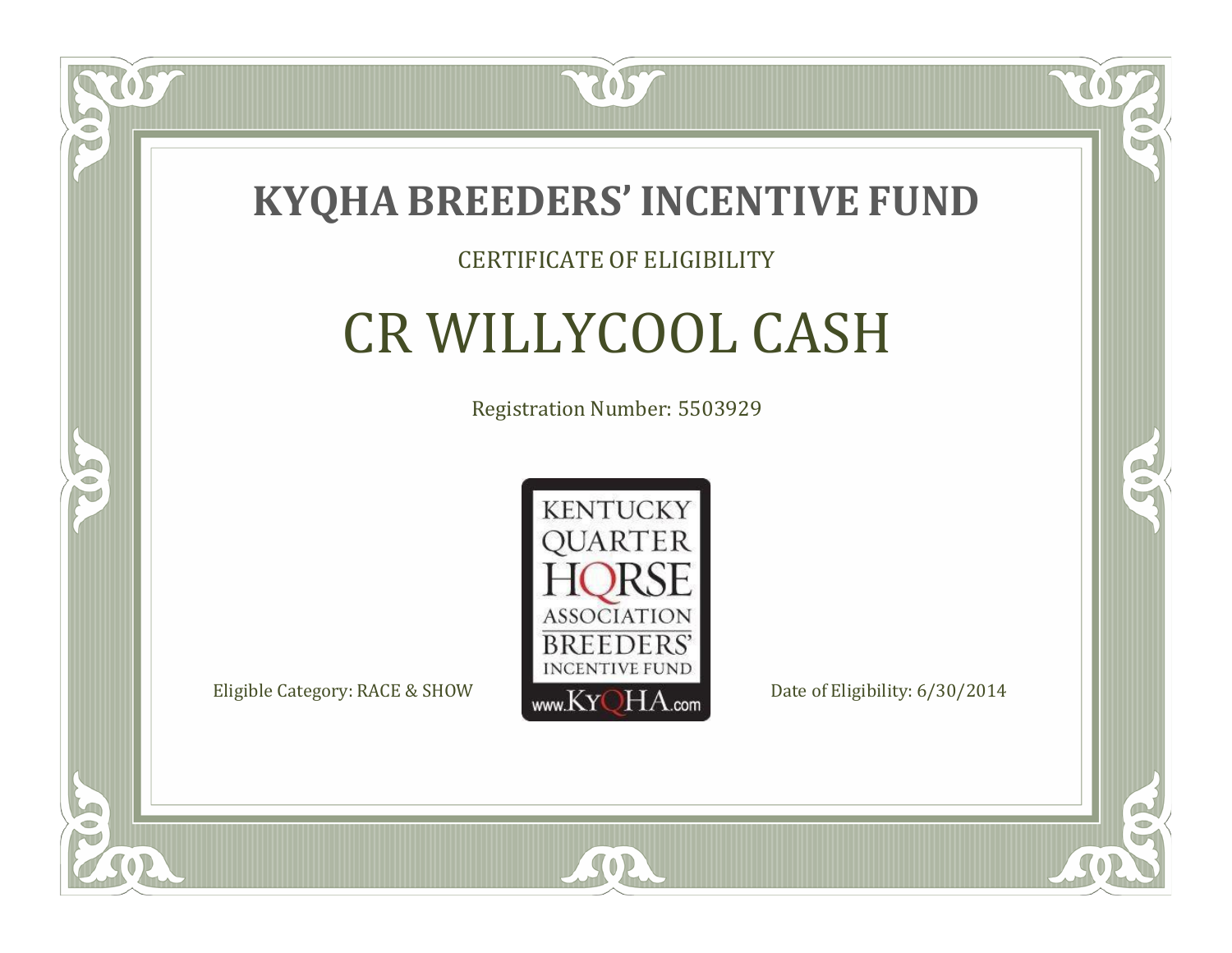

CERTIFICATE OF ELIGIBILITY

# CREWSING SLOW

Registration Number: 5556763



SOR

CO.

 $\rightarrow$ 

US.

 $\Box$ NU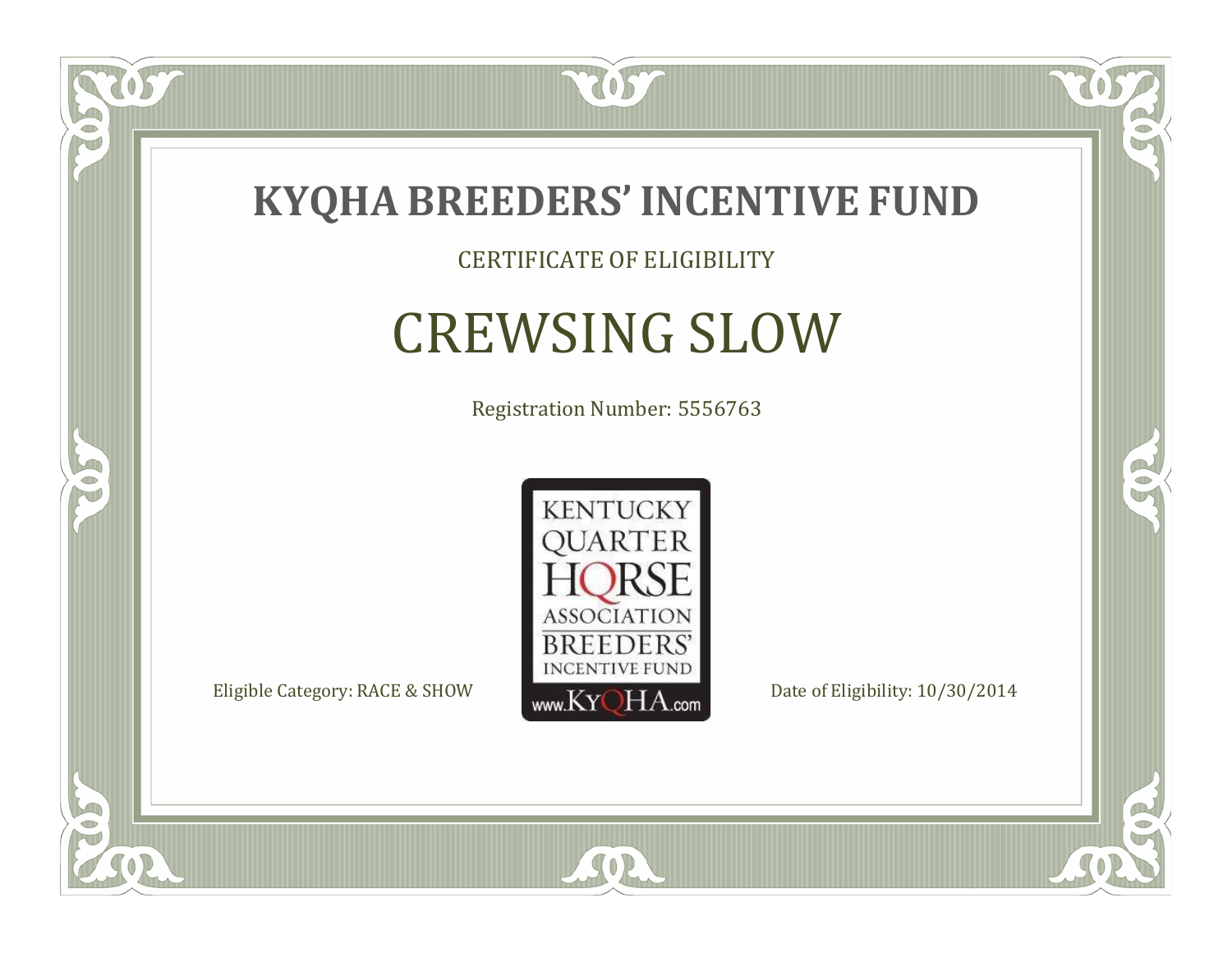

### CERTIFICATE OF ELIGIBILITY

# CRUSE N TA FAME

Registration Number: 5802069



SOR

CO.

 $\rightarrow$ 

US

 $\Box$ NU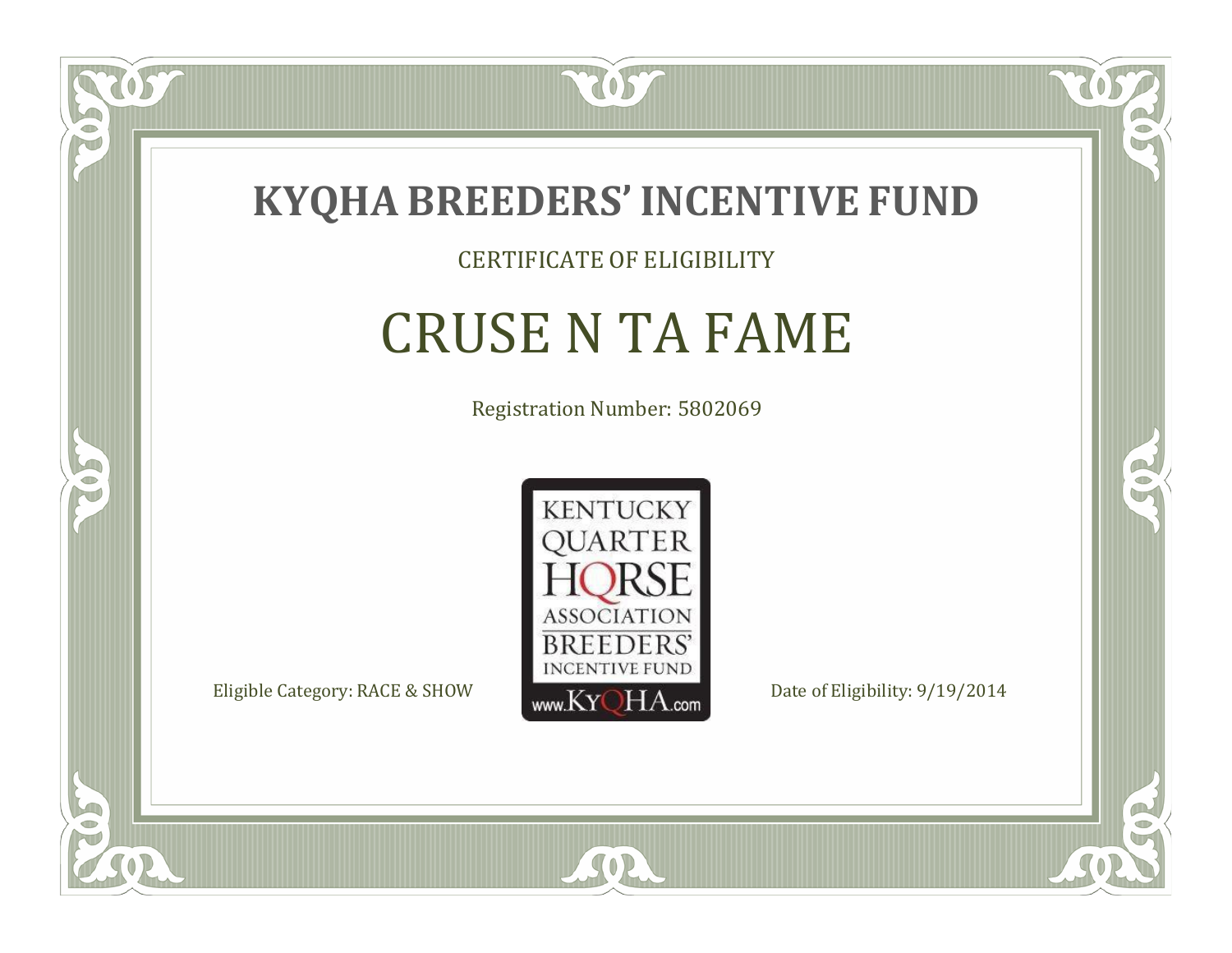### **KYQHA BREEDERS'INCENTIVE FUND**

7057

### CERTIFICATE OF ELIGIBILITY

# CW RADICALLY TUFENUF

Registration Number: 5537023



SOR

CO.

 $\rightarrow$ 

 $\blacksquare$ N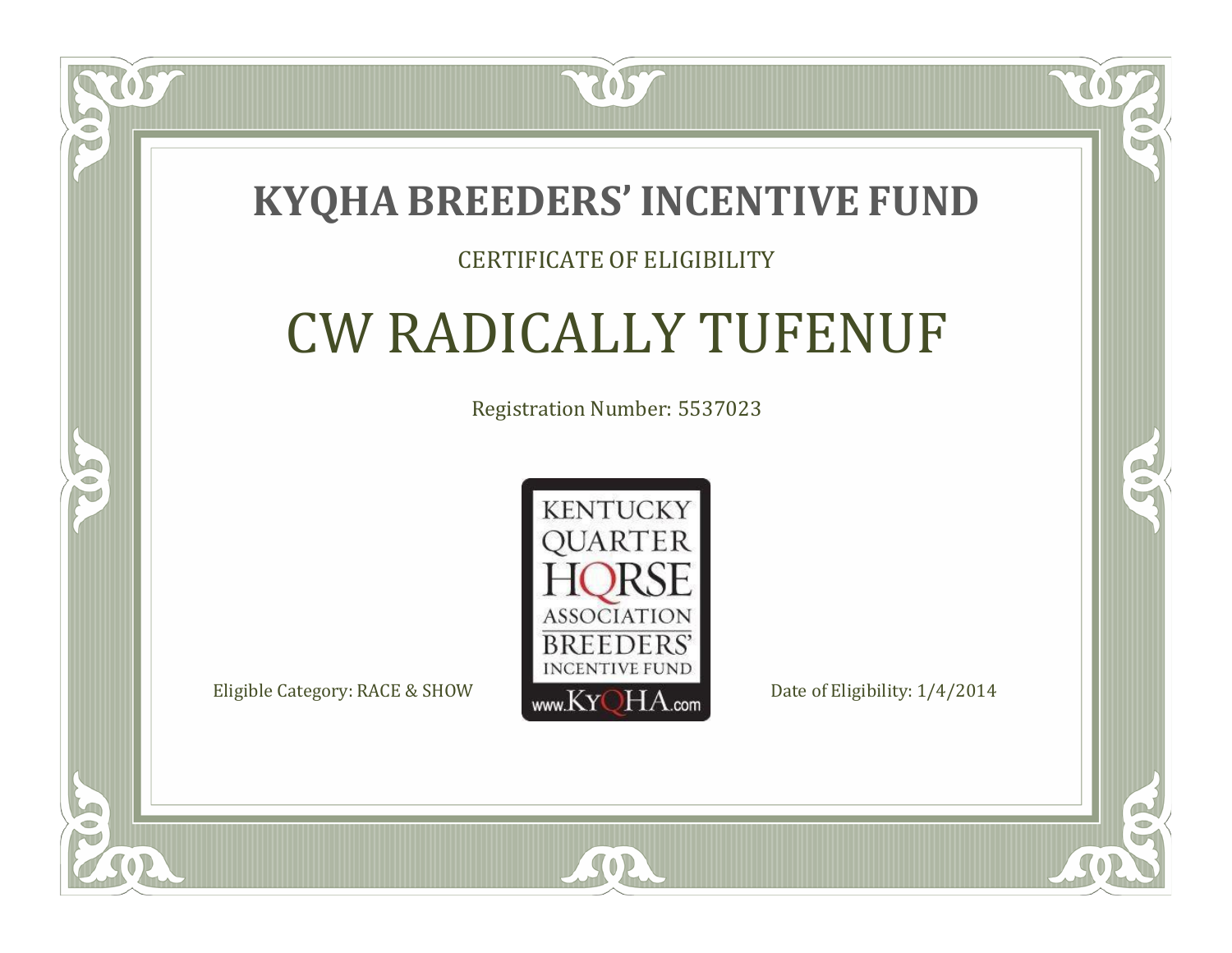

CERTIFICATE OF ELIGIBILITY

# DA BIG BANG

Registration Number: X0712797



SOR

 $\mathbb{R}$ 

CO.

057

 $\bullet$ N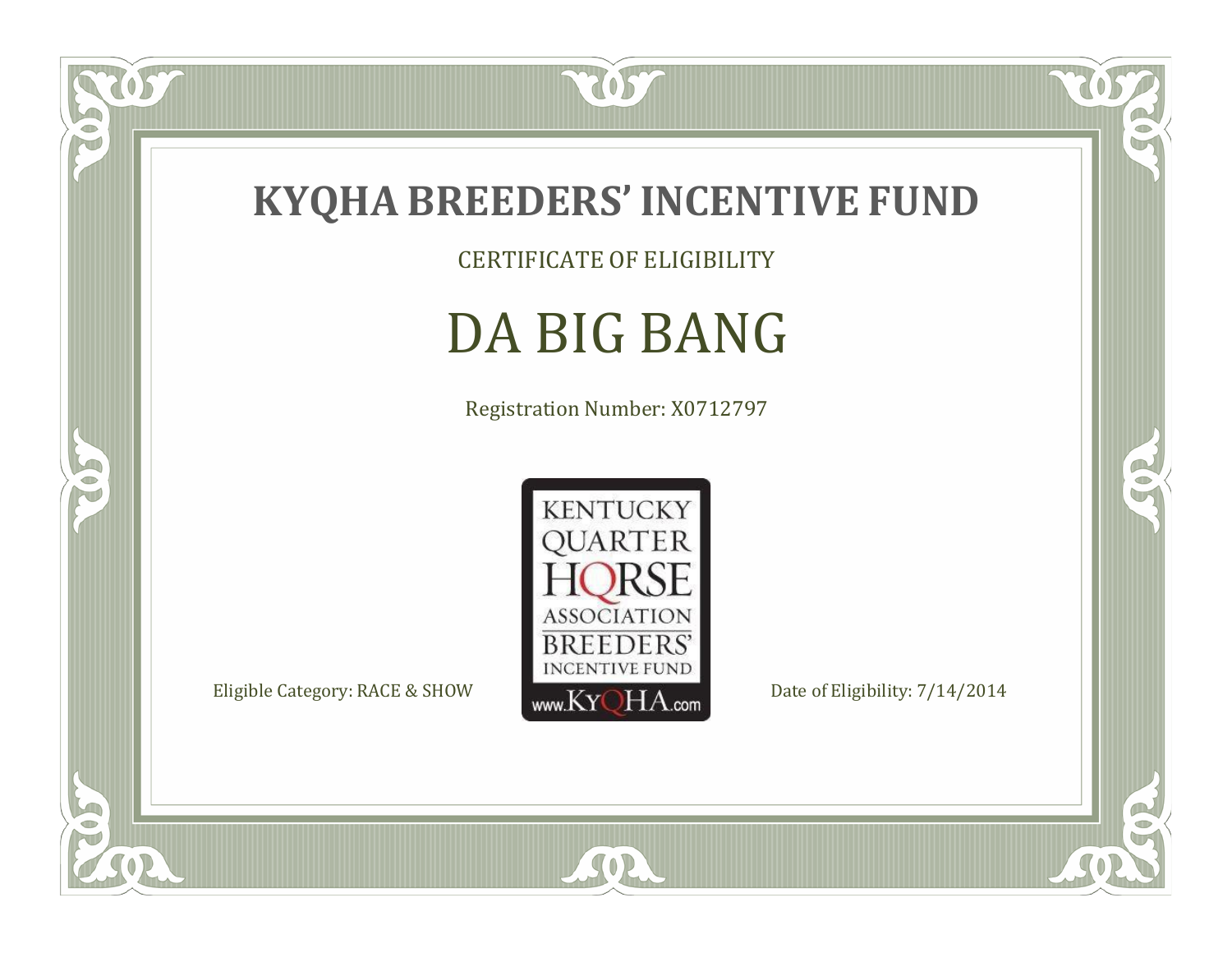

CERTIFICATE OF ELIGIBILITY

# DASH TA THE SKY

Registration Number: 5582650



SOR

CO.

 $\rightarrow$ 

US

 $\bullet$ NU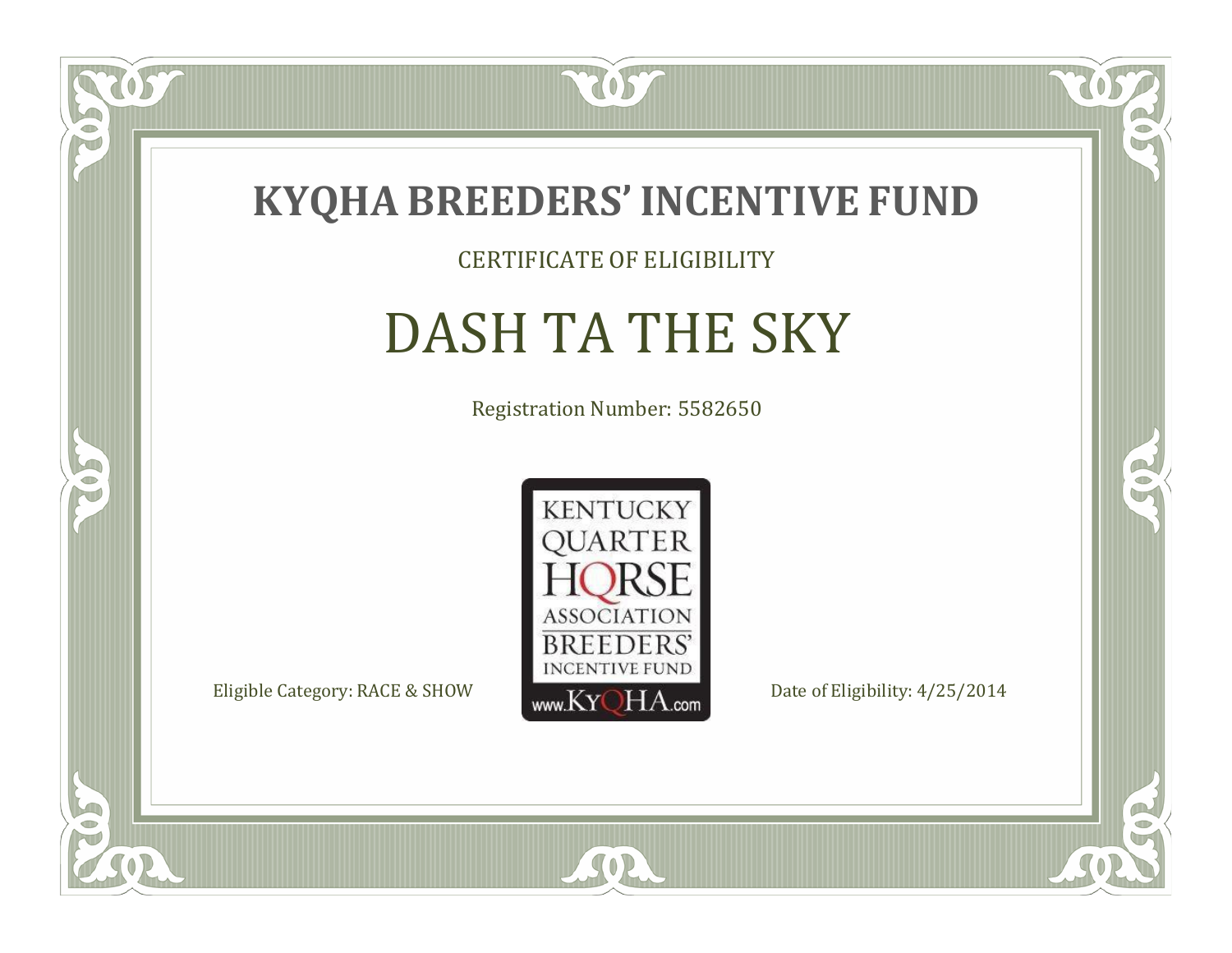

CERTIFICATE OF ELIGIBILITY

# DGS INDYRECTLY

Registration Number: X0711590



SOR

CO.

 $\rightarrow$ 

US

 $\Box$ NU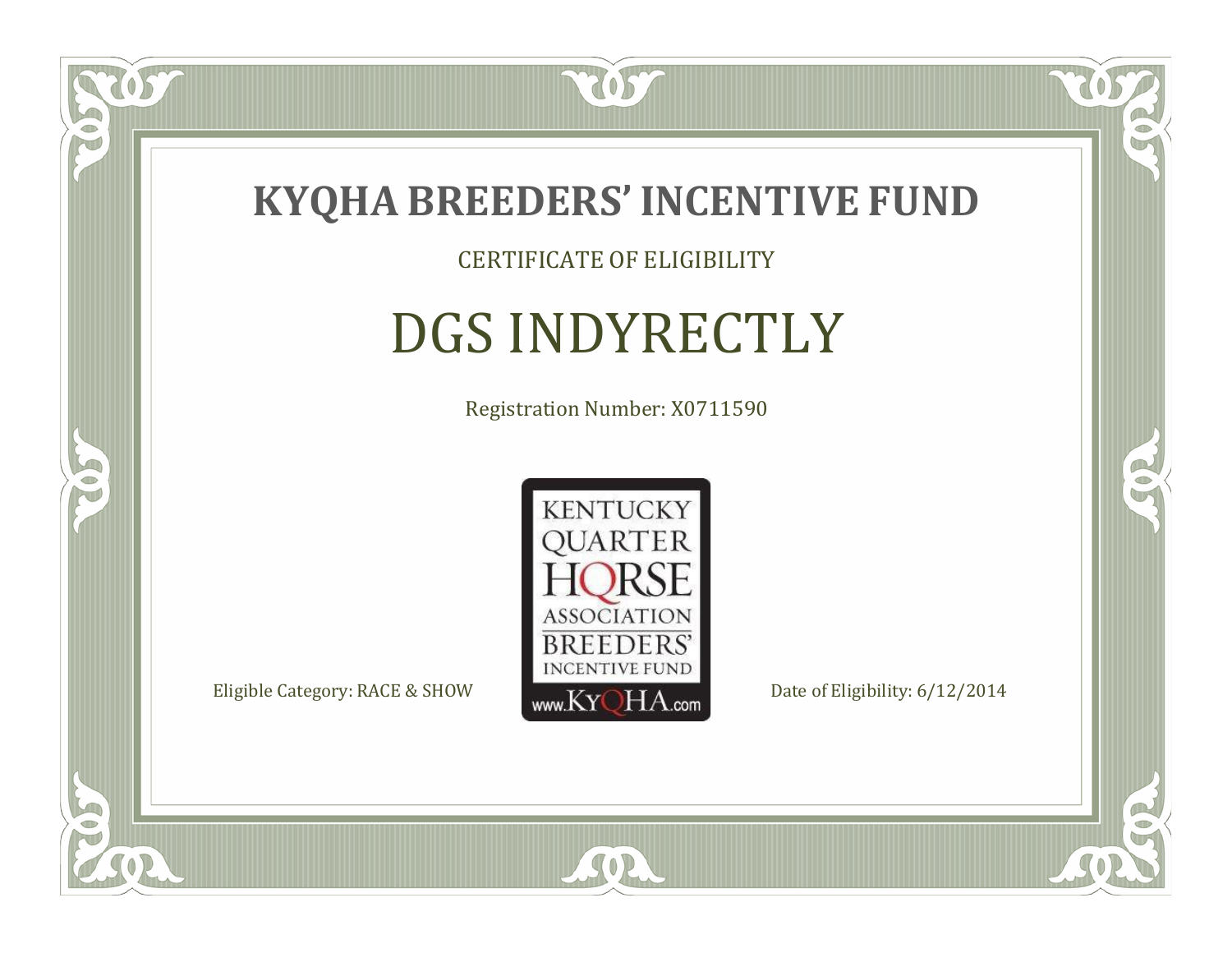## **KYQHA BREEDERS'INCENTIVE FUND**

7057

### CERTIFICATE OF ELIGIBILITY

# DIAMETERS LUCKY BOY

Registration Number: X0710980



SOR

 $\blacksquare$ N

5

CO.

B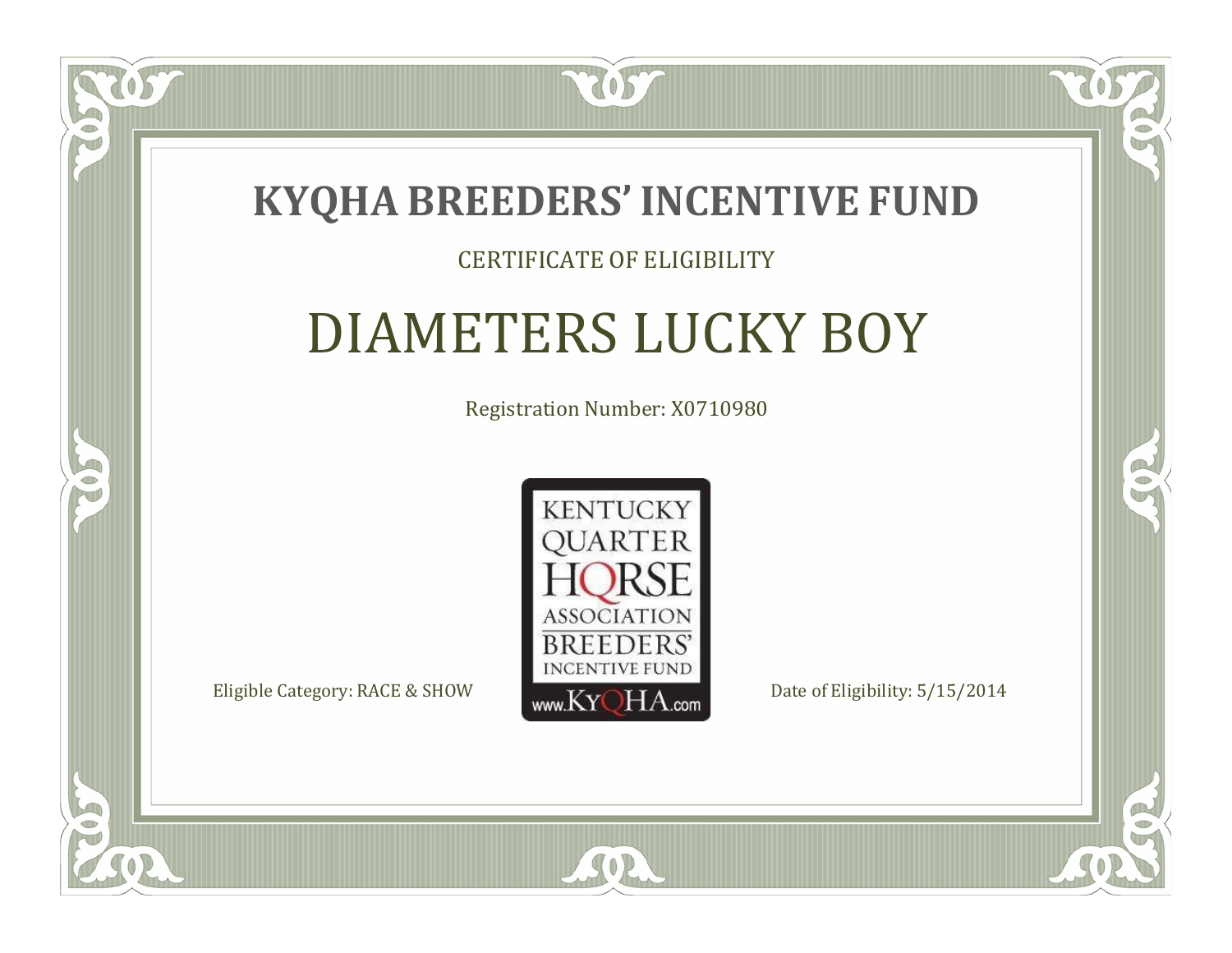

 $\overline{OS}$ 

 $\bullet$ N

5

CERTIFICATE OF ELIGIBILITY

# DOC UGLY

Registration Number: X0714659



SOR

 $\mathbb{R}$ 

CO.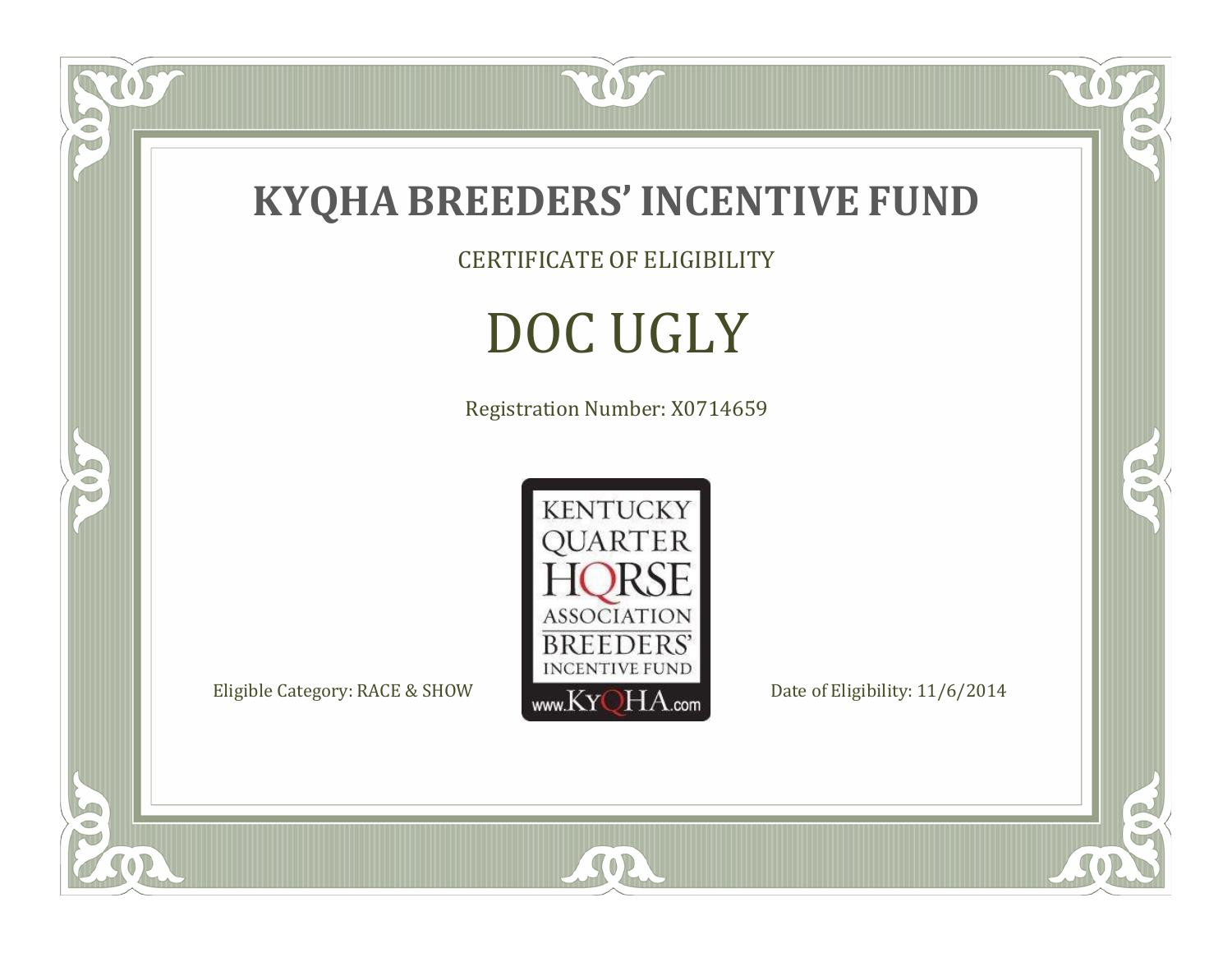

### CERTIFICATE OF ELIGIBILITY

# DOC WENT STREAKIN

Registration Number: X0709288



SOR

CO.

 $\rightarrow$ 

 $\blacksquare$ N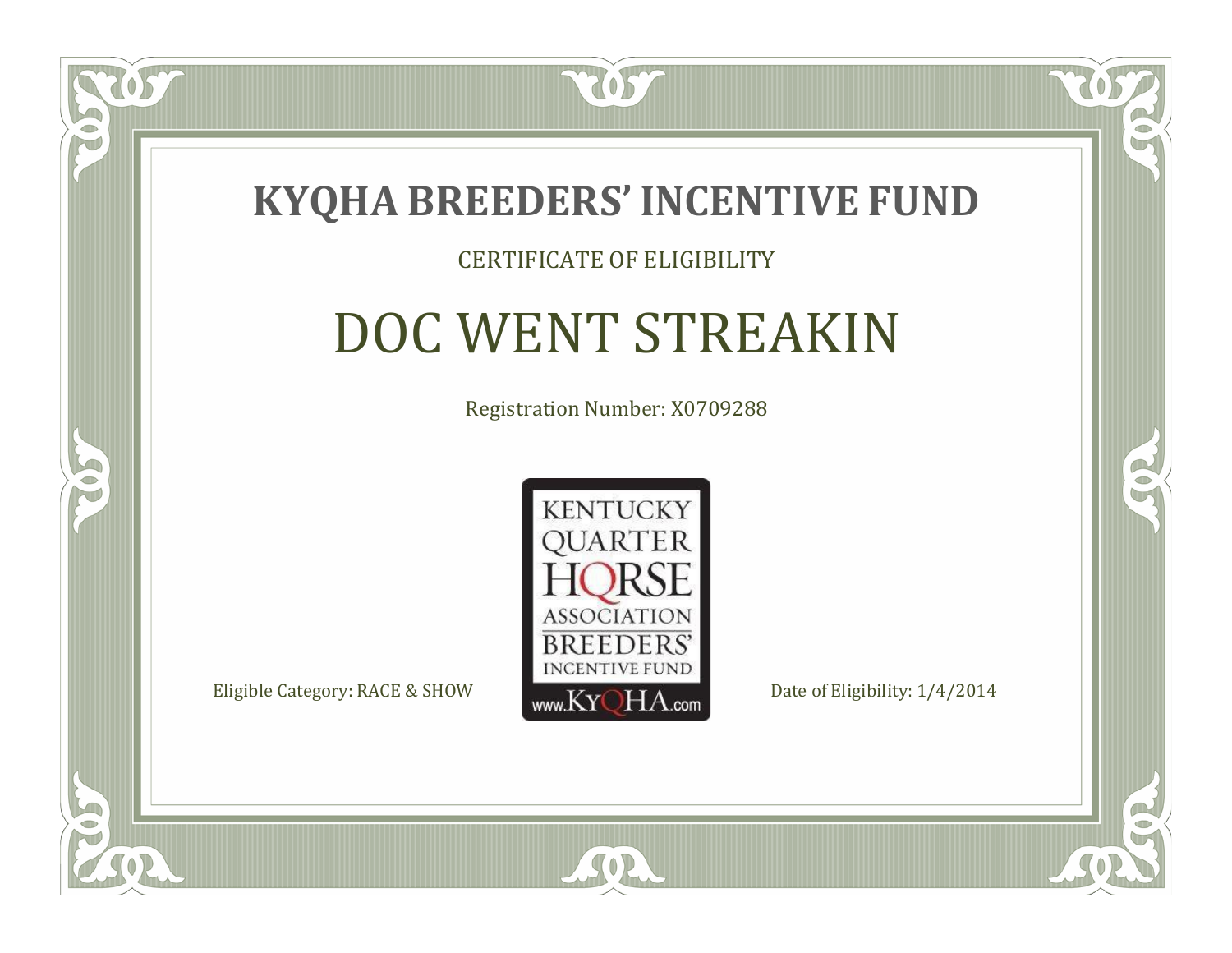## **KYQHA BREEDERS'INCENTIVE FUND**

2057

### CERTIFICATE OF ELIGIBILITY

# DOCS KENTUCKY CHROME

Registration Number: X0713843



SOR

RO

P.

 $\Box$ T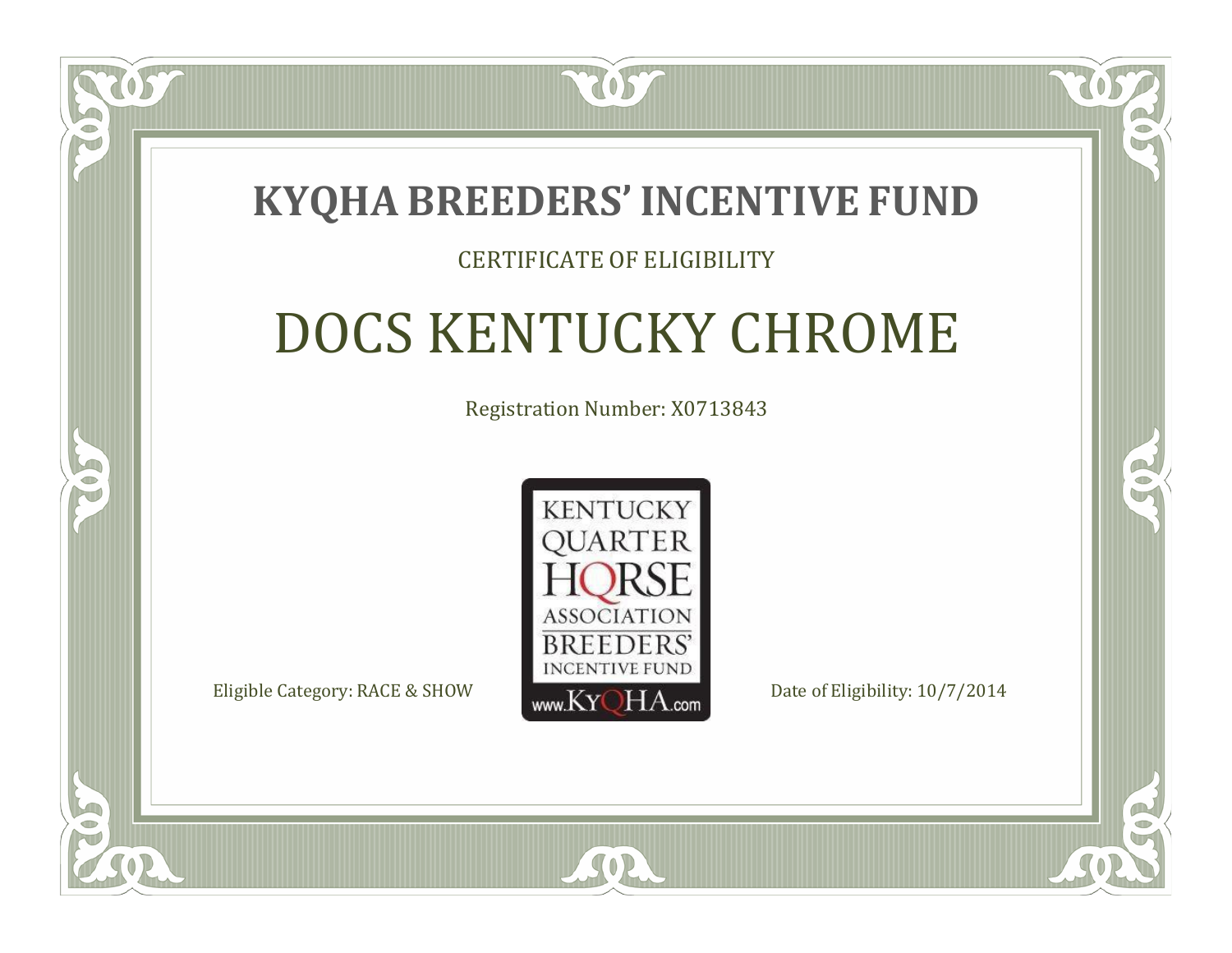

### CERTIFICATE OF ELIGIBILITY

## DONT MISS THIS SONNY

Registration Number: 5562482



 $SO2$ 

CO.

B

 $\blacksquare$ N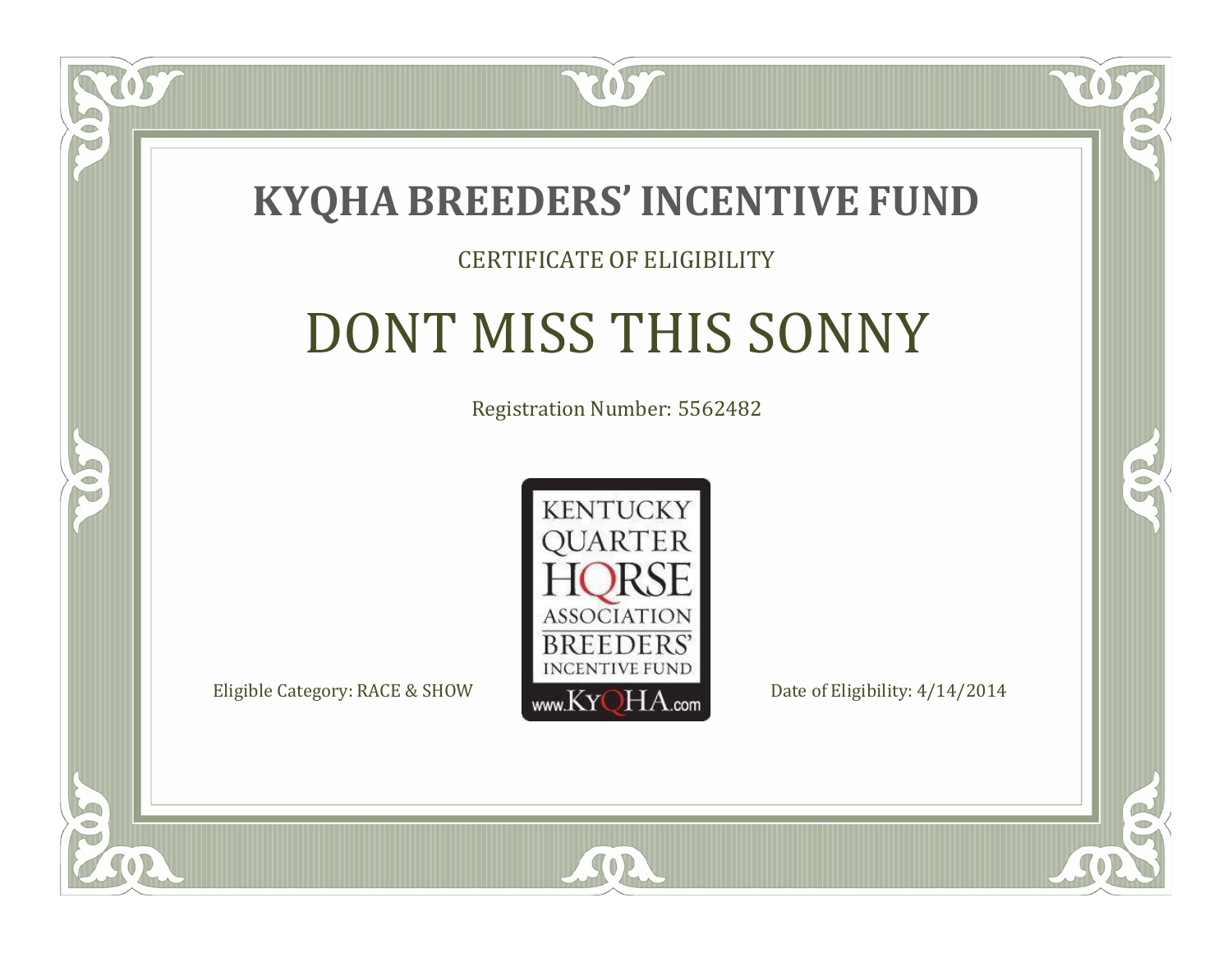

CERTIFICATE OF ELIGIBILITY

## DONT YA LOVE IT

Registration Number: 5616480



SOR

CO.

 $\rightarrow$ 

 $\delta S$ 

 $\bullet$ NU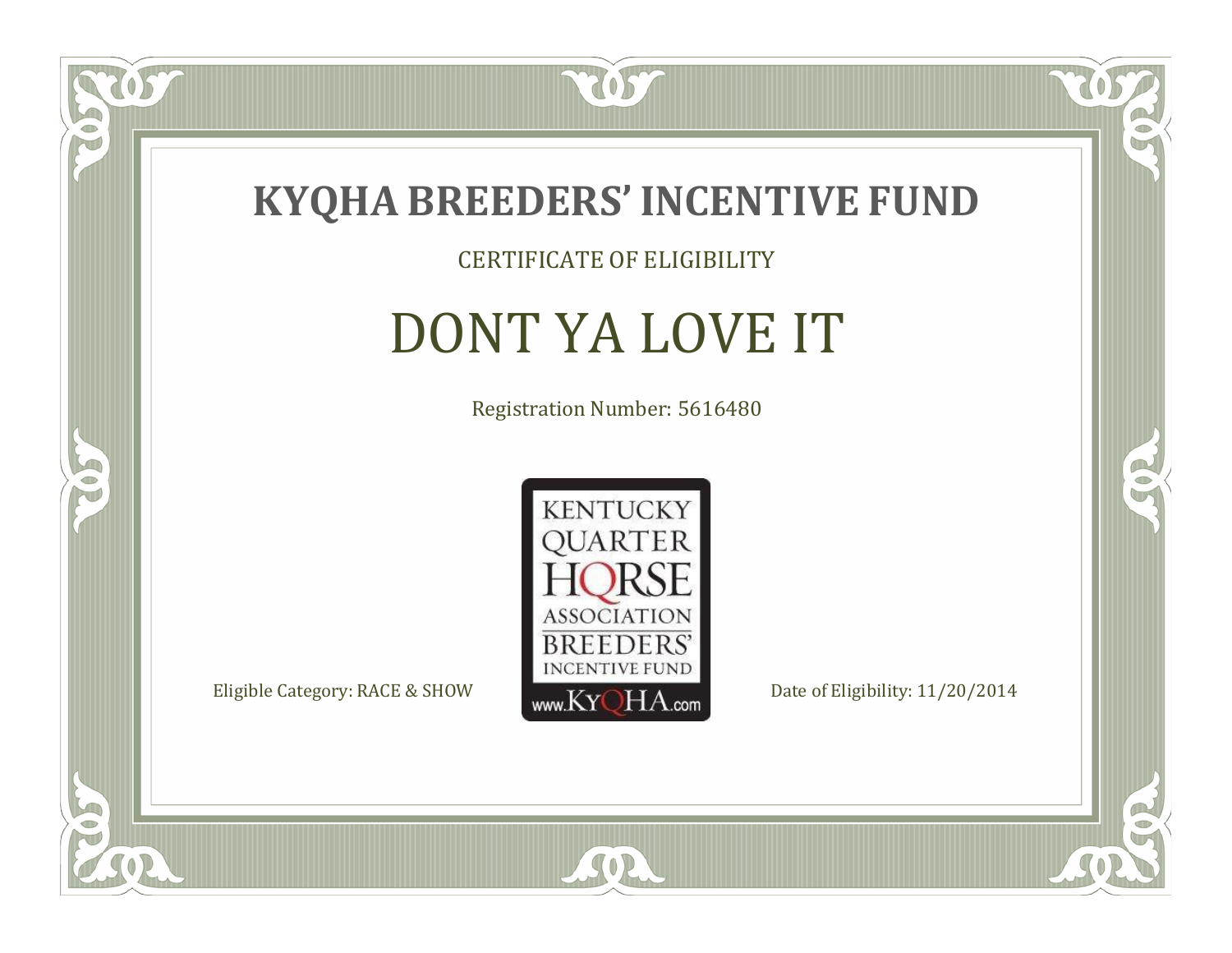

### CERTIFICATE OF ELIGIBILITY

# DONTYOUJUSTLOVEIT

Registration Number: 5225254



 $SO<sub>2</sub>$ 

CO.

CO.

 $\blacksquare$ N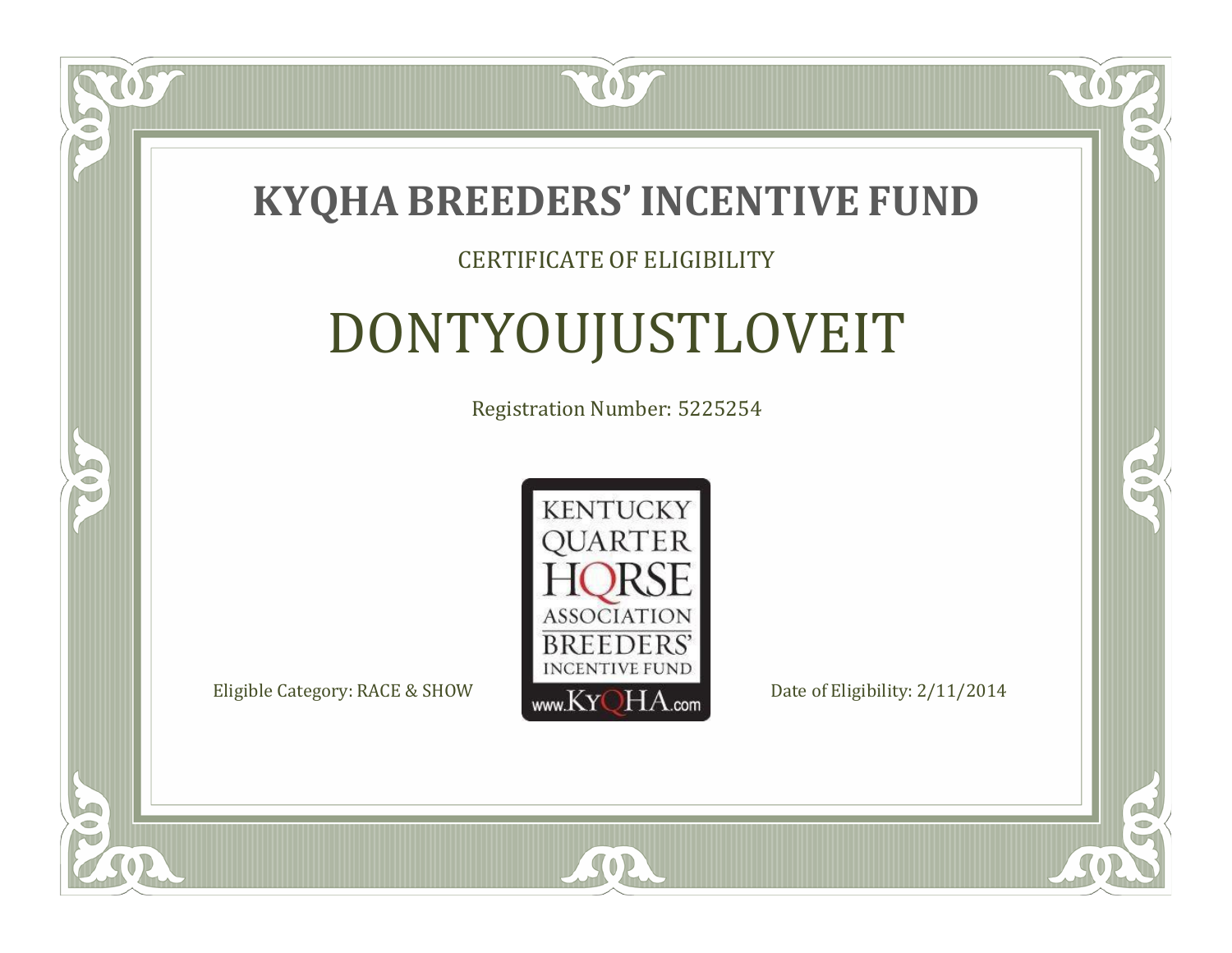

### CERTIFICATE OF ELIGIBILITY

# DRESS LIKA ROCKSTAR

Registration Number: 5605916



SOR

RO

B

 $\Box$ N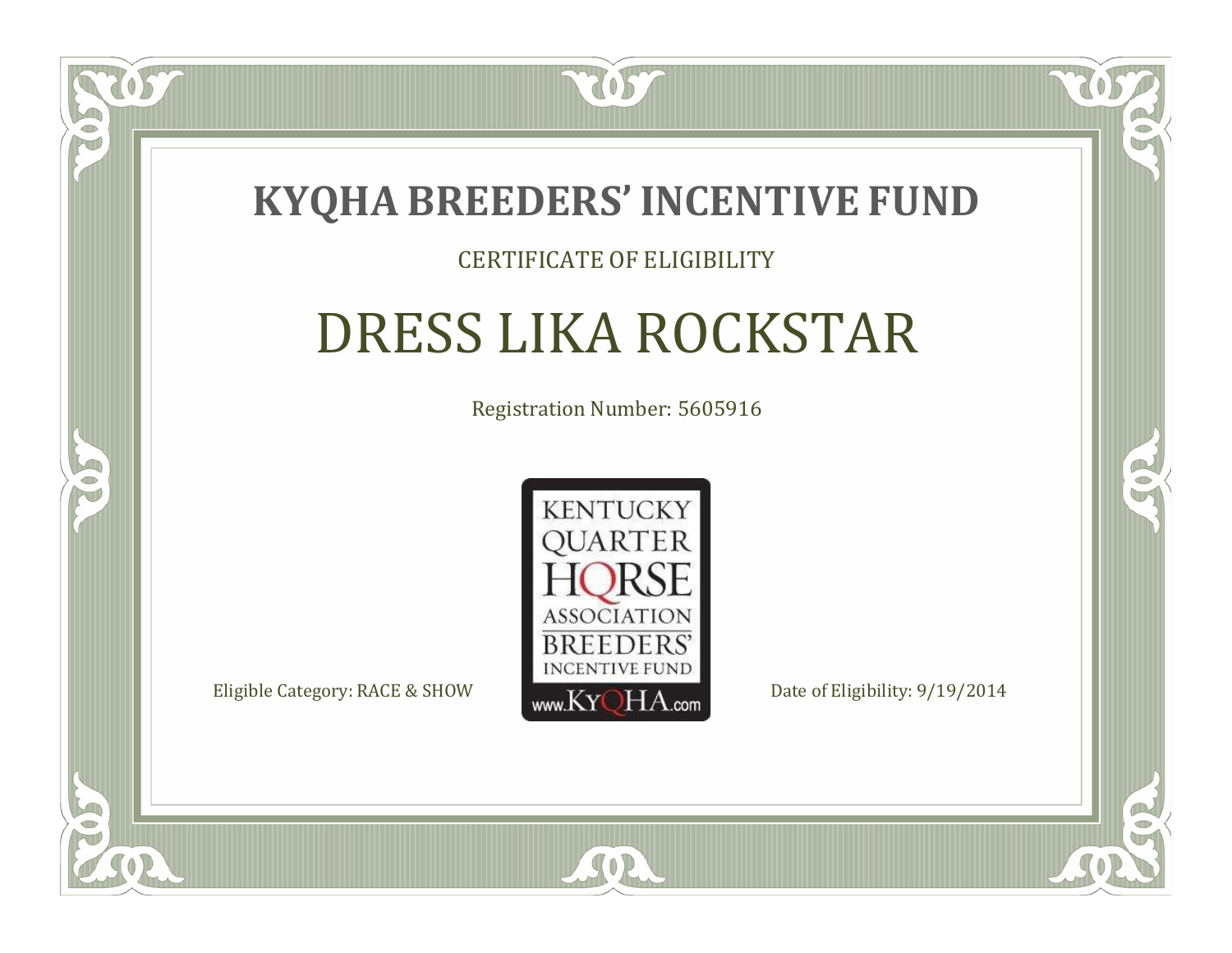## **KYQHA BREEDERS'INCENTIVE FUND**

2057

### CERTIFICATE OF ELIGIBILITY

## DUNIT HOLLYWOOD FAME

Registration Number: 5560012



SOR

CO.

 $\rightarrow$ 

 $\blacksquare$ N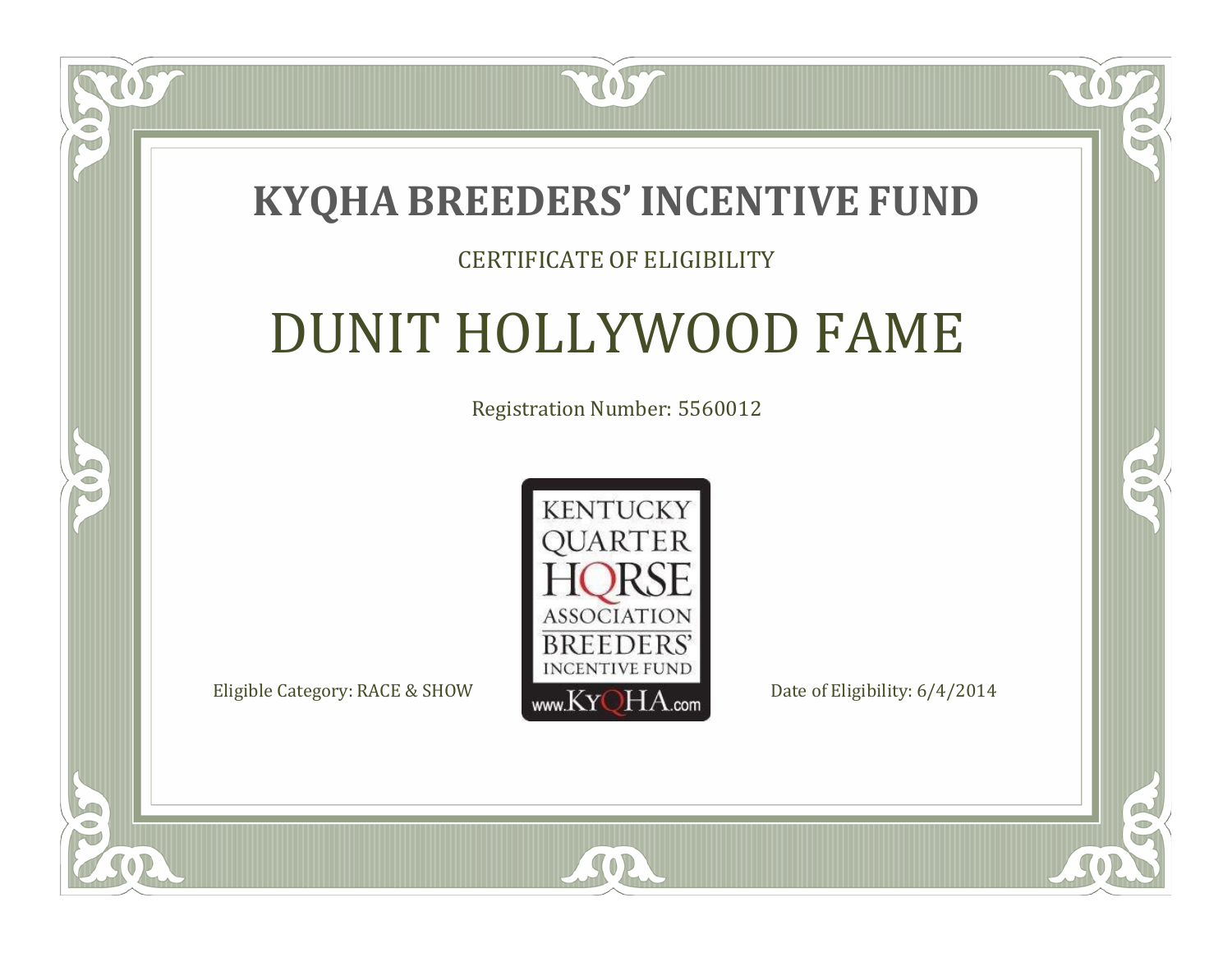

### CERTIFICATE OF ELIGIBILITY

## FAMILY LEGACY

Registration Number: 5594749



SOR

 $\mathbb{R}$ 

 $\rightarrow$ 

 $\overline{OS}$ 

 $\bullet$ NU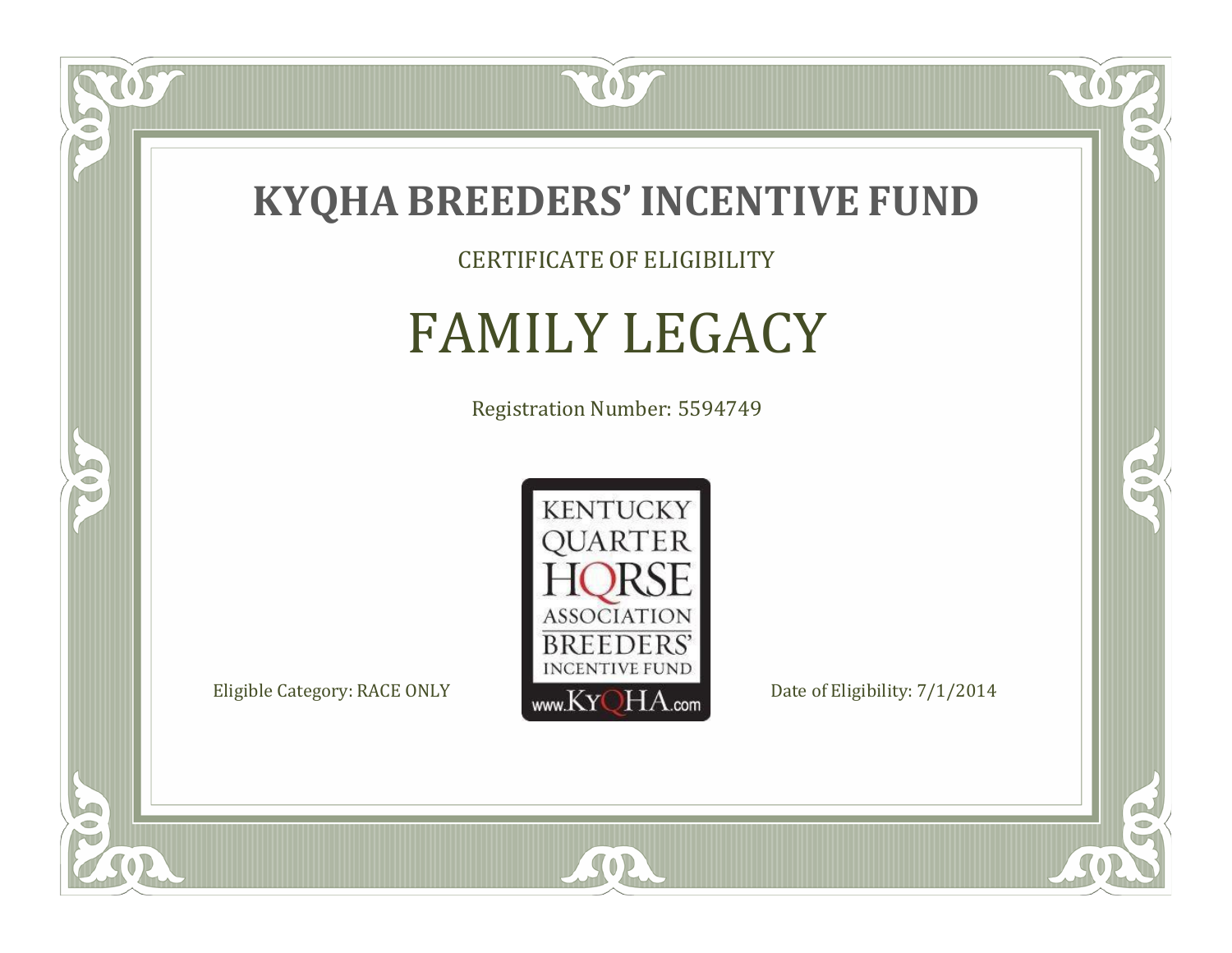

### CERTIFICATE OF ELIGIBILITY

## FAMOUS AT LAST

Registration Number: 5616479



 $SO2$ 

RO

 $\rightarrow$ 

 $\Box$ NU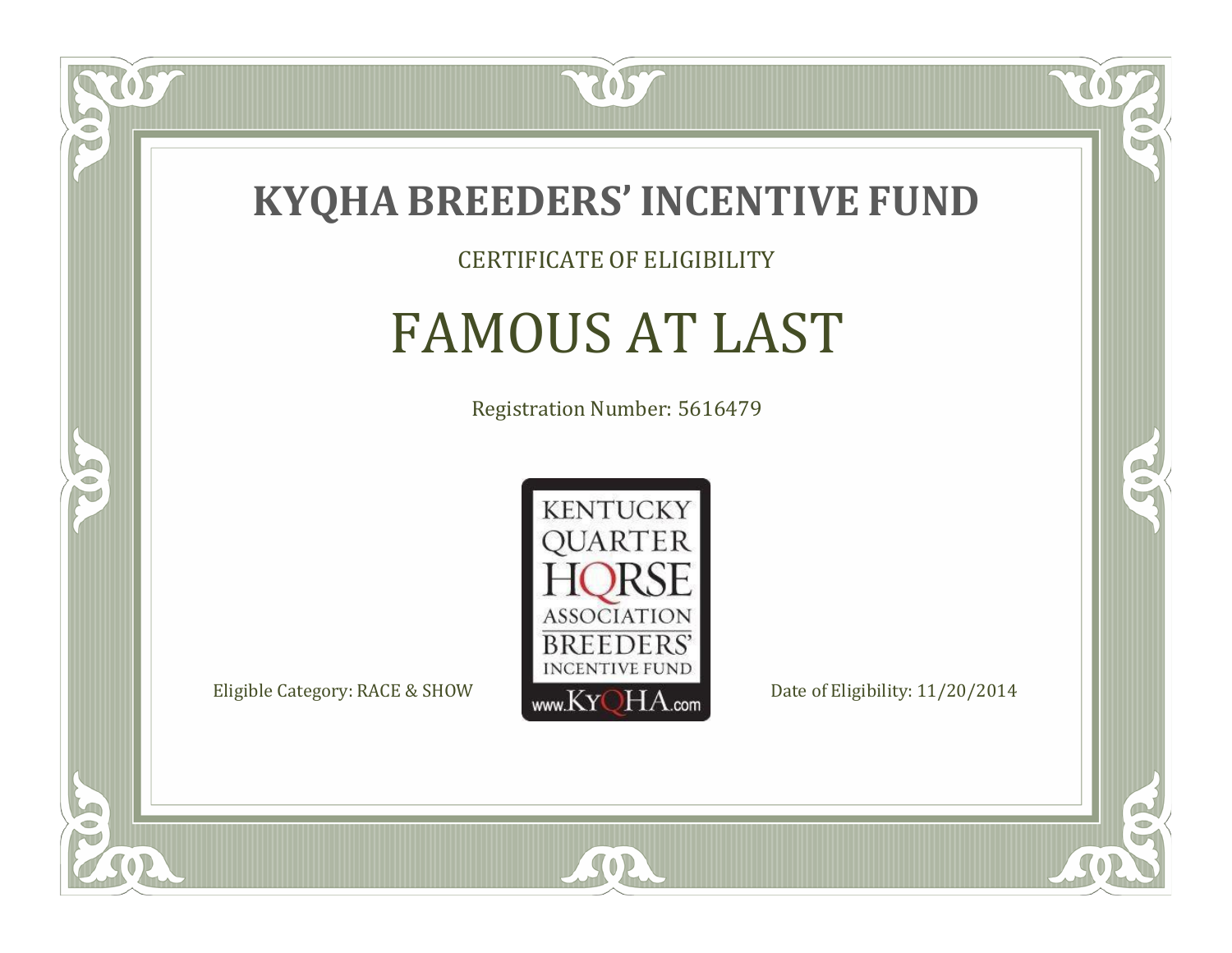

CERTIFICATE OF ELIGIBILITY

# FAMOUS CITY

Registration Number: X0710379



SOR

 $\mathbb{R}$ 

 $\rightarrow$ 

057

 $\bullet$ N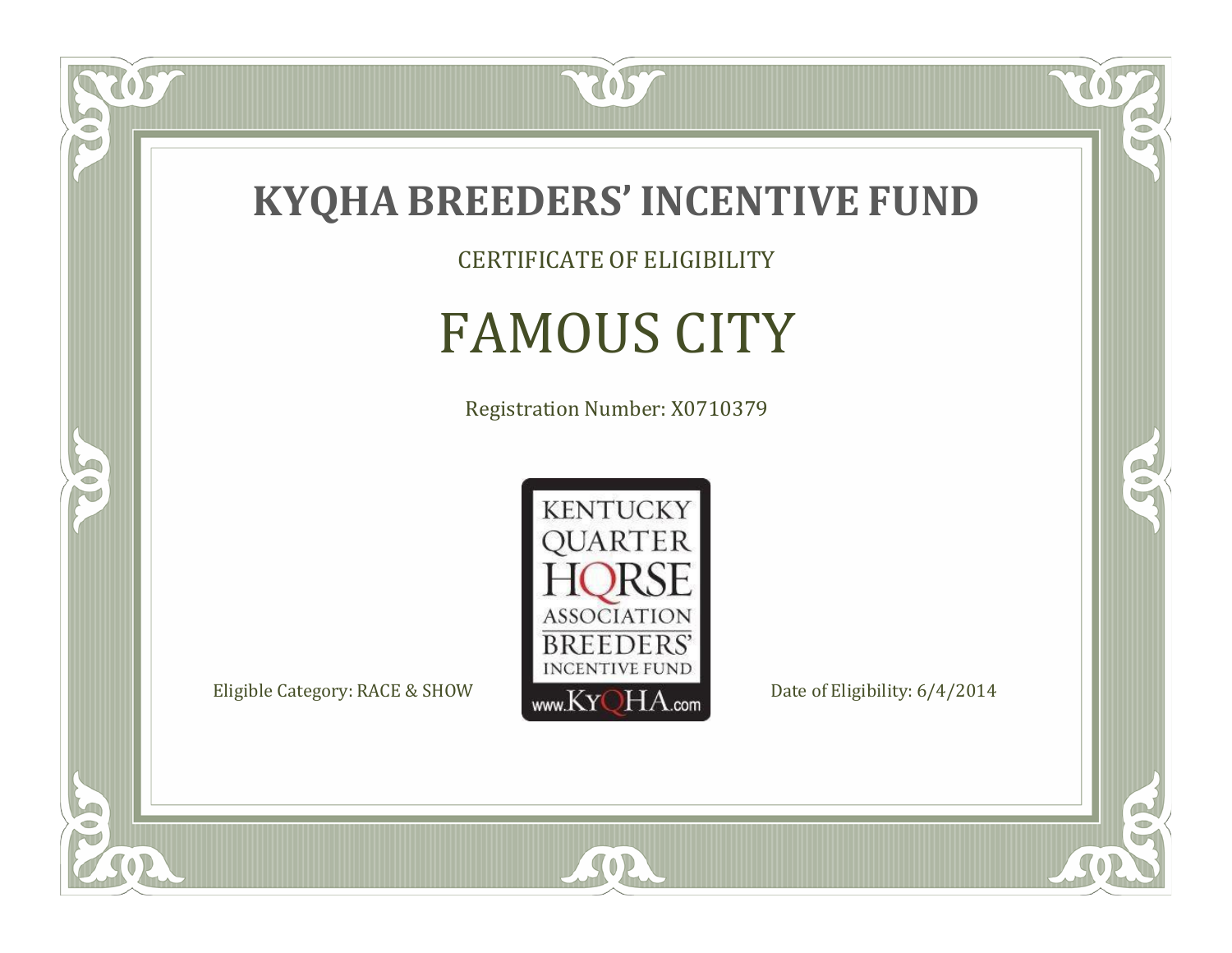## **KYQHA BREEDERS'INCENTIVE FUND**

7057

### CERTIFICATE OF ELIGIBILITY

# FAMOUS RED ROMANCE

Registration Number: 5156043



SOR

RO

P.

 $\Box$ T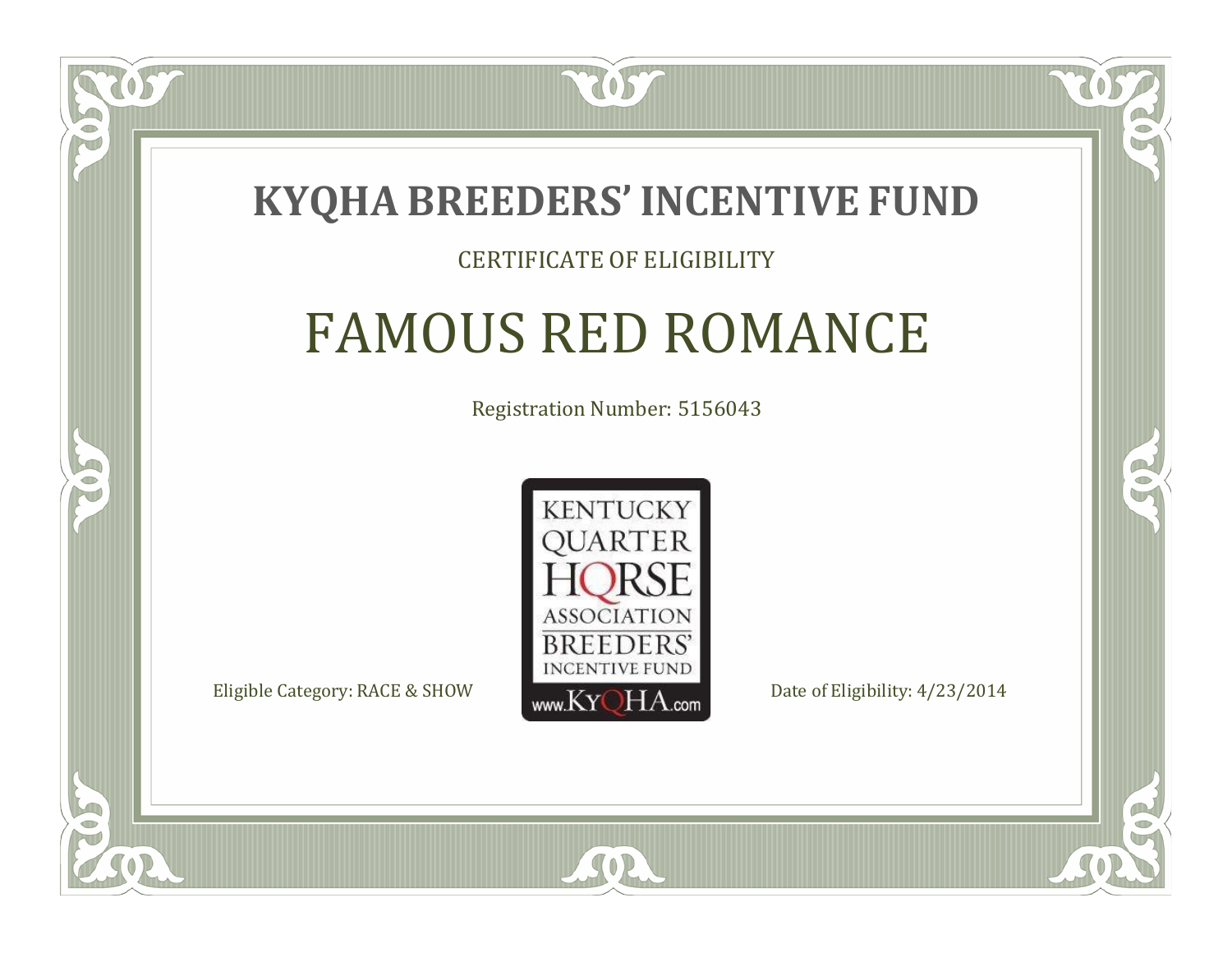

 $\widetilde{\mathfrak{S}}$ 

 $\Box$ NU

5

CERTIFICATE OF ELIGIBILITY

## FAMOUS ROCKER

Registration Number: X0679827



SOR

CO.

B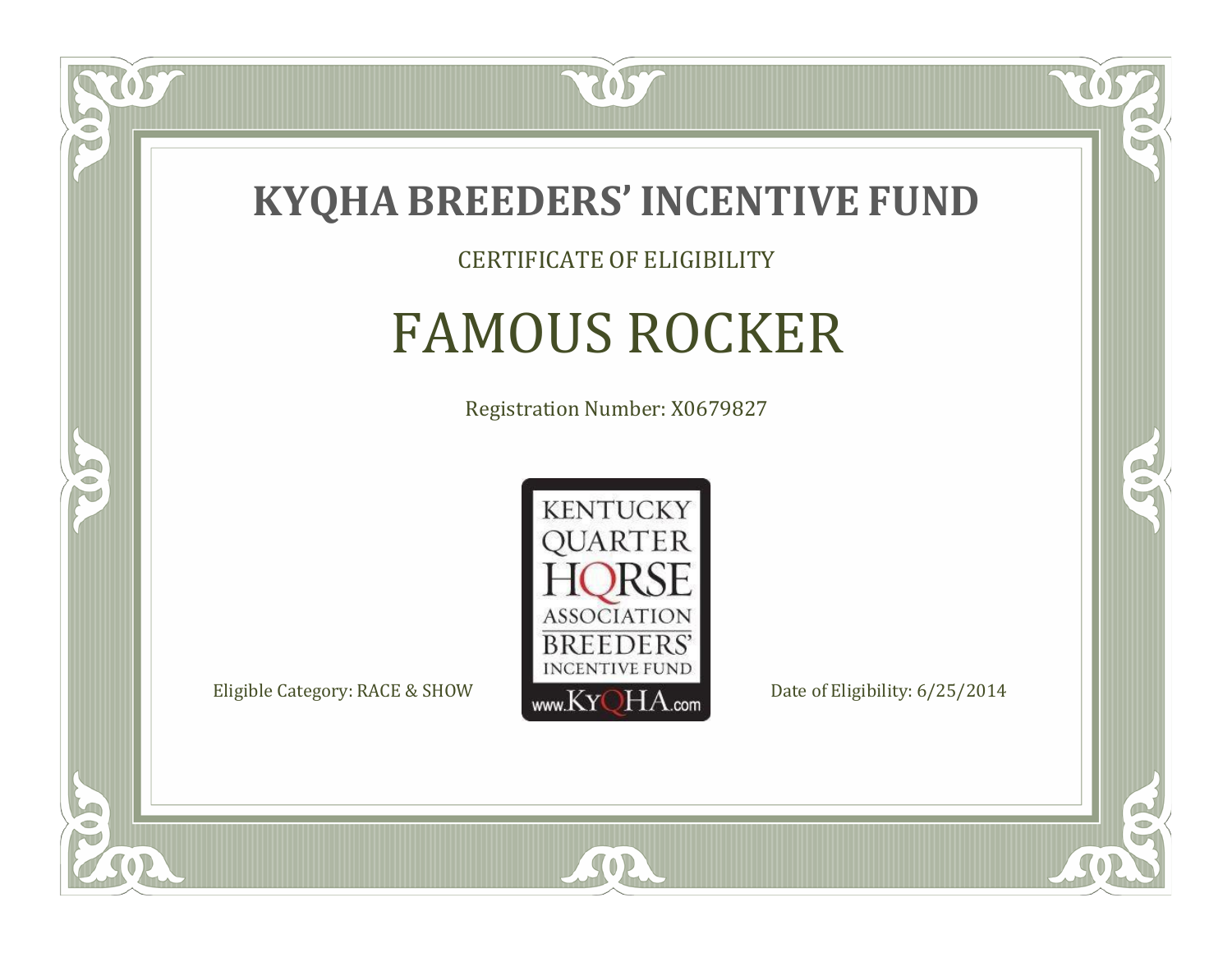

### CERTIFICATE OF ELIGIBILITY

# FIFTY SHADES OF GREY

Registration Number: 5328360



SOR

 $\mathbb{R}^2$ 

B

 $\Box$ N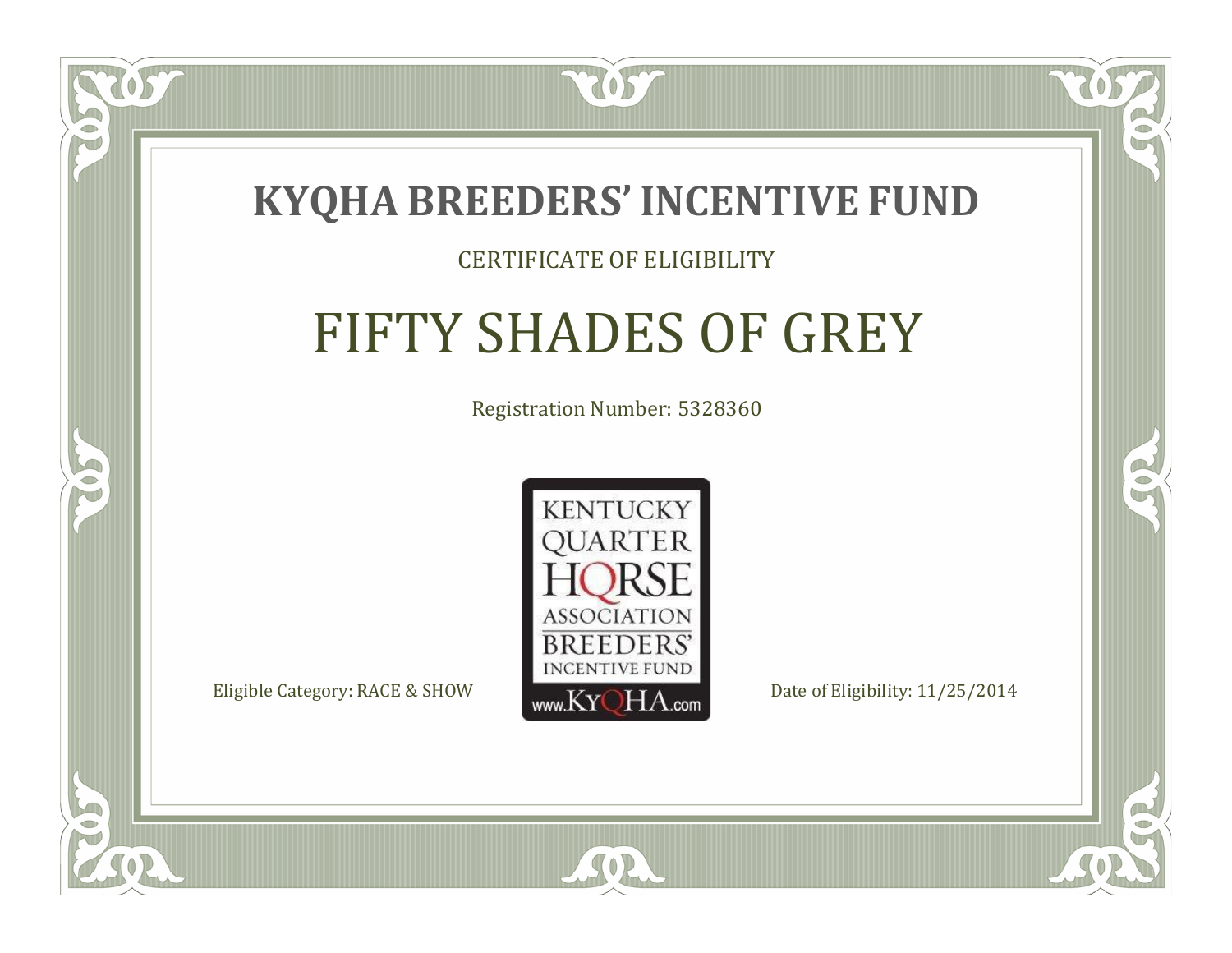

CERTIFICATE OF ELIGIBILITY

# FLAG OF FAITH

Registration Number: 4852061



SOR

CO.

 $\rightarrow$ 

US

 $\bullet$ NU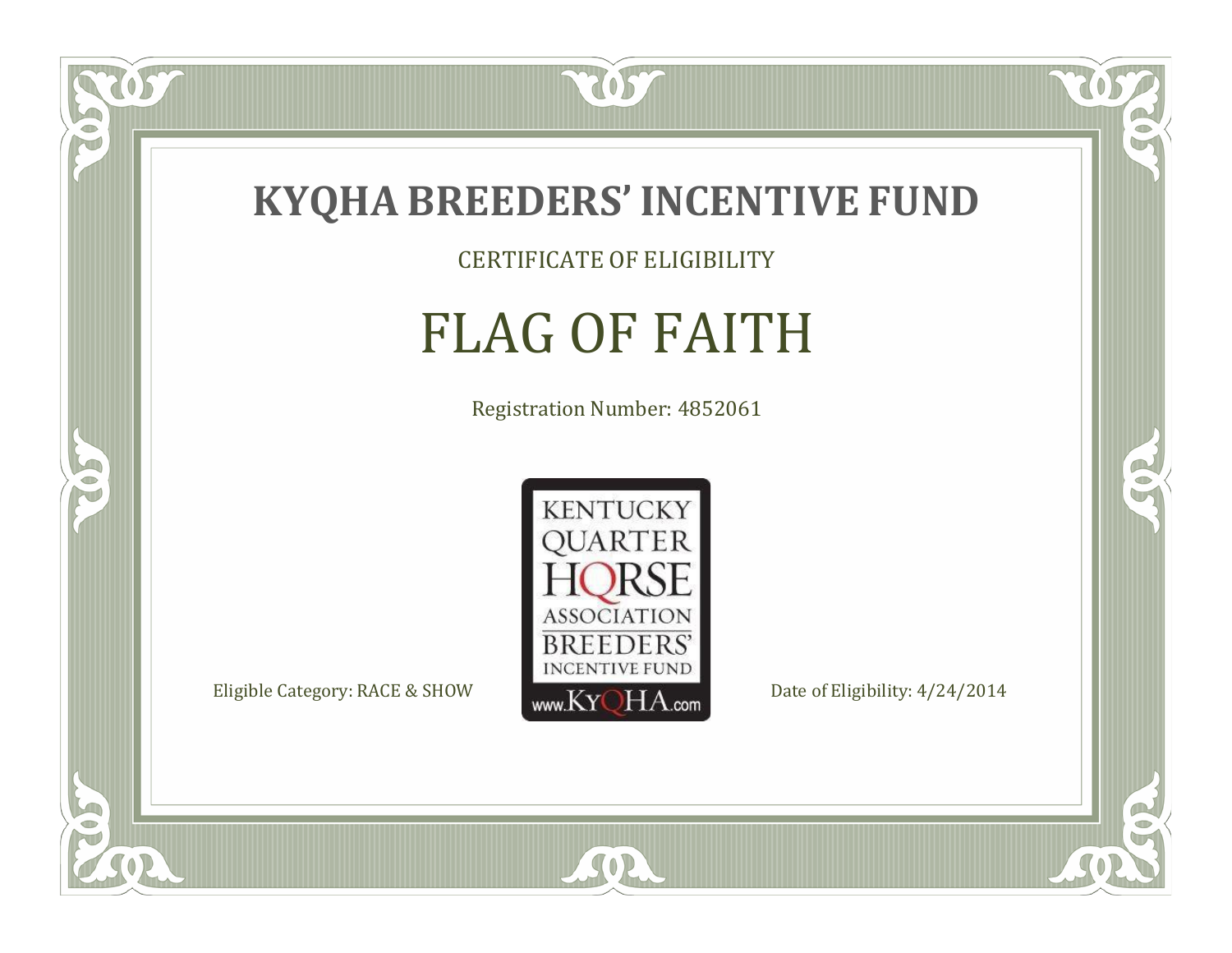

US

 $\Box$ NU

5

### CERTIFICATE OF ELIGIBILITY

## FLASHY AND LAZY

Registration Number: 5564199



SOR

CO.

 $\rightarrow$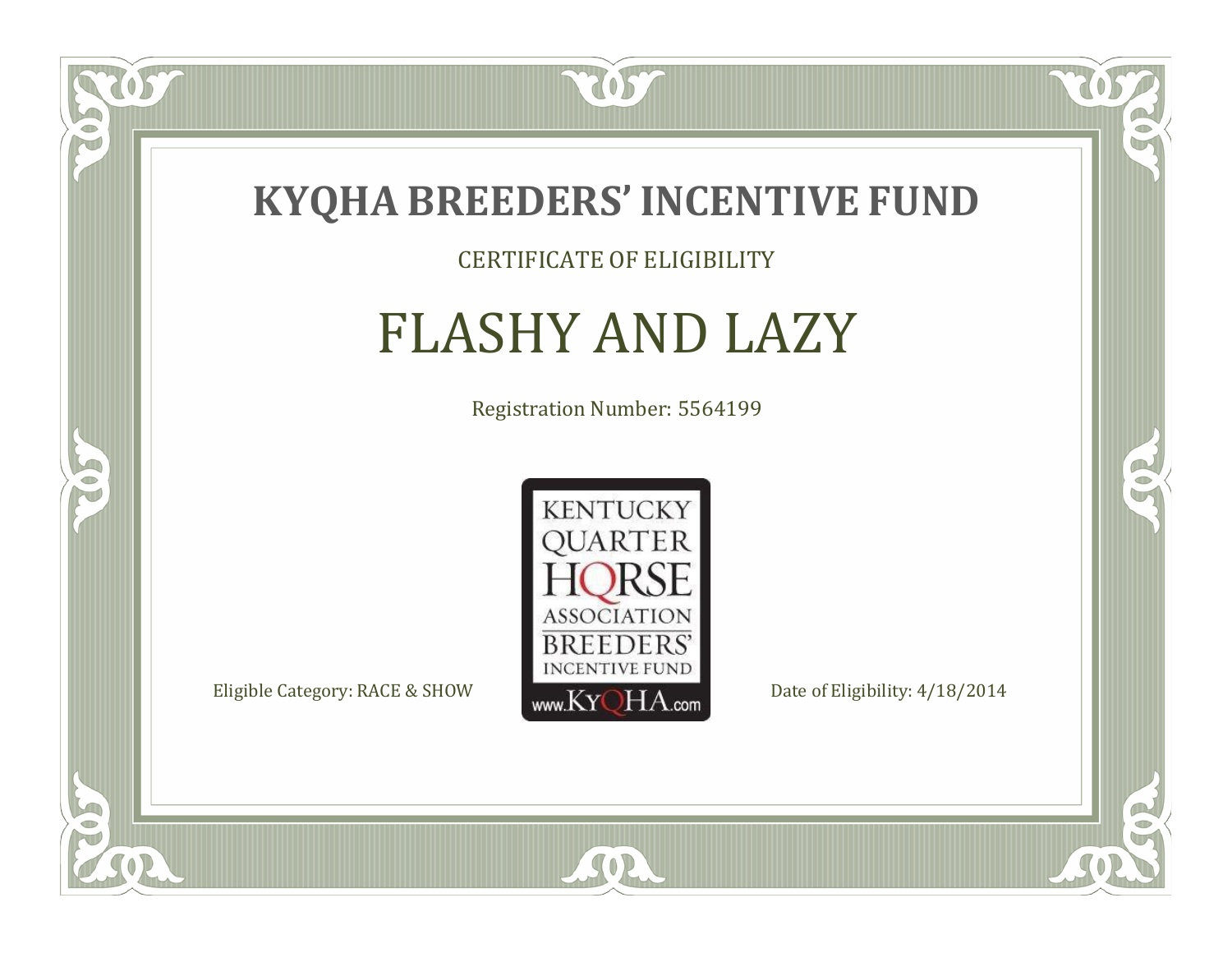

#### CERTIFICATE OF ELIGIBILITY

## FLASHY GOLDEN BAR

Registration Number: 5581866



SOR

OS

 $\blacksquare$ N

5

CO.

 $\rightarrow$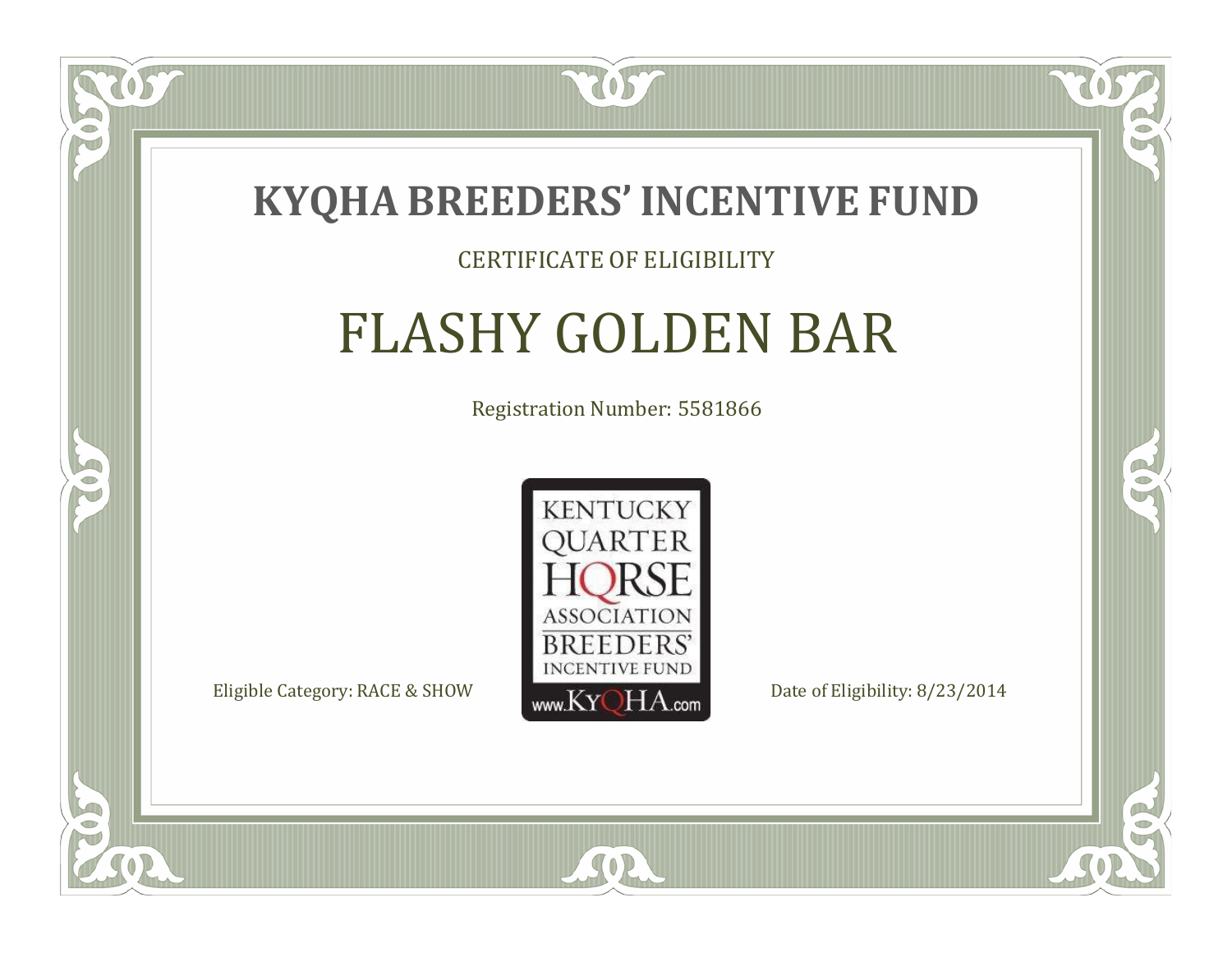

CERTIFICATE OF ELIGIBILITY

# GOOD SATIN

Registration Number: 5574445



SOR

 $\mathbb{R}$ 

CO.

tos

 $\bullet$ N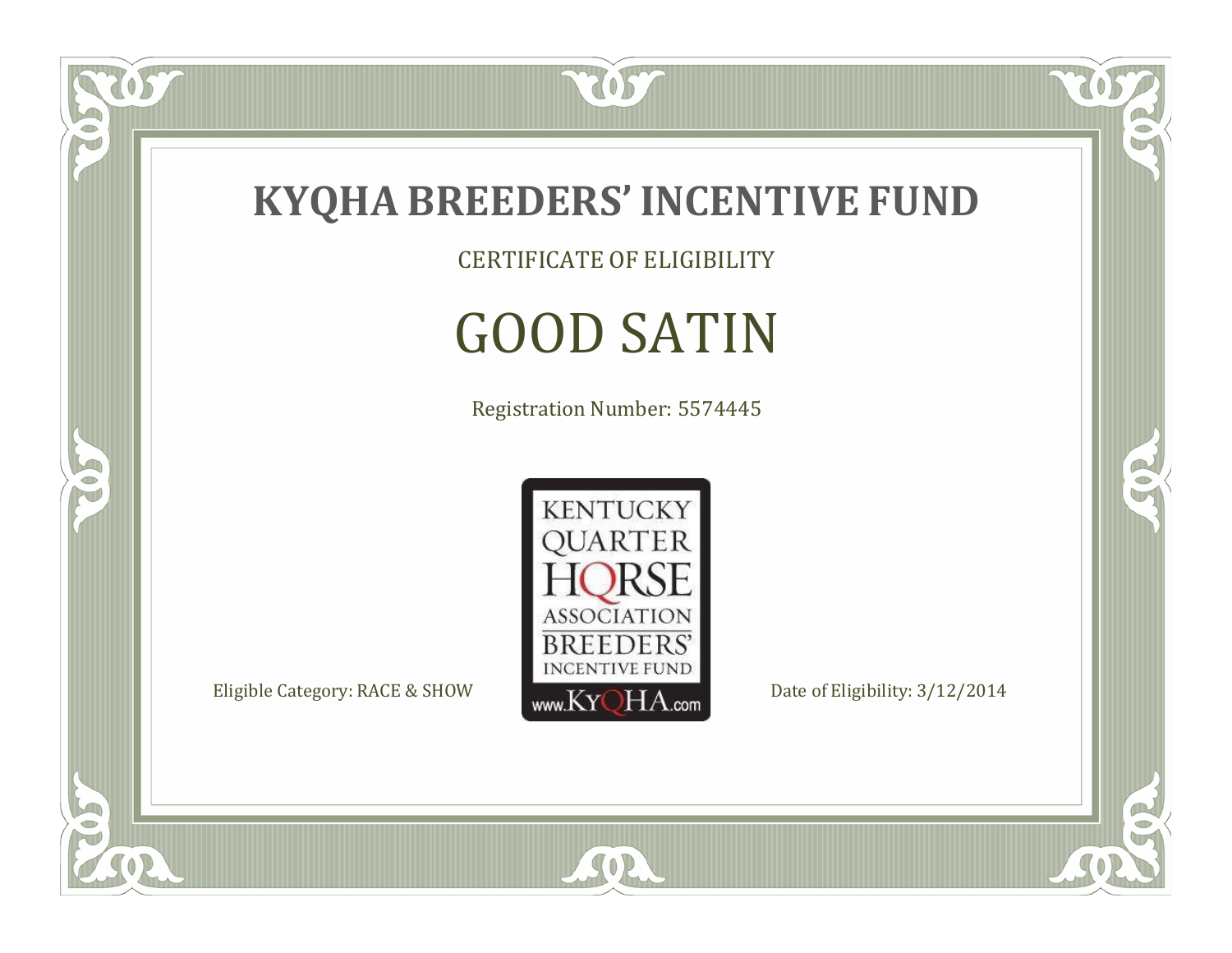## **KYQHA BREEDERS'INCENTIVE FUND**

2057

### CERTIFICATE OF ELIGIBILITY

# GOOD TO HAVOPENRANGE

Registration Number: 5615476



SOR

RO

P.

 $\Box$ T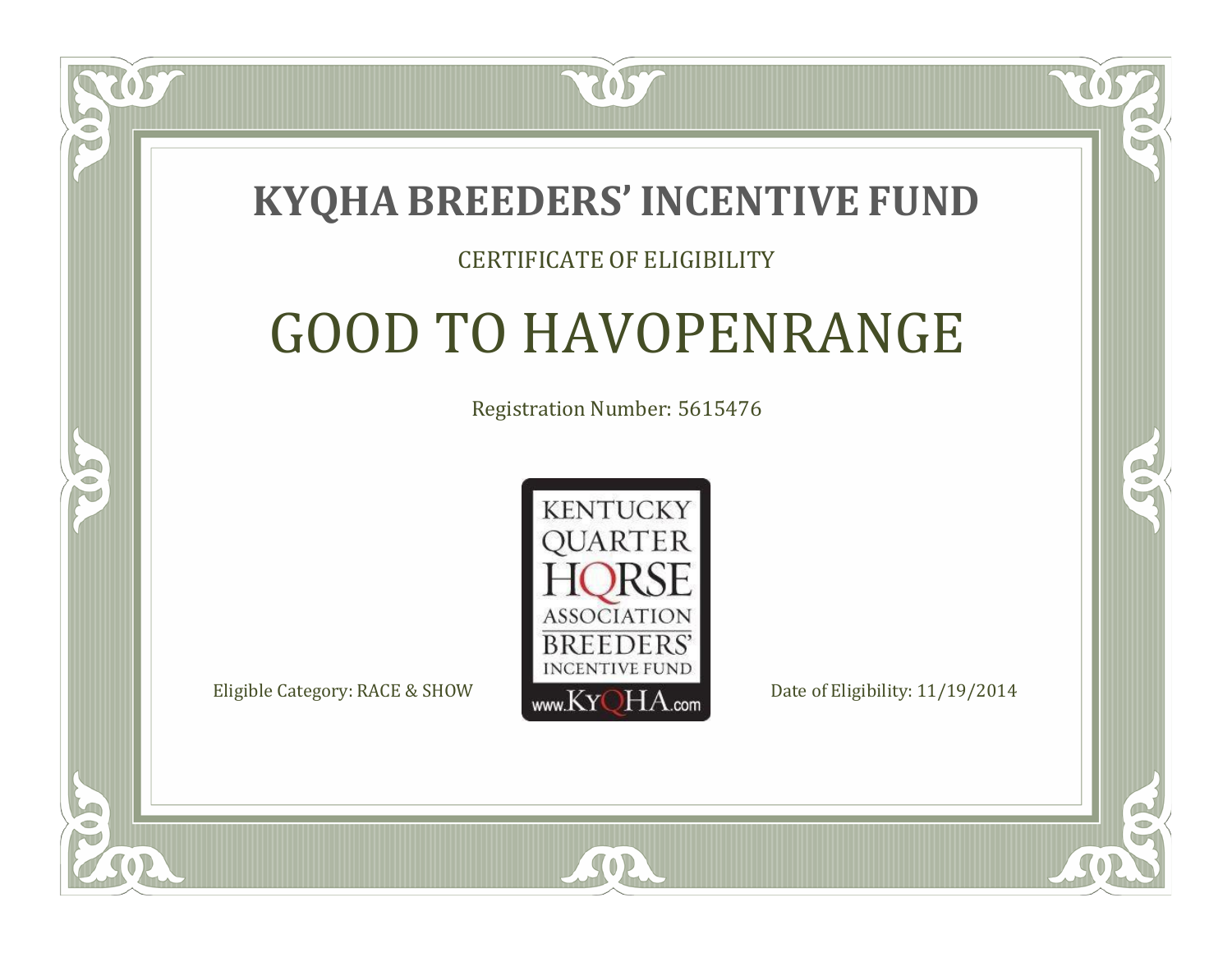

### CERTIFICATE OF ELIGIBILITY

# GOOD TO KNO IM OK

Registration Number: 5615474



SOR

 $\blacksquare$ N

5

RO

P.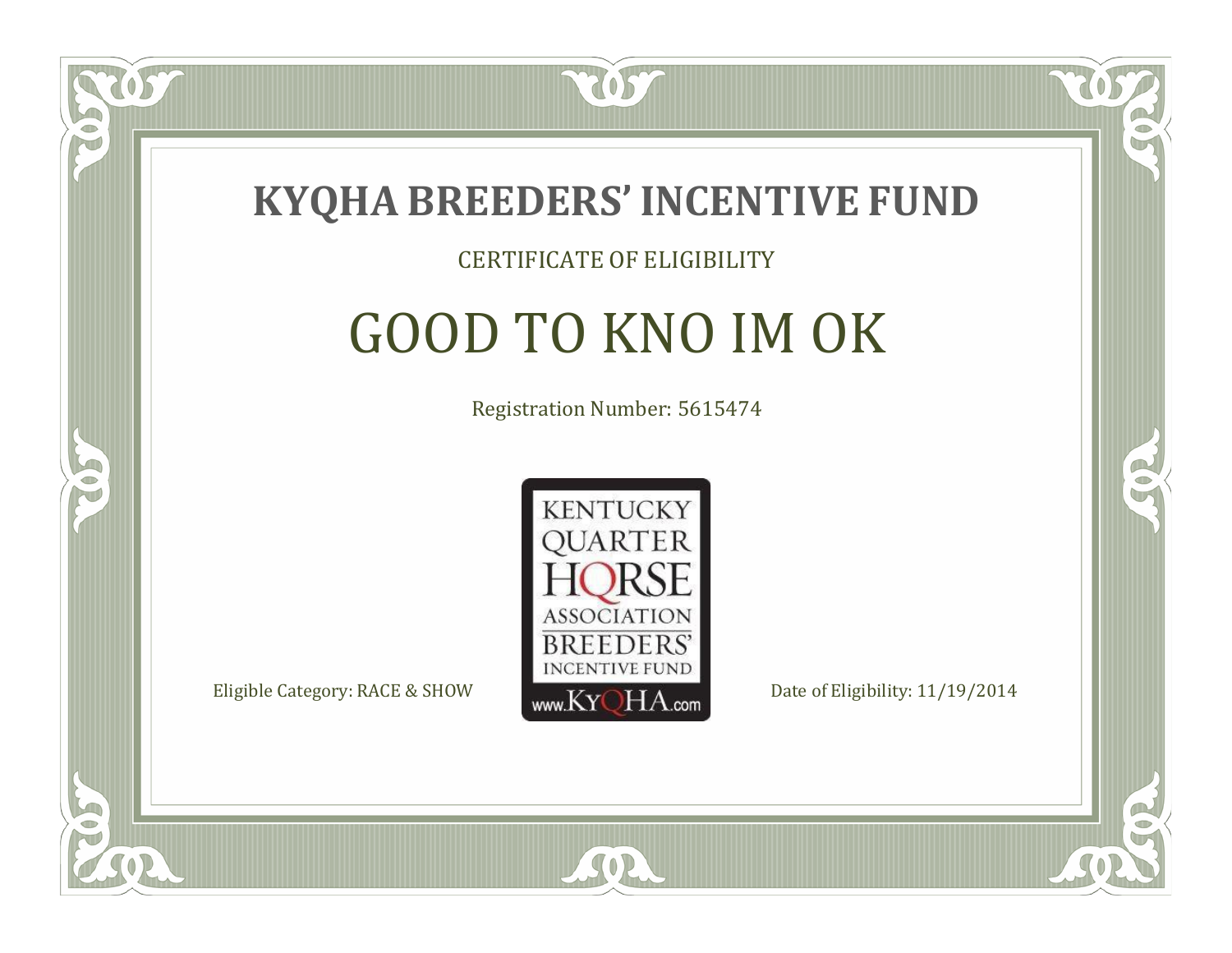

#### CERTIFICATE OF ELIGIBILITY

# GOOD TO KNOW IM ROAN

Registration Number: 5551293



SOR

CO.

B

 $\blacksquare$ N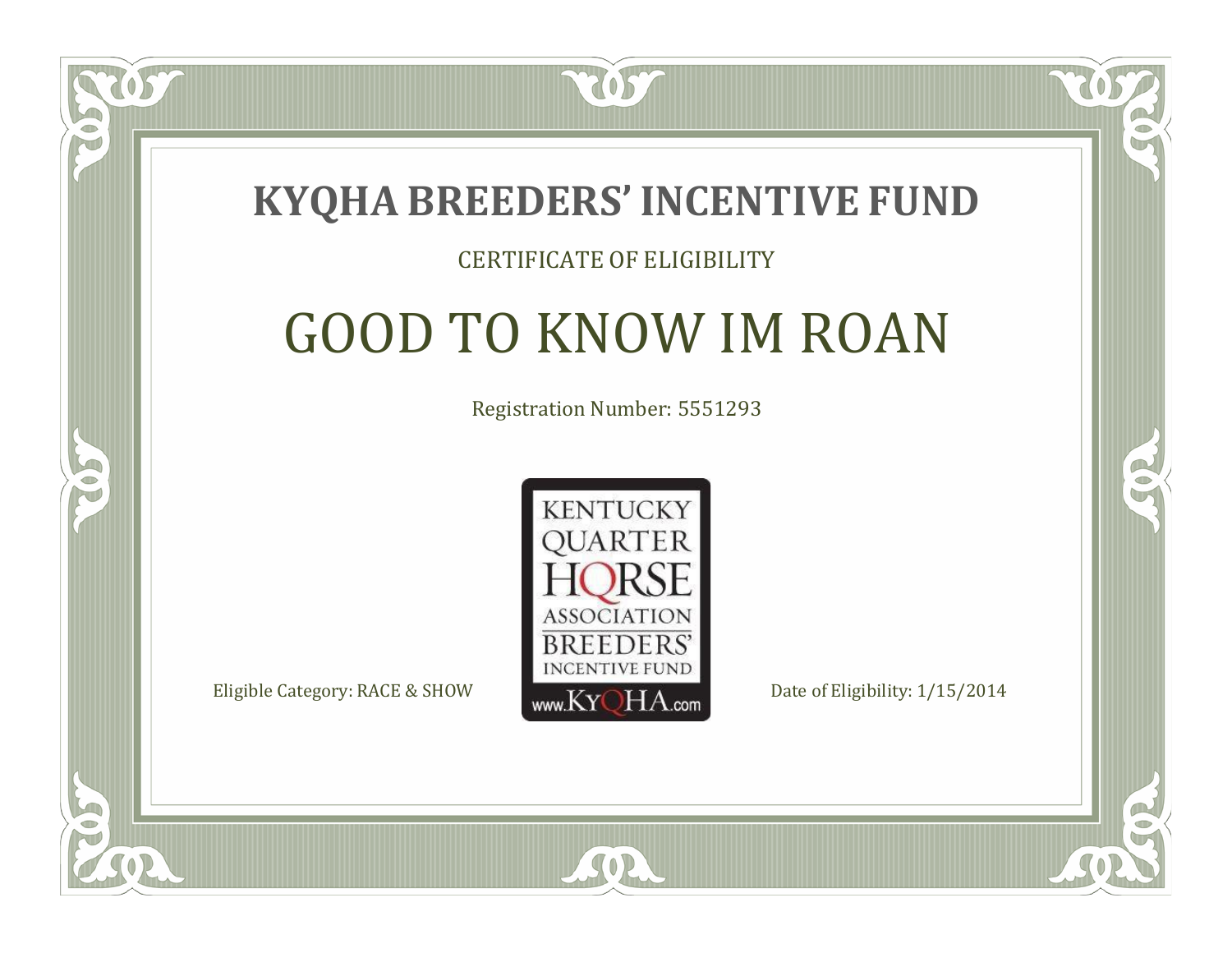

### CERTIFICATE OF ELIGIBILITY

# GOOD TO KNOW MINNY

Registration Number: 5615477



SOR

 $\blacksquare$ N

5

CO.

B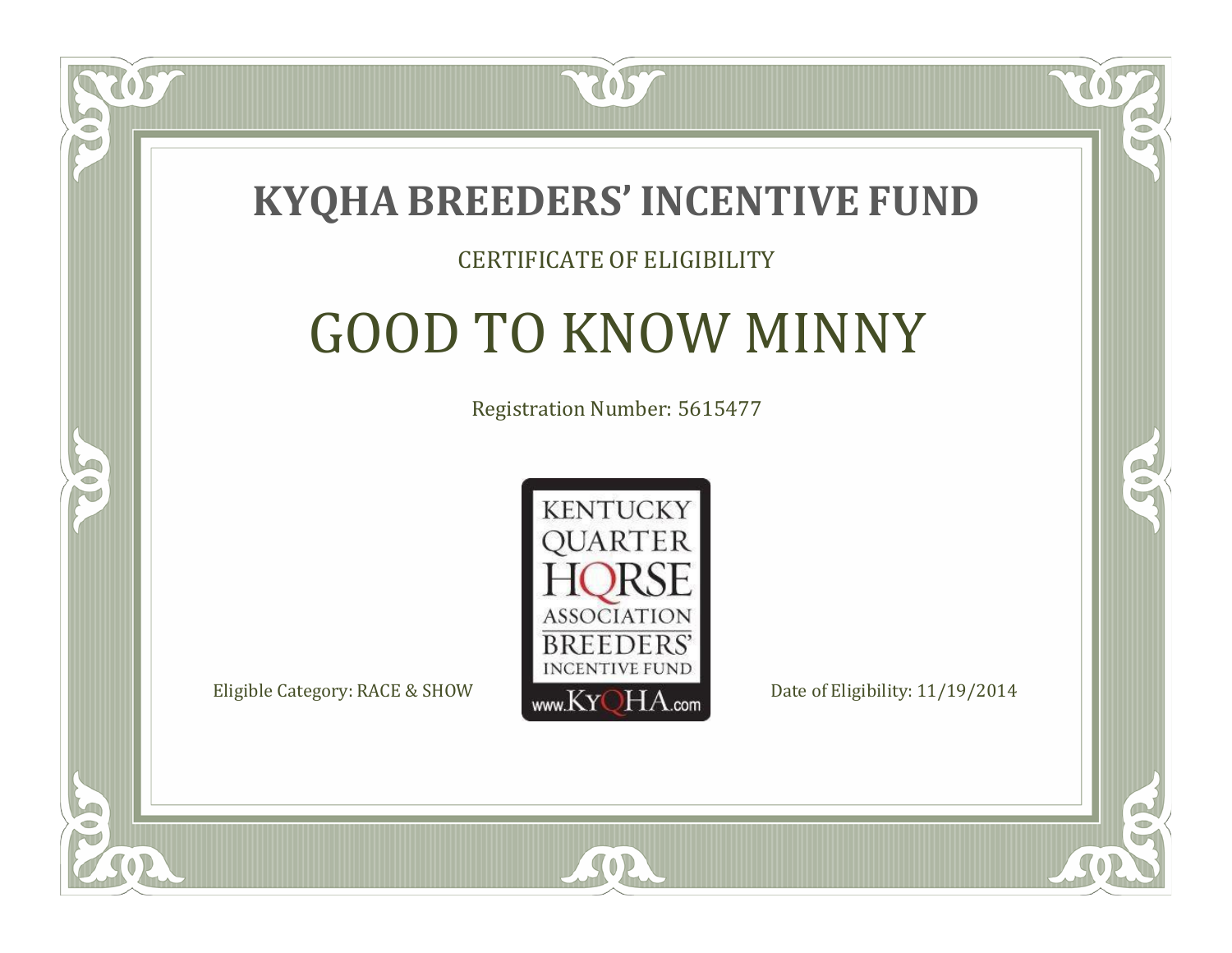

### CERTIFICATE OF ELIGIBILITY

# GOTTA BE TEMPTING

Registration Number: 5542687



SOR

CO.

B

 $\Box$ N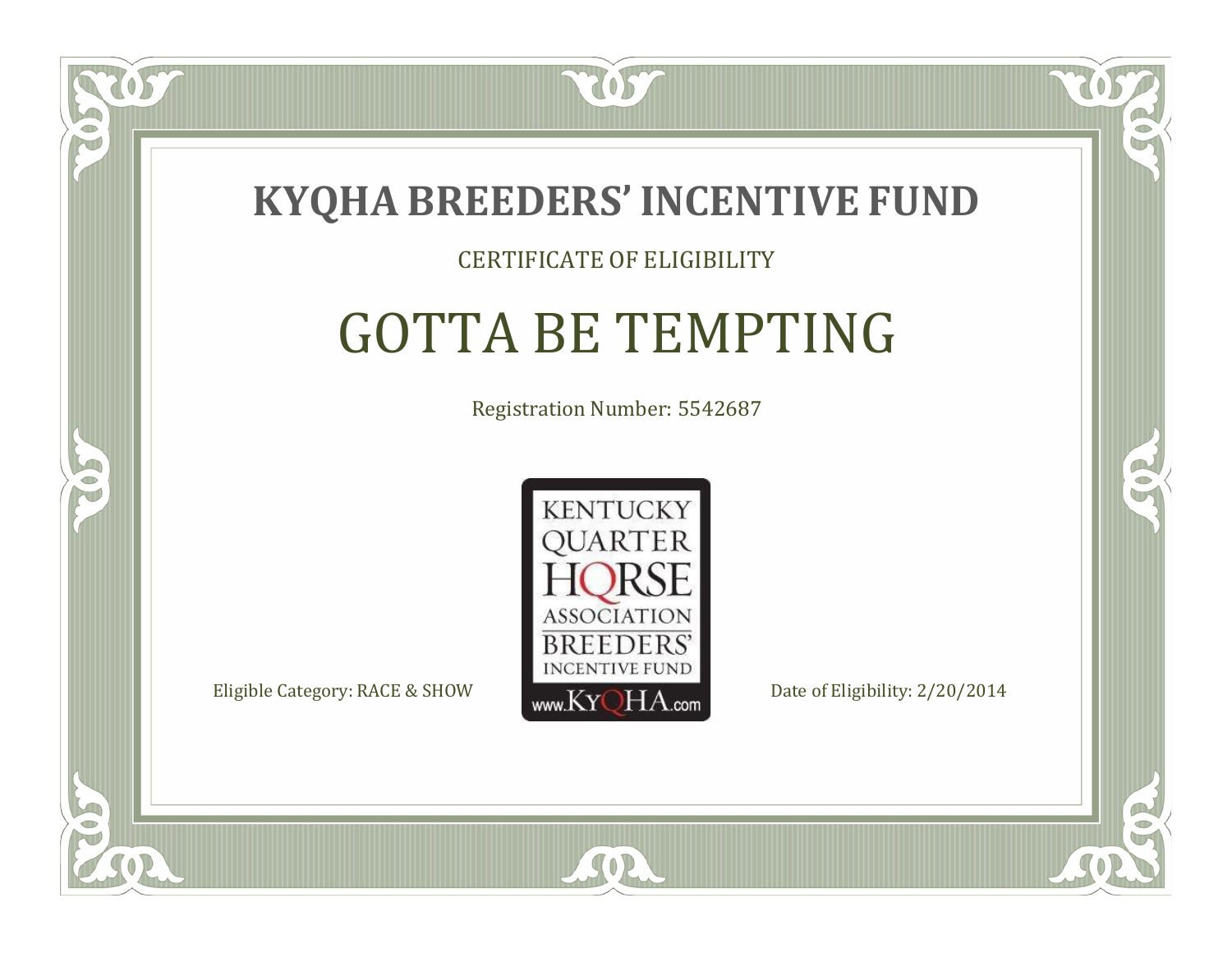

CERTIFICATE OF ELIGIBILITY

# GOTTI BE EARLY

Registration Number: 5537040



SOR

CO.

 $\rightarrow$ 

US

 $\bullet$ NU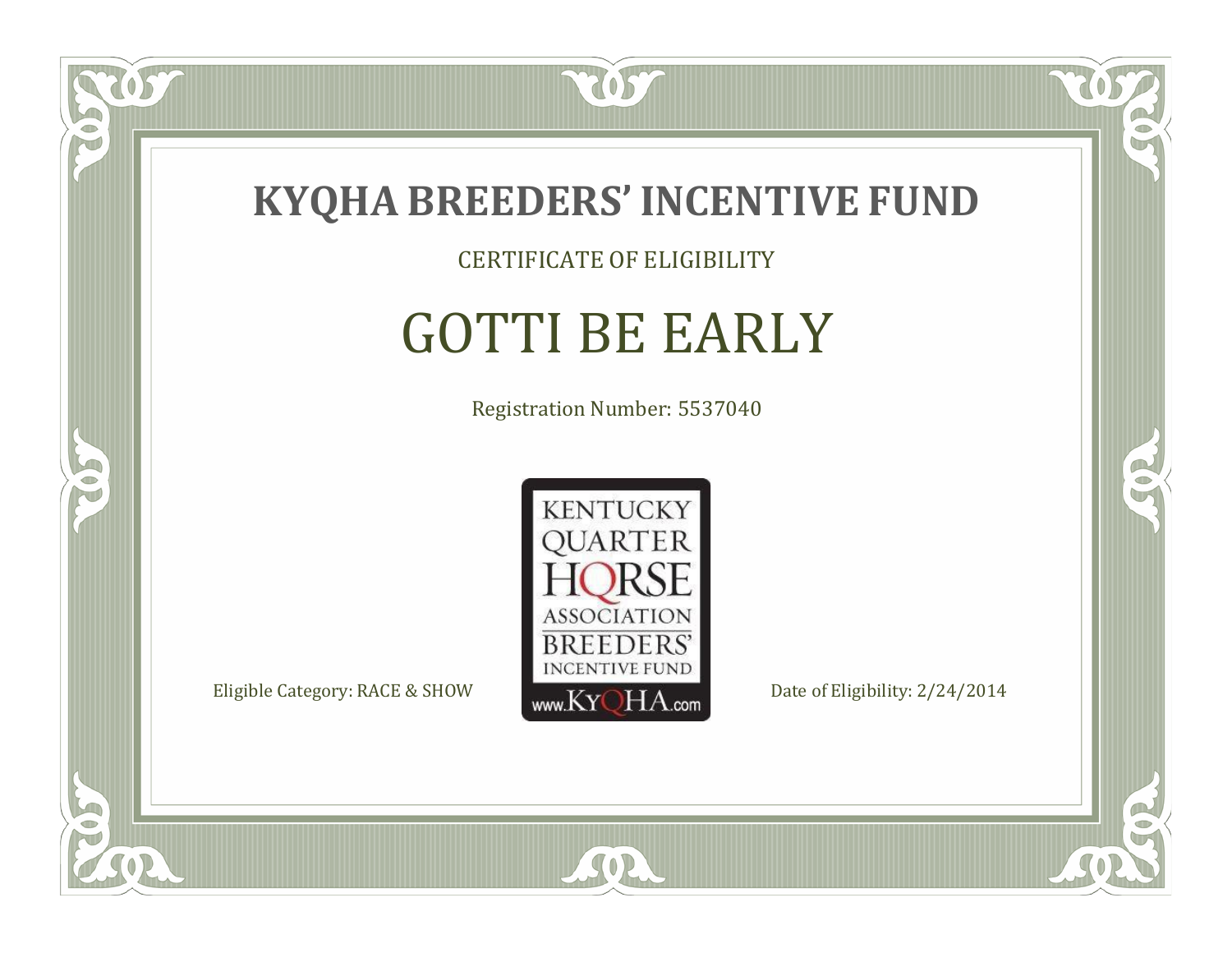

### CERTIFICATE OF ELIGIBILITY

# GRACEFUL N THE IRONS

Registration Number: 5520145



SOR

RO

B

 $\Box$ N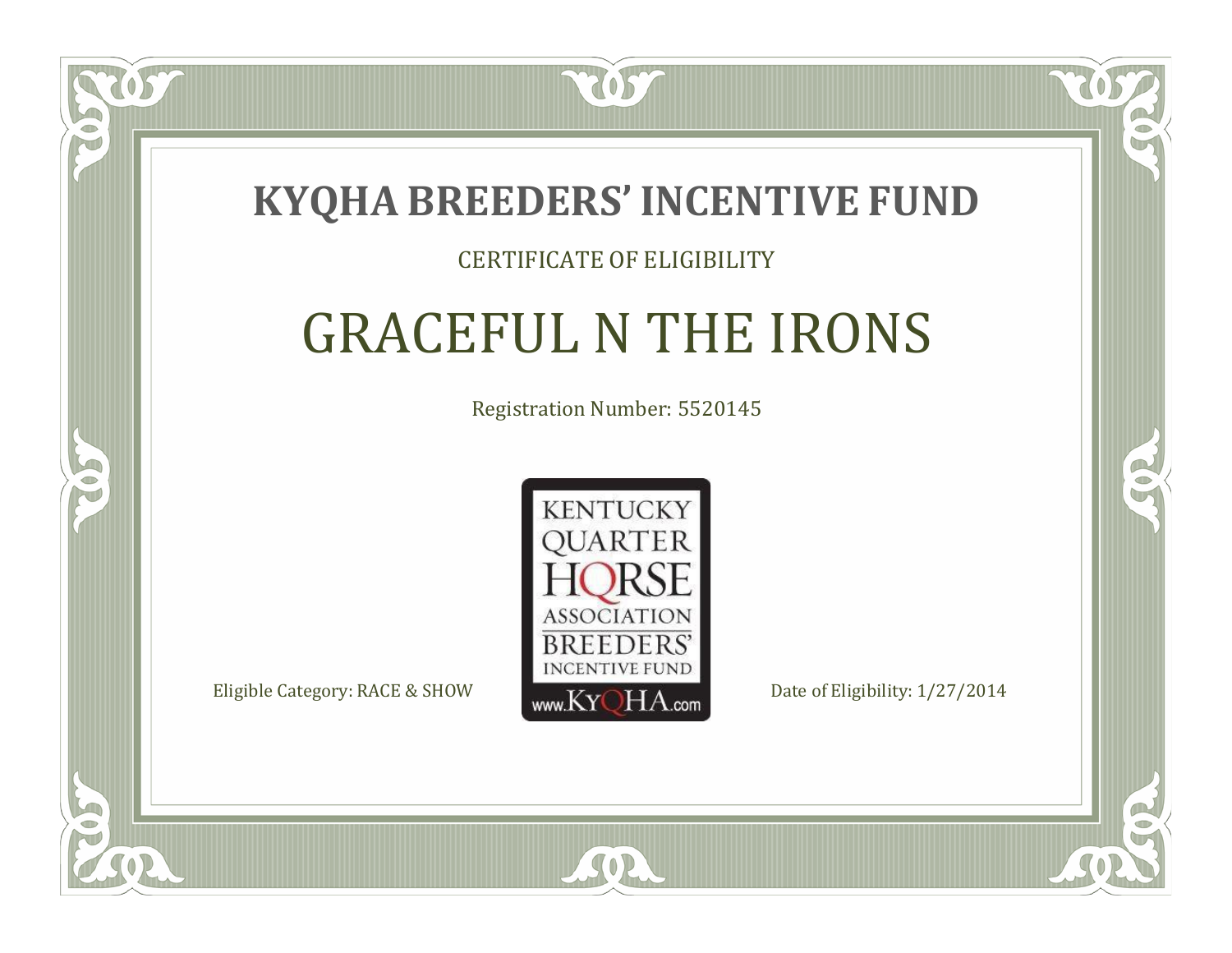

### CERTIFICATE OF ELIGIBILITY

## HAPPY GO LUKEY

Registration Number: 5494305



SOR

CO.

 $\rightarrow$ 

US

 $\bullet$ NU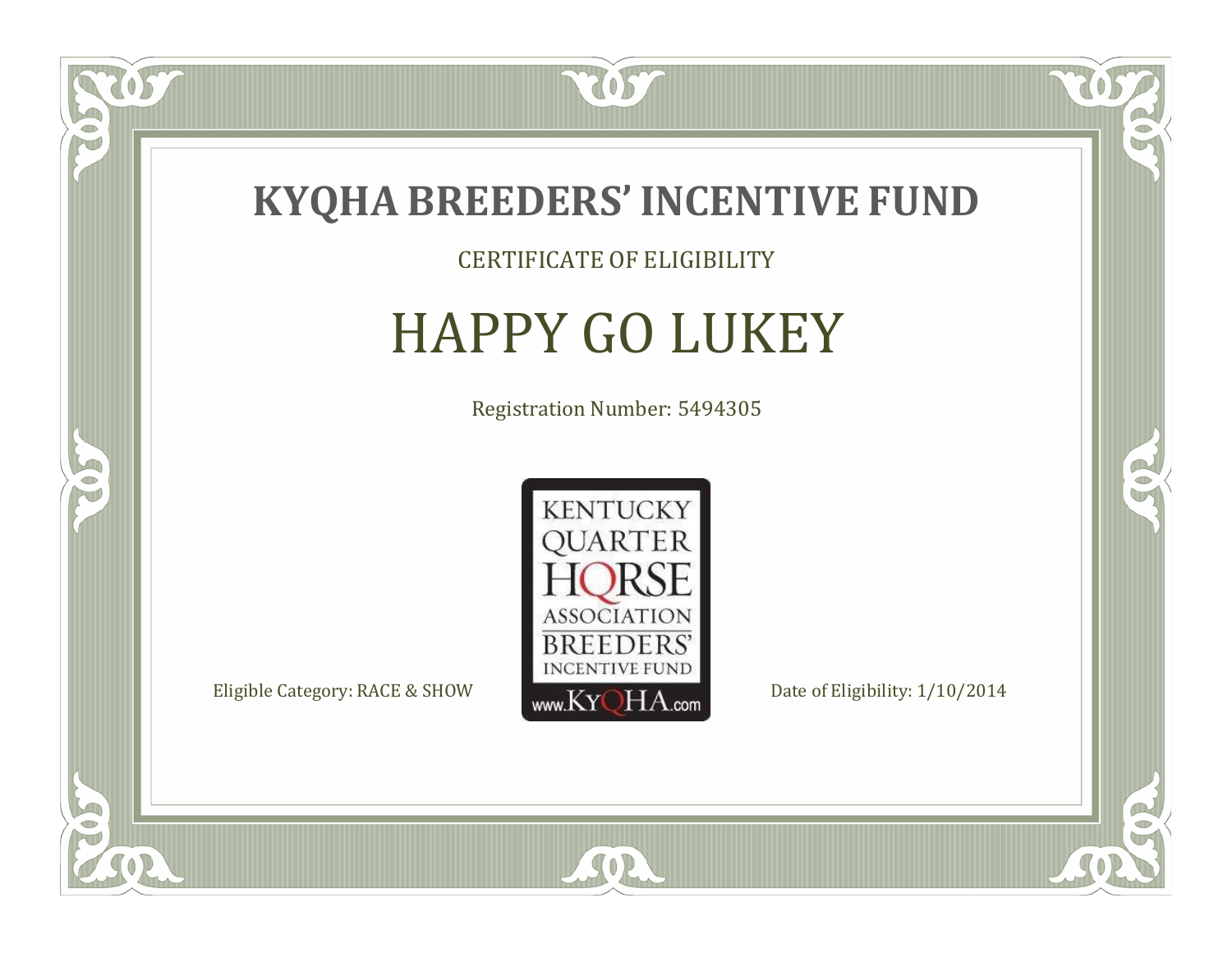

### CERTIFICATE OF ELIGIBILITY

# HASHTAG SPECIAL

Registration Number: 5578790



 $SO2$ 

057

 $\Box$ NU

5

CO.

 $\rightarrow$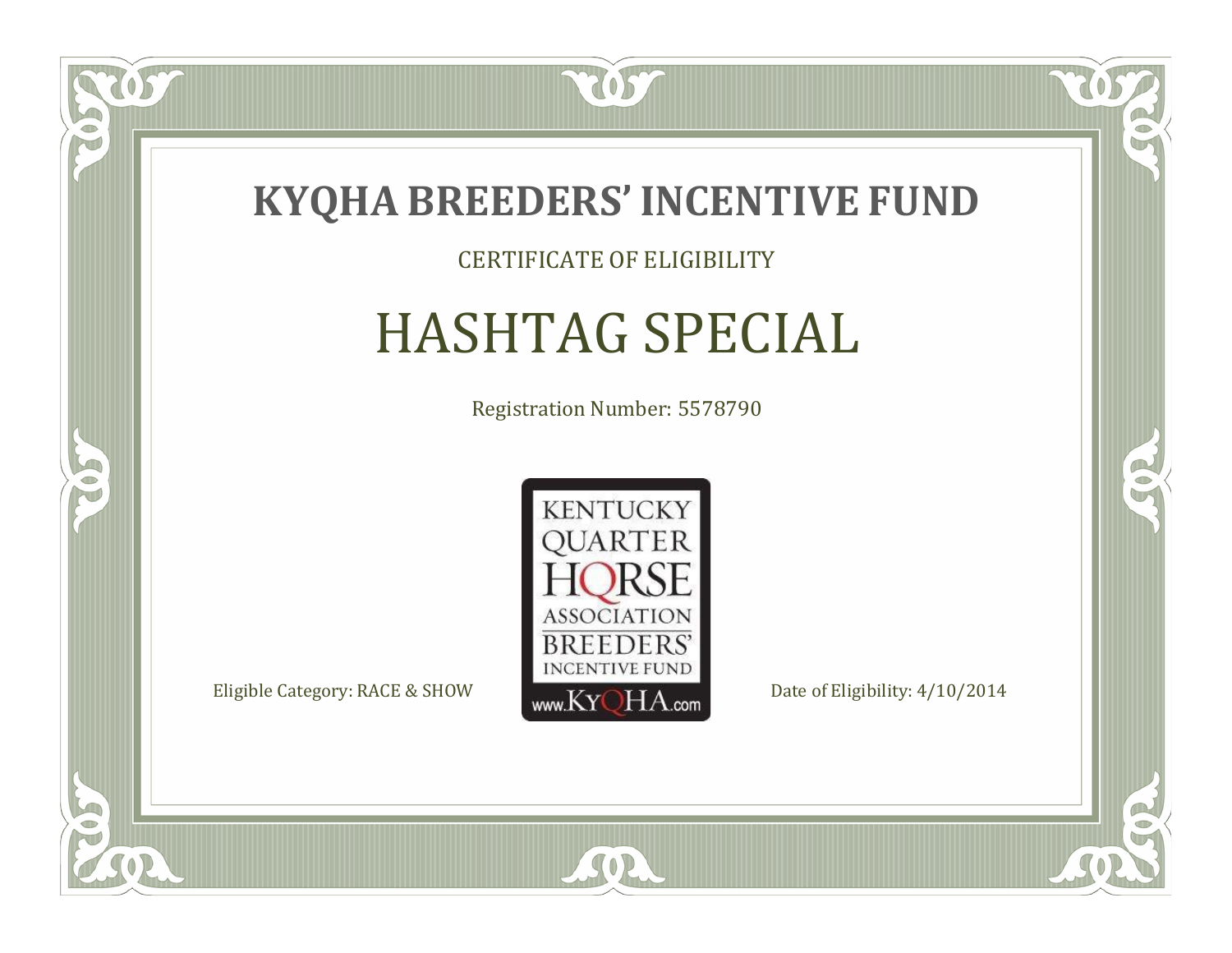

CERTIFICATE OF ELIGIBILITY

# HEATHER TEE

Registration Number: X0680778



SOR

 $\mathbb{R}$ 

 $\mathbb{R}^2$ 

 $\overline{OS}$ 

 $\bullet$ N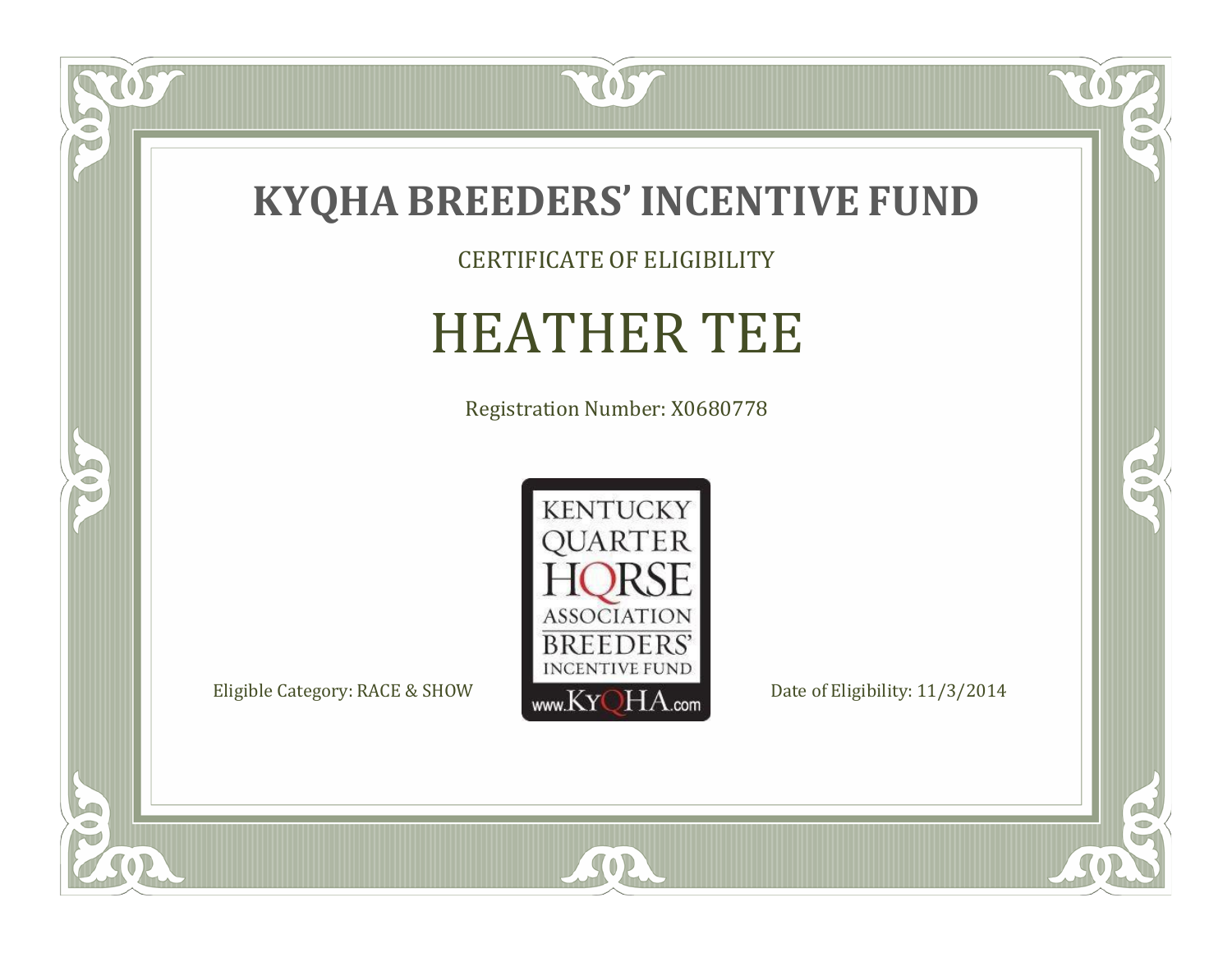

### CERTIFICATE OF ELIGIBILITY

# HES A TUF COOKIE

Registration Number: 5531072



SOR

CO.

B

US

 $\Box$ NU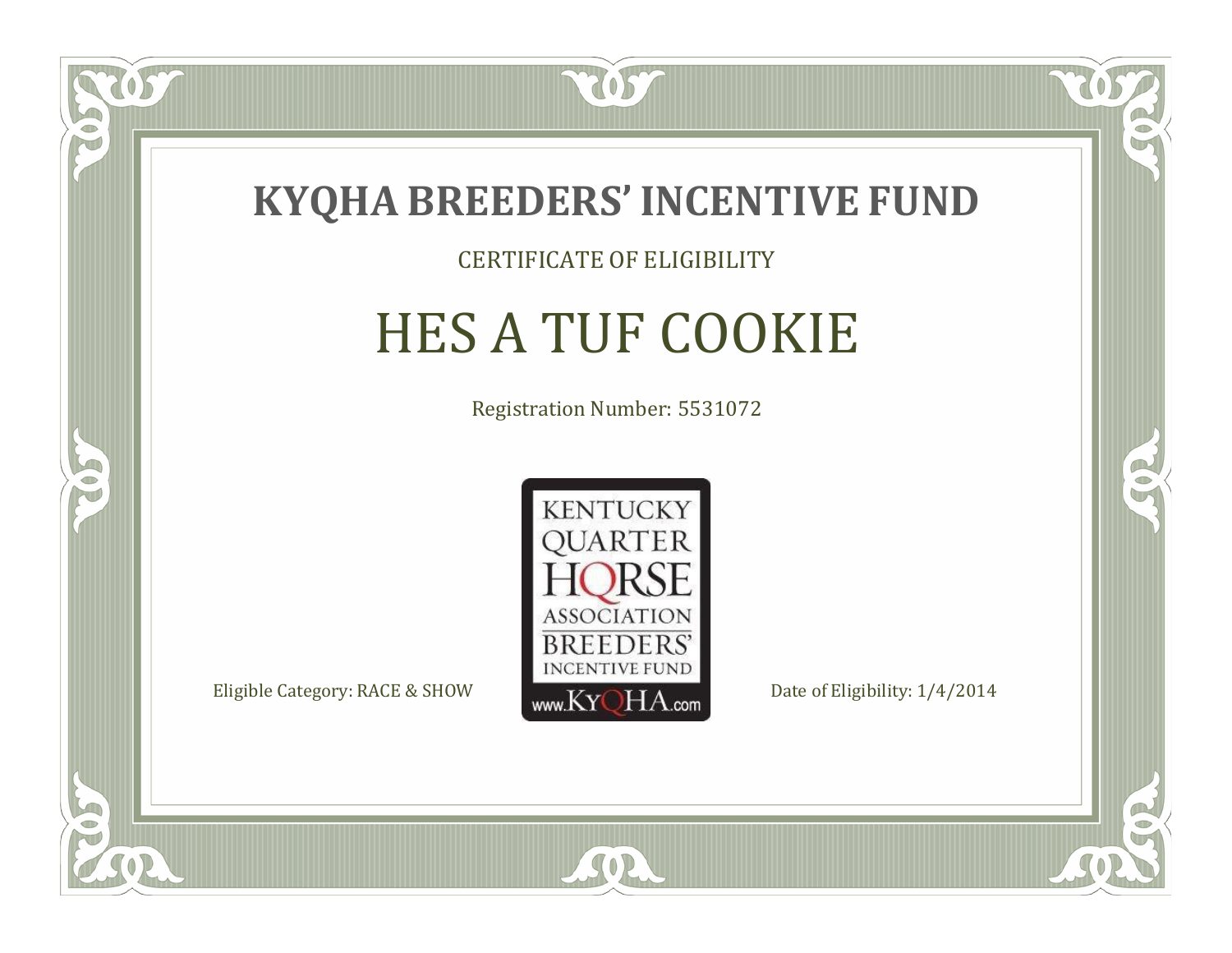

### CERTIFICATE OF ELIGIBILITY

## HES GOOD UNDRESSED

Registration Number: 5550794



RO

B

 $\Box$ N

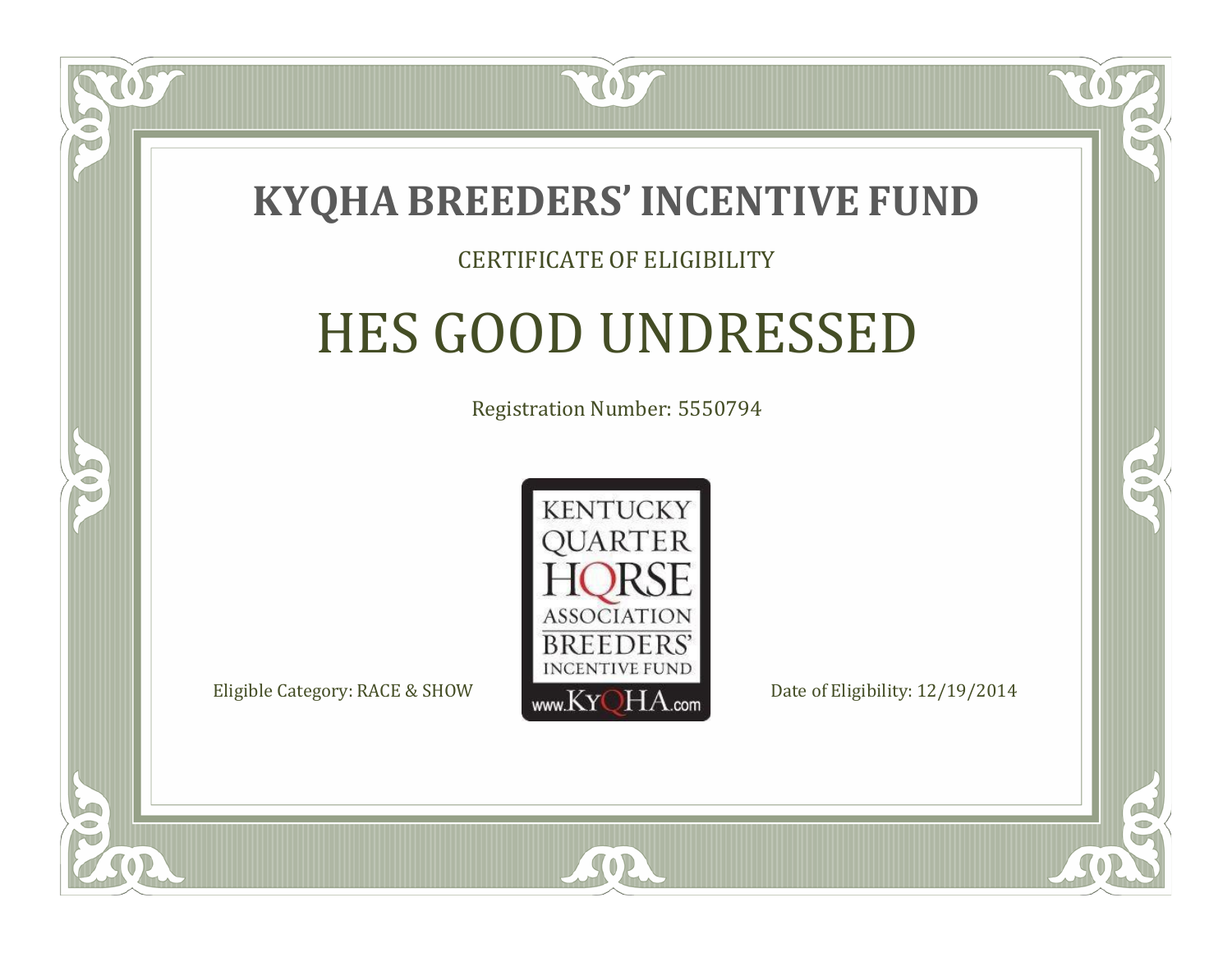

### CERTIFICATE OF ELIGIBILITY

## HES SPICEY UNDRESSED

Registration Number: 5550793



SOR

 $\Box$ N

S

RO

B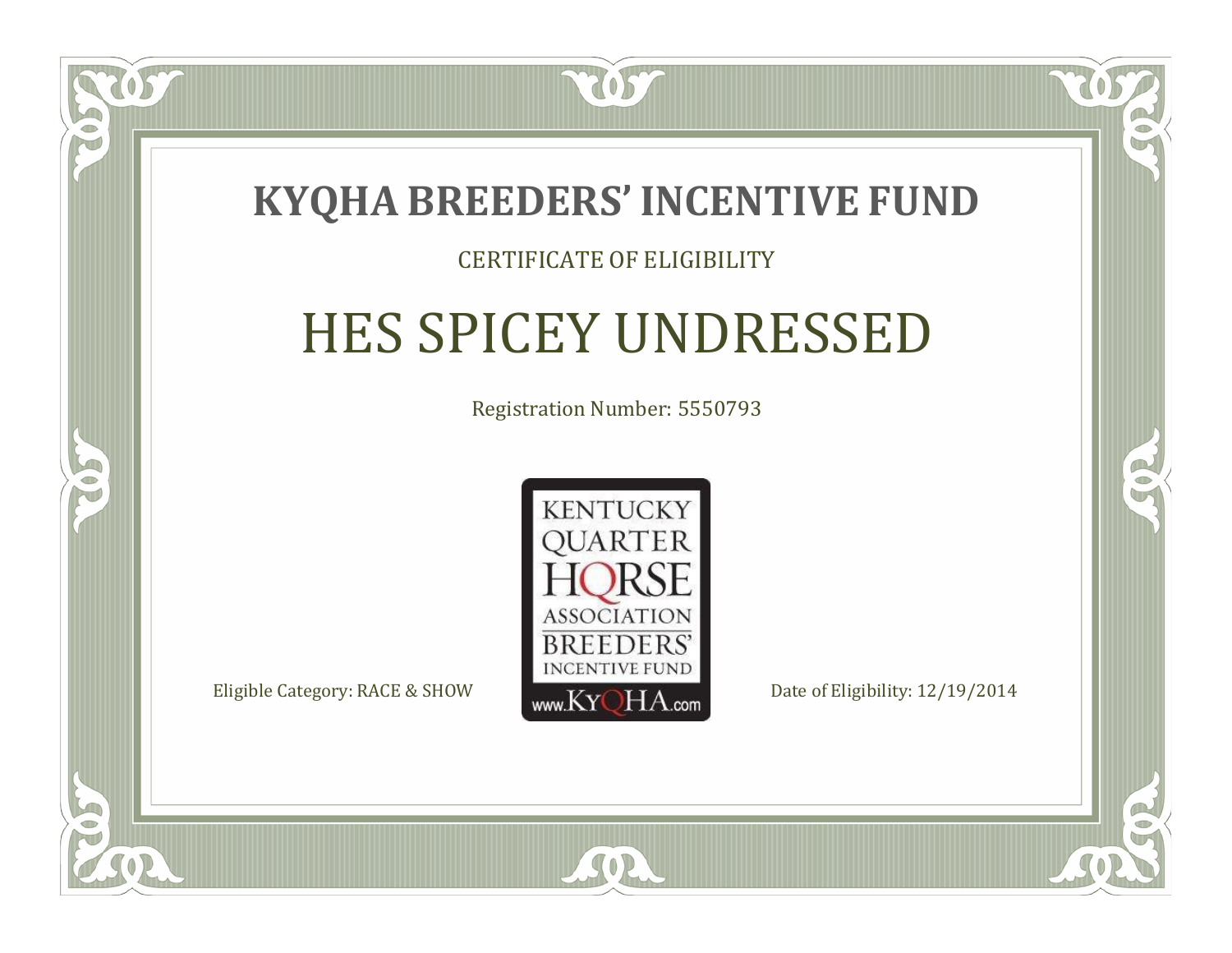

### CERTIFICATE OF ELIGIBILITY

## HESA GOOD DRESSER

Registration Number: 5550796



RO

CO.

 $\Box$ N

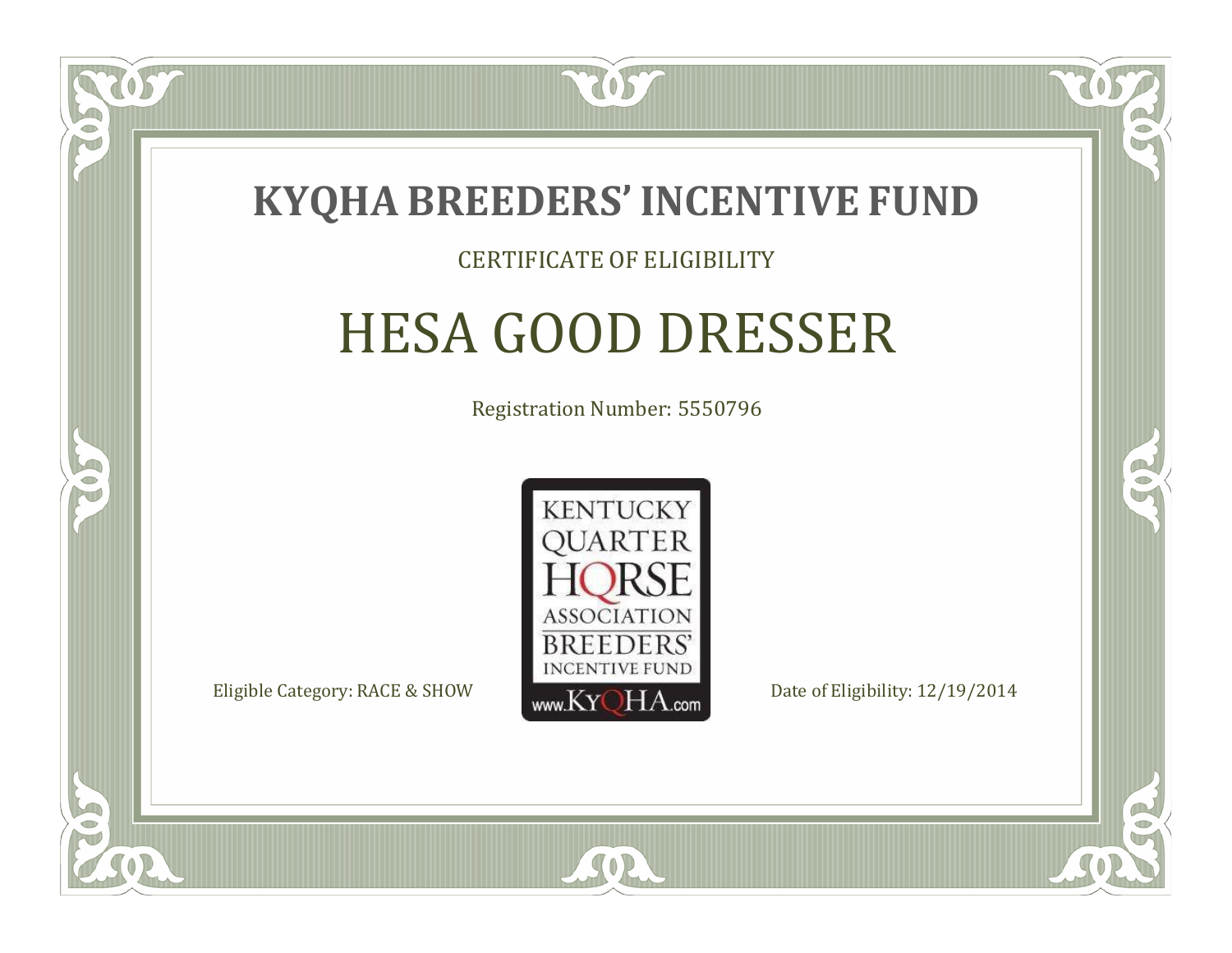

### CERTIFICATE OF ELIGIBILITY

# HOME WRECKER JANE

Registration Number: 5460695



 $SO<sub>2</sub>$ 

RO

P.

 $\Box$ N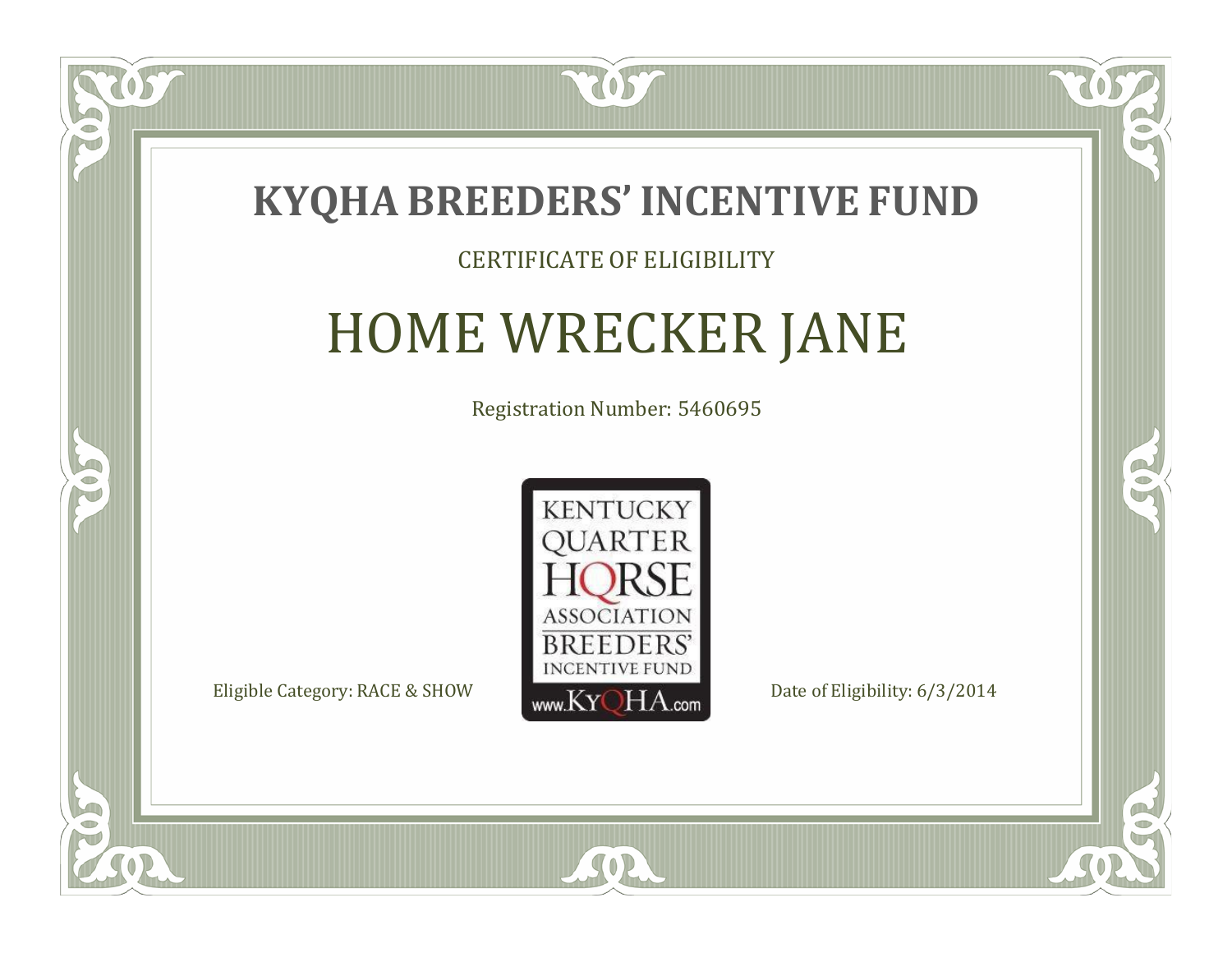

### CERTIFICATE OF ELIGIBILITY

## HOT IN CLEVELAND

Registration Number: 5098290



SOR

 $\mathbb{R}$ 

 $\rightarrow$ 

US

 $\bullet$ NU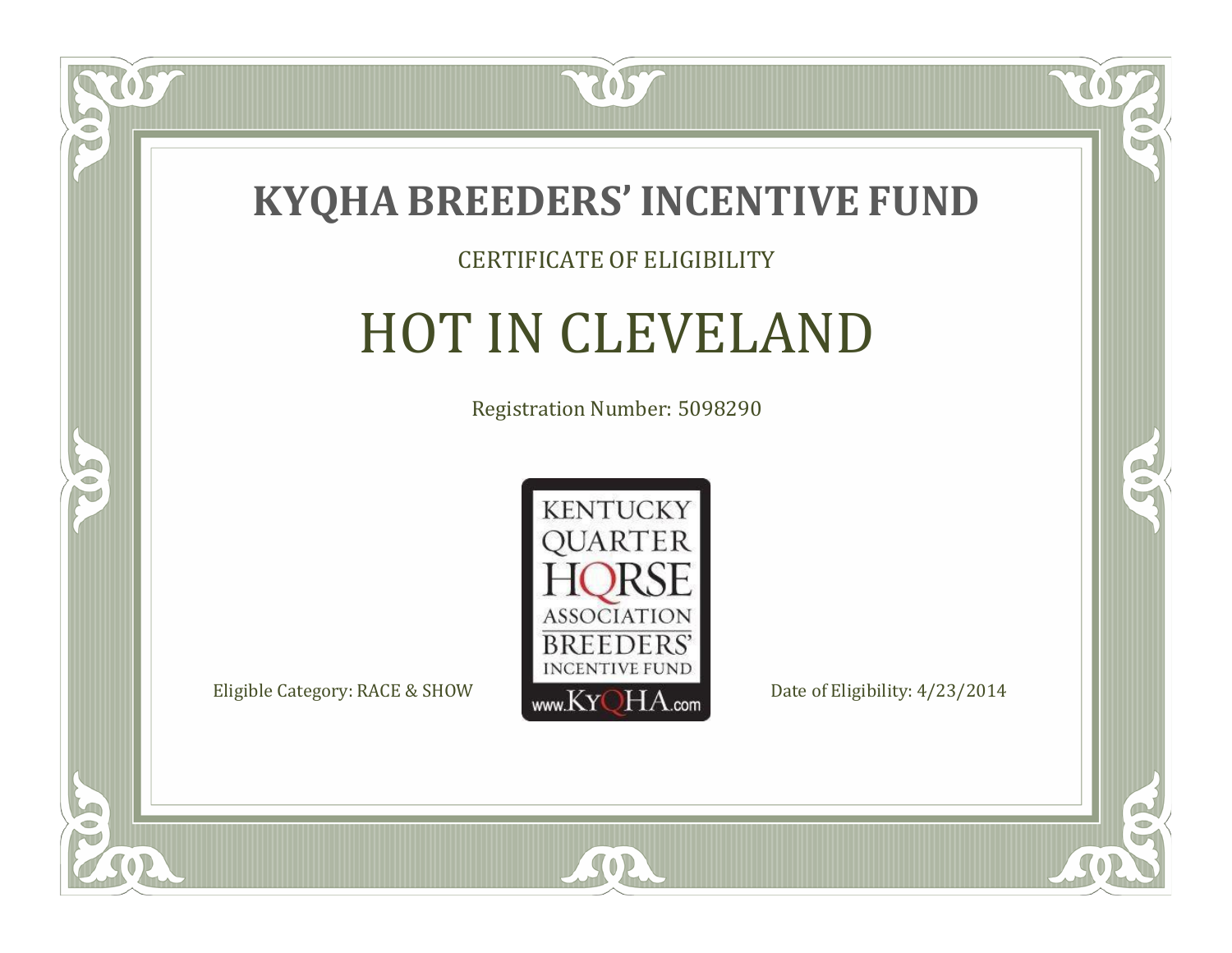### **KYQHA BREEDERS'INCENTIVE FUND**

2057

 $\blacksquare$ T

S

#### CERTIFICATE OF ELIGIBILITY

## HUBBA HUBBASREALDEAL

Registration Number: 5608138



SOR

 $\mathbb{R}^2$ 

 $\rightarrow$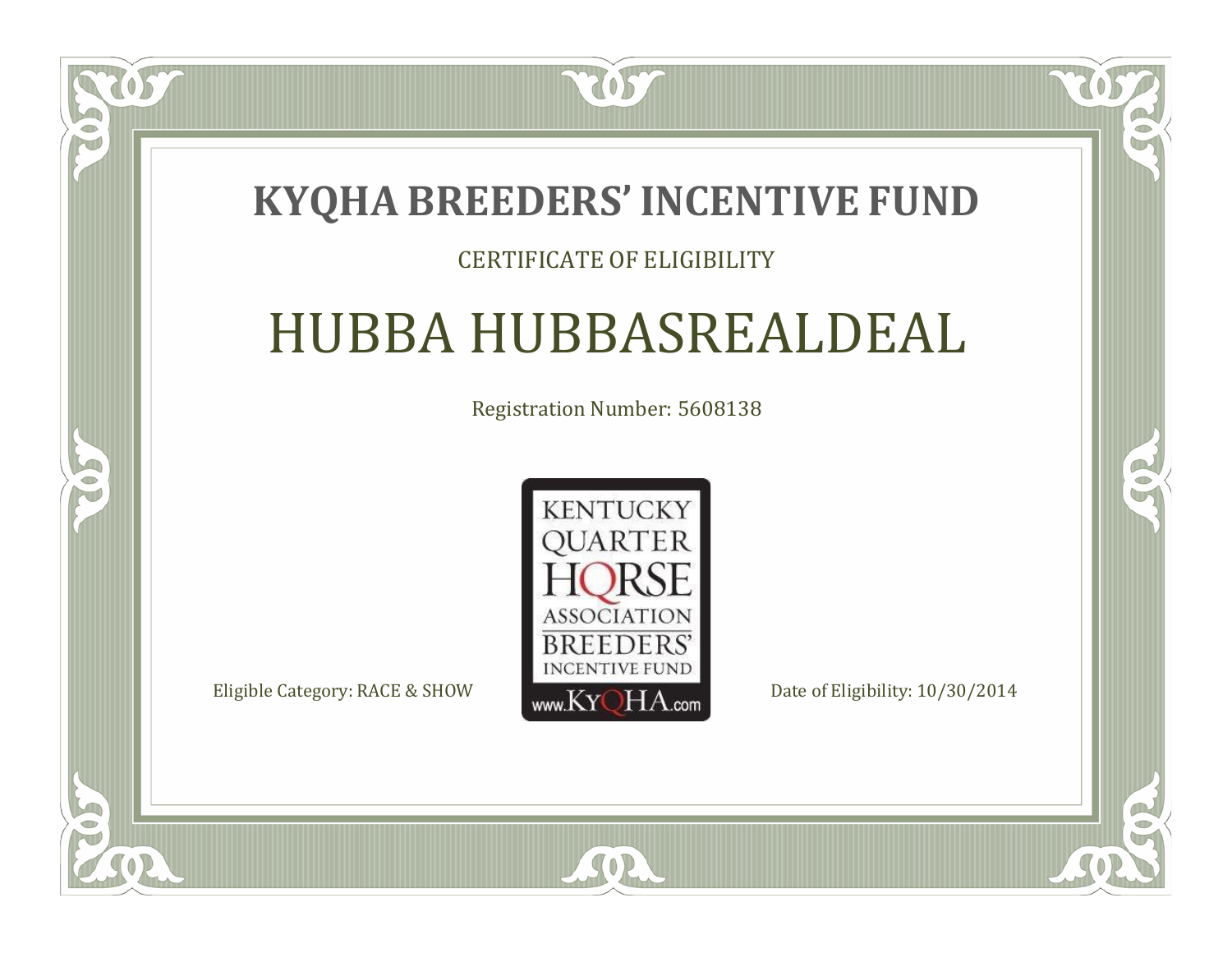

#### CERTIFICATE OF ELIGIBILITY

## HUNTIN FOR MAX

Registration Number: 5483726



SOR

 $\mathbb{R}$ 

 $\rightarrow$ 

 $\overline{OS}$ 

 $\bullet$ NU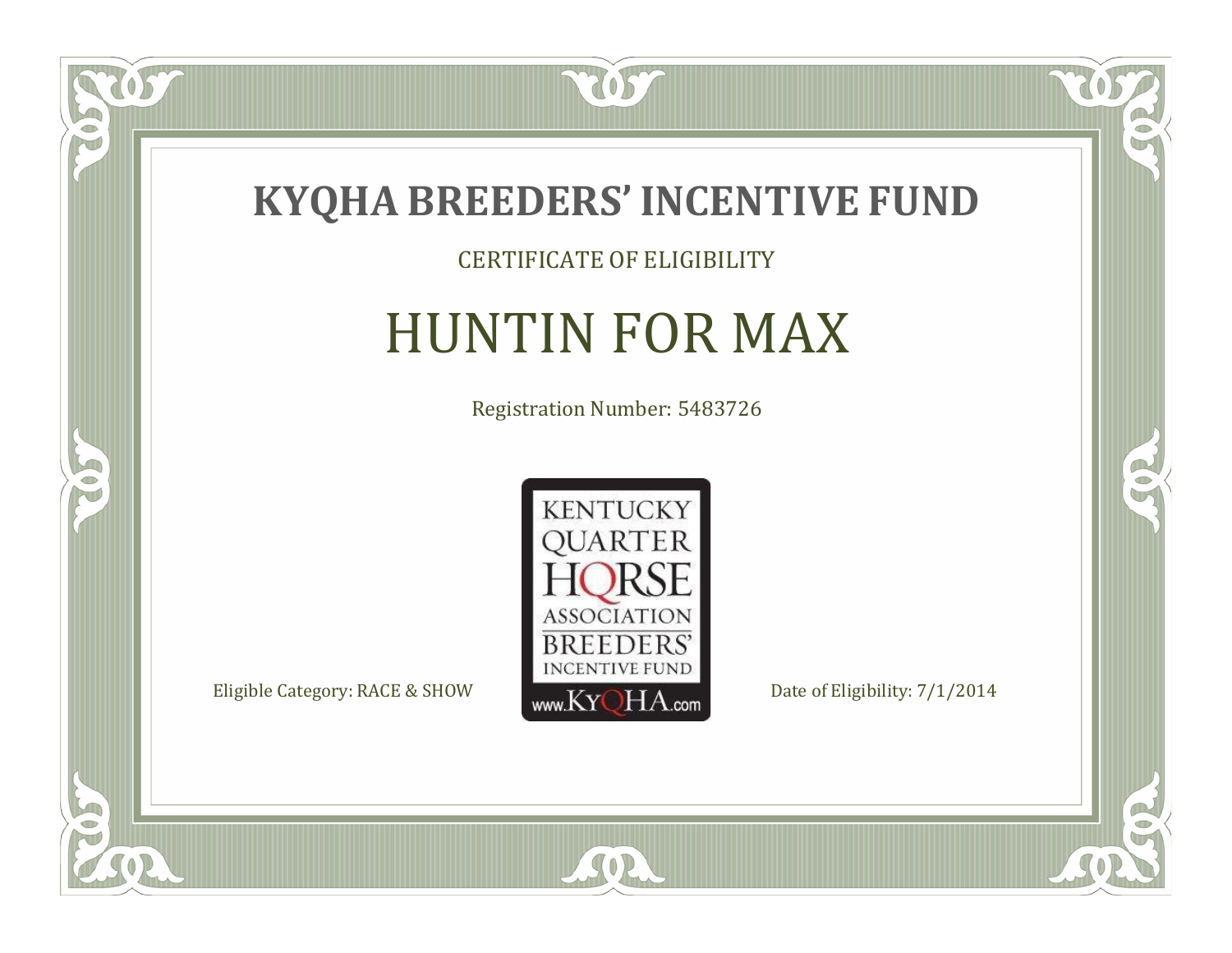

#### CERTIFICATE OF ELIGIBILITY

## HURRICANE ROBERT

Registration Number: X0706373



SOR

RO

B)

 $\Box$ N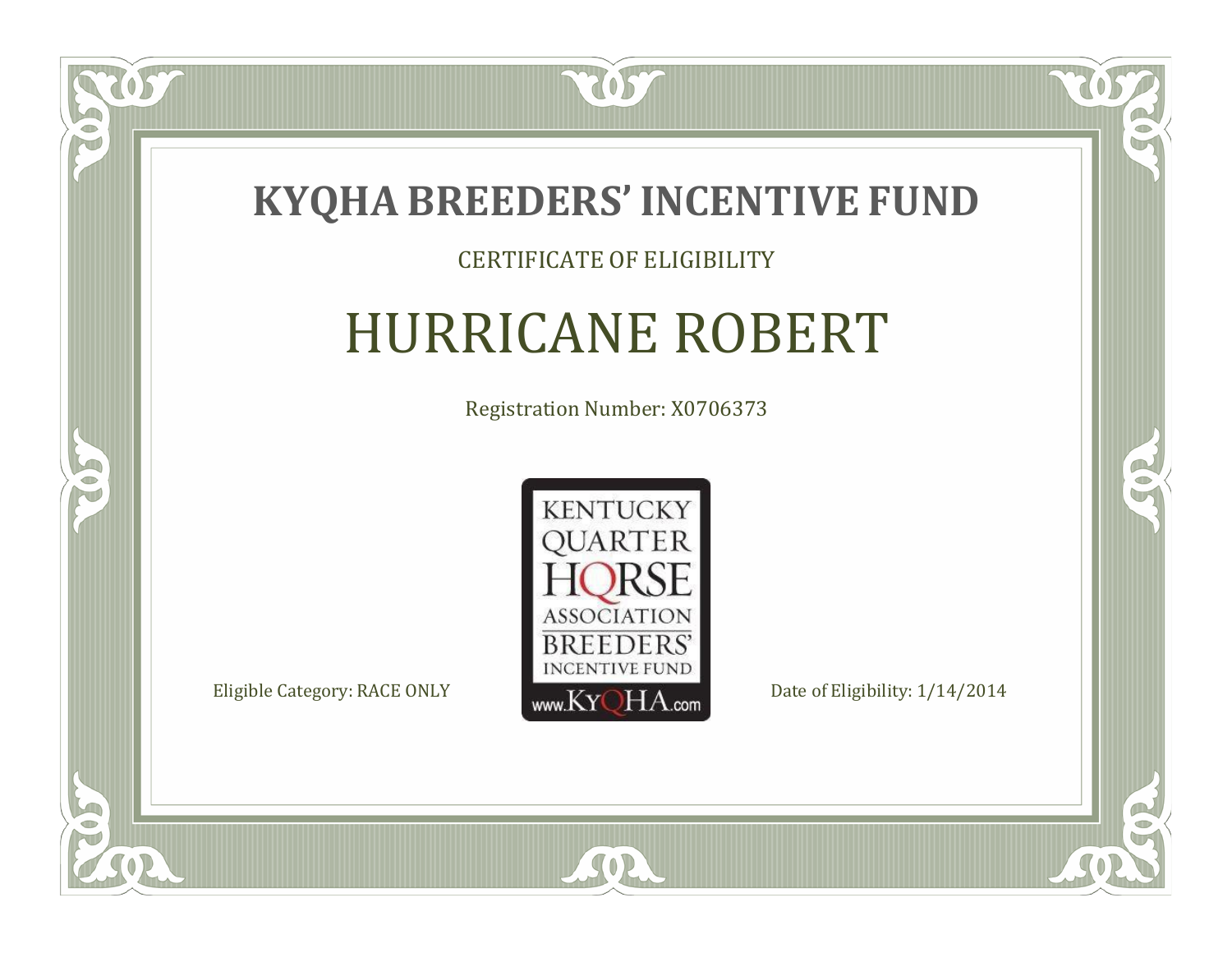

 $\blacksquare$ N

5

#### CERTIFICATE OF ELIGIBILITY

## I AINT FOOLIN AROUND

Registration Number: X0713916



SOR

CO.

CO.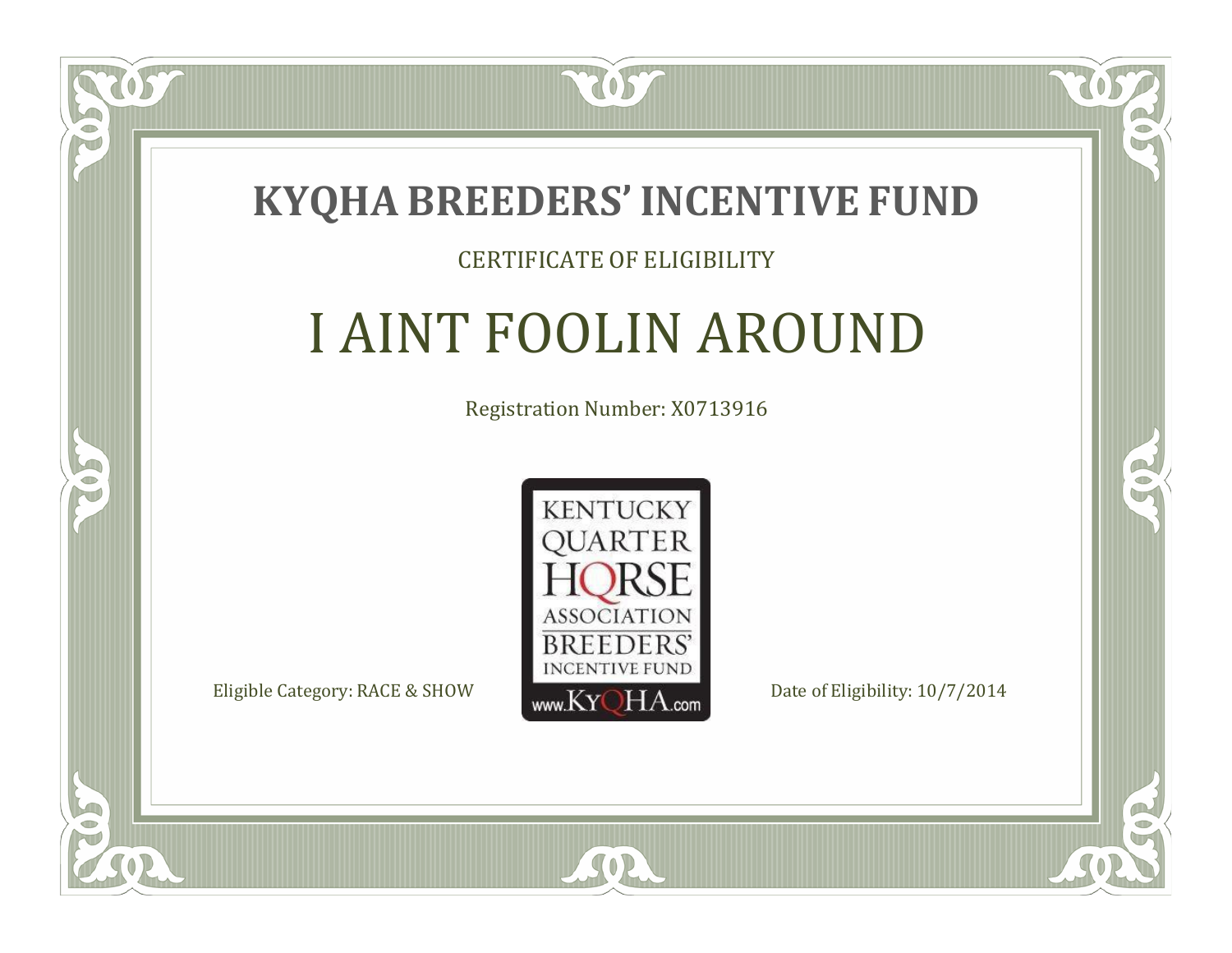

#### CERTIFICATE OF ELIGIBILITY

### I AM BOUND TO FLY

Registration Number: 5542688



SOR

CO.

 $\rightarrow$ 

US

 $\Box$ NU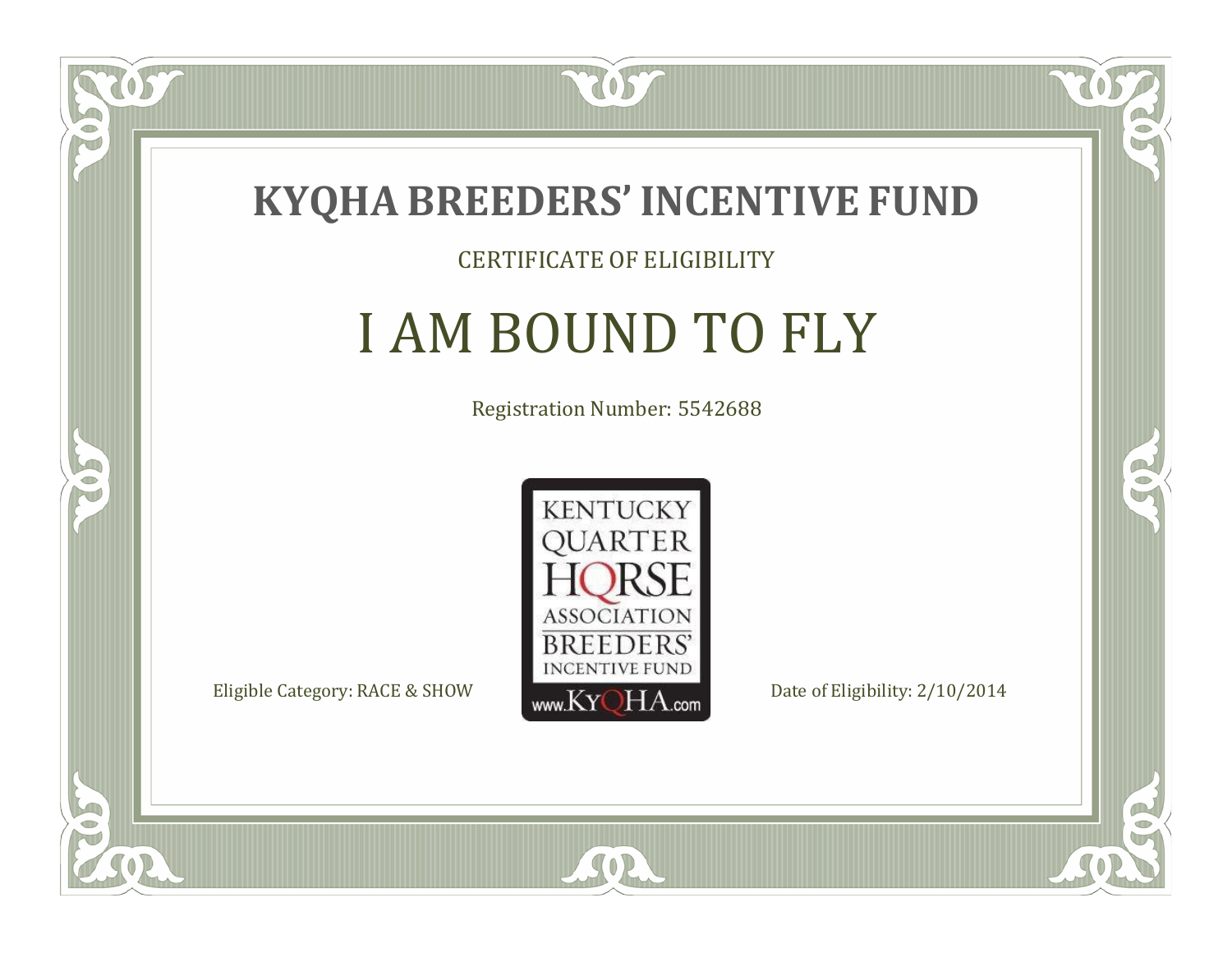### **KYQHA BREEDERS'INCENTIVE FUND**

7057

 $\Box$ T

S

#### CERTIFICATE OF ELIGIBILITY

# I KNO GOOD CHOCOLATE

Registration Number: 5604793



SOR

RO

P.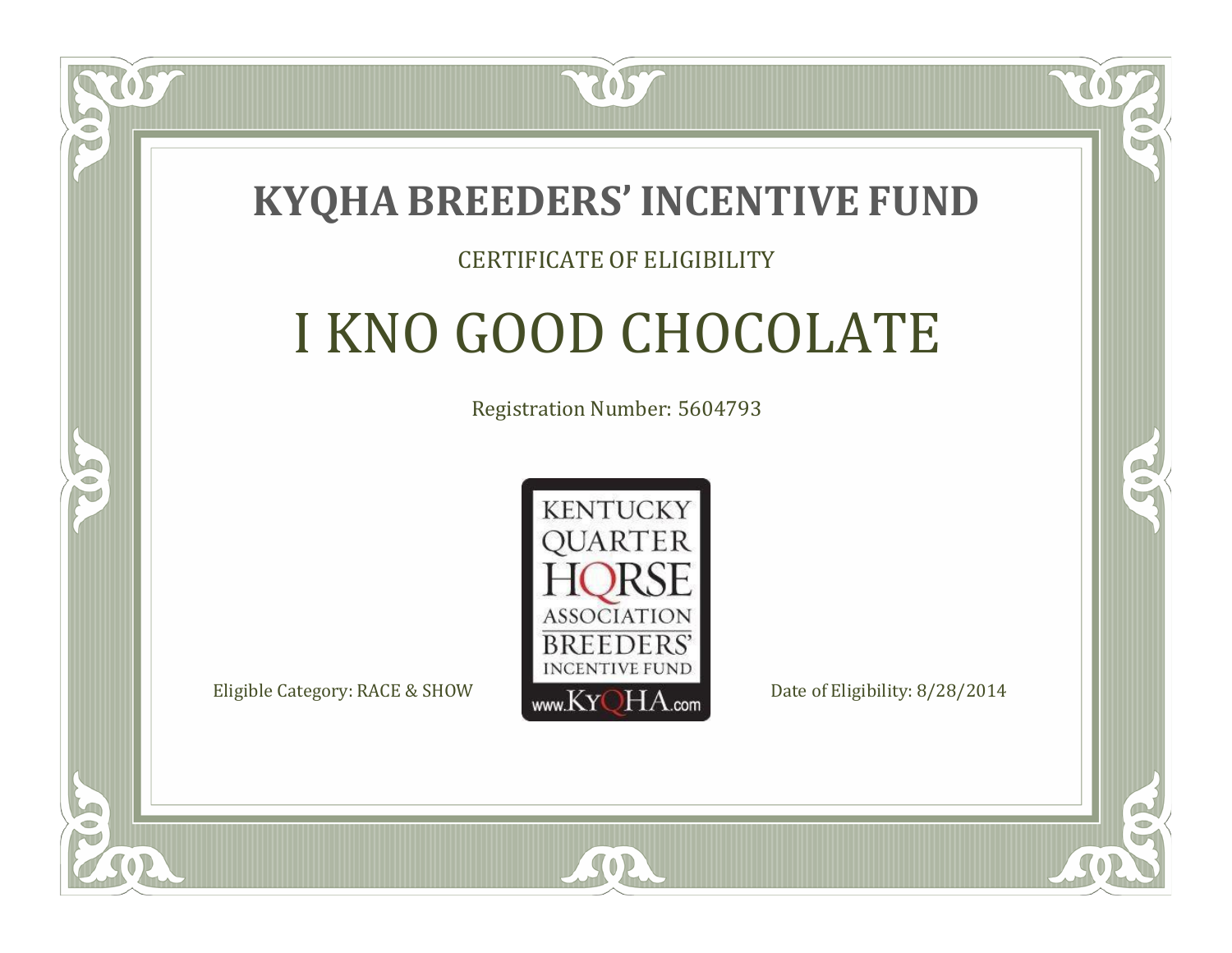

#### CERTIFICATE OF ELIGIBILITY

### I KNOW IM FROSTED

Registration Number: 5622214



SOR

CO.

 $\rightarrow$ 

 $\Box$ NU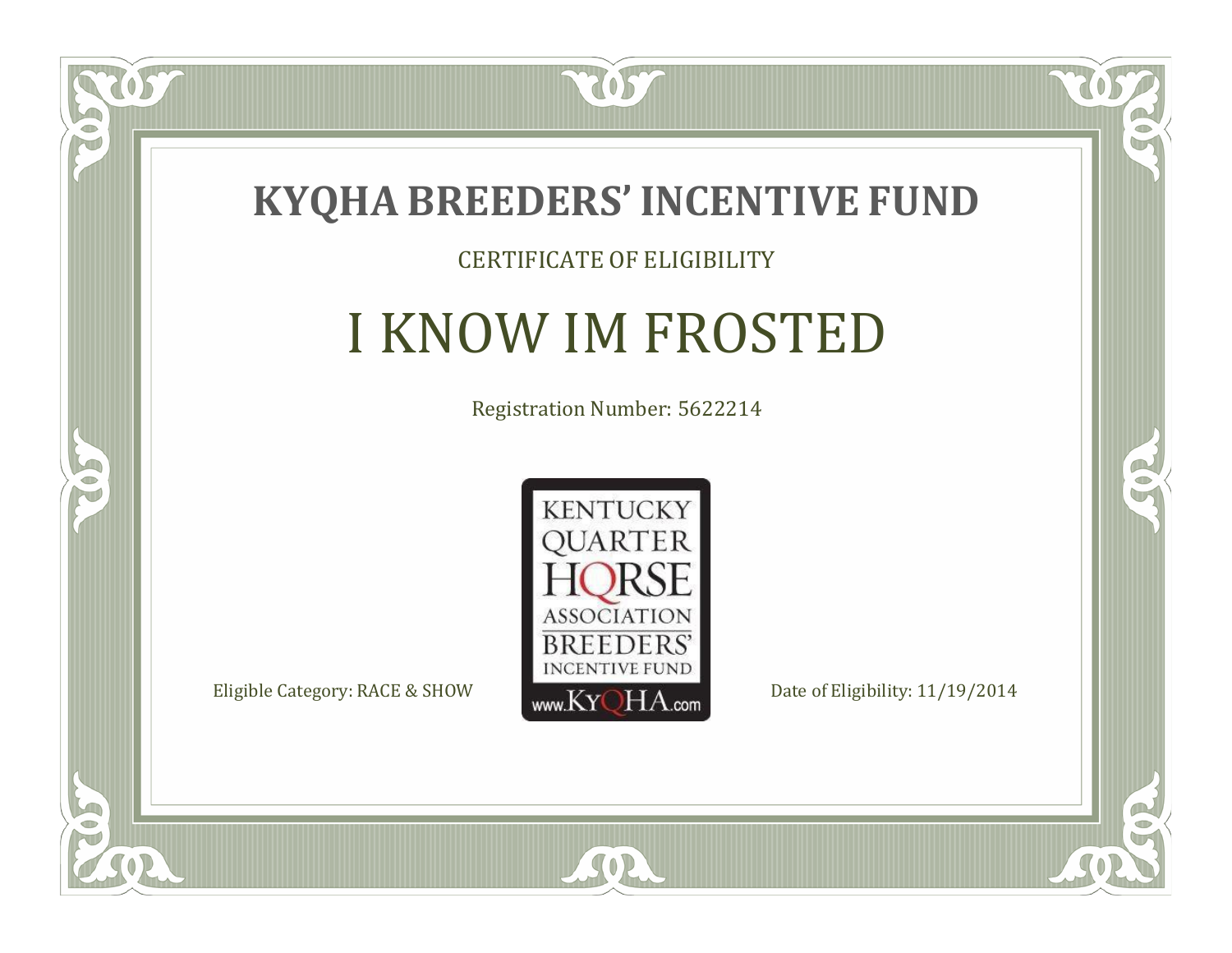

#### CERTIFICATE OF ELIGIBILITY

### I KNOW IM GREAT

Registration Number: 5604792



SOR

 $\mathbb{R}$ 

 $\rightarrow$ 

US

 $\bullet$ NU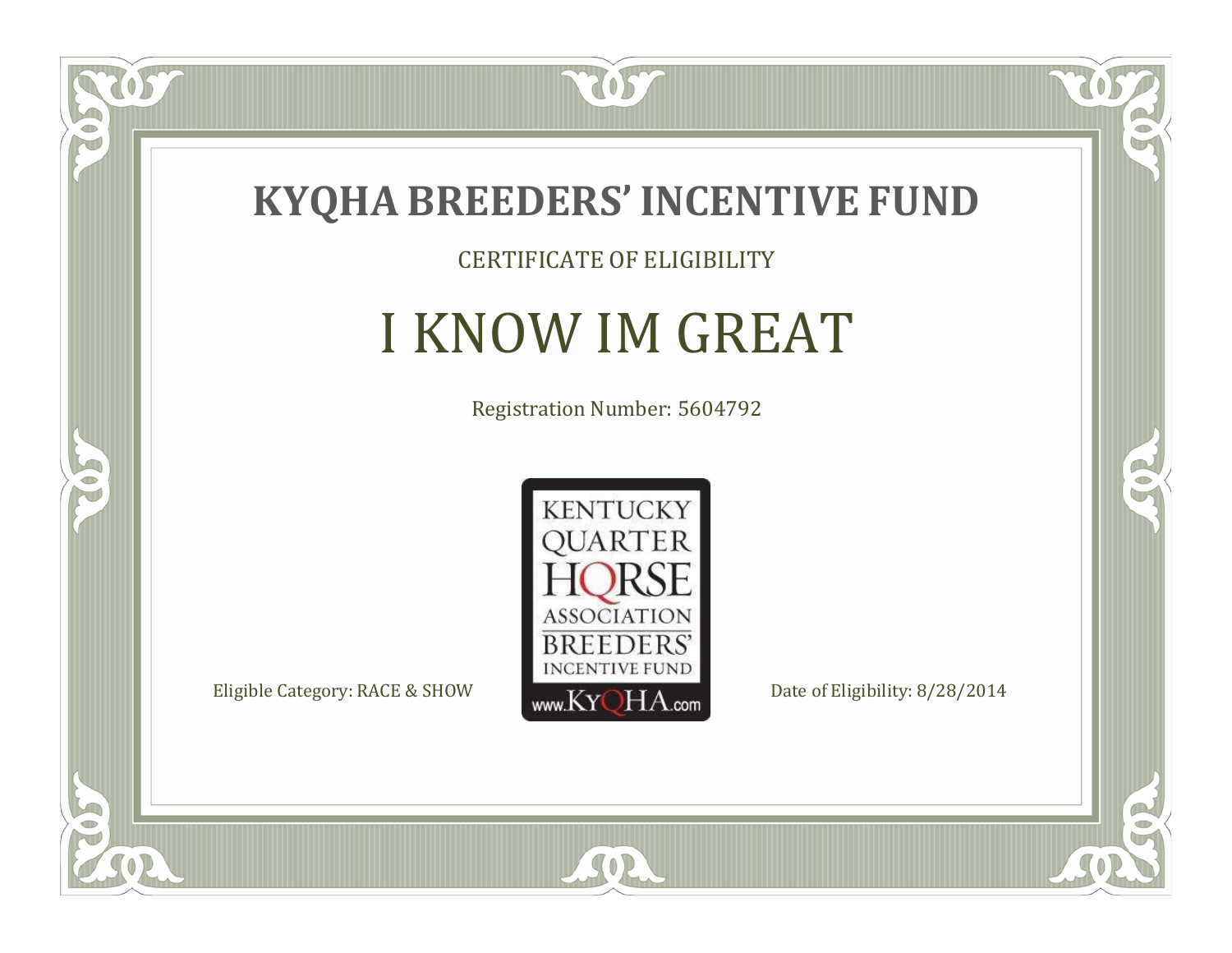

CERTIFICATE OF ELIGIBILITY

# I KNOW SATIN

Registration Number: 5588938



SOR

 $\mathbb{R}$ 

 $\mathbb{R}^2$ 

 $\overline{OS}$ 

 $\bullet$ N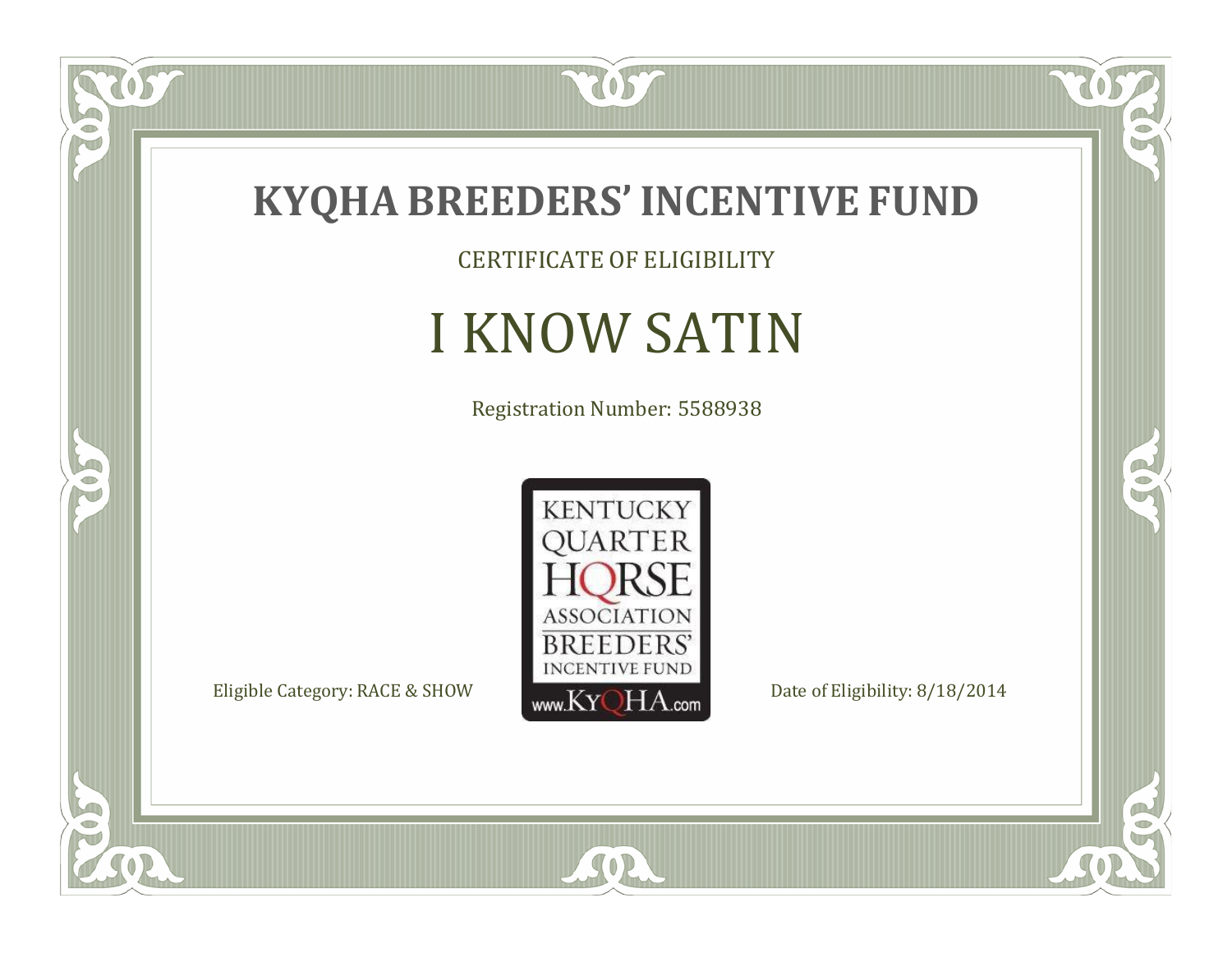

CERTIFICATE OF ELIGIBILITY

# ICEY MARGARITA

Registration Number: 5578025



 $SO2$ 

 $\delta S$ 

 $\Box$ NU

5

CO.

 $\rightarrow$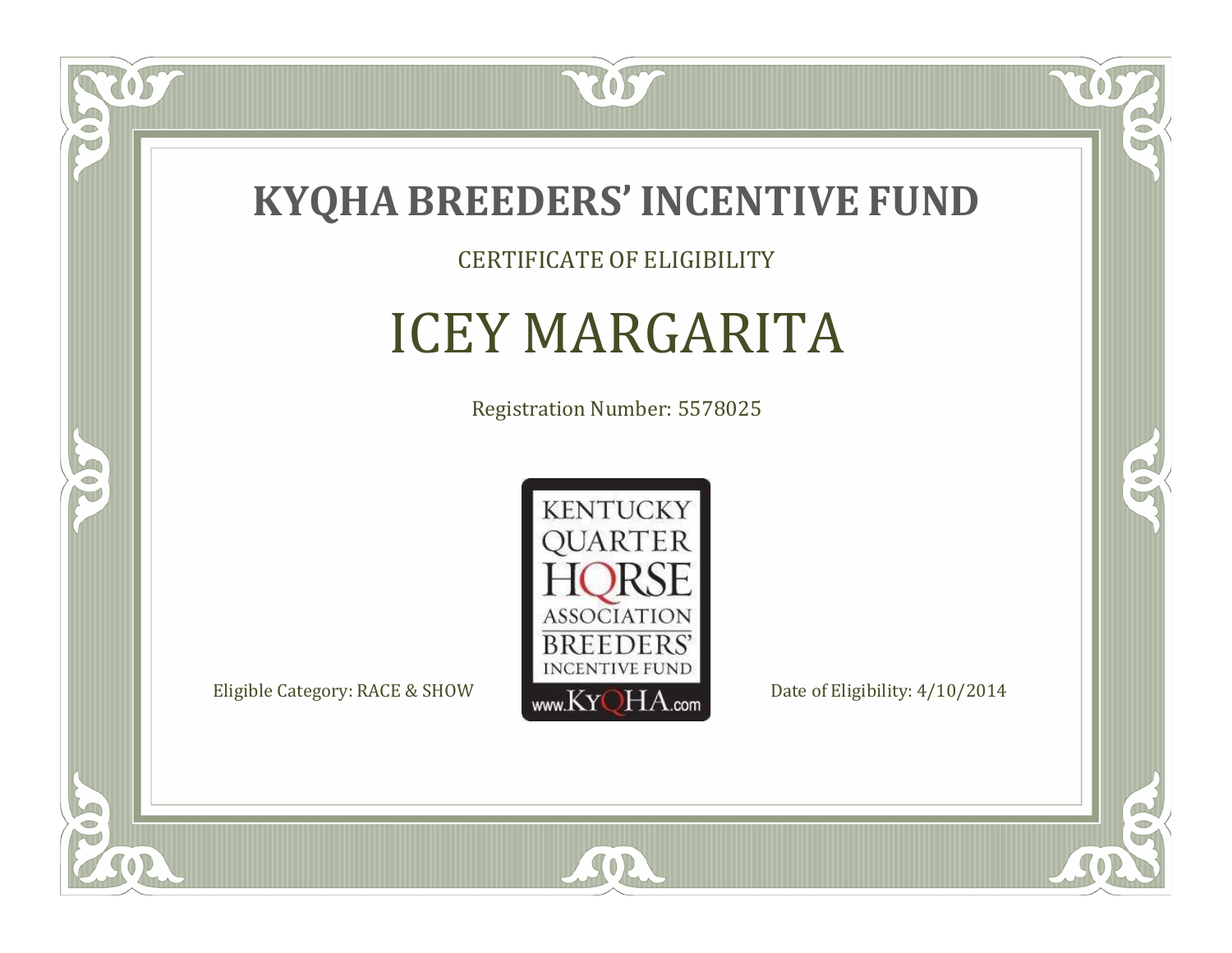

#### CERTIFICATE OF ELIGIBILITY

# IM TWO GOOD TO KNOW

Registration Number: 5615473



SOR

CO.

A.

 $\Box$ N

S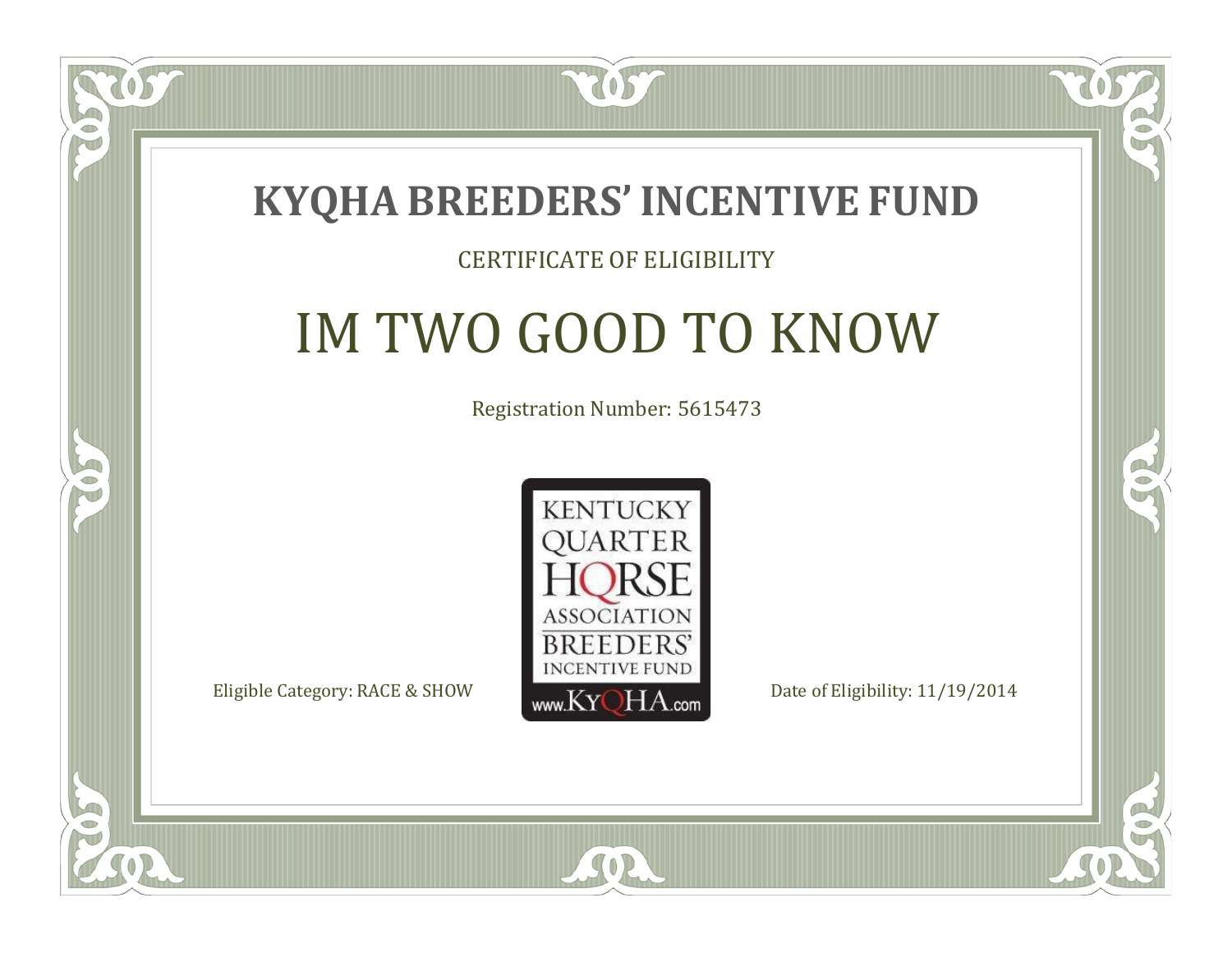

CERTIFICATE OF ELIGIBILITY

### IMA WRAPPER

Registration Number: 5611833



SOR

 $\mathbb{R}$ 

 $\mathbb{R}^2$ 

 $\overline{OS}$ 

 $\bullet$ N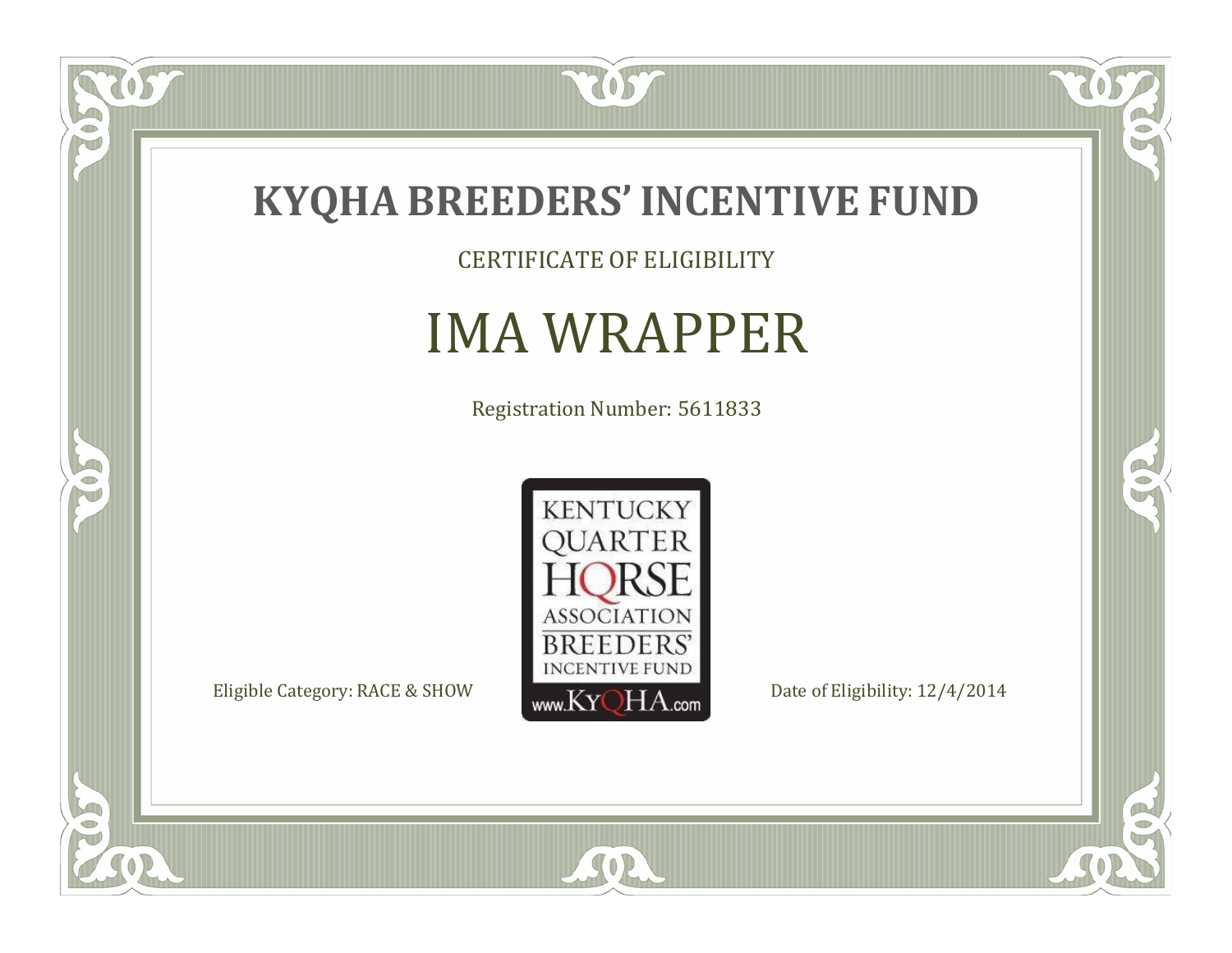

#### CERTIFICATE OF ELIGIBILITY

### IMABLAZINGHOTDIESEL

Registration Number: 5536676



 $SO2$ 

CO.

 $\rightarrow$ 

 $\blacksquare$ N

S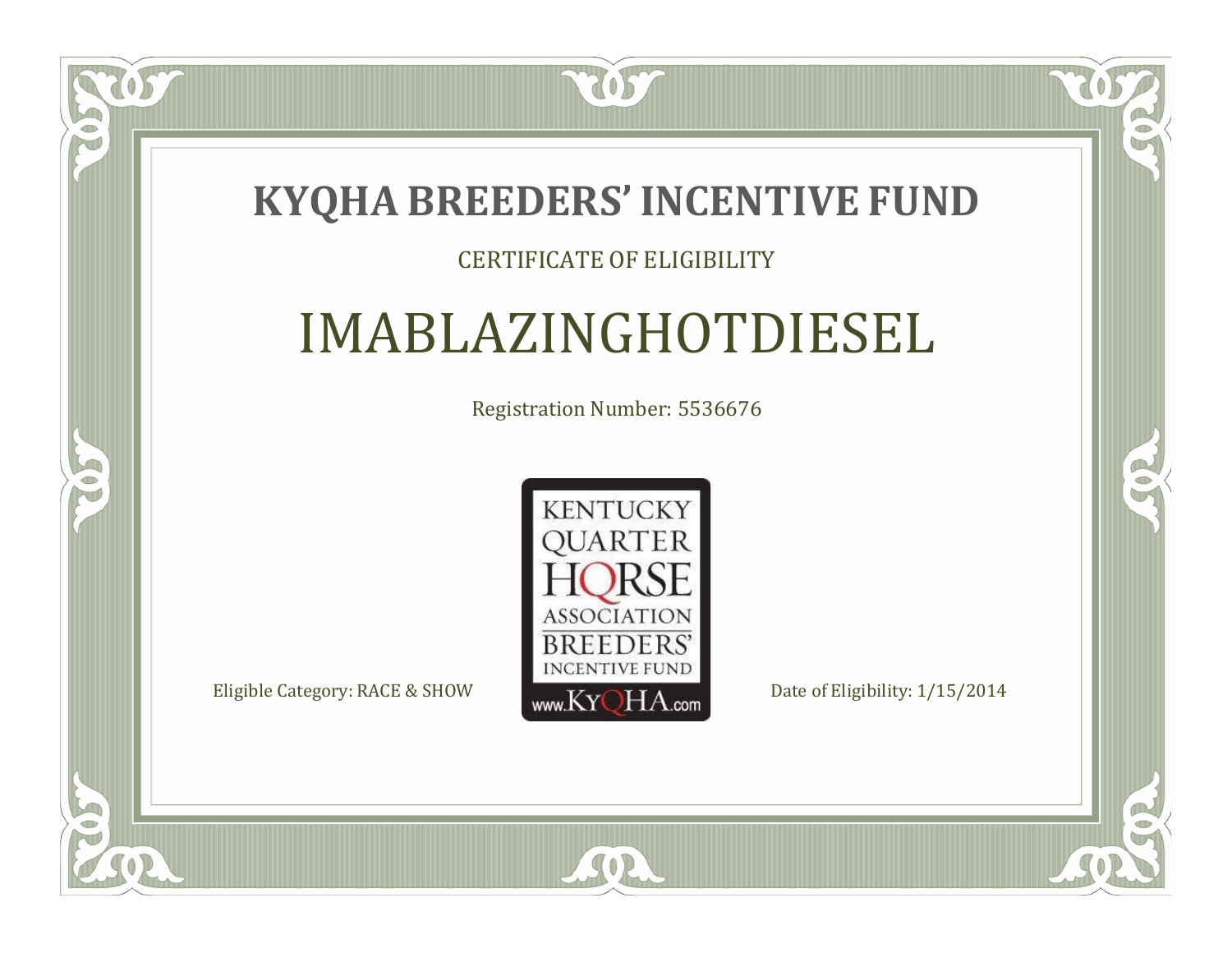

#### CERTIFICATE OF ELIGIBILITY

### IMALLWRAPPEDUP

Registration Number: X0713034



SOR

CO.

 $\rightarrow$ 

US

 $\Box$ NU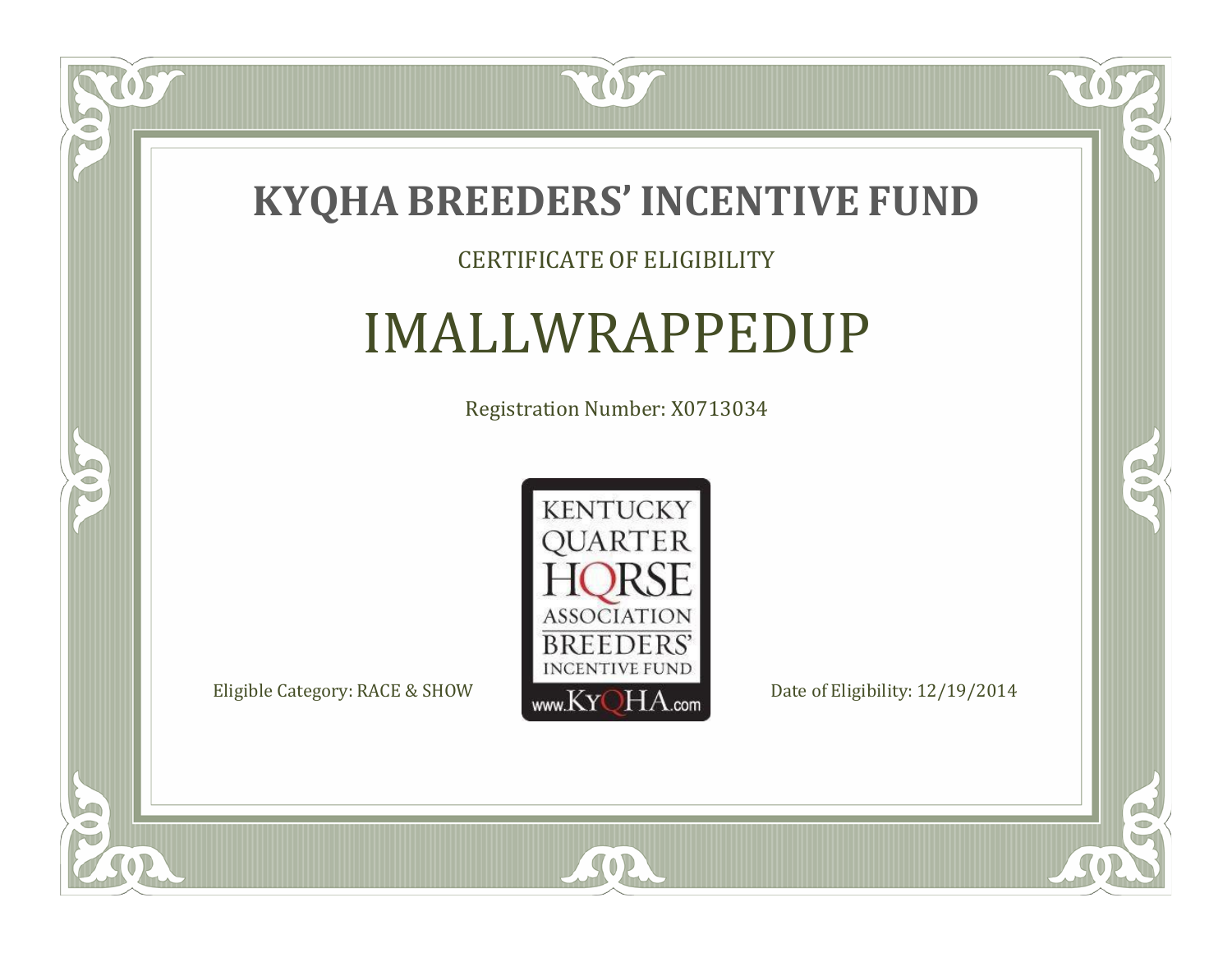### **KYQHA BREEDERS'INCENTIVE FUND**

2057

#### CERTIFICATE OF ELIGIBILITY

### IMNOTKIDDINIMACHAMP

Registration Number: 5600902



SOR

CO.

 $\rightarrow$ 

 $\blacksquare$ N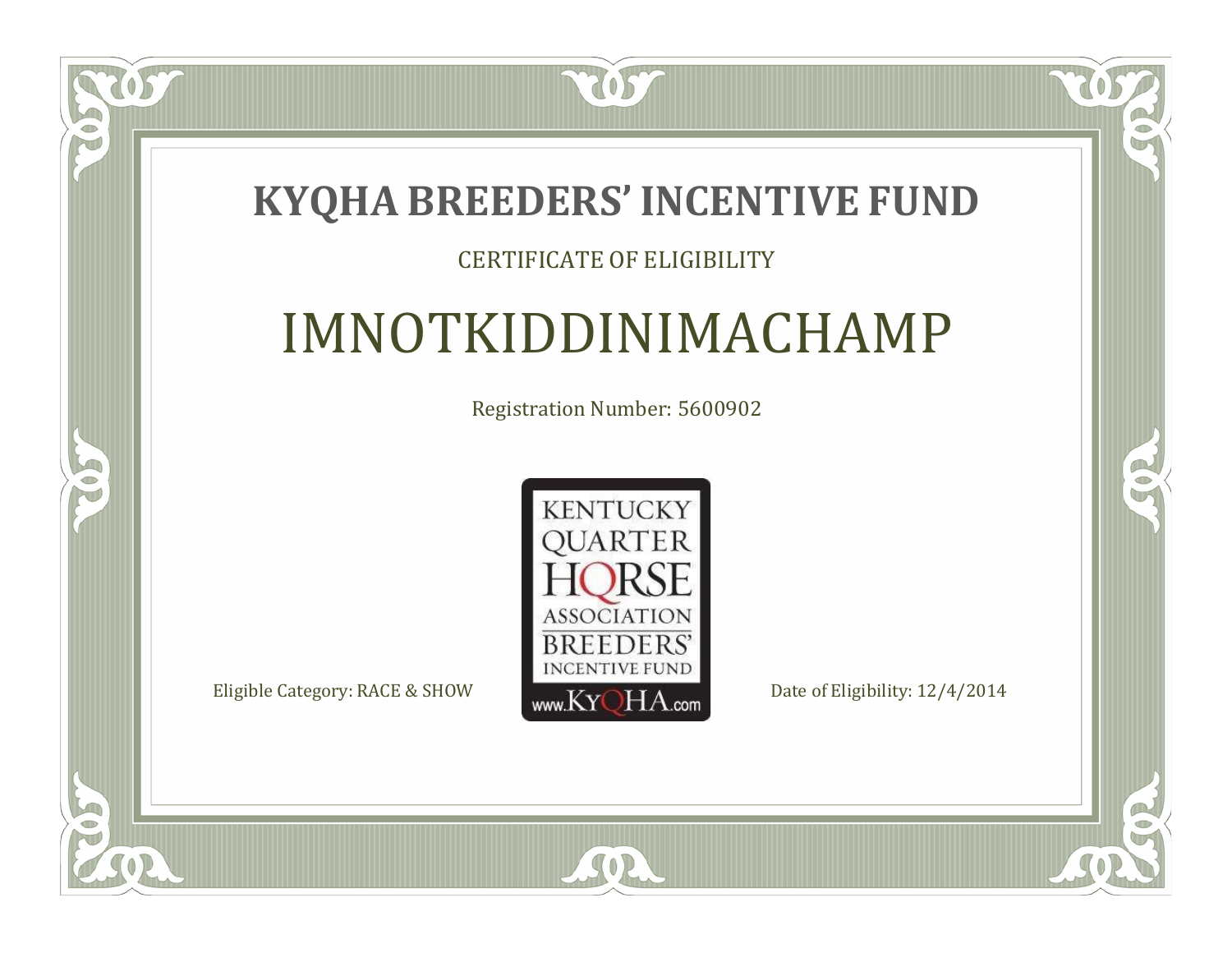

#### CERTIFICATE OF ELIGIBILITY

### IMPULSIVE WRAPPER

Registration Number: 5552471



SOR

 $\mathbb{R}$ 

 $\rightarrow$ 

 $\delta S$ 

 $\Box$ NU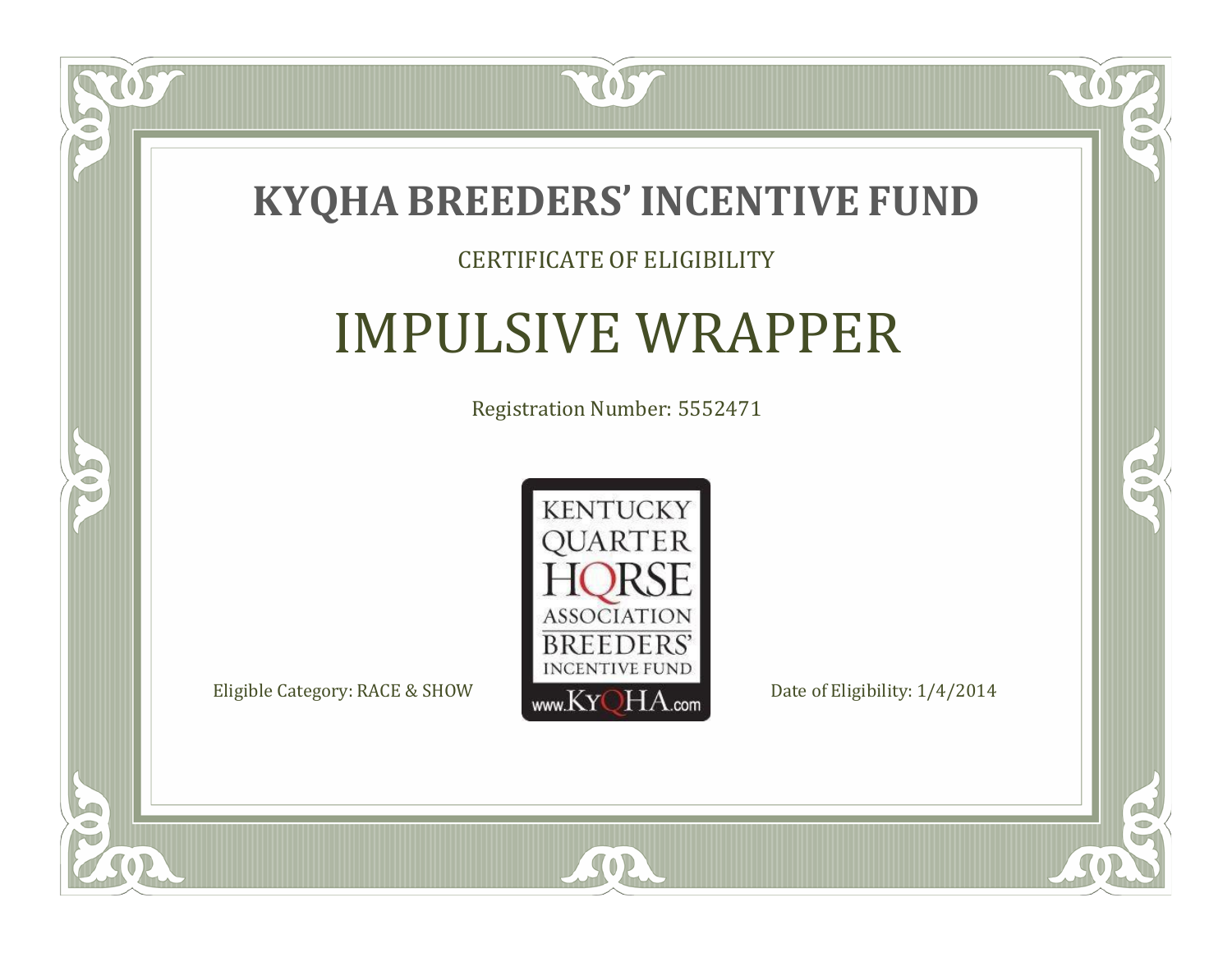

CERTIFICATE OF ELIGIBILITY

## IRON I INVITED

Registration Number: 5600213



SOR

 $\mathbb{R}$ 

 $\mathbb{R}^2$ 

 $\overline{OS}$ 

 $\bullet$ N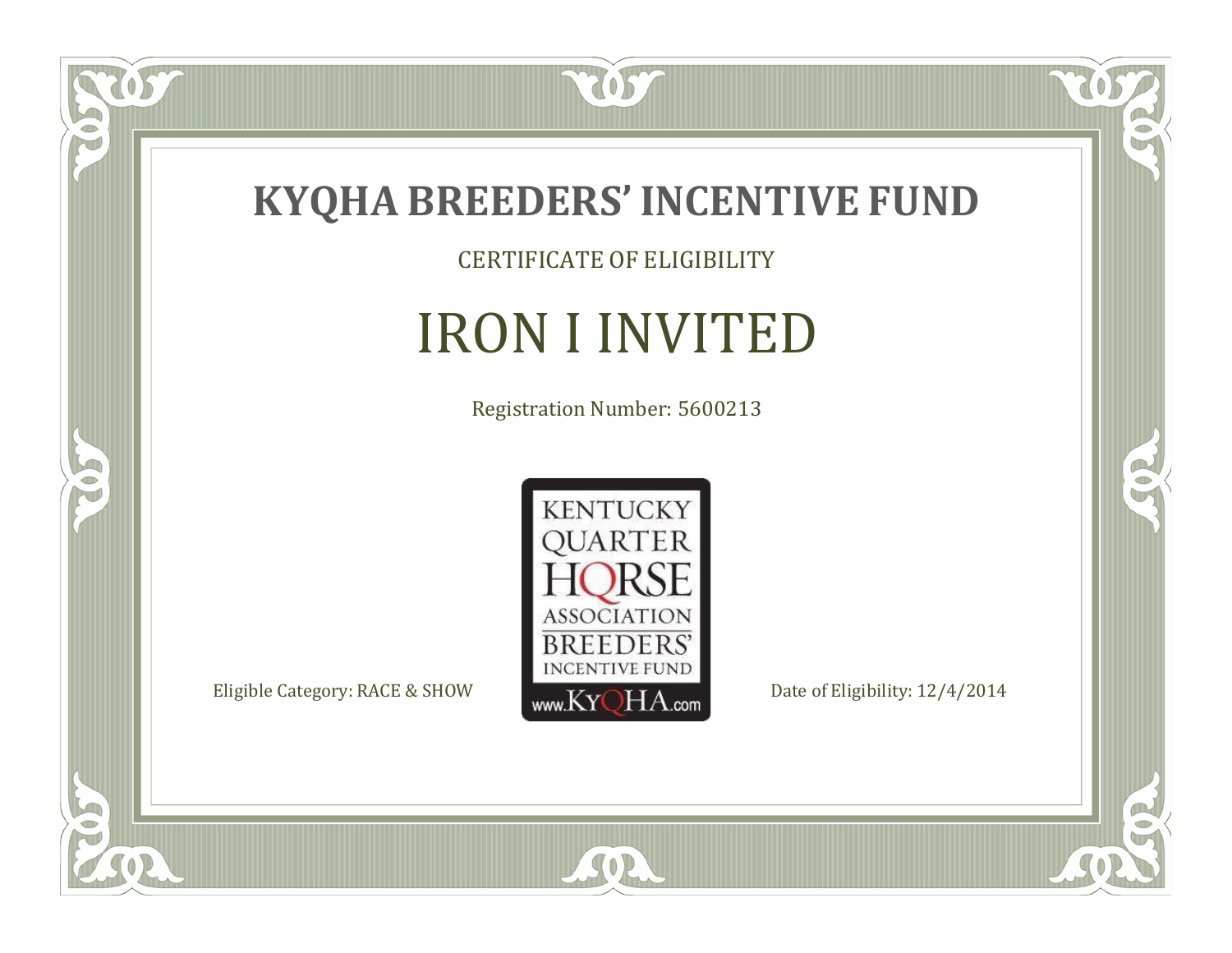

CERTIFICATE OF ELIGIBILITY

### IRONMAN N OAK

Registration Number: 5551143



SOR

CO.

 $\rightarrow$ 

057

 $\bullet$ NU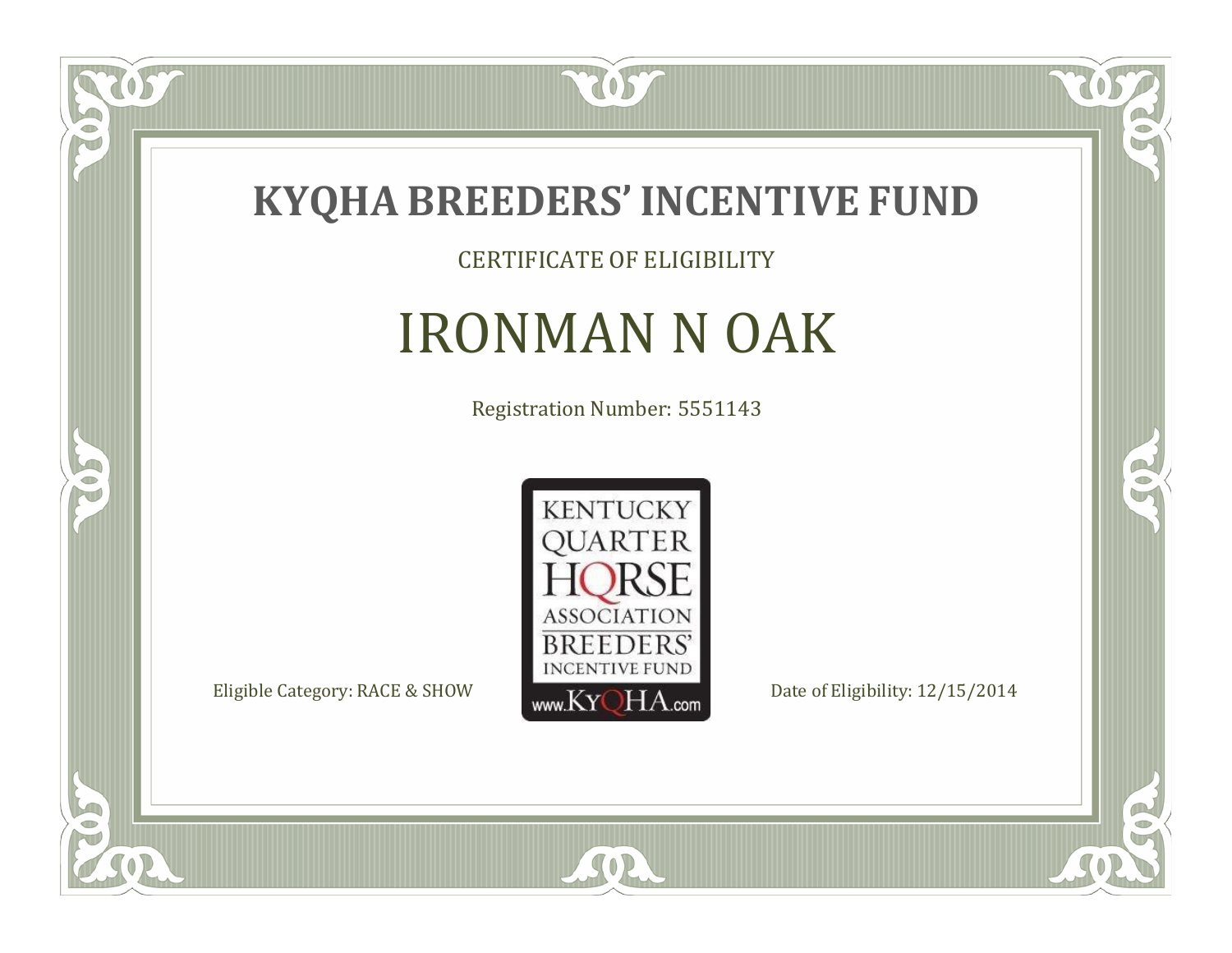

#### CERTIFICATE OF ELIGIBILITY

## IRREPLACABULL HOPE

Registration Number: 5580705



SOR

RO

 $\rightarrow$ 

 $\blacksquare$ N

S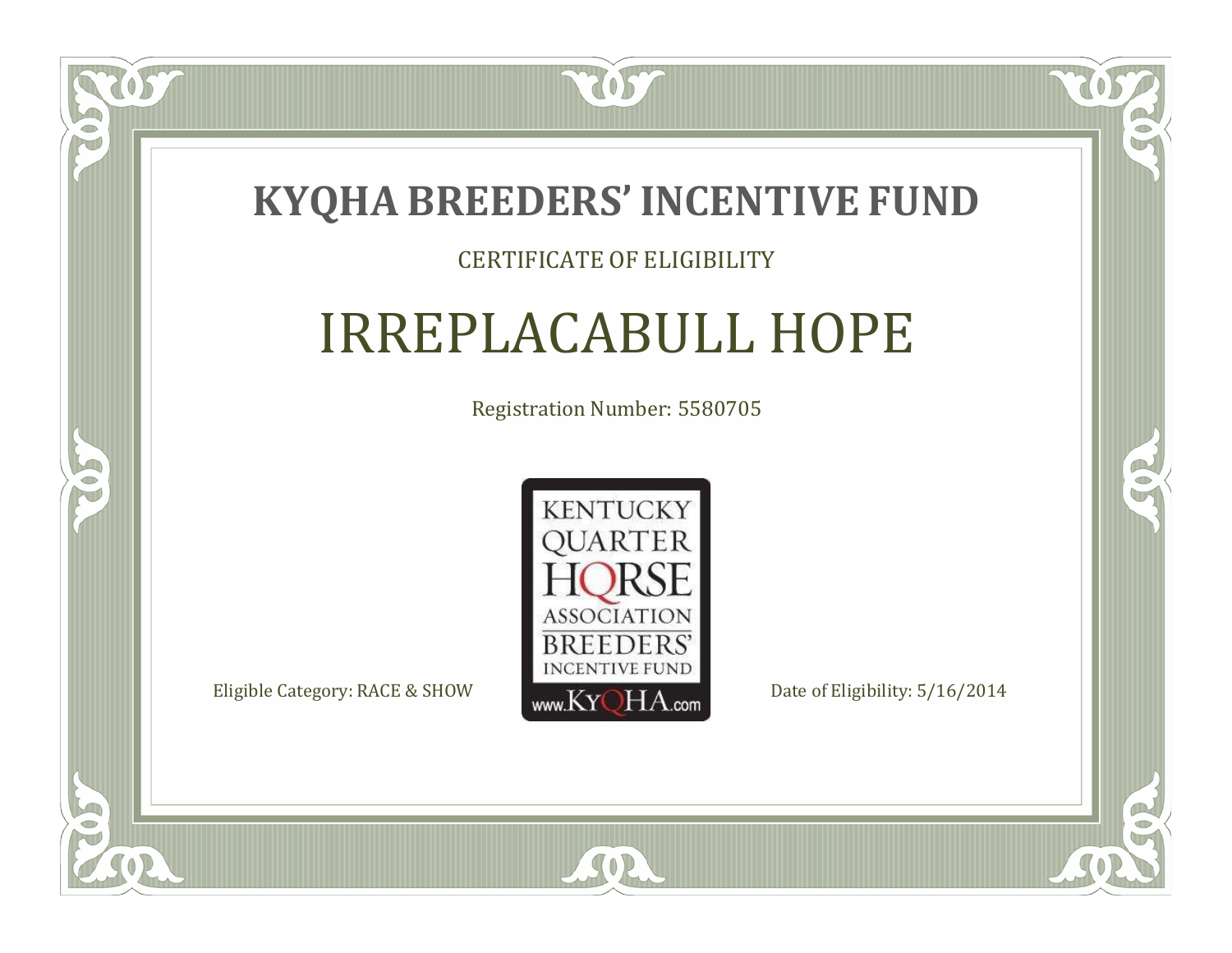

### **KYQHA BREEDERS'INCENTIVE FUND**

CERTIFICATE OF ELIGIBILITY

# JESSLICIOUS

Registration Number: 5505113



SOR

RO

 $\mathbb{R}^2$ 

 $\overline{OS}$ 

FO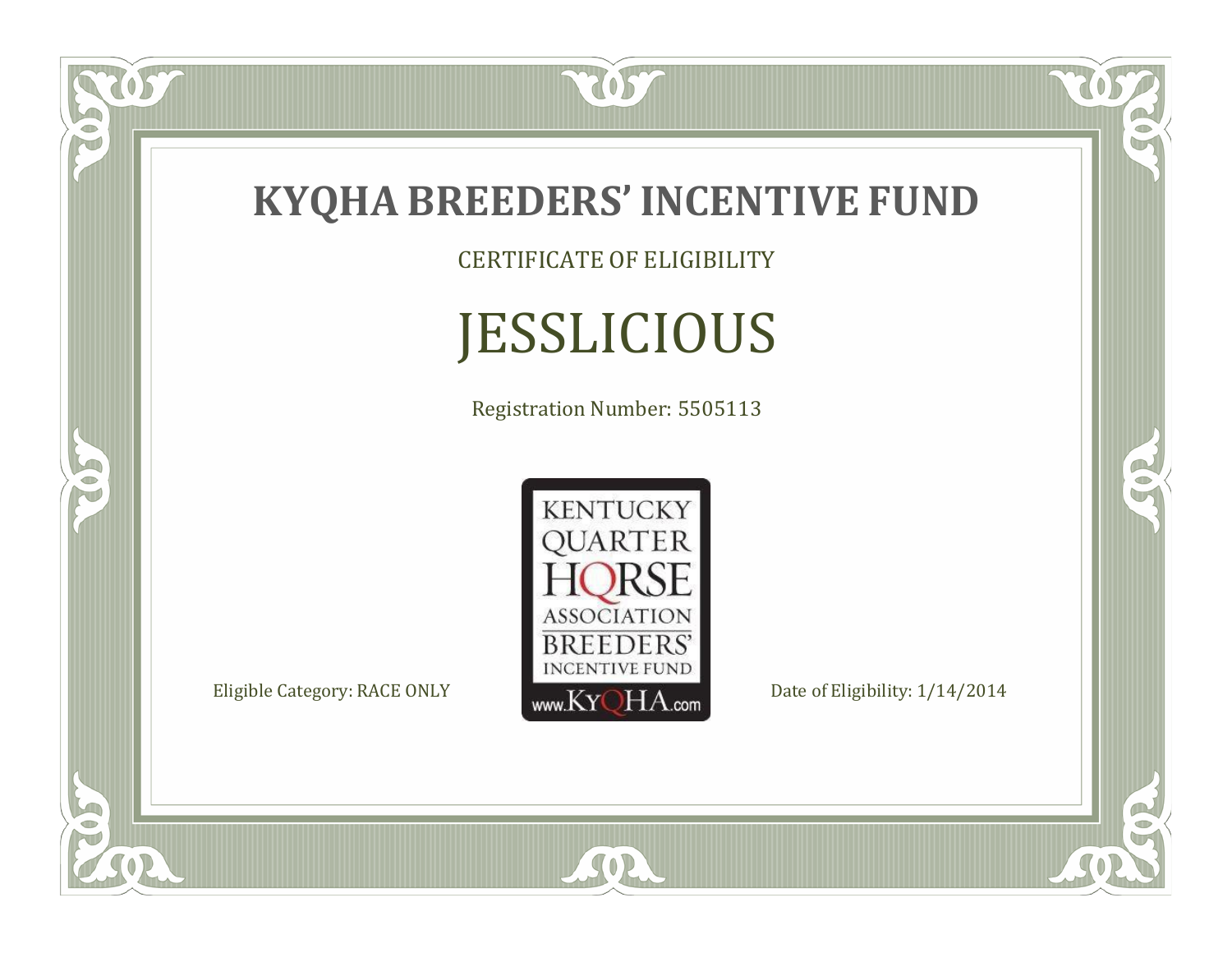### **KYQHA BREEDERS'INCENTIVE FUND**

2057

#### CERTIFICATE OF ELIGIBILITY

## JRF BLAZENFIREWATER

Registration Number: X0706720



SOR

 $\mathbb{R}^2$ 

CO.

 $\Box$ N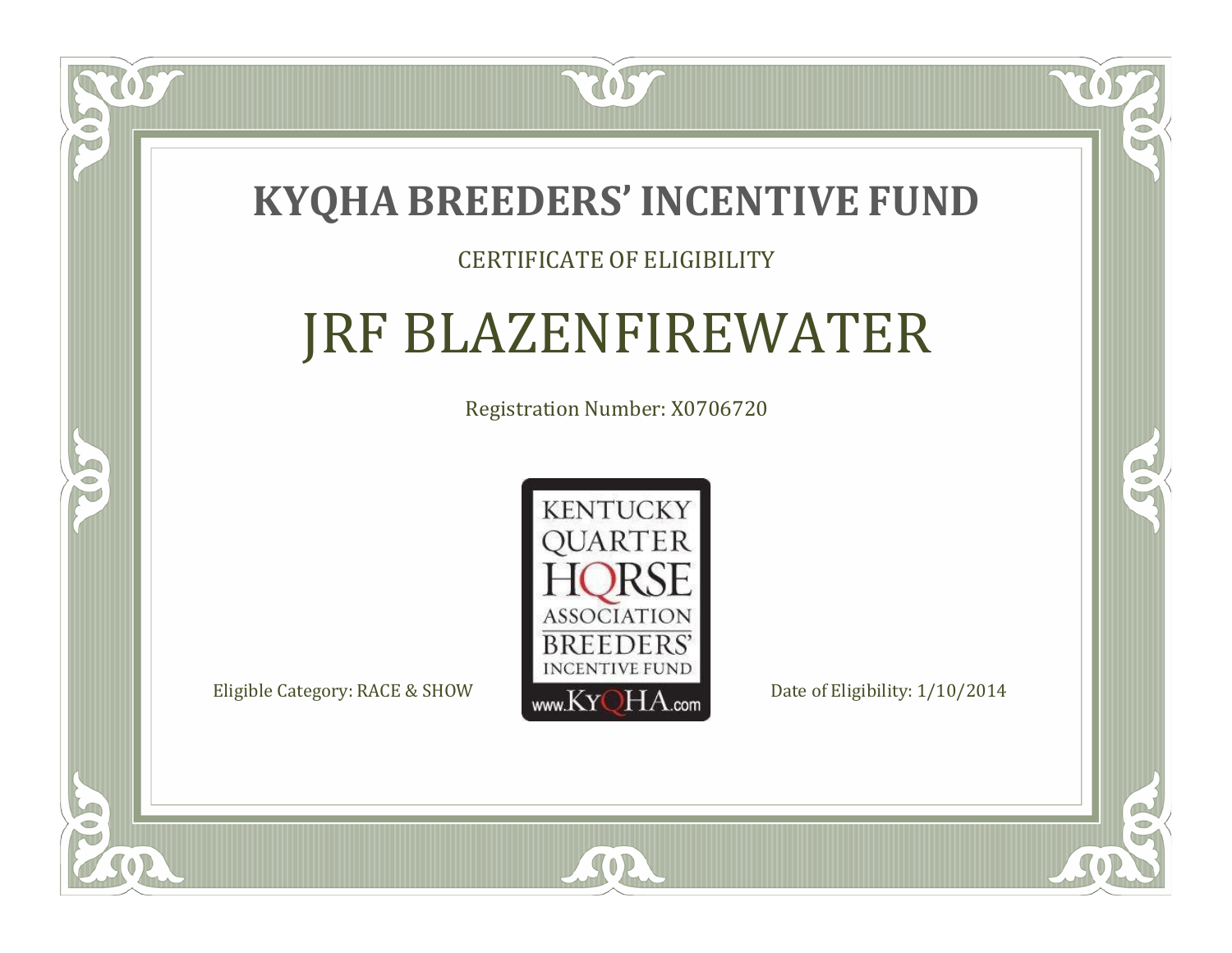

#### CERTIFICATE OF ELIGIBILITY

## JRF FIREWATER RARE

Registration Number: X0709330



 $SO2$ 

CO.

CO.

 $\Box$ N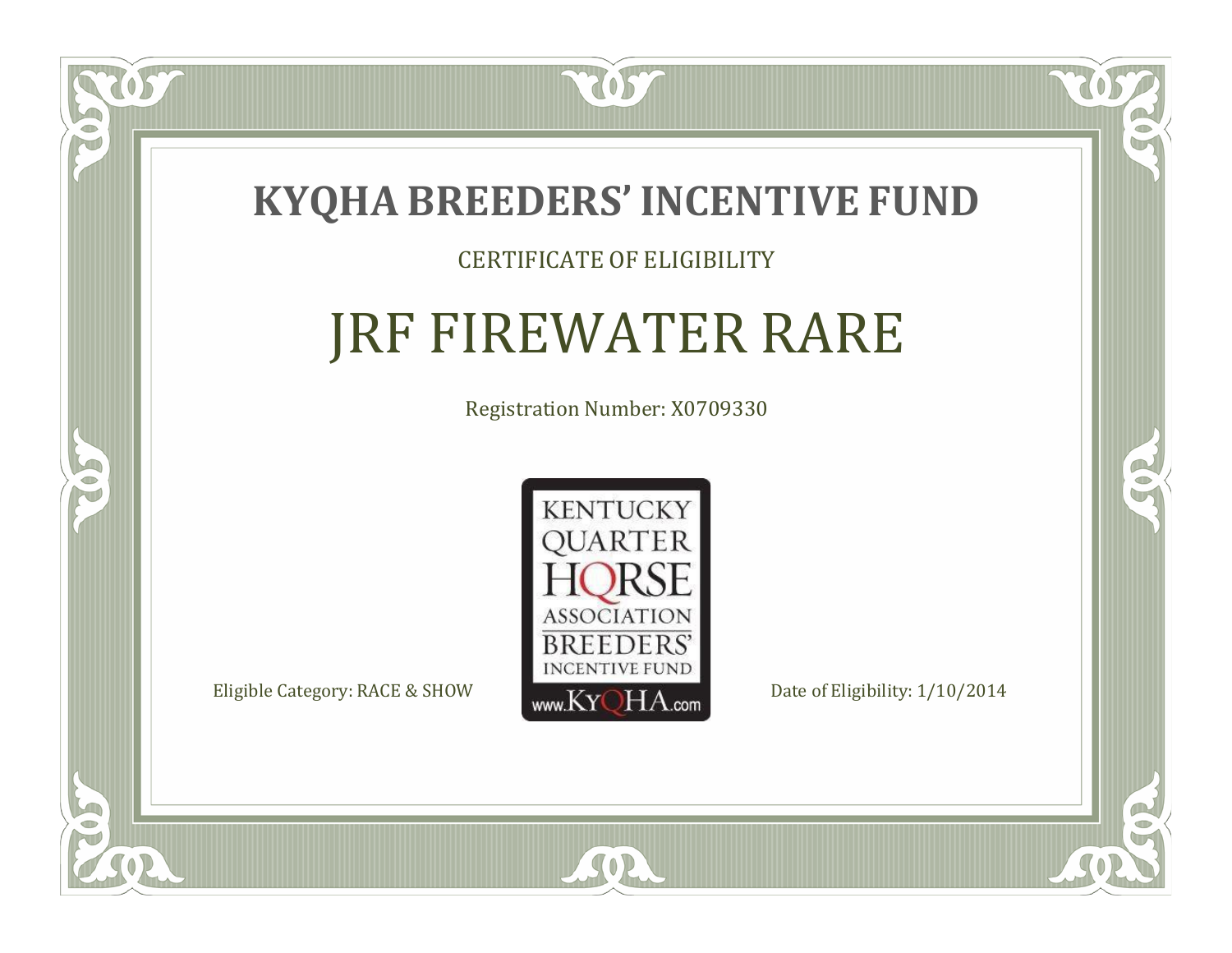### **KYQHA BREEDERS'INCENTIVE FUND**

2057

#### CERTIFICATE OF ELIGIBILITY

## JRF GOTTABEAMONSTER

Registration Number: X0706846



SOR

 $\mathbb{R}^2$ 

CO.



 $\Box$ N

S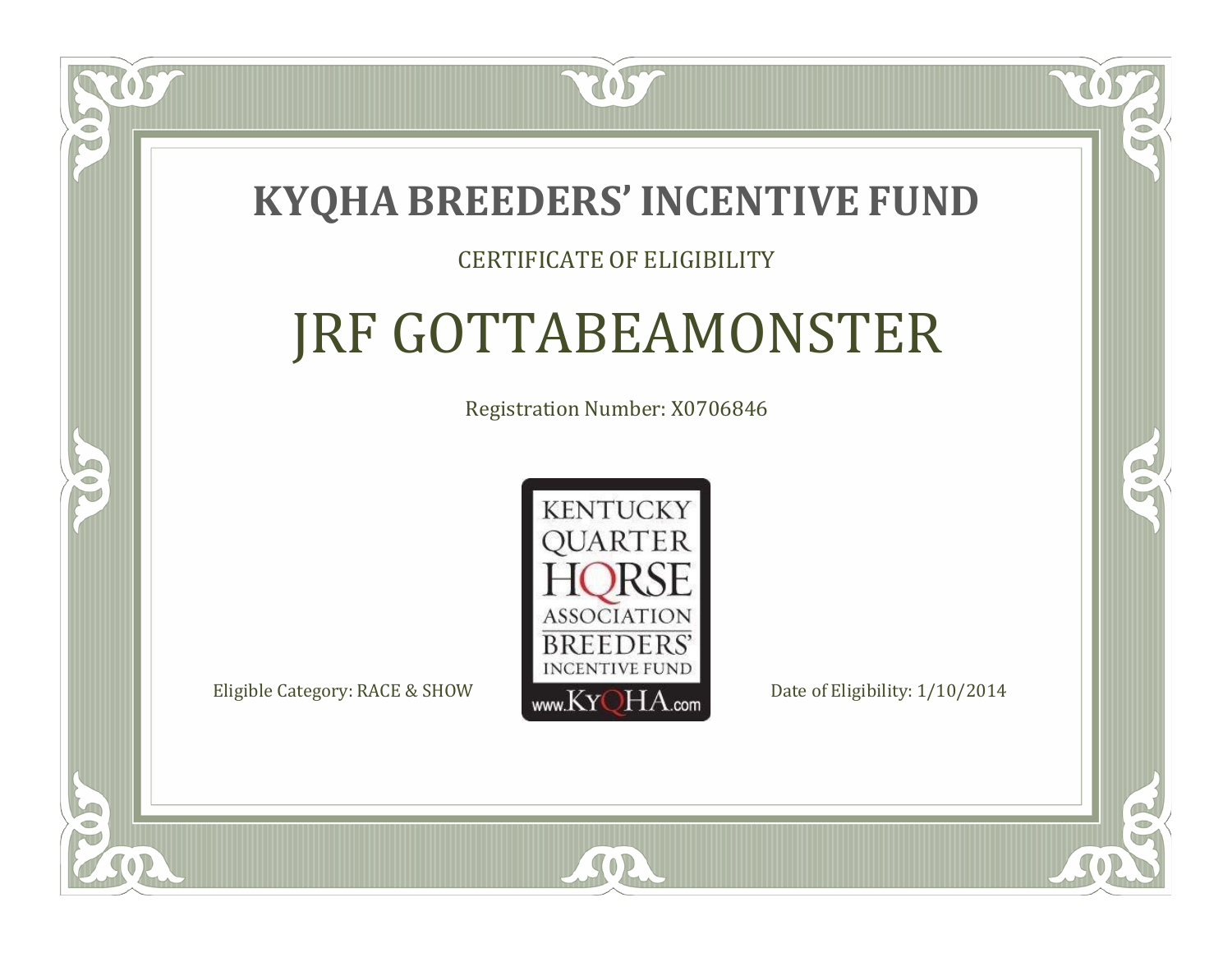

#### CERTIFICATE OF ELIGIBILITY

## JRF HOPE N FAITHFUL

Registration Number: 5517352



 $SO2$ 

 $\Box$ N

5

CO.

 $\mathcal{C}$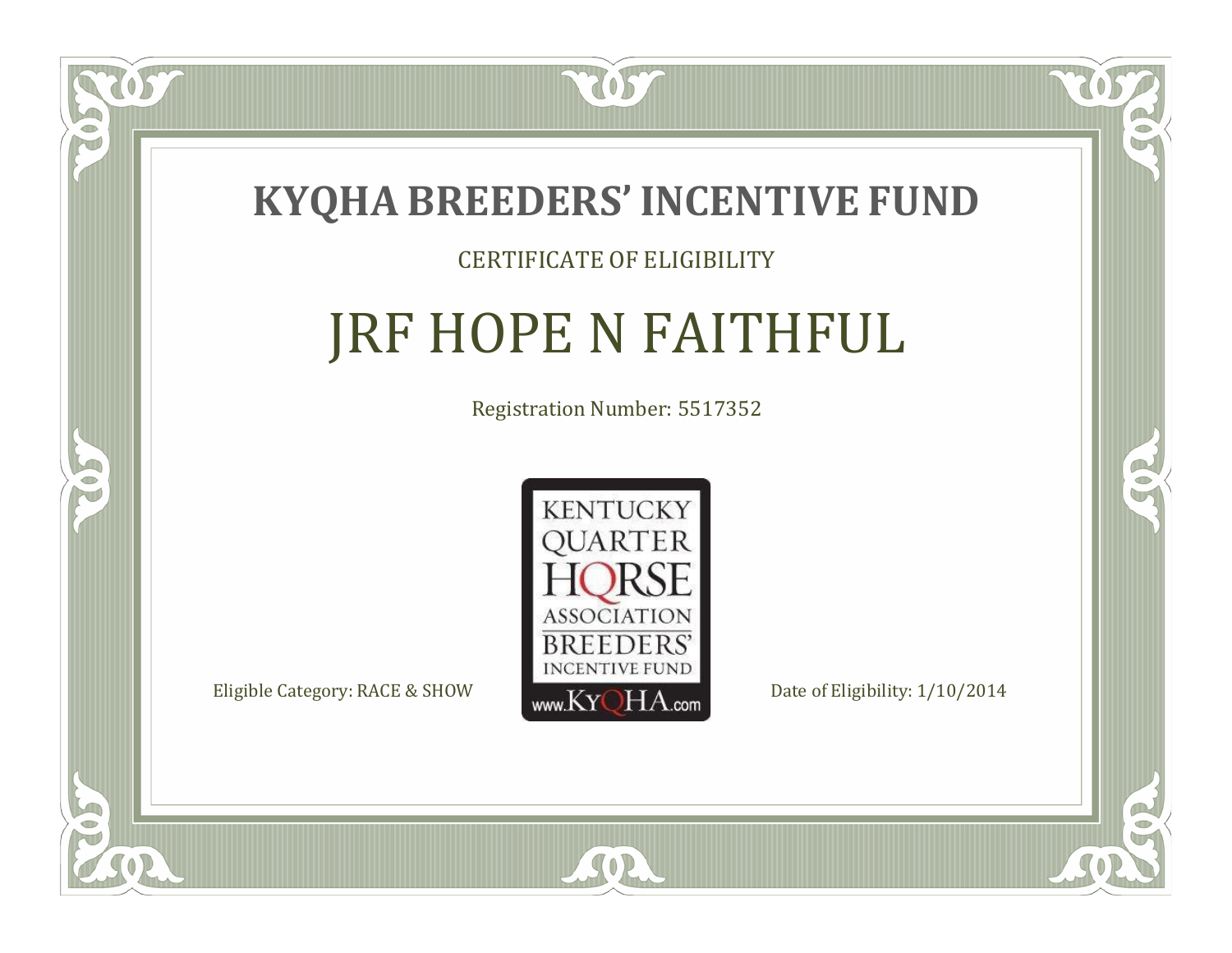

CERTIFICATE OF ELIGIBILITY

# JRF LADY J LOLO

Registration Number: 5510385



 $SO2$ 

CO.

 $\rightarrow$ 

 $\overline{OS}$ 

 $\Box$ N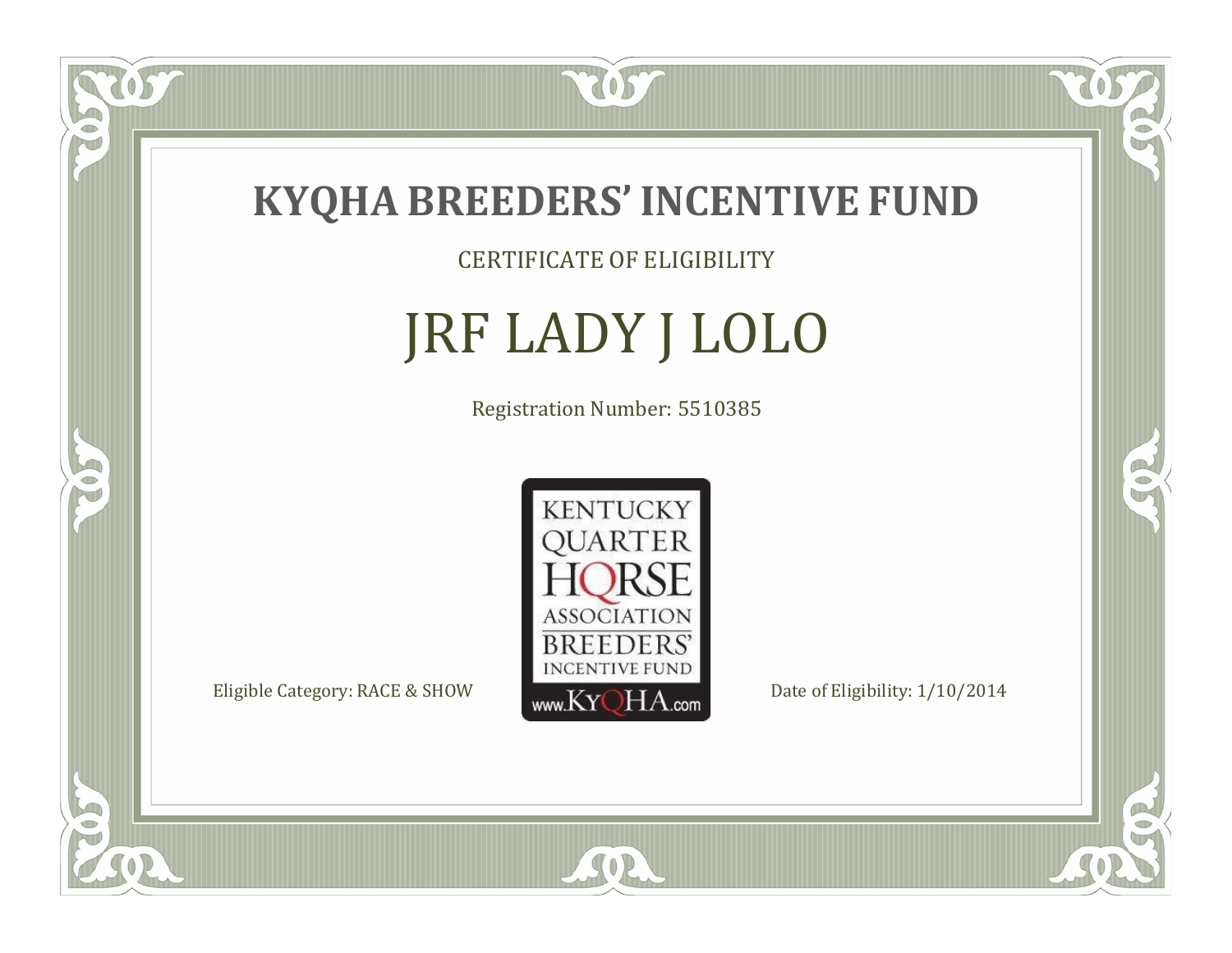

#### CERTIFICATE OF ELIGIBILITY

# JRF LUCKY PEACH

Registration Number: 5391223



SOR

CO.

 $\rightarrow$ 

 $\overline{OS}$ 

 $\Box$ NU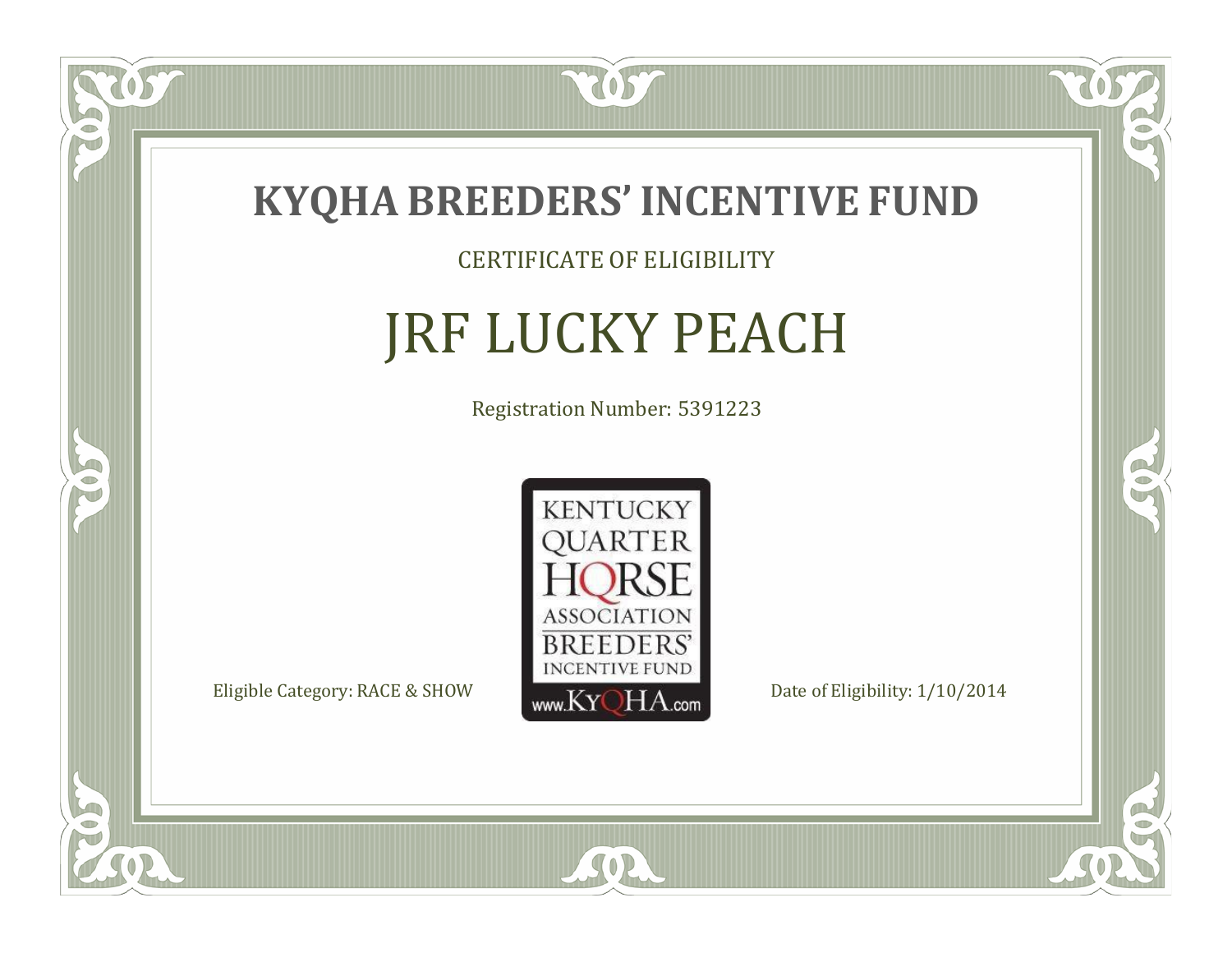

#### CERTIFICATE OF ELIGIBILITY

## JRF RARE FRENCHMAN

Registration Number: 5545392



SOR

CO.

 $\rightarrow$ 

 $\overline{OS}$ 

 $\Box$ T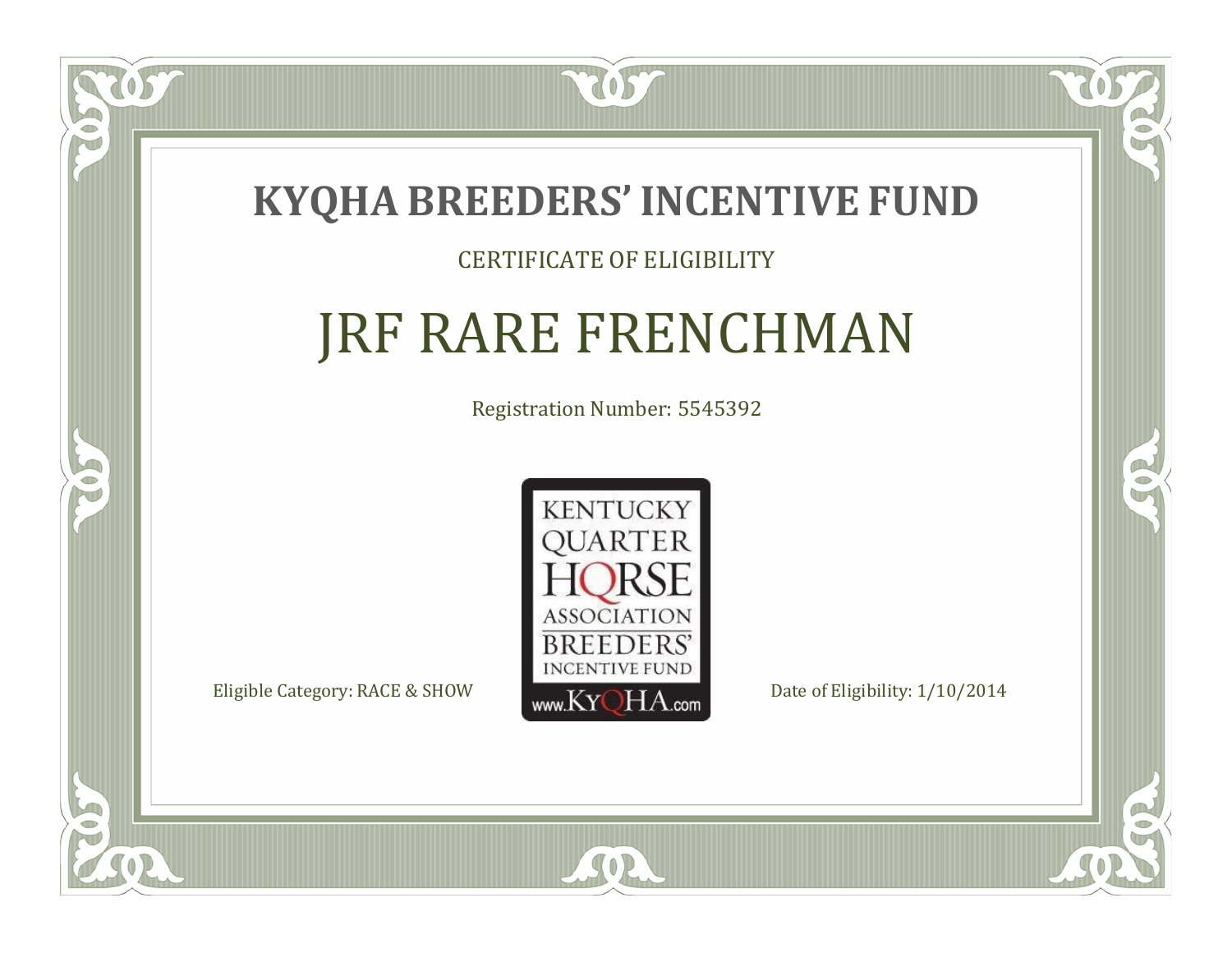

CERTIFICATE OF ELIGIBILITY

# JRF RARE N EASY

Registration Number: 5551158



SOR

CO.

B)

 $\overline{OS}$ 

 $\Box$ NU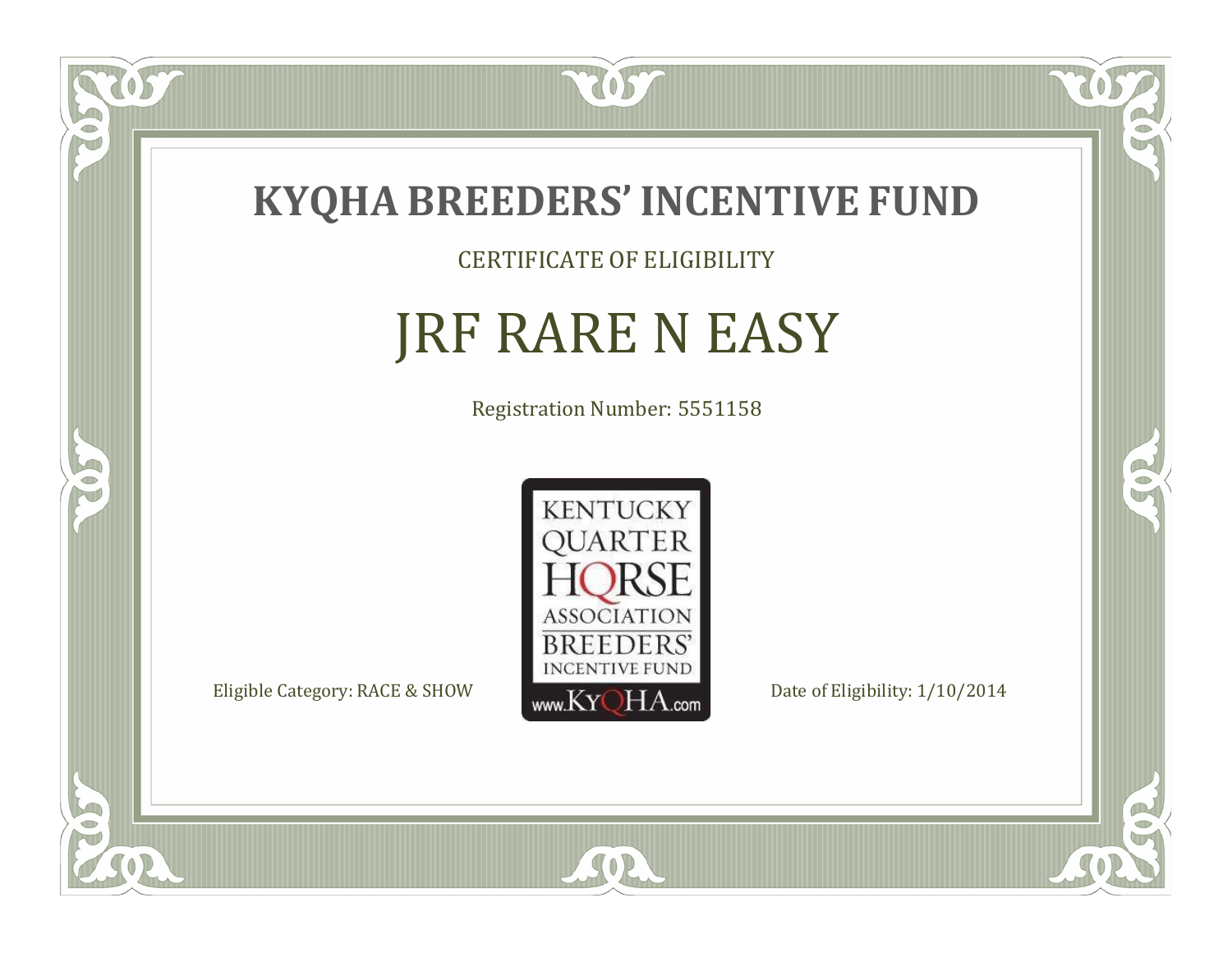

#### CERTIFICATE OF ELIGIBILITY

## JUST CALL ME VELMA

Registration Number: 5527600



SOR

CO.

CO.

 $\Box$ N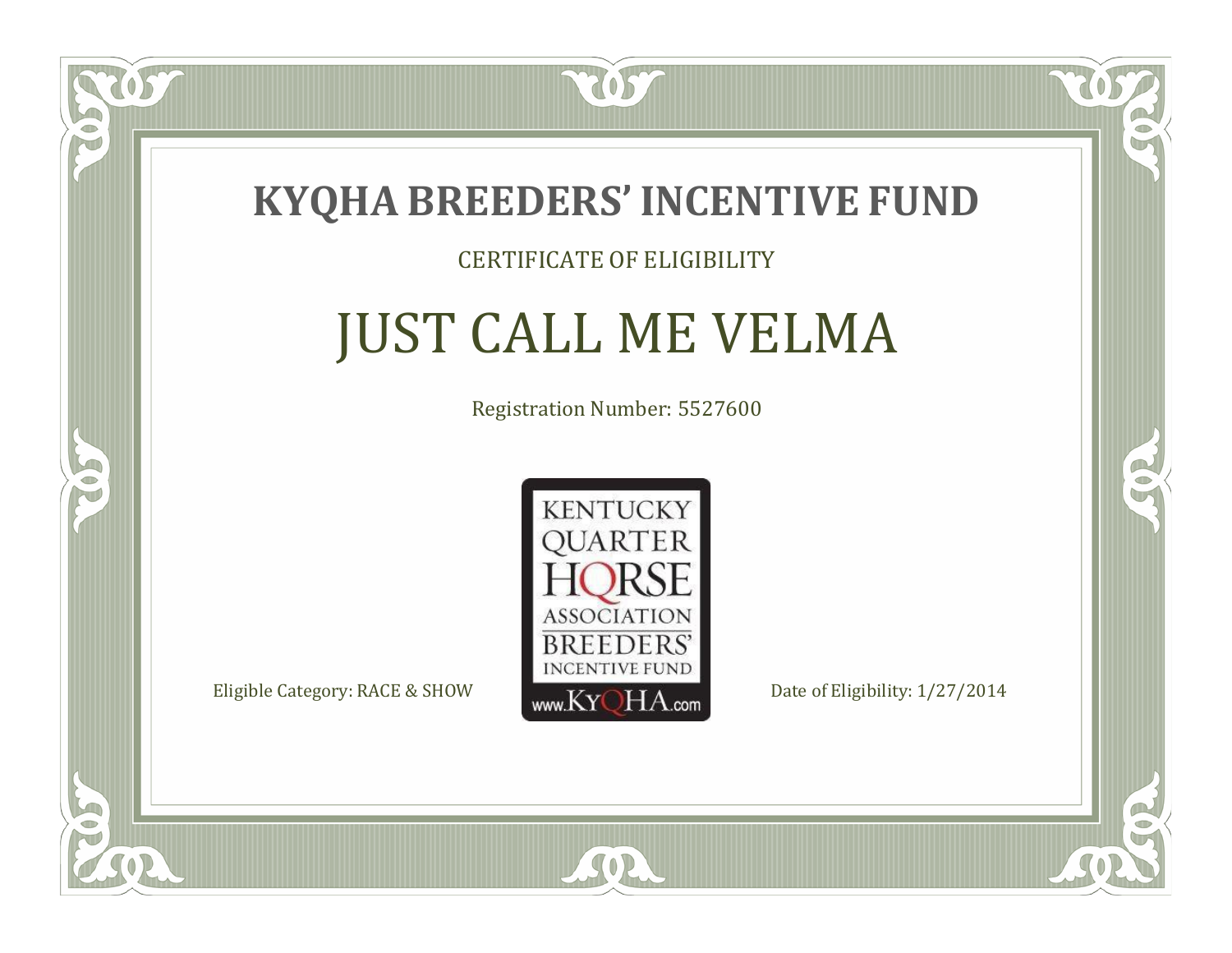### **KYQHA BREEDERS'INCENTIVE FUND**

2057

#### CERTIFICATE OF ELIGIBILITY

# JUSTA TOUCH SOUTHERN

Registration Number: 5599600



SOR

CO.

CO.

 $\Box$ N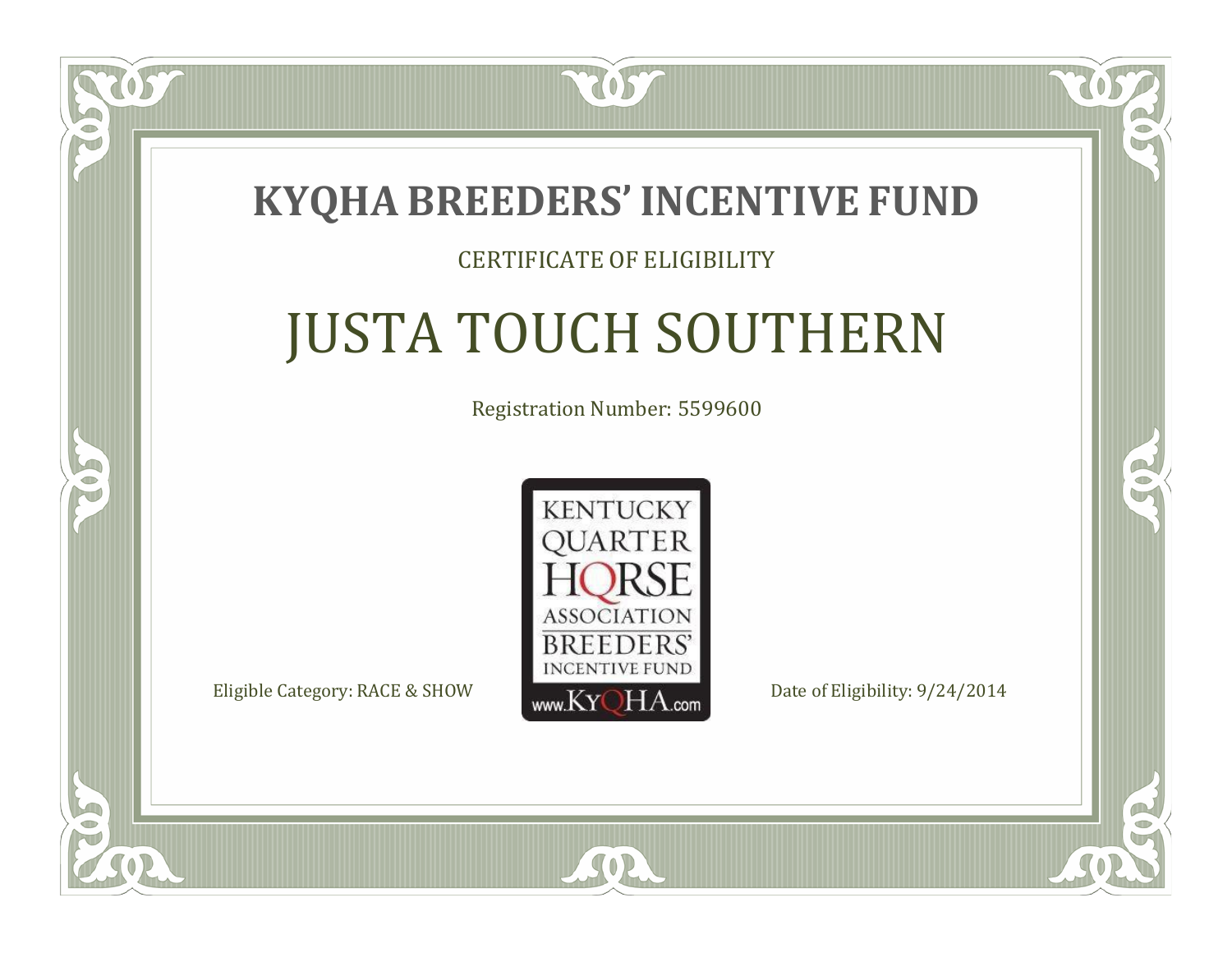

OST

FO

5

O

CERTIFICATE OF ELIGIBILITY

# KABOO

Registration Number: 5617989



SOR

 $\mathbb{R}$ 

 $\mathbb{R}^2$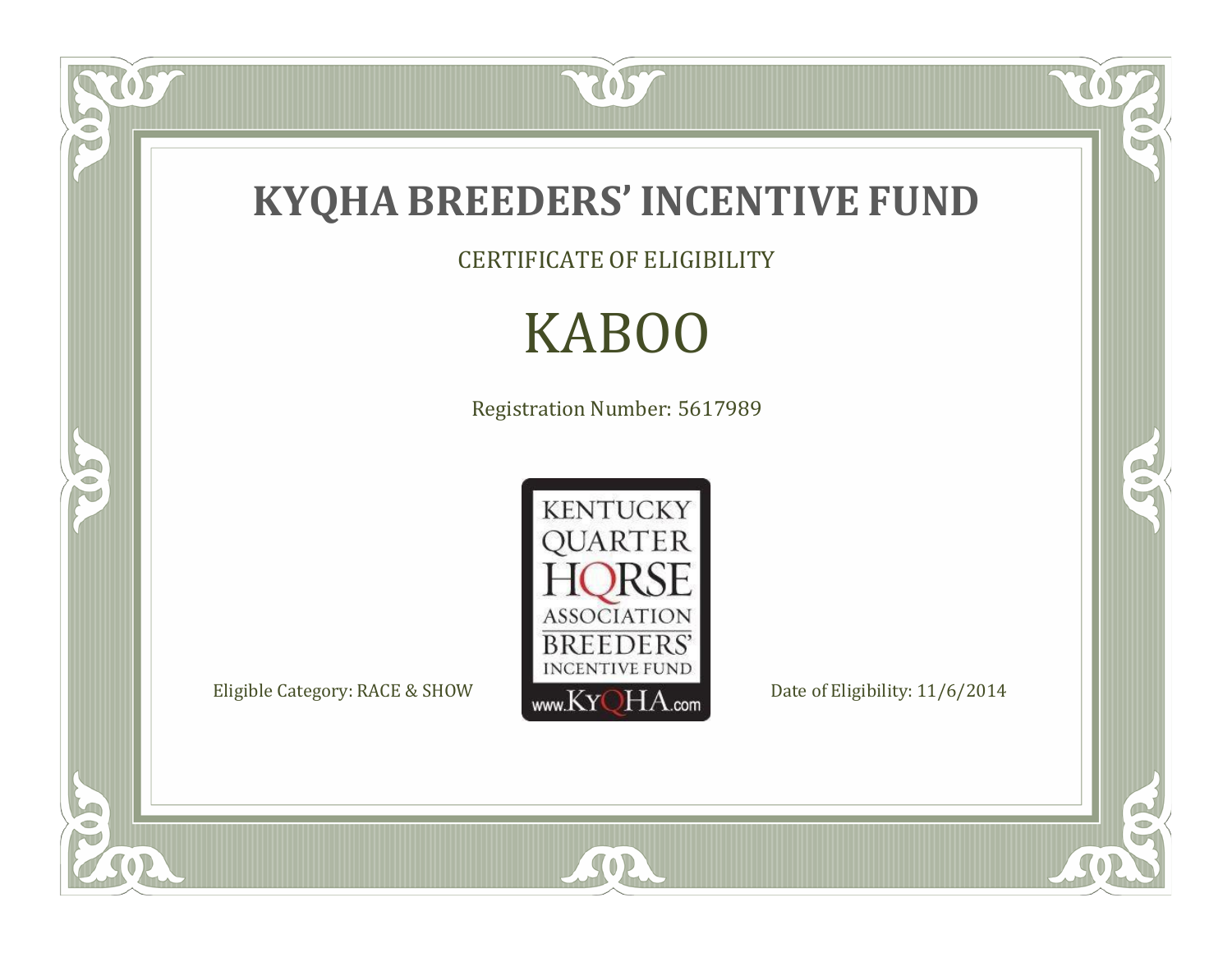

CERTIFICATE OF ELIGIBILITY

# KATA RULLAH

Registration Number: 5600905



SOR

 $\mathbb{R}$ 

 $\mathbb{R}^2$ 

 $\overline{OS}$ 

 $\bullet$ NU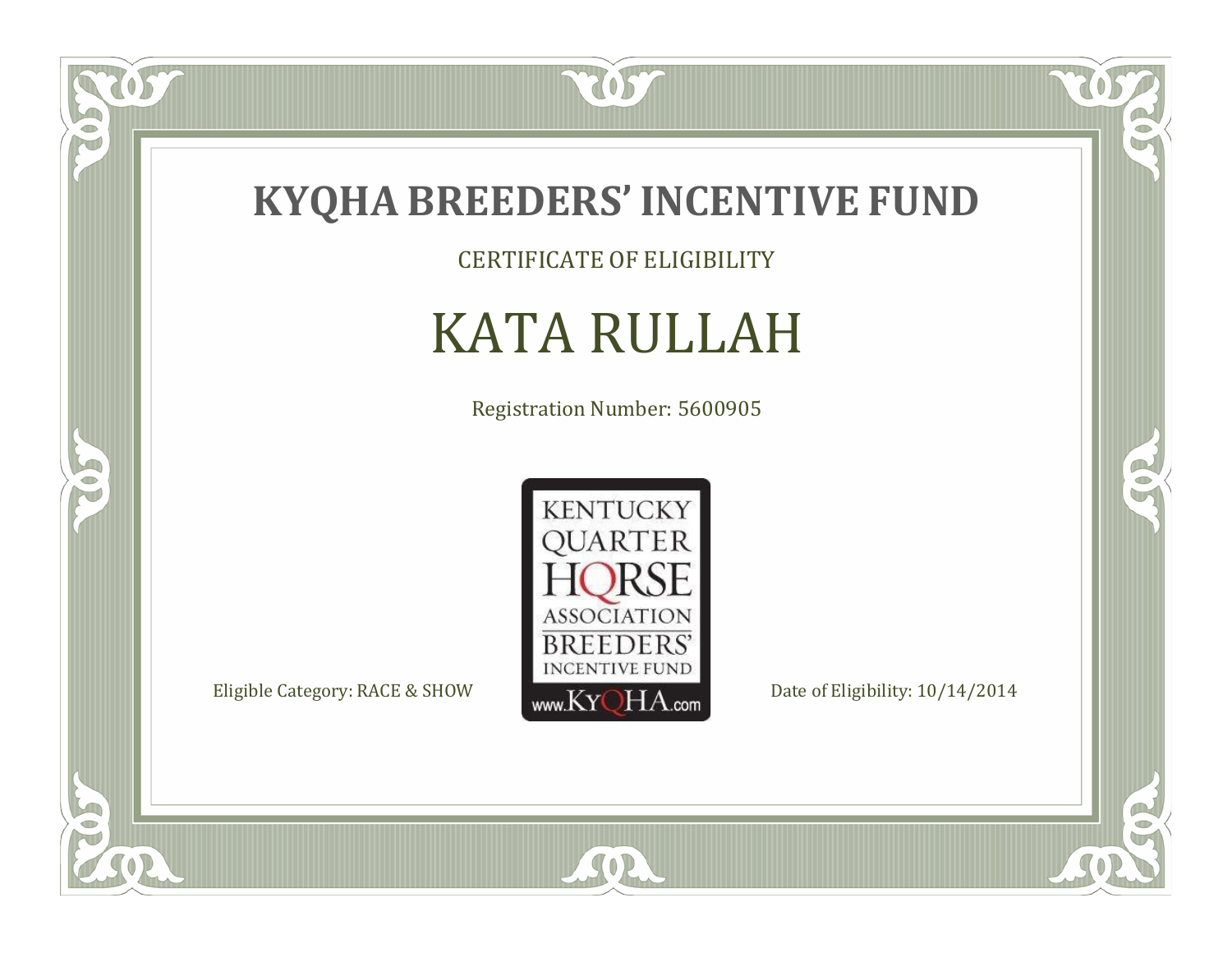

CERTIFICATE OF ELIGIBILITY

# KC CHIPS SHEIK

Registration Number: 5158597



SOR

CO.

 $\rightarrow$ 

 $\delta S$ 

 $\bullet$ NU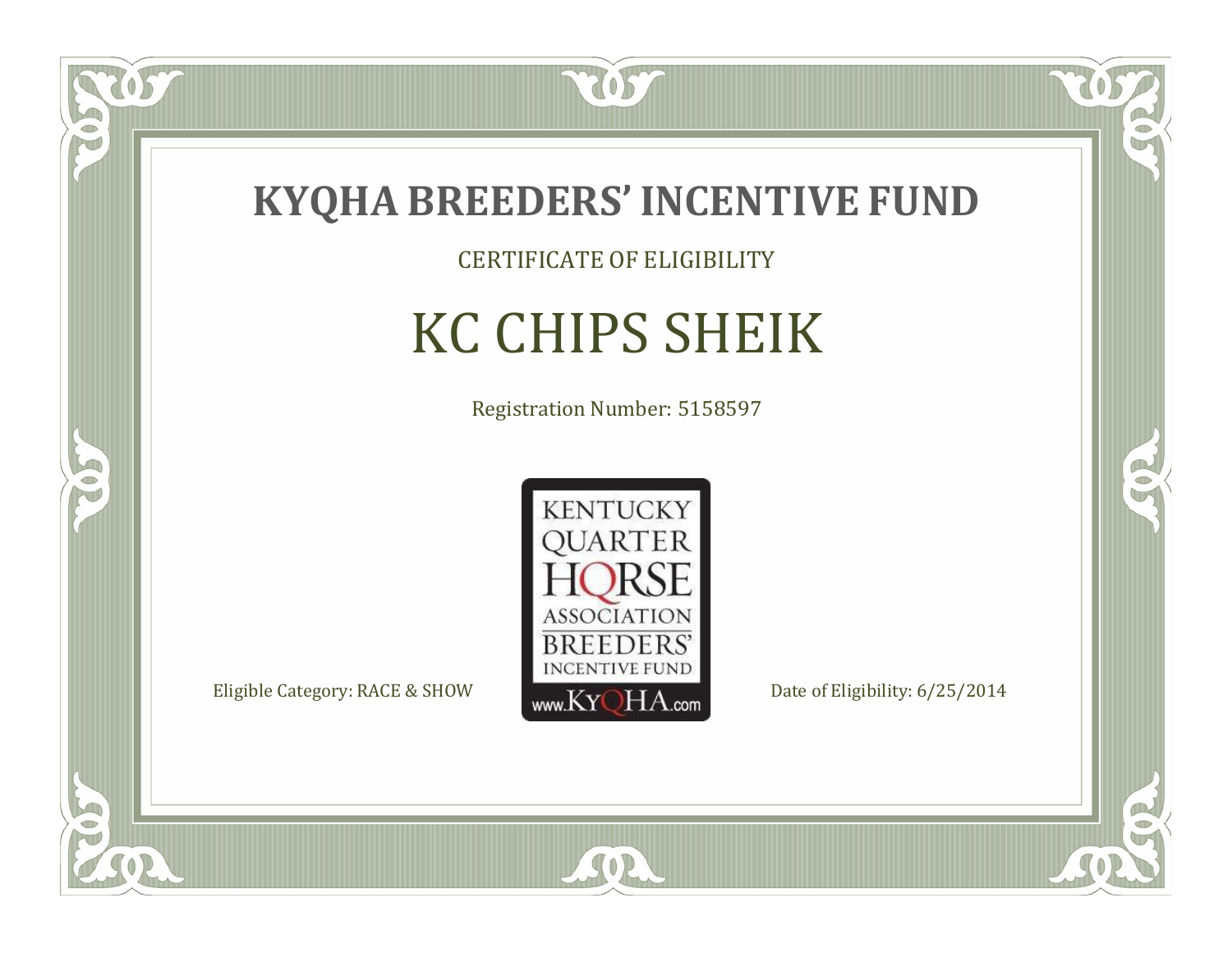

CERTIFICATE OF ELIGIBILITY

# KEEPING IT SHY

Registration Number: 5600260



 $SO2$ 

CO.

 $\rightarrow$ 

 $\overline{OS}$ 

 $\bullet$ NU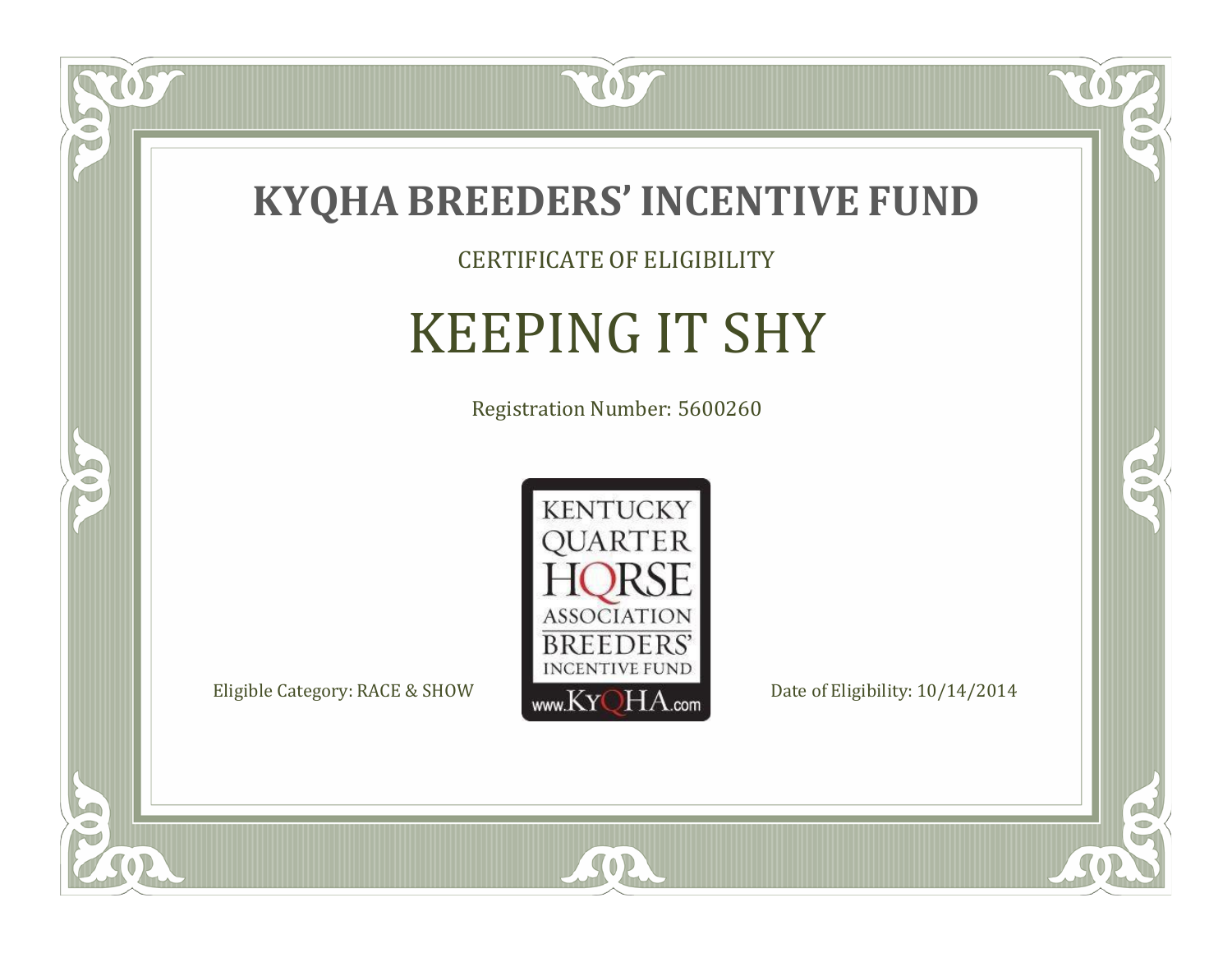

CERTIFICATE OF ELIGIBILITY

# KIDS COOL DIXIE

Registration Number: 5602385



SOR

CO.

B)

OS

 $\Box$ NU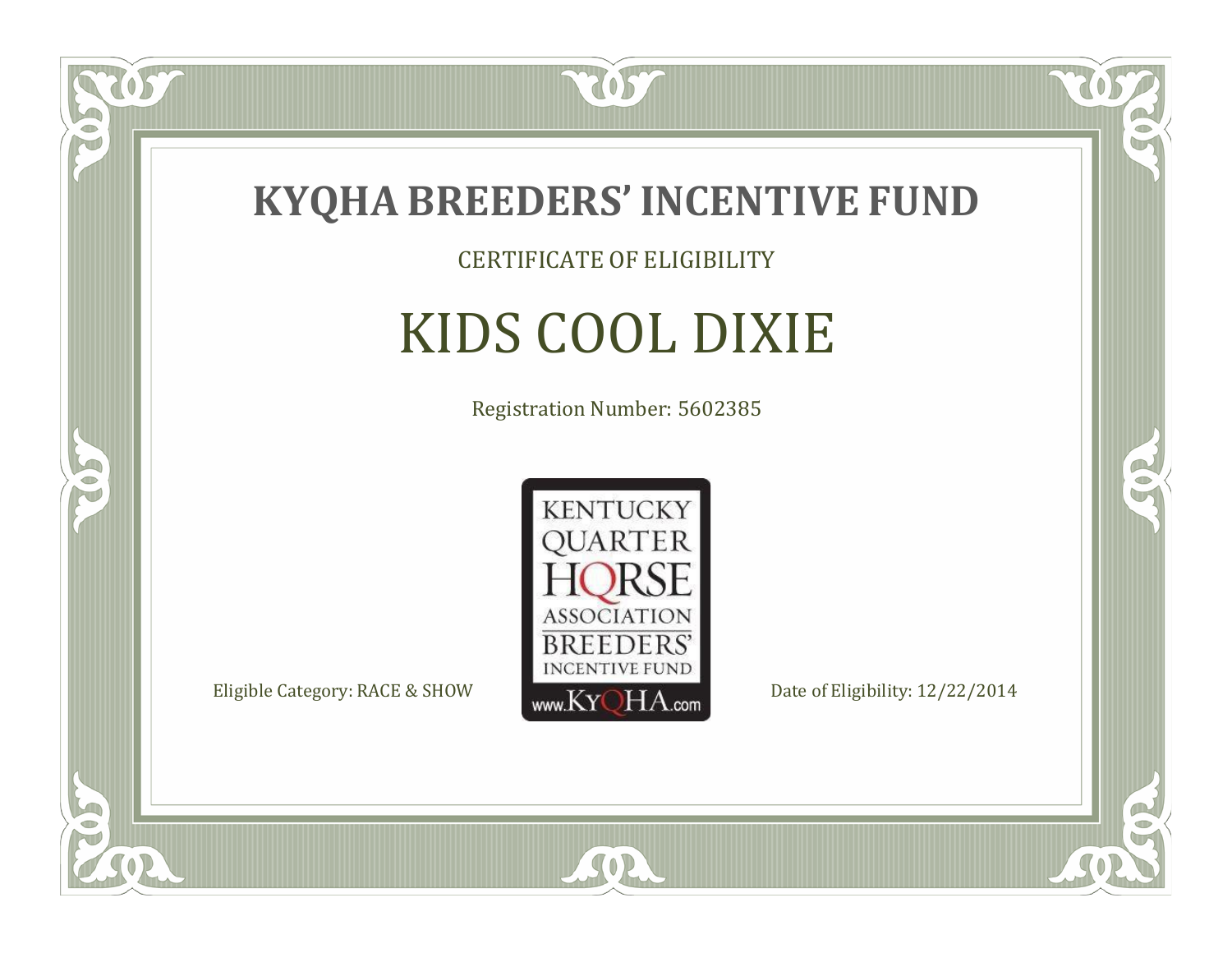

CERTIFICATE OF ELIGIBILITY

# KISS HER CHIPS

Registration Number: 5550795



SOR

US

 $\bullet$ NU

5

CO.

 $\rightarrow$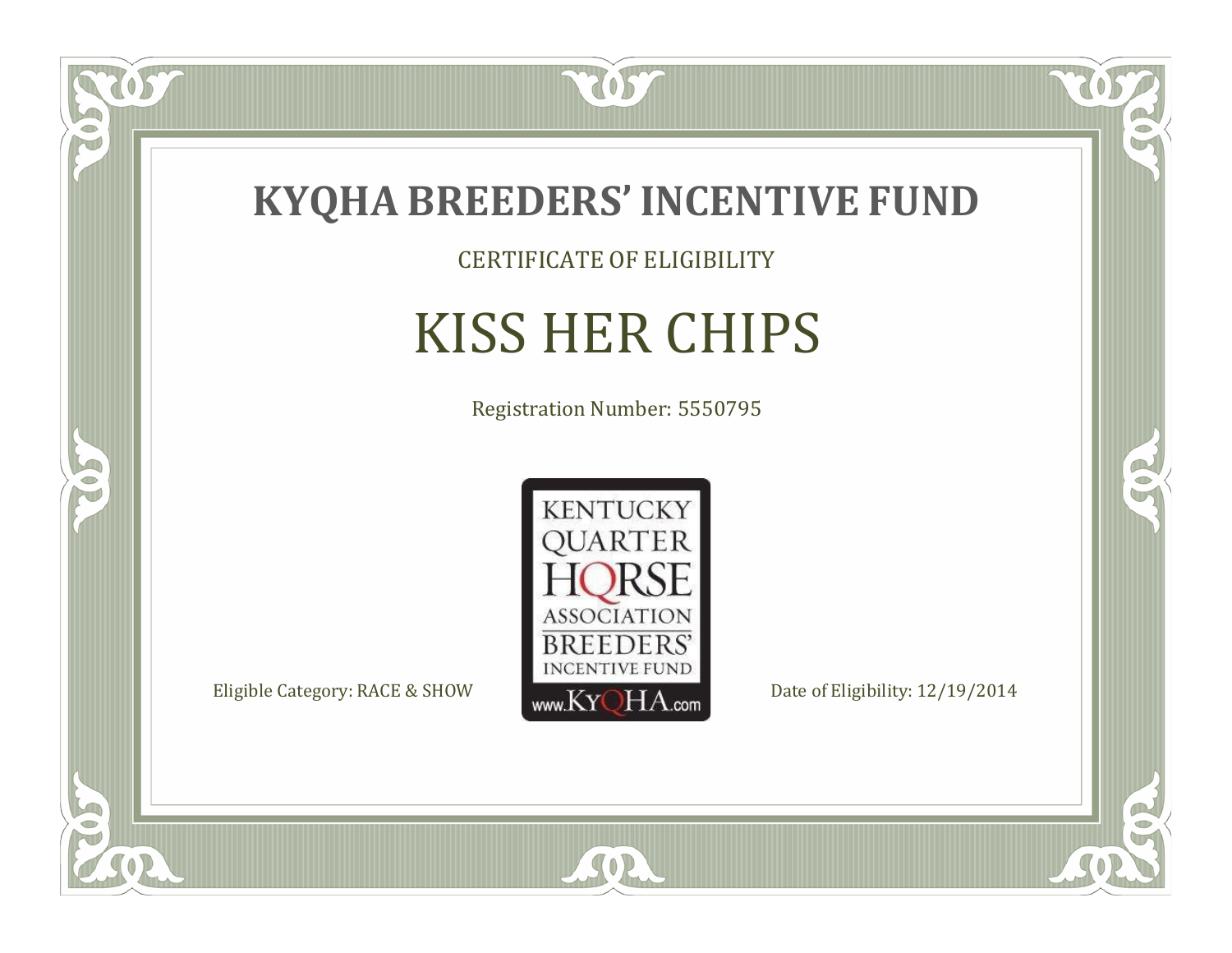

#### CERTIFICATE OF ELIGIBILITY

# KNOW YOUR STARS

Registration Number: 5568942



SOR

CO.

 $\rightarrow$ 

057

 $\Box$ NU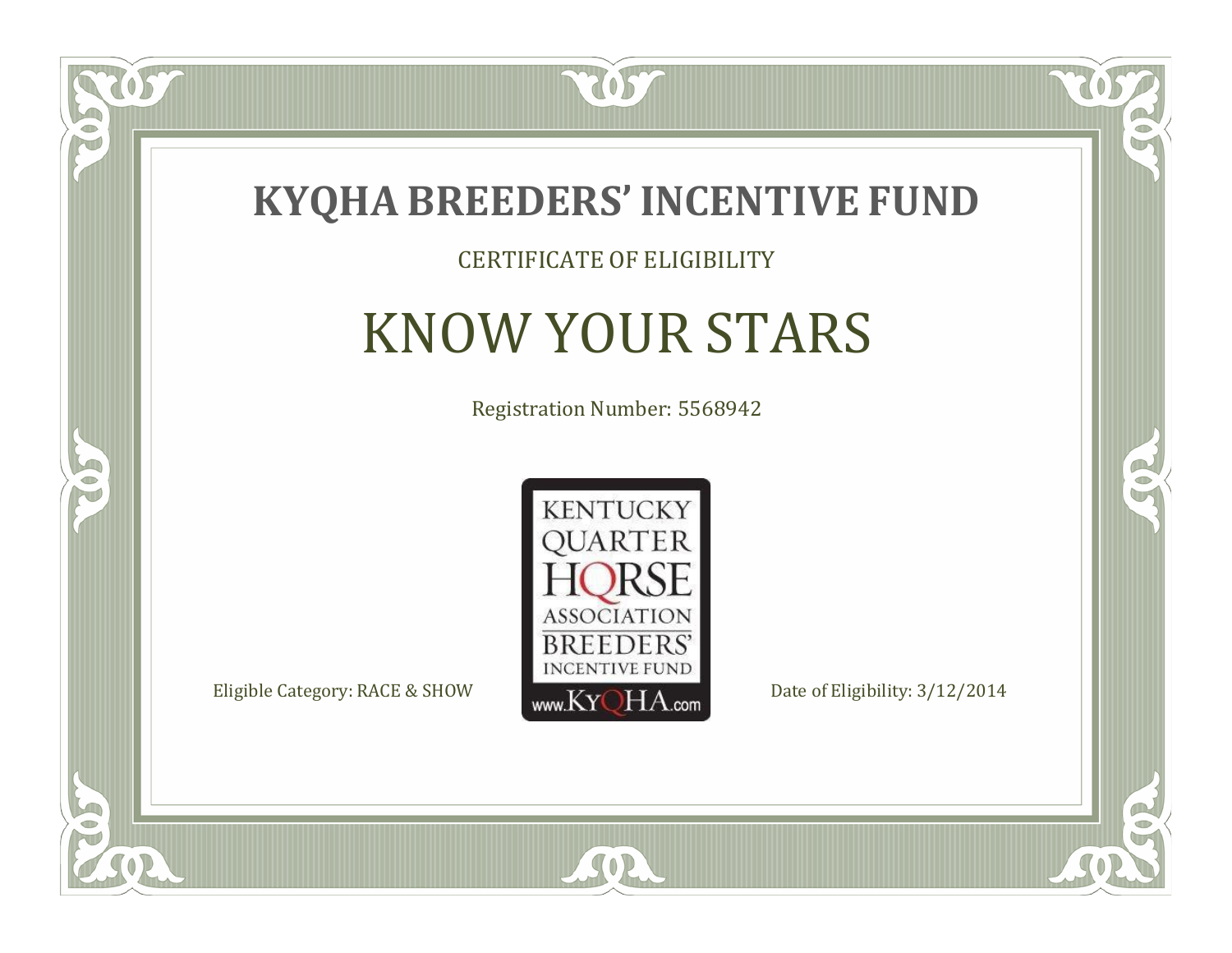

 $\overline{OS}$ 

 $\bullet$ NU

5

CERTIFICATE OF ELIGIBILITY

# KRYMSUN IRON

Registration Number: 5093334



SOR

 $\mathbb{R}$ 

 $\rightarrow$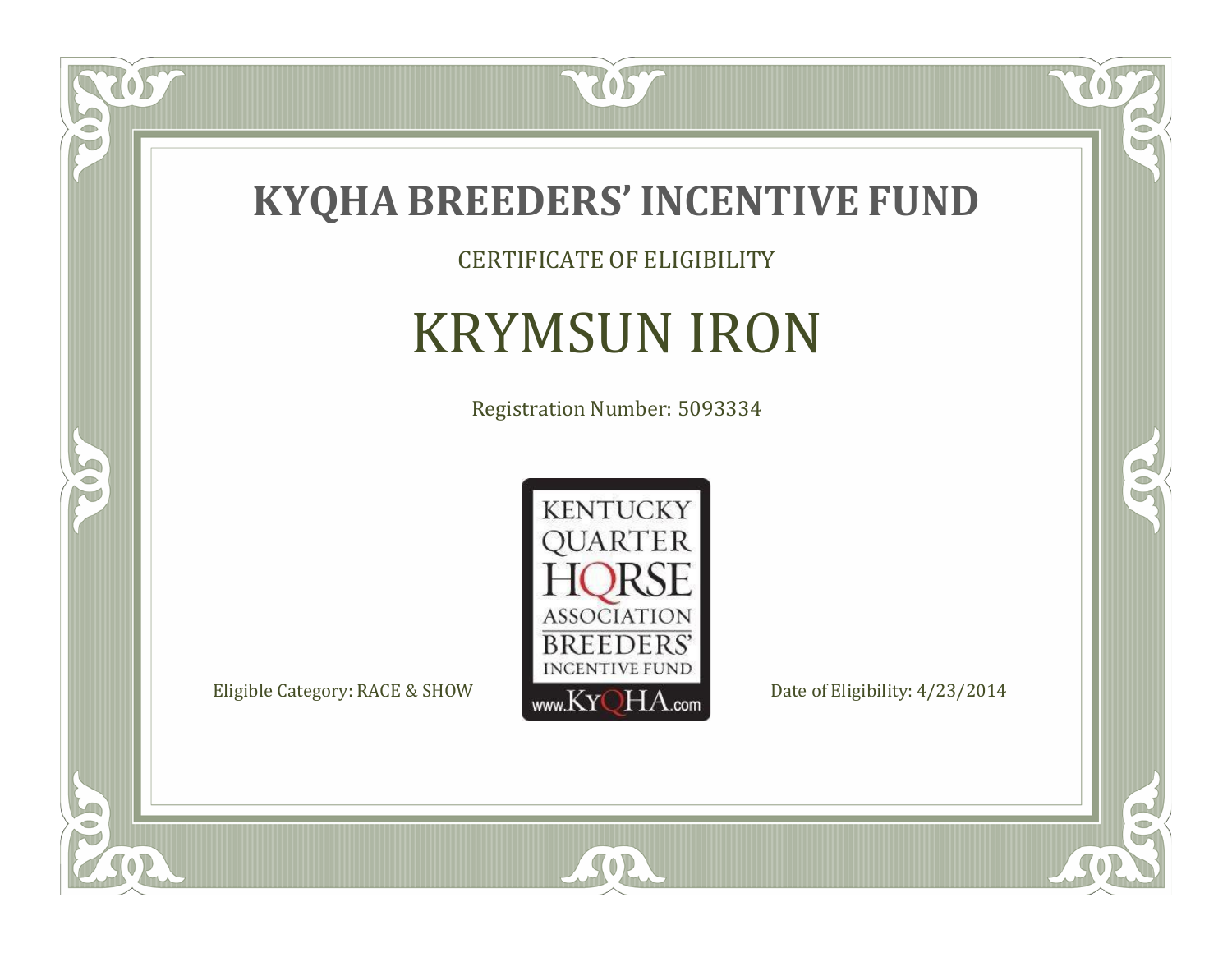

CERTIFICATE OF ELIGIBILITY

### LACEY ARGO

Registration Number: X0710246



SOR

CO.

 $\rightarrow$ 

057

 $\bullet$ N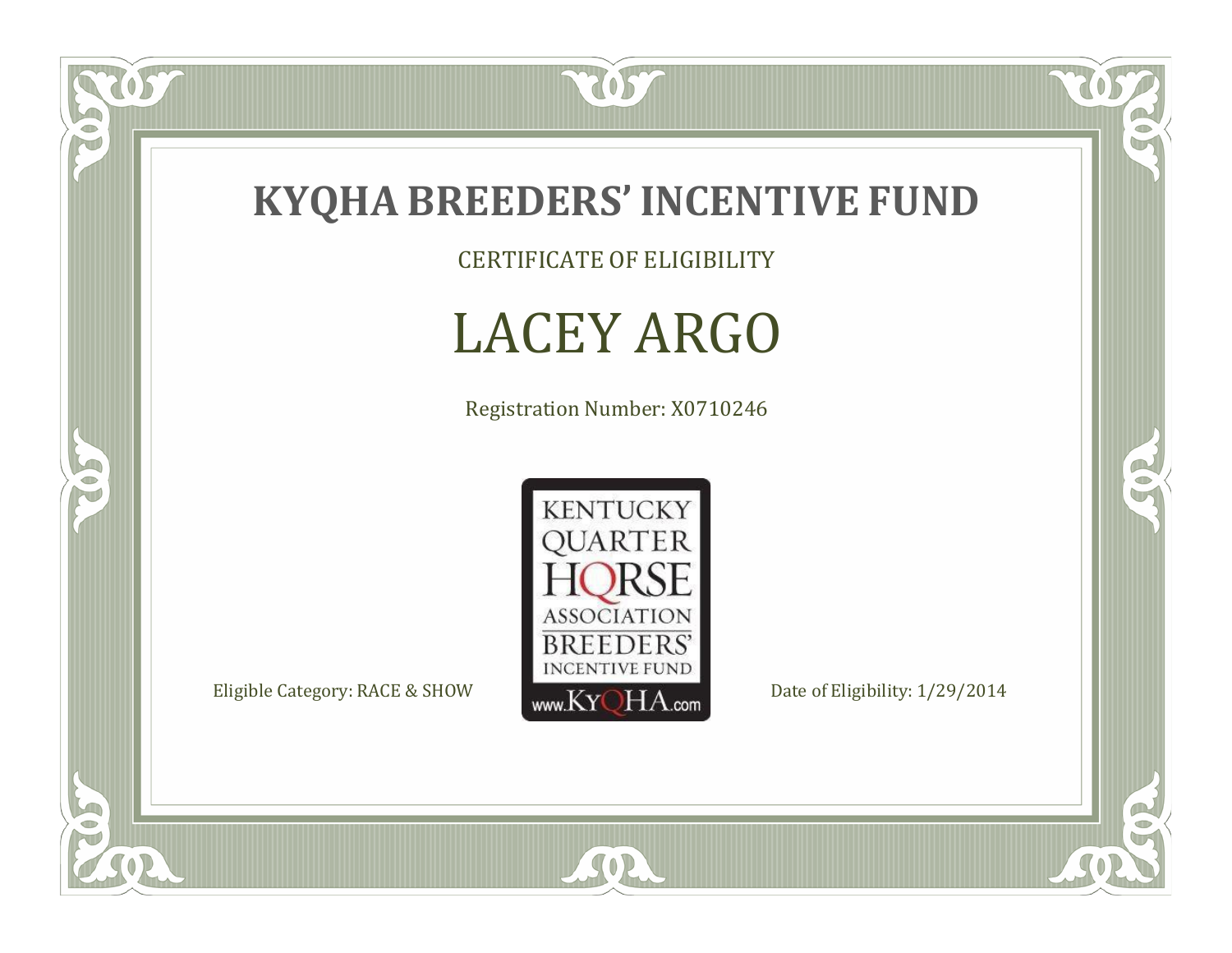

CERTIFICATE OF ELIGIBILITY

# LAZY HOLIDAY

Registration Number: 5564200



SOR

 $\mathbb{R}$ 

 $\mathbb{R}^2$ 

US

 $\bullet$ N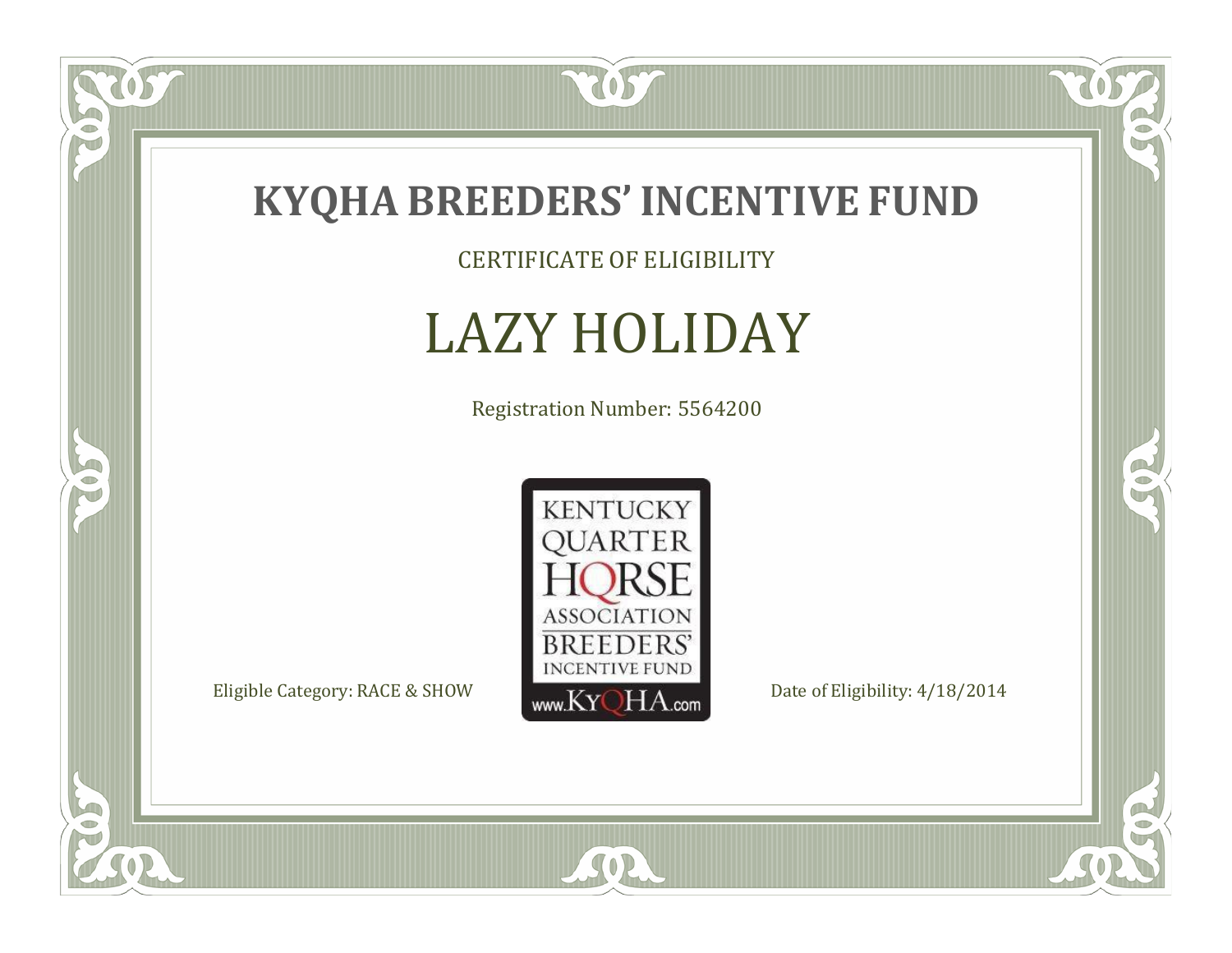

CERTIFICATE OF ELIGIBILITY

# LEGS LUTHER

Registration Number: X0713870



SOR

CO.

 $\rightarrow$ 

057

 $\bullet$ NU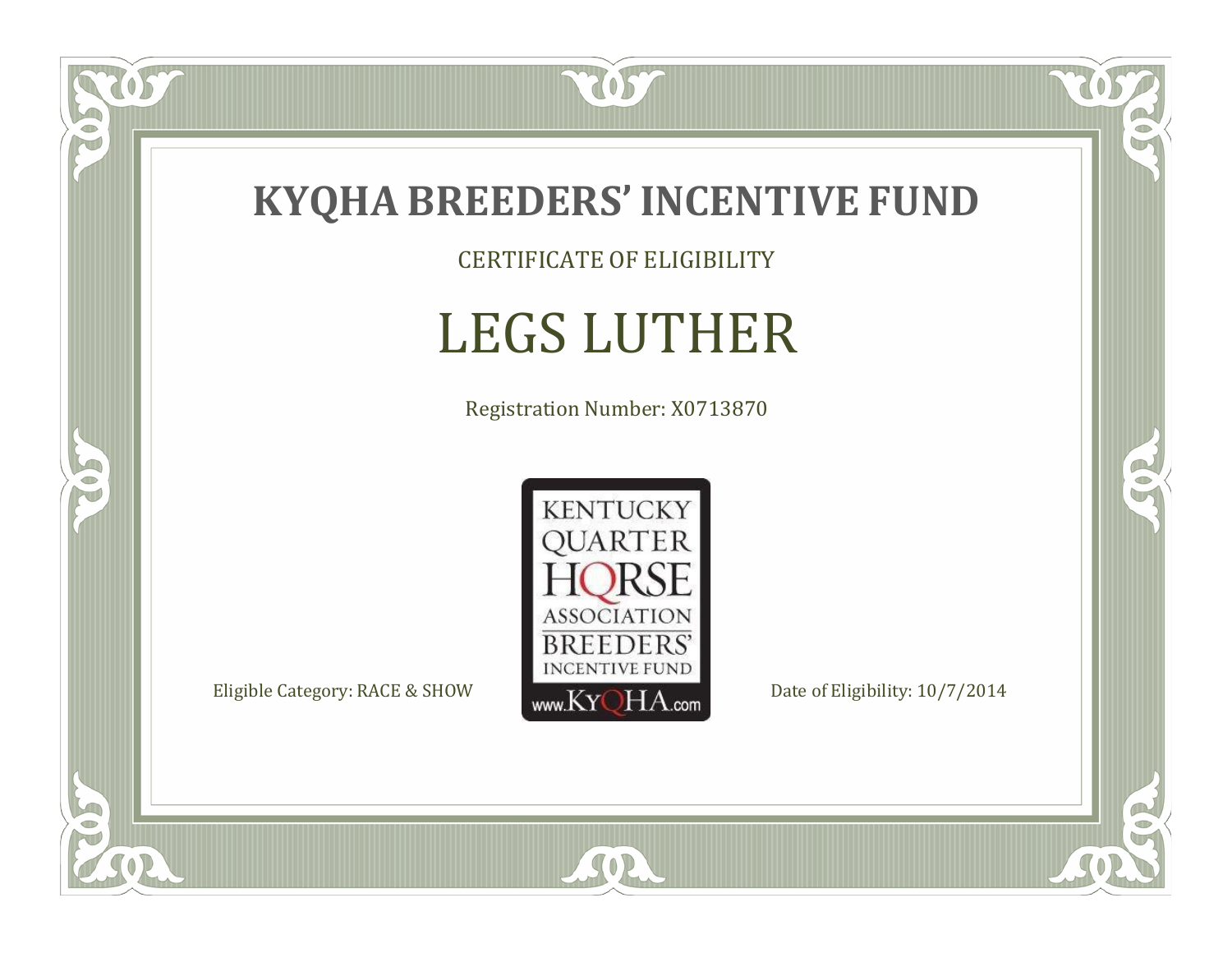

#### CERTIFICATE OF ELIGIBILITY

## LIGHTNING N FLAMES

Registration Number: 5553751



CO.

 $\rightarrow$ 

 $\Box$ N

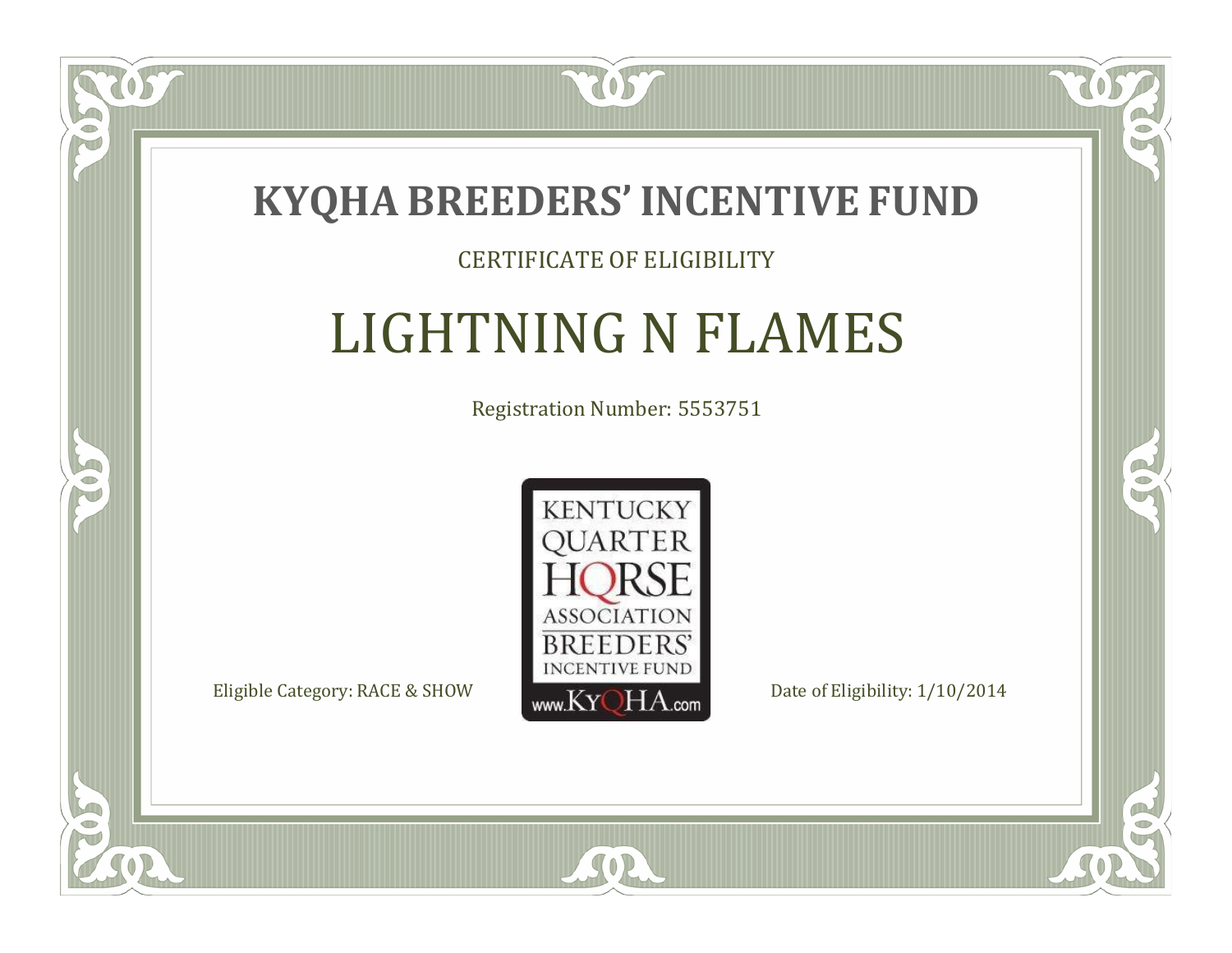

#### CERTIFICATE OF ELIGIBILITY

# LIGHTNING OUTLAW

Registration Number: 5619193



SOR

CO.

 $\rightarrow$ 

US

 $\Box$ NU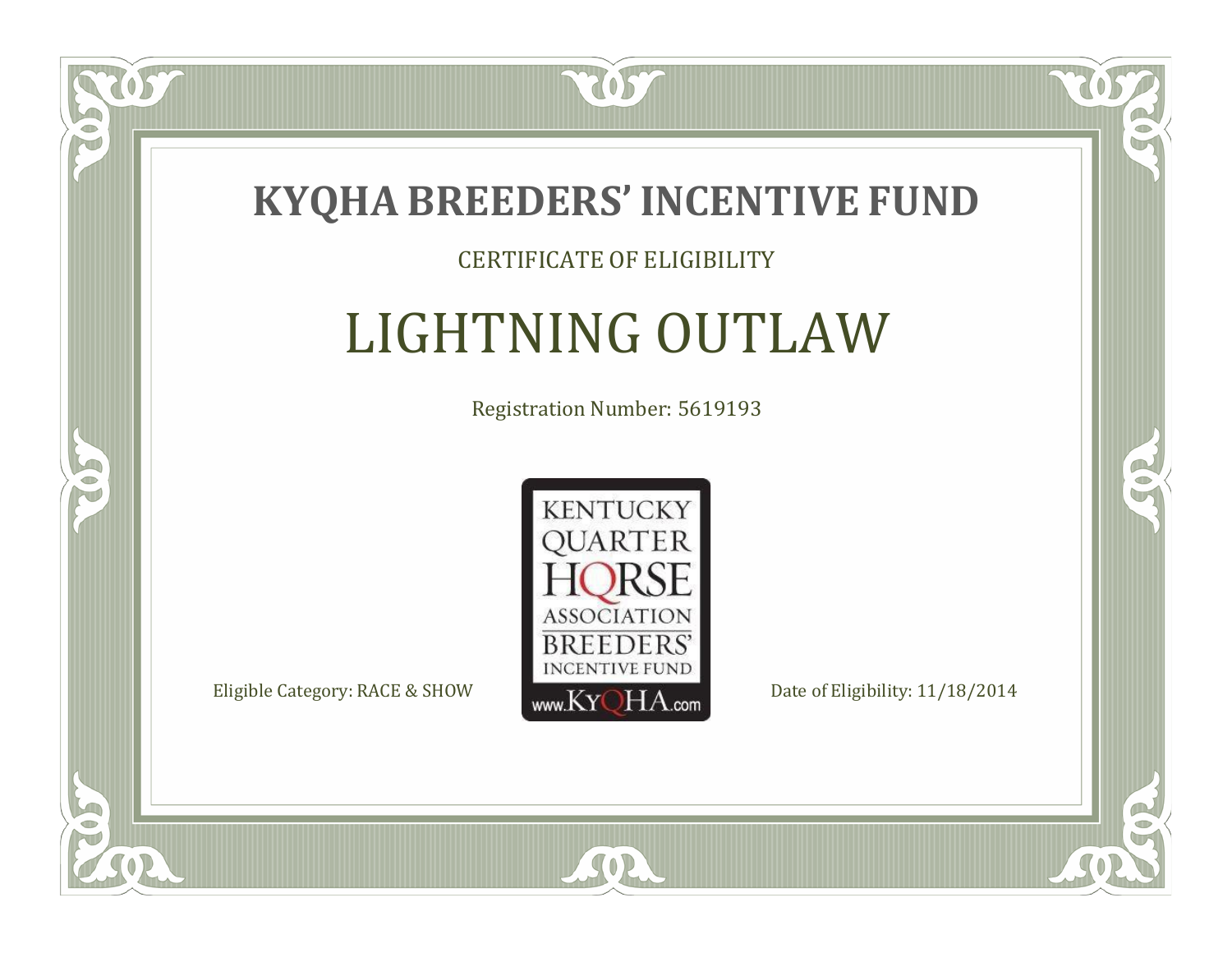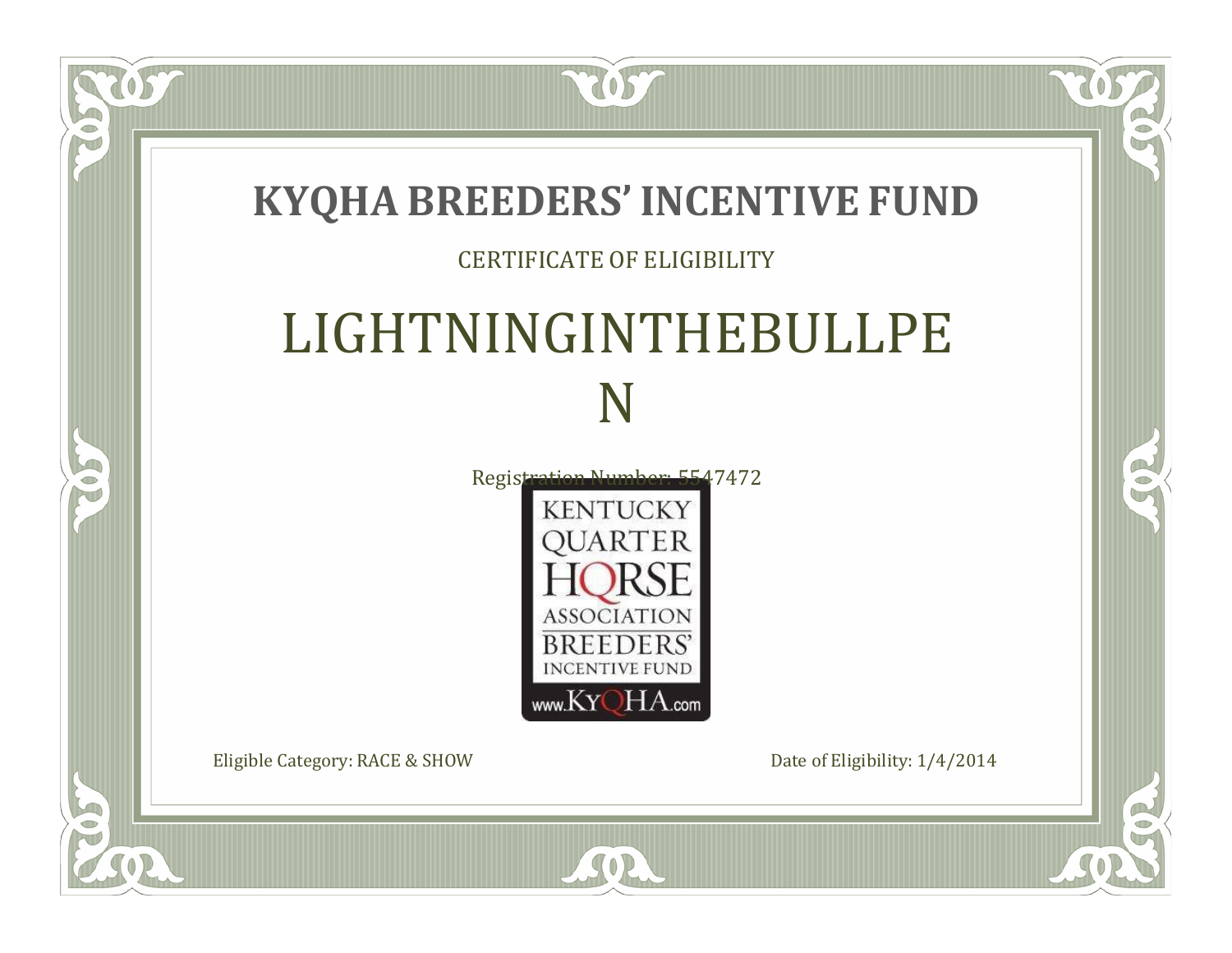

#### CERTIFICATE OF ELIGIBILITY

## LIGHTNINGS HONEYBEE

Registration Number: 5556904



SOR

CO.

 $\rightarrow$ 

 $\Box$ N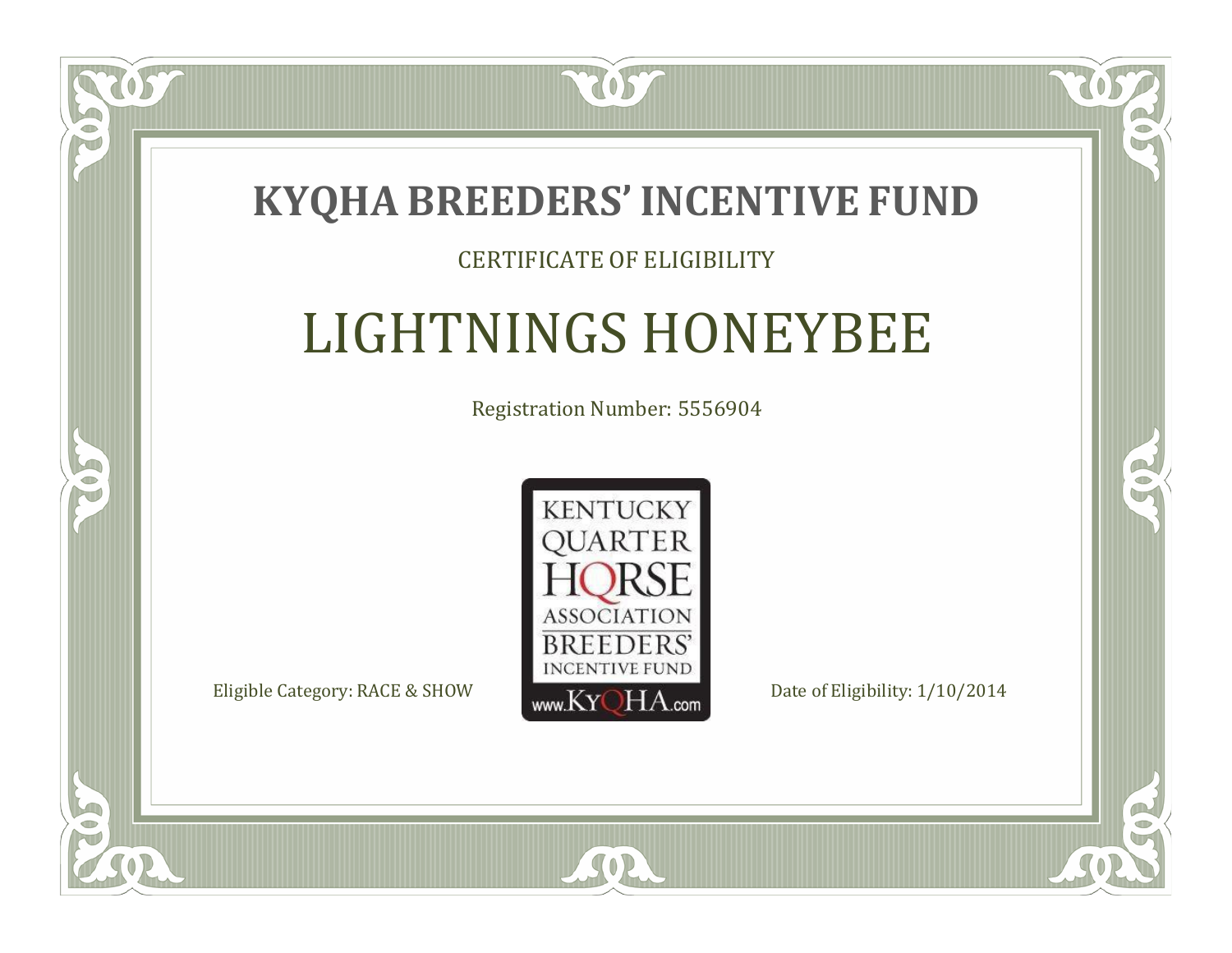

 $\blacksquare$ N

S

#### CERTIFICATE OF ELIGIBILITY

# LIGHTNINGS RED BULL

Registration Number: X0714674



SOR

RO

CO.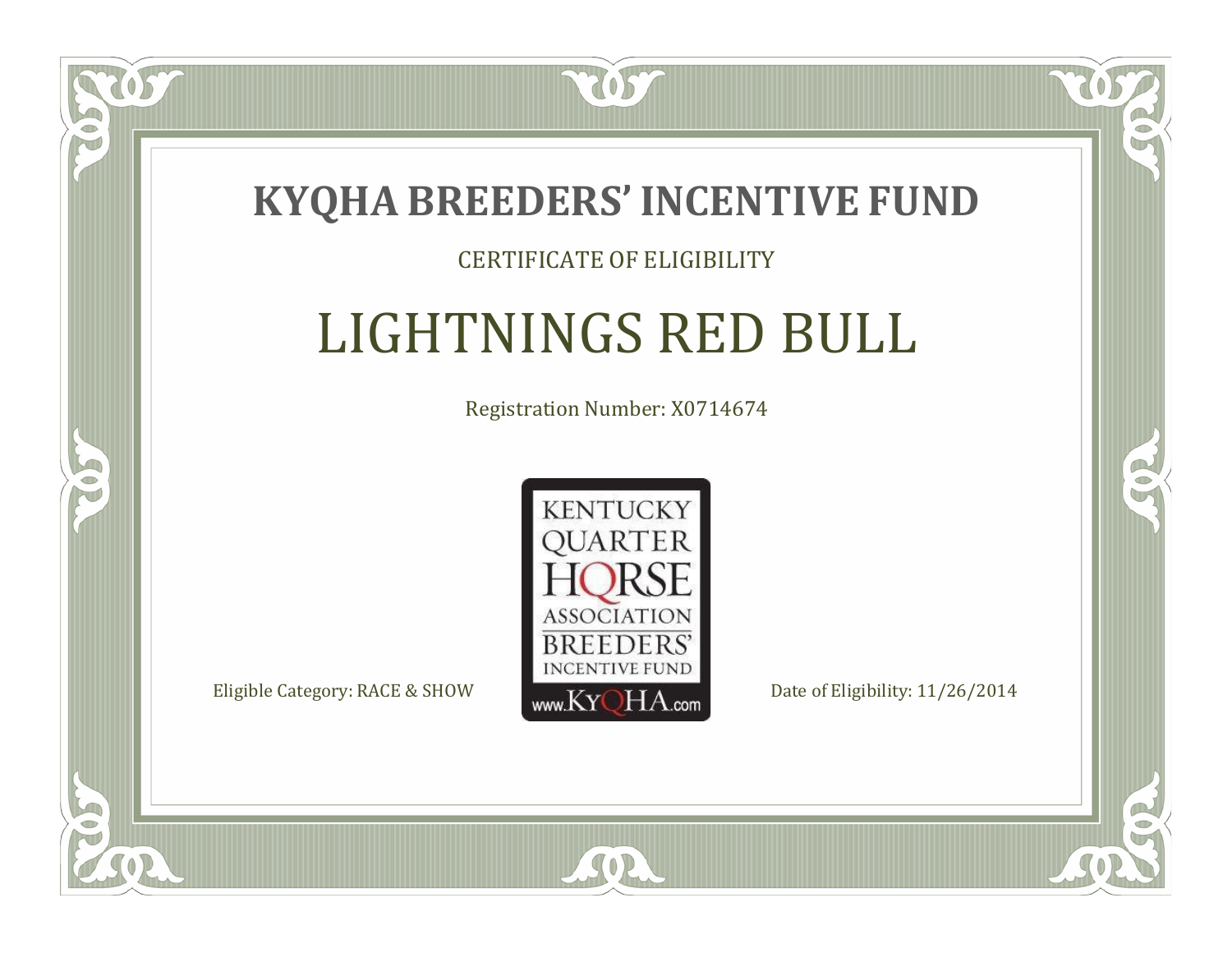

#### CERTIFICATE OF ELIGIBILITY

# LIL BULZEYE TIME

Registration Number: 5544878



US

 $\bullet$ NU

5

CO.

 $\rightarrow$ 

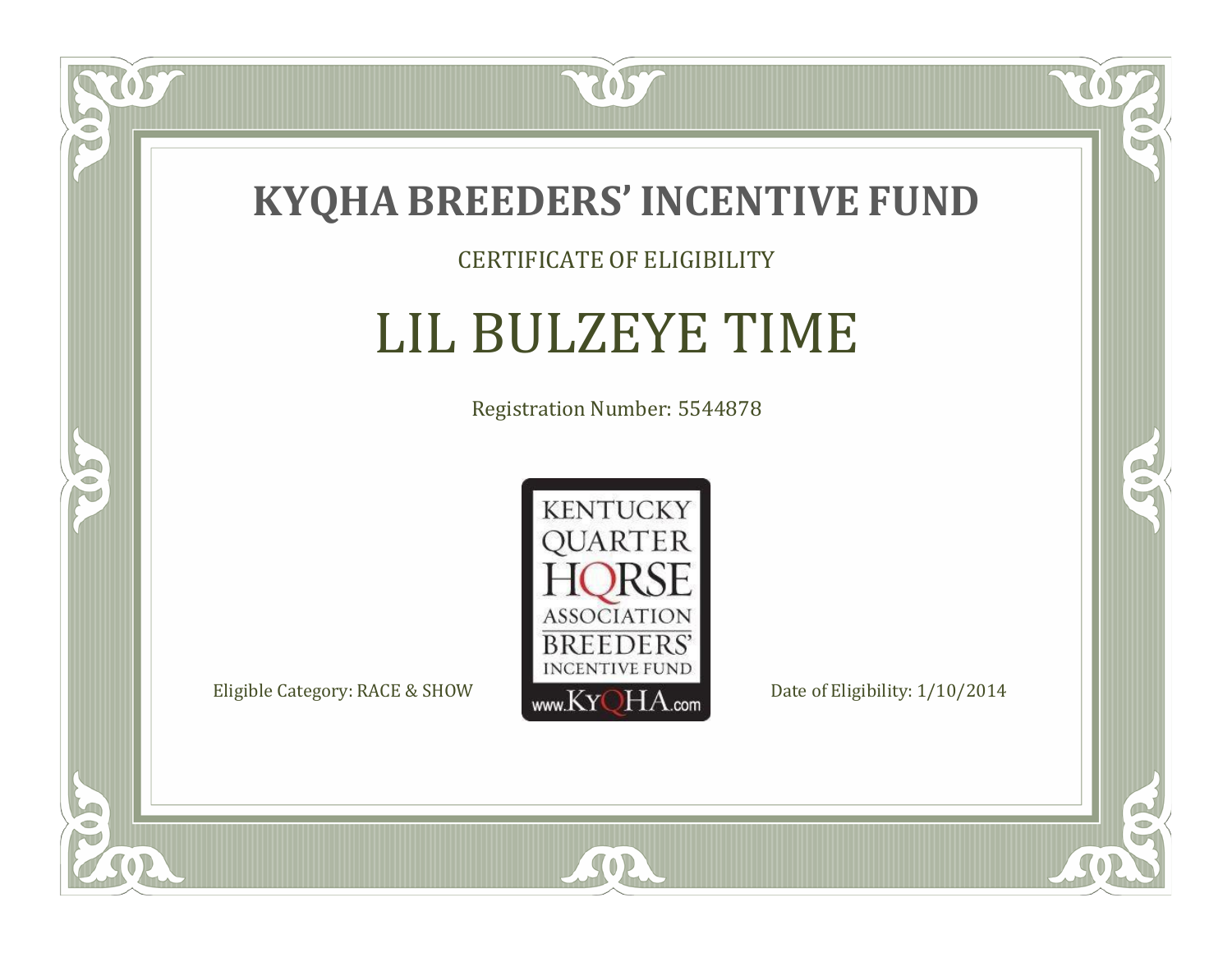### **KYQHA BREEDERS'INCENTIVE FUND**

7057

#### CERTIFICATE OF ELIGIBILITY

# MARGARITAWITHA TWIST

Registration Number: 5547161



SOR

 $\mathbb{R}$ 

 $\rightarrow$ 

 $\blacksquare$ N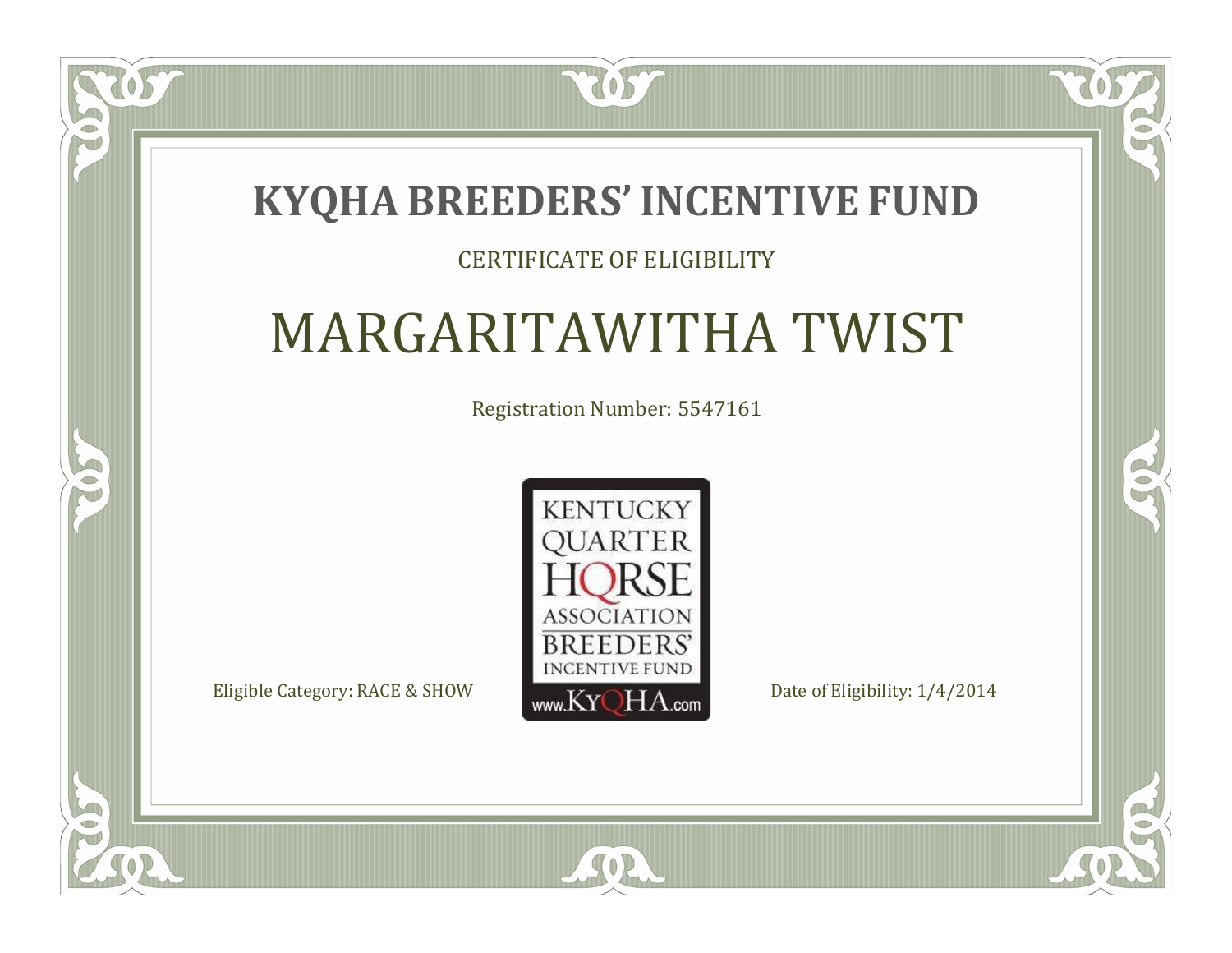

#### CERTIFICATE OF ELIGIBILITY

# MIGHTY STATUTORY

Registration Number: 5619462



CO.

 $\rightarrow$ 

 $\Box$ N

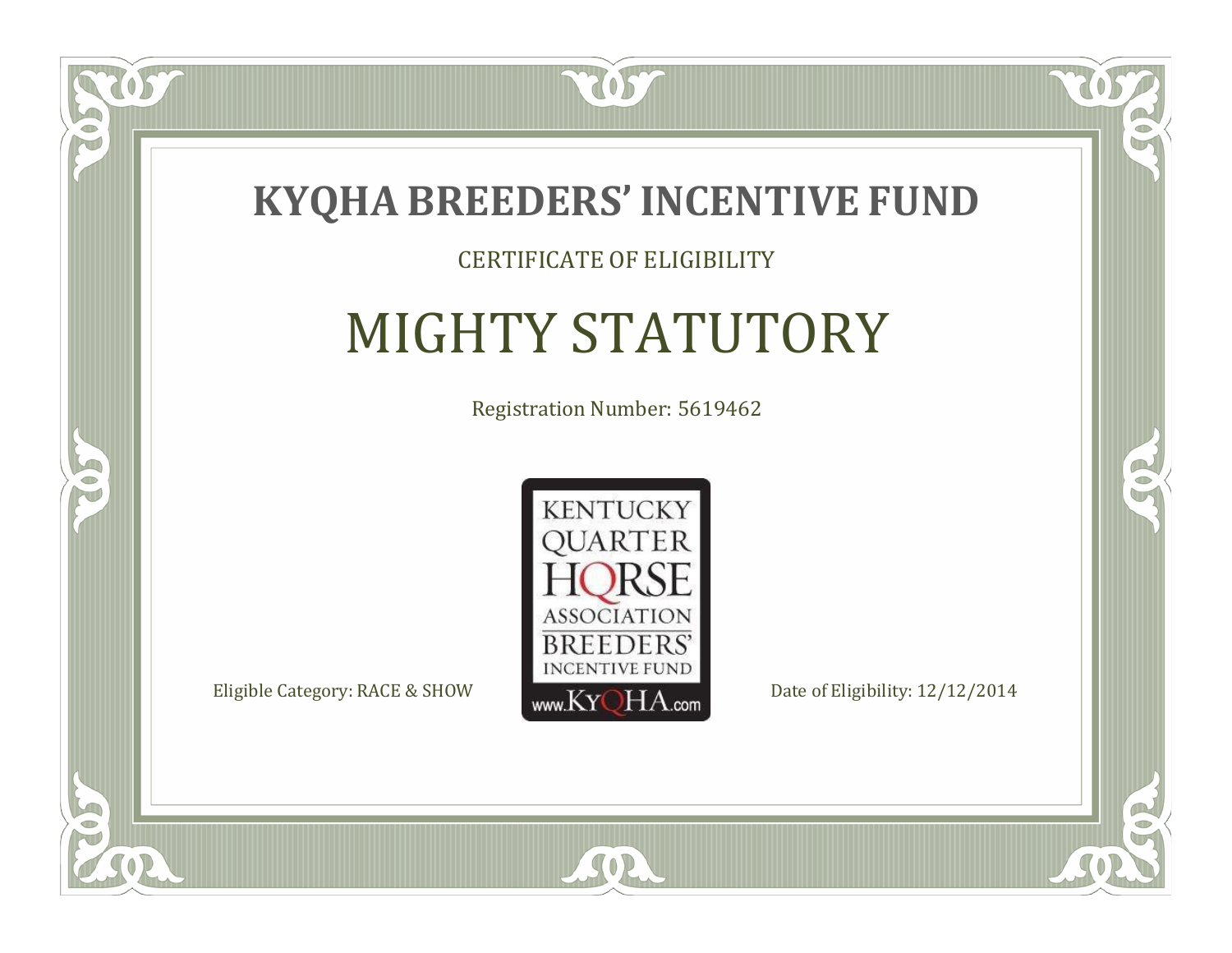

CERTIFICATE OF ELIGIBILITY

# MONY PIT

Registration Number: 5606438



SOR

UL

P

5

O

 $\mathbb{R}$ 

 $\mathbb{R}^2$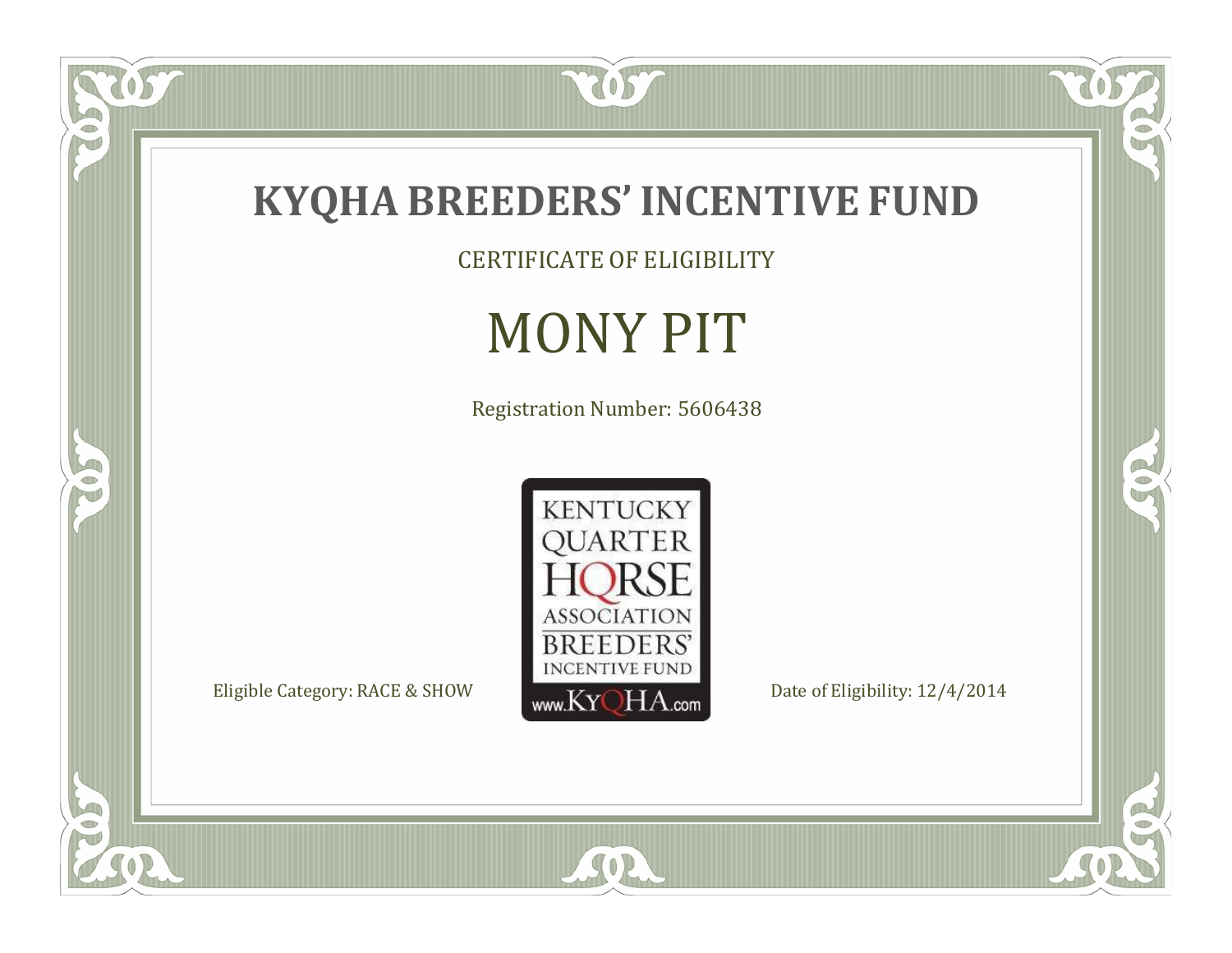

CERTIFICATE OF ELIGIBILITY

## MOONLITE WRAP

Registration Number: 5602690



SOR

 $\mathbb{R}$ 

 $\rightarrow$ 

US

 $\bullet$ NU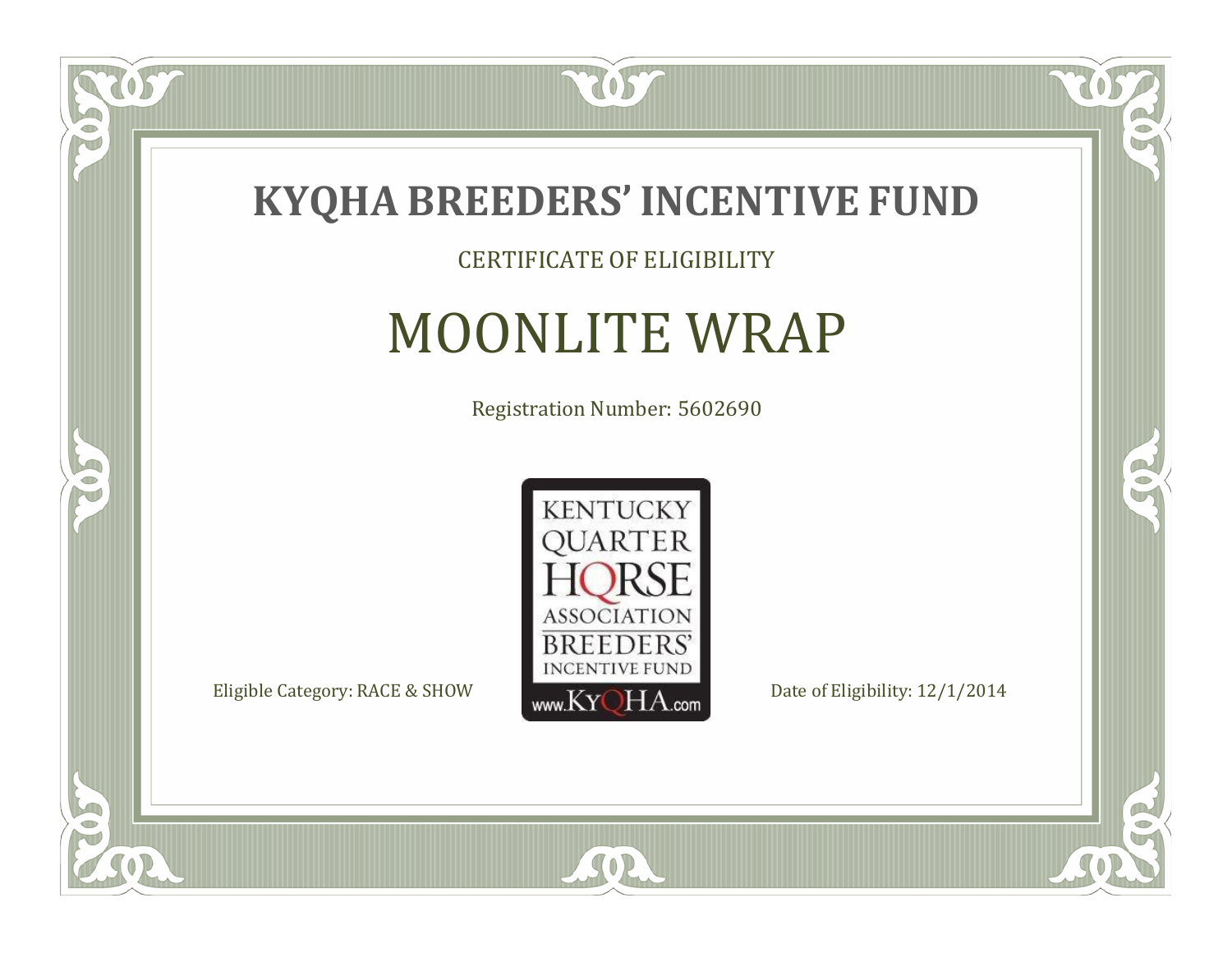

 $\delta S$ 

 $\Box$ NU

5

#### CERTIFICATE OF ELIGIBILITY

# NO DOUBT I GLOW

Registration Number: 5622749



SOR

CO.

 $\rightarrow$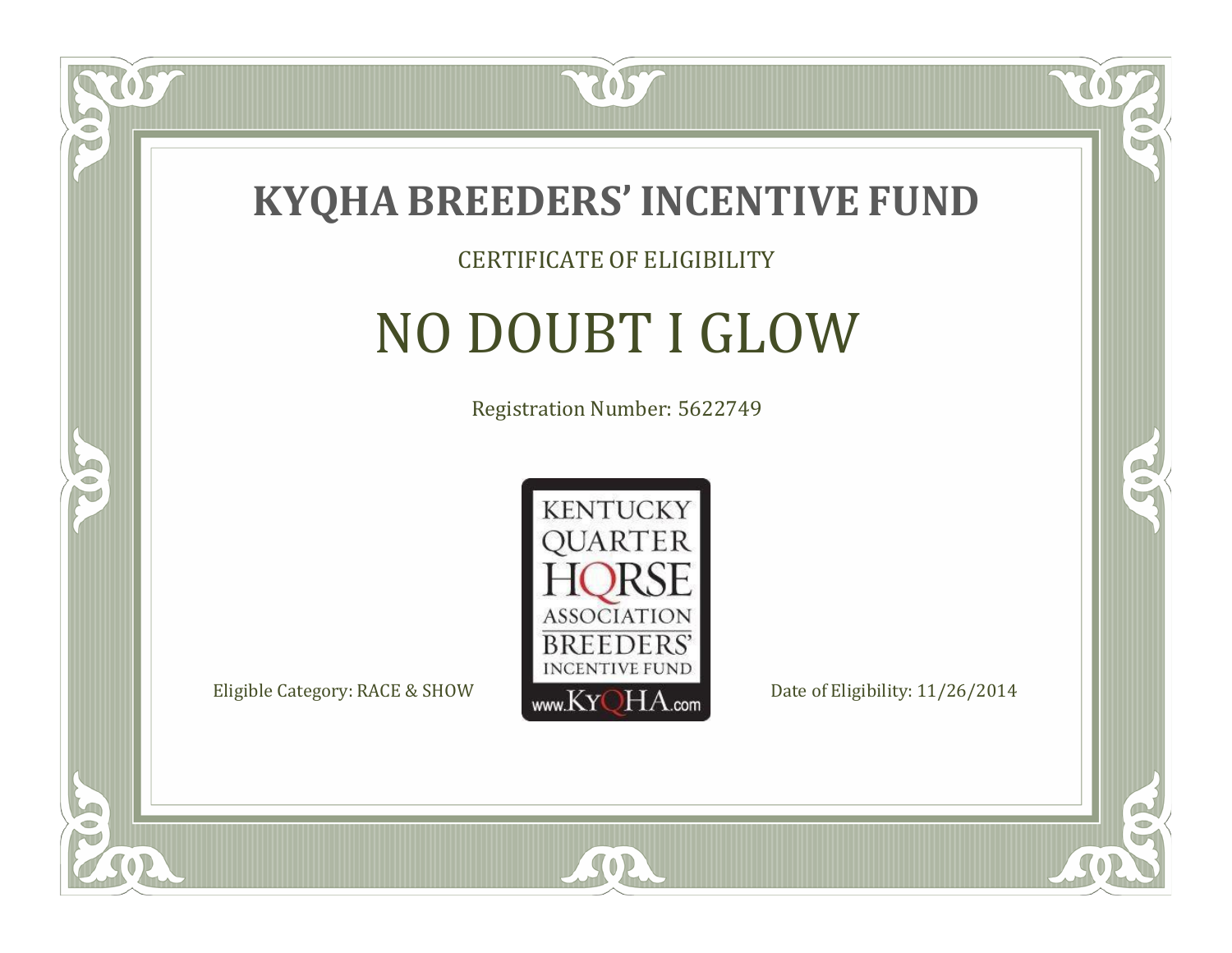

#### CERTIFICATE OF ELIGIBILITY

# NO DOUBT IM SHY

Registration Number: 5530259



CO.

 $\rightarrow$ 

057

 $\Box$ NU

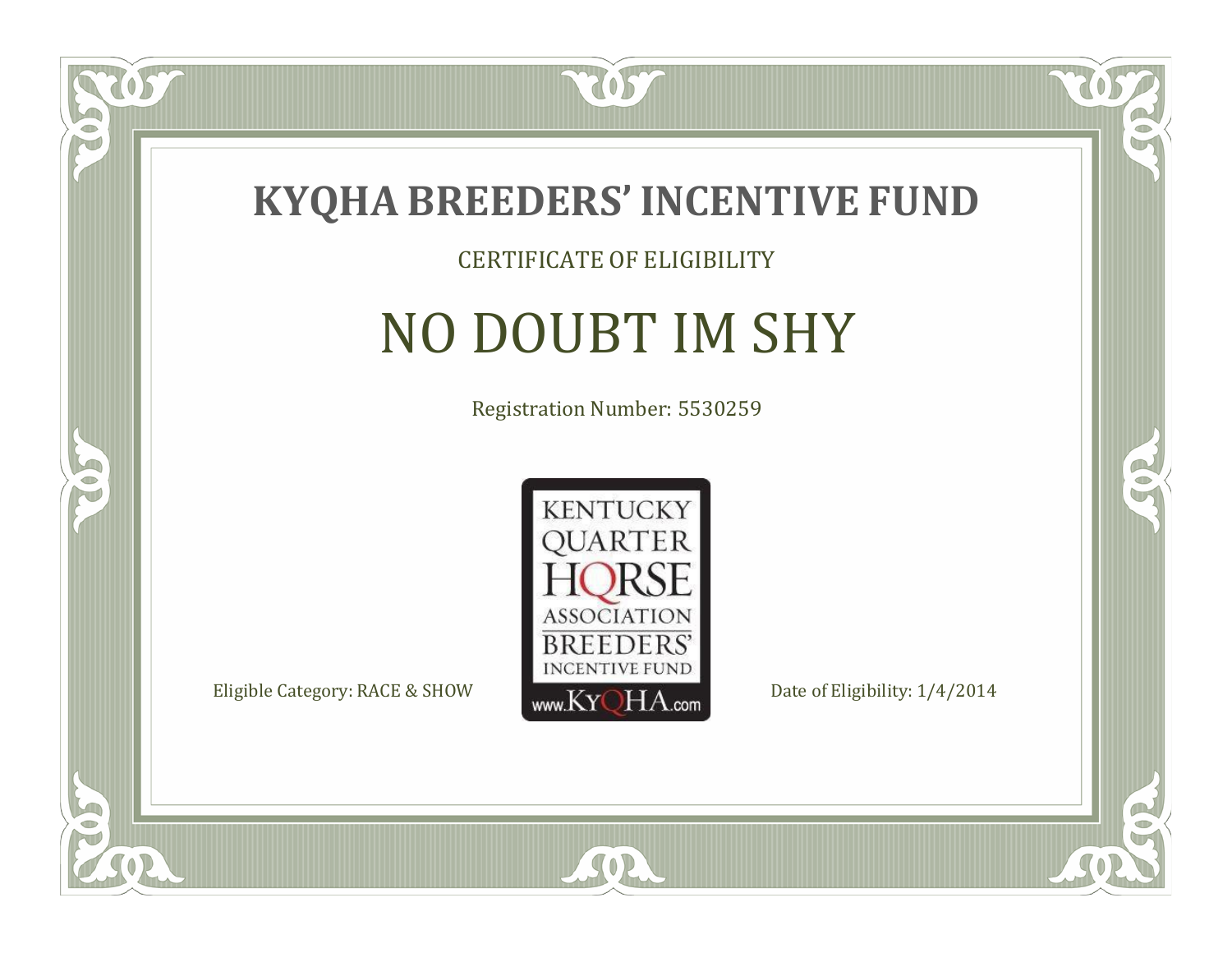

#### CERTIFICATE OF ELIGIBILITY

# NO DOUBT IM SLO

Registration Number: 5531417



SOR

CO.

 $\rightarrow$ 

US

 $\Box$ NU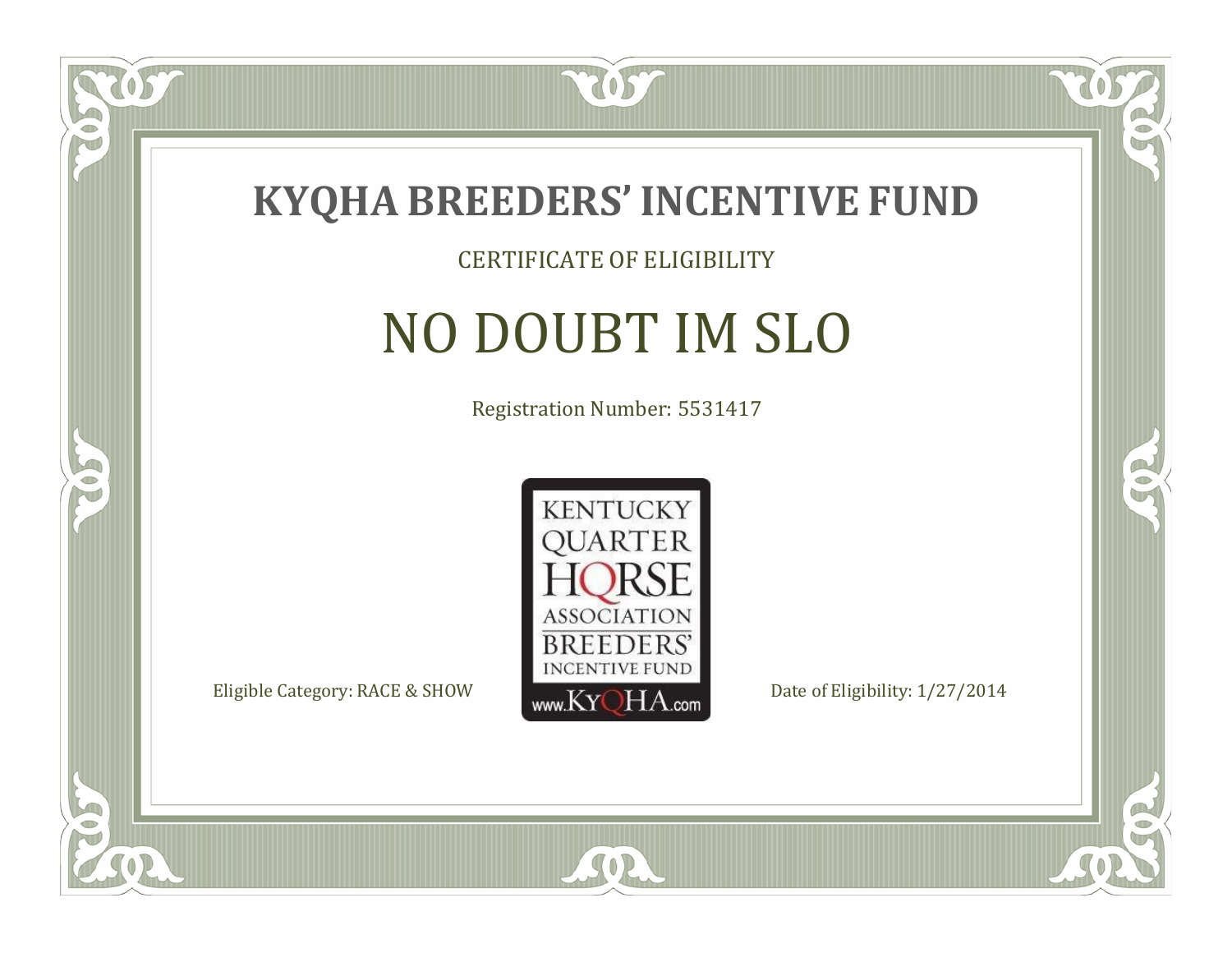

#### CERTIFICATE OF ELIGIBILITY

# NO DOUBT SHES HOT

Registration Number: 5532694



SOR

 $\Box$ N

5

CO.

B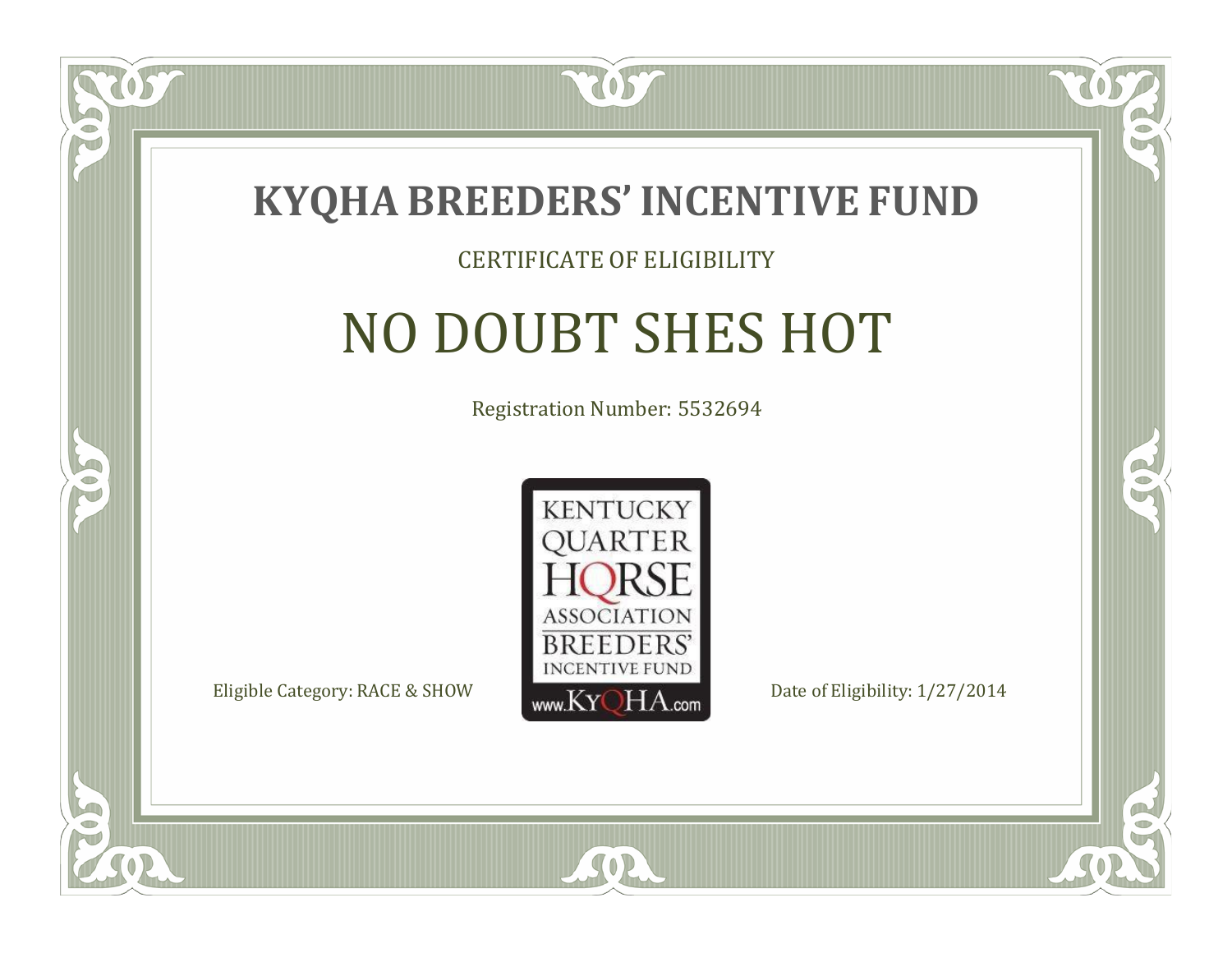

#### CERTIFICATE OF ELIGIBILITY

### OBBIE A FANCY BADGER

Registration Number: 5558234



SOR

RO

P.

 $\Box$ N

S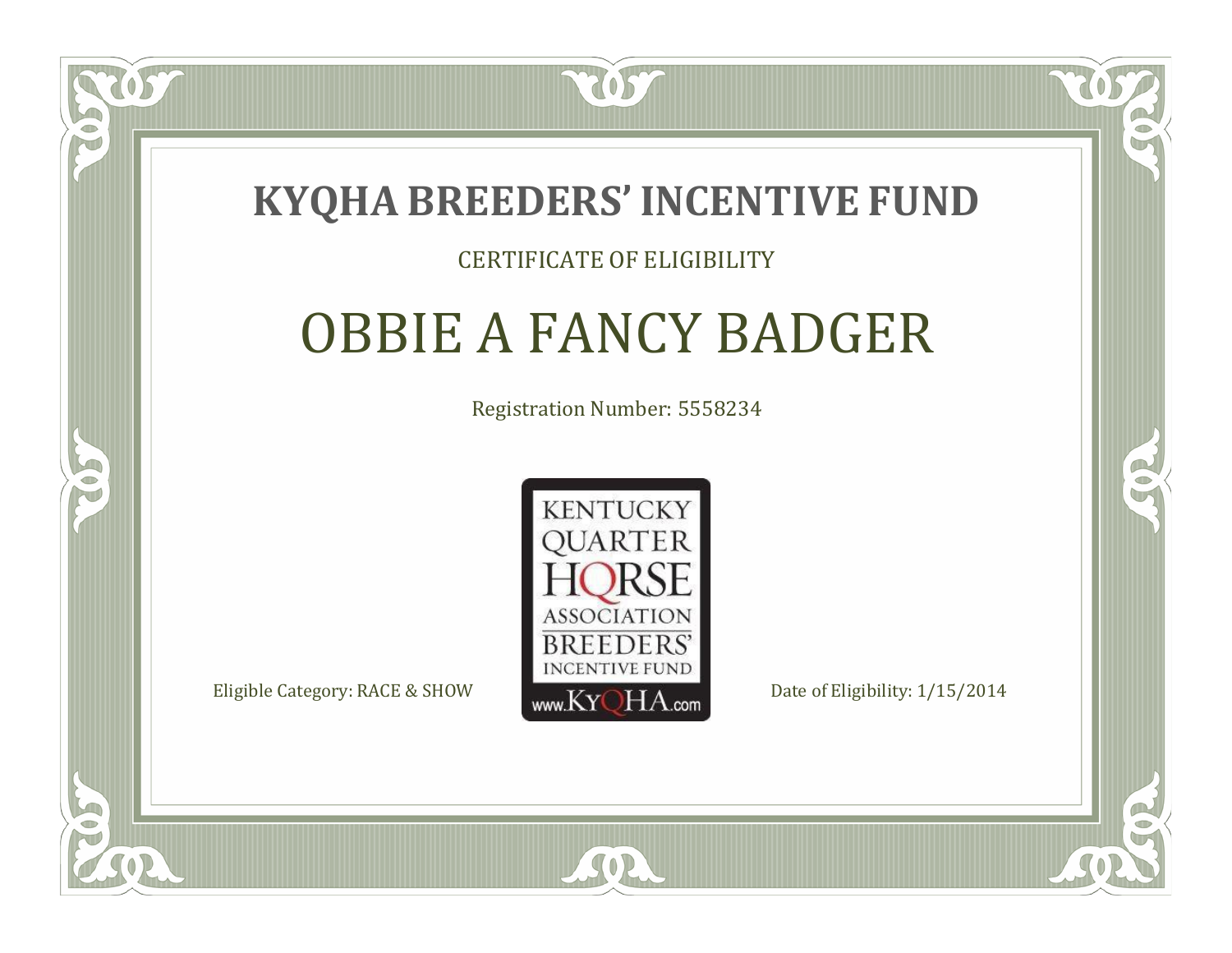

#### CERTIFICATE OF ELIGIBILITY

## ONES UPON A TIME

Registration Number: X0713086



SOR

CO.

B



 $\Box$ NU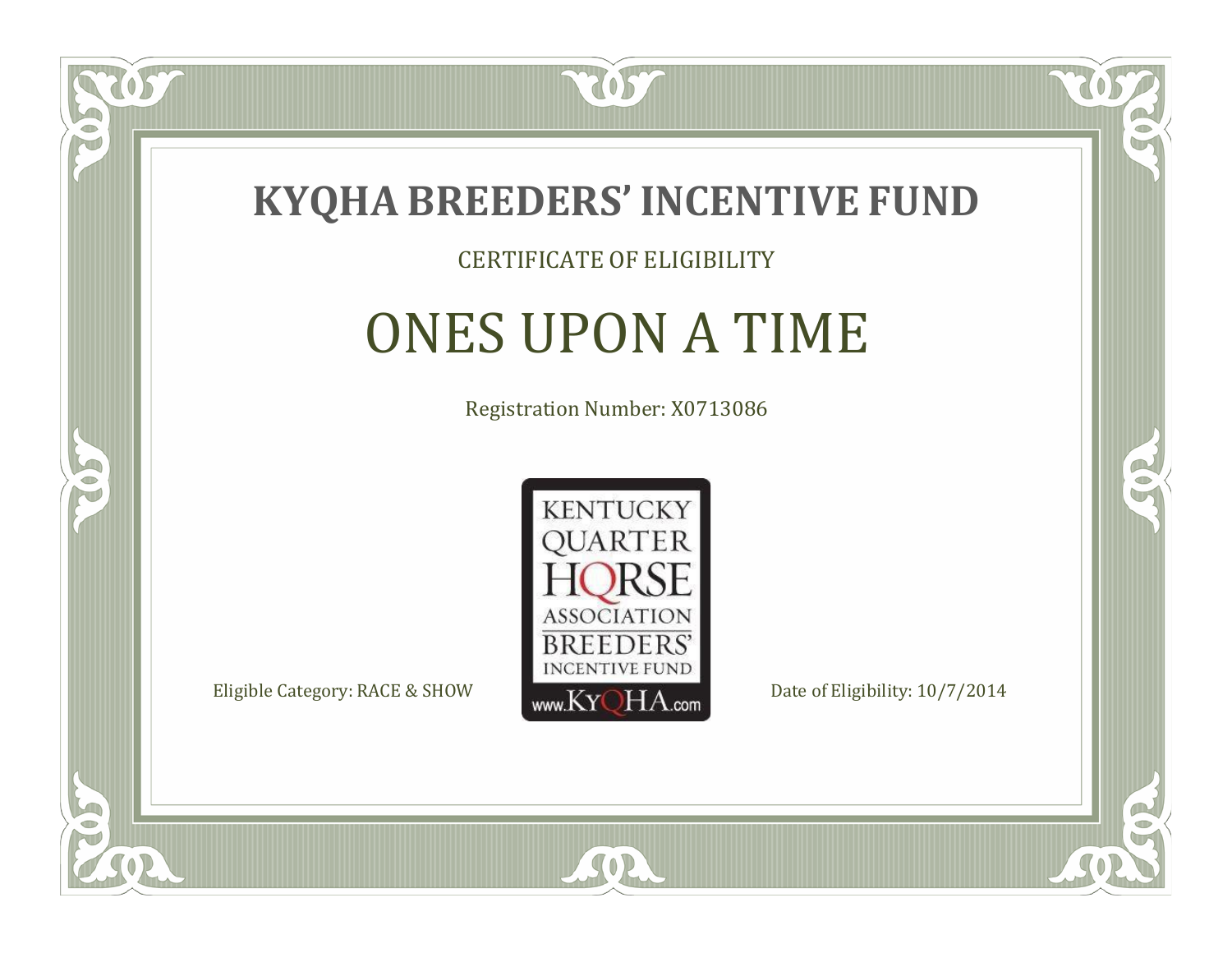

#### CERTIFICATE OF ELIGIBILITY

# ONLY IN THE BIGLEAGUE

Registration Number: 5615541



SOR

CO.

B

 $\blacksquare$ N

S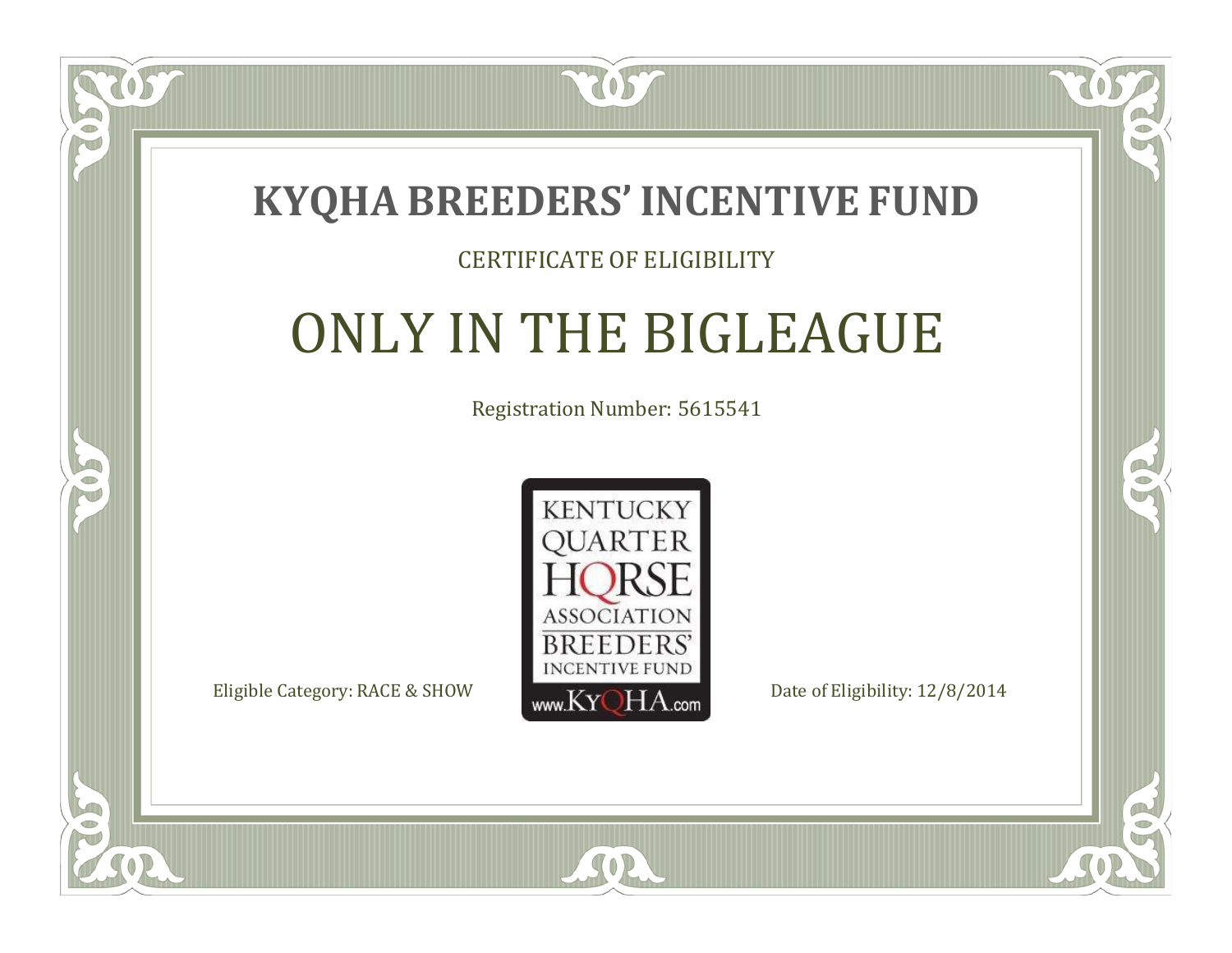

#### CERTIFICATE OF ELIGIBILITY

## PAINT THE DOTTS

Registration Number: 5594981



SOR

CO.

 $\rightarrow$ 

US

 $\bullet$ NU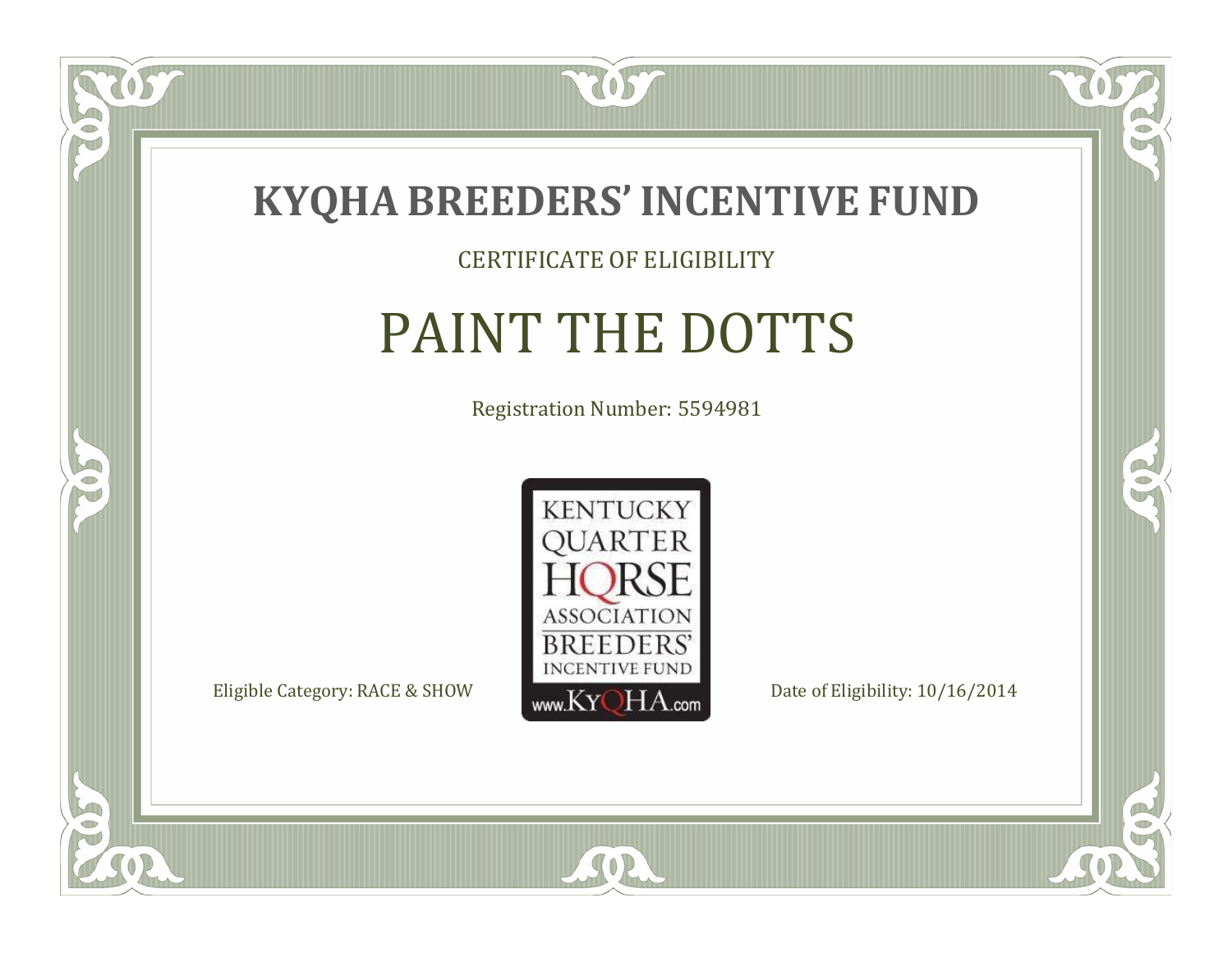

#### CERTIFICATE OF ELIGIBILITY

## PASS YOUR NOTES

Registration Number: 5432266



SOR

CO.

OR.

 $\Box$ NU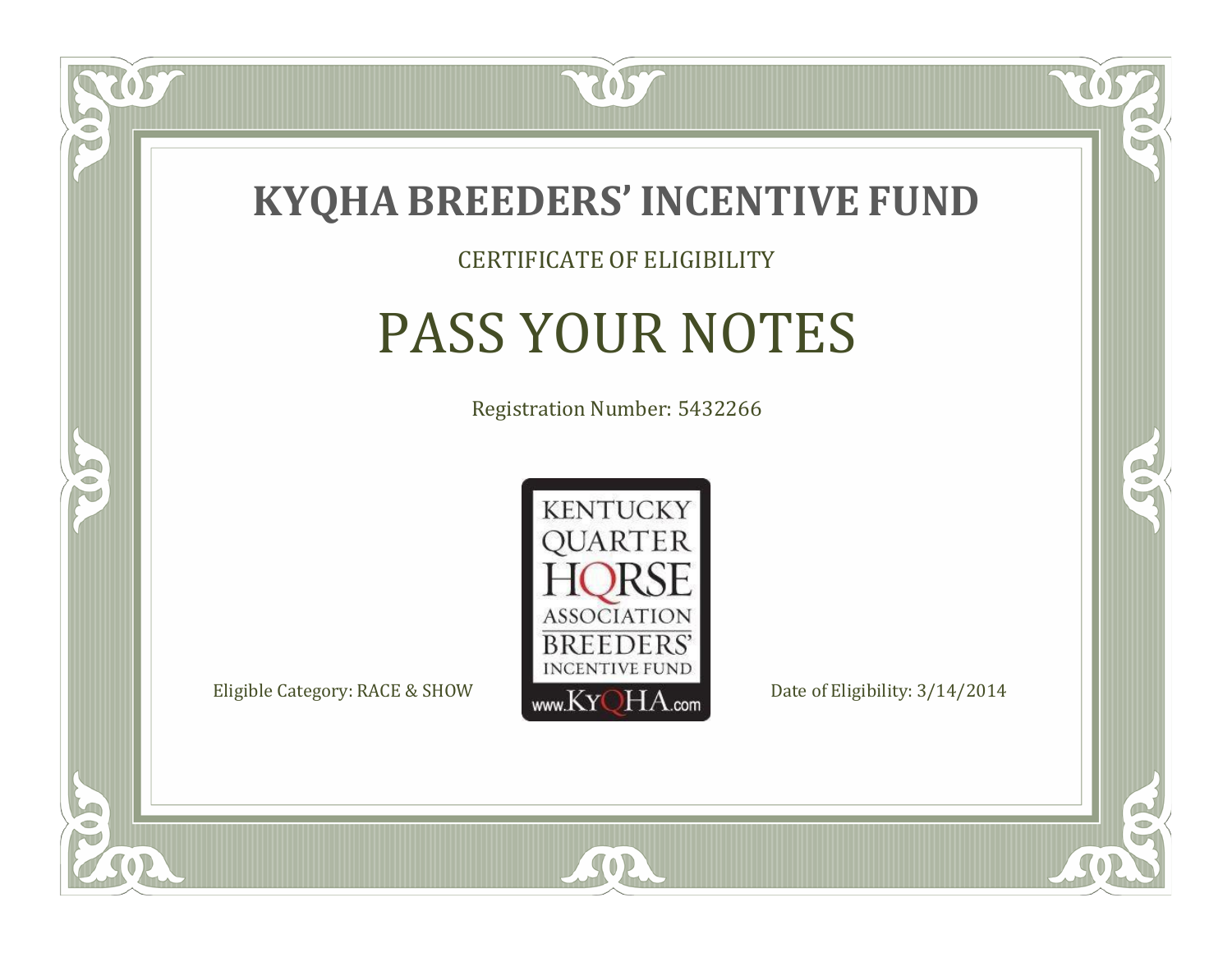

#### CERTIFICATE OF ELIGIBILITY

### PEPPERONA BADGER

Registration Number: 5617537



SOR

 $\Box$ N

5

RO

B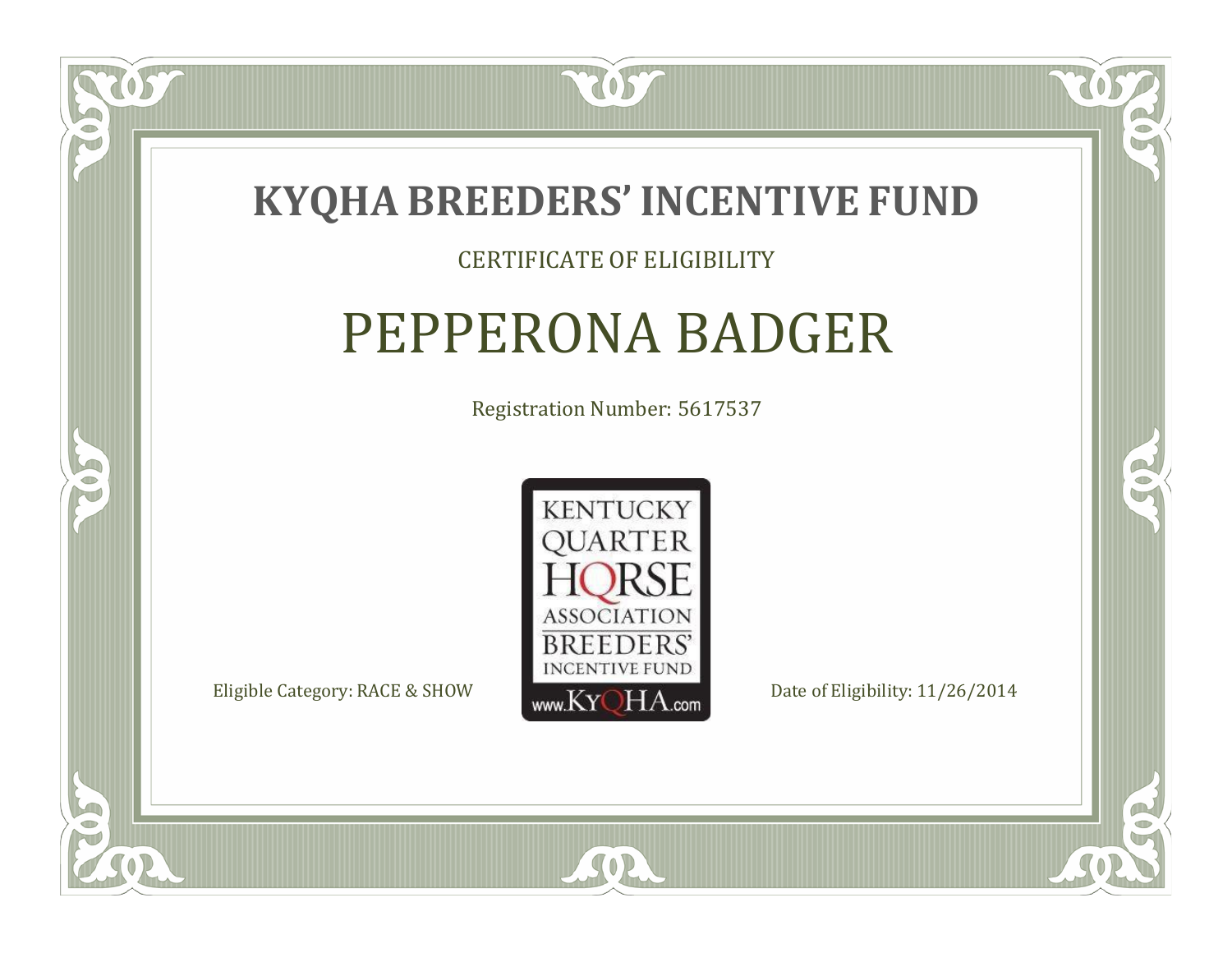

CERTIFICATE OF ELIGIBILITY

# PERVIS

Registration Number: 5559792



SOR

RO

 $\mathbb{R}^2$ 

 $\check{OS}$ 

FO

5

O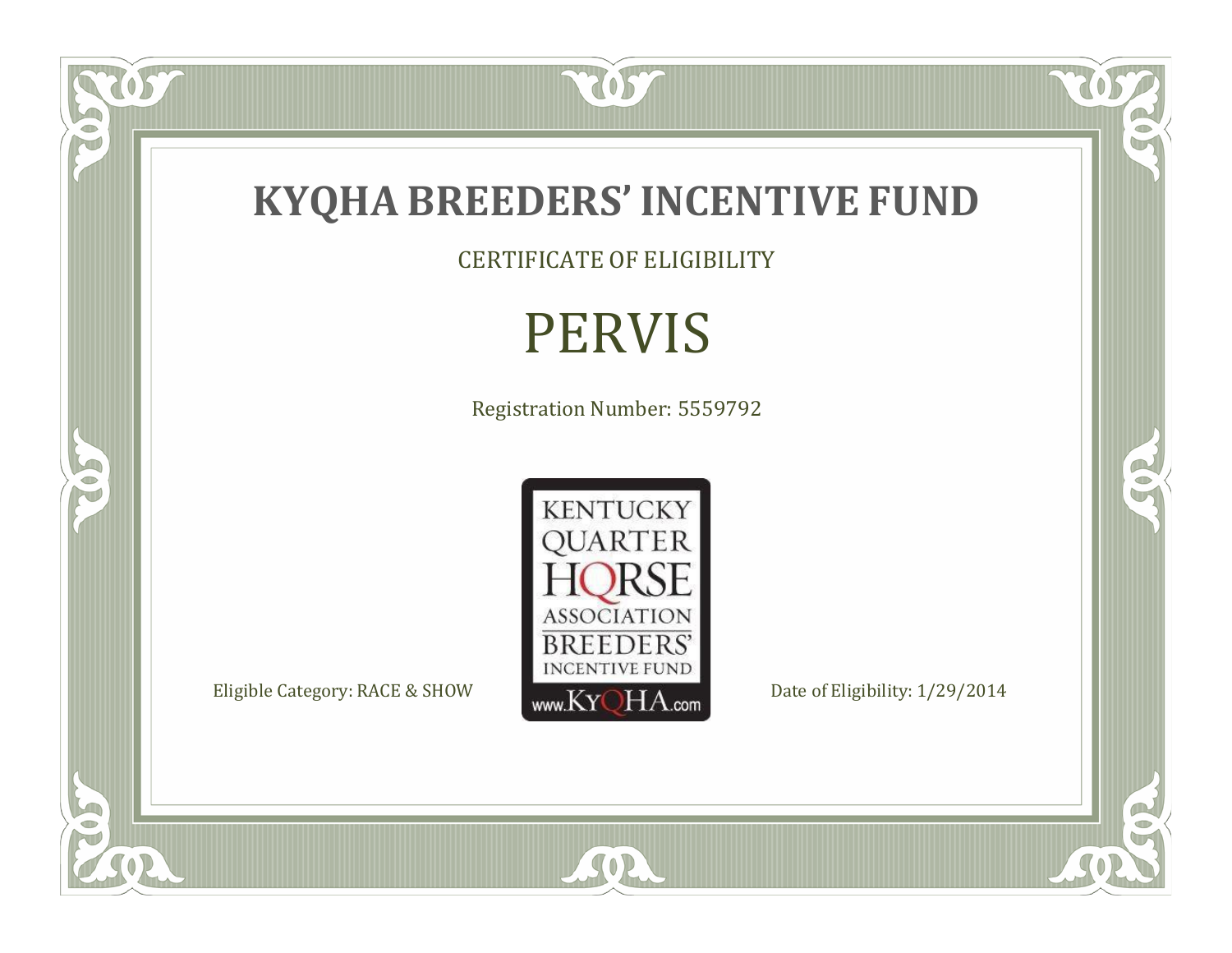

#### CERTIFICATE OF ELIGIBILITY

### PLEASURE CREWS

Registration Number: 5605003



SOR

RO

 $\rightarrow$ 

US

 $\Box$ NU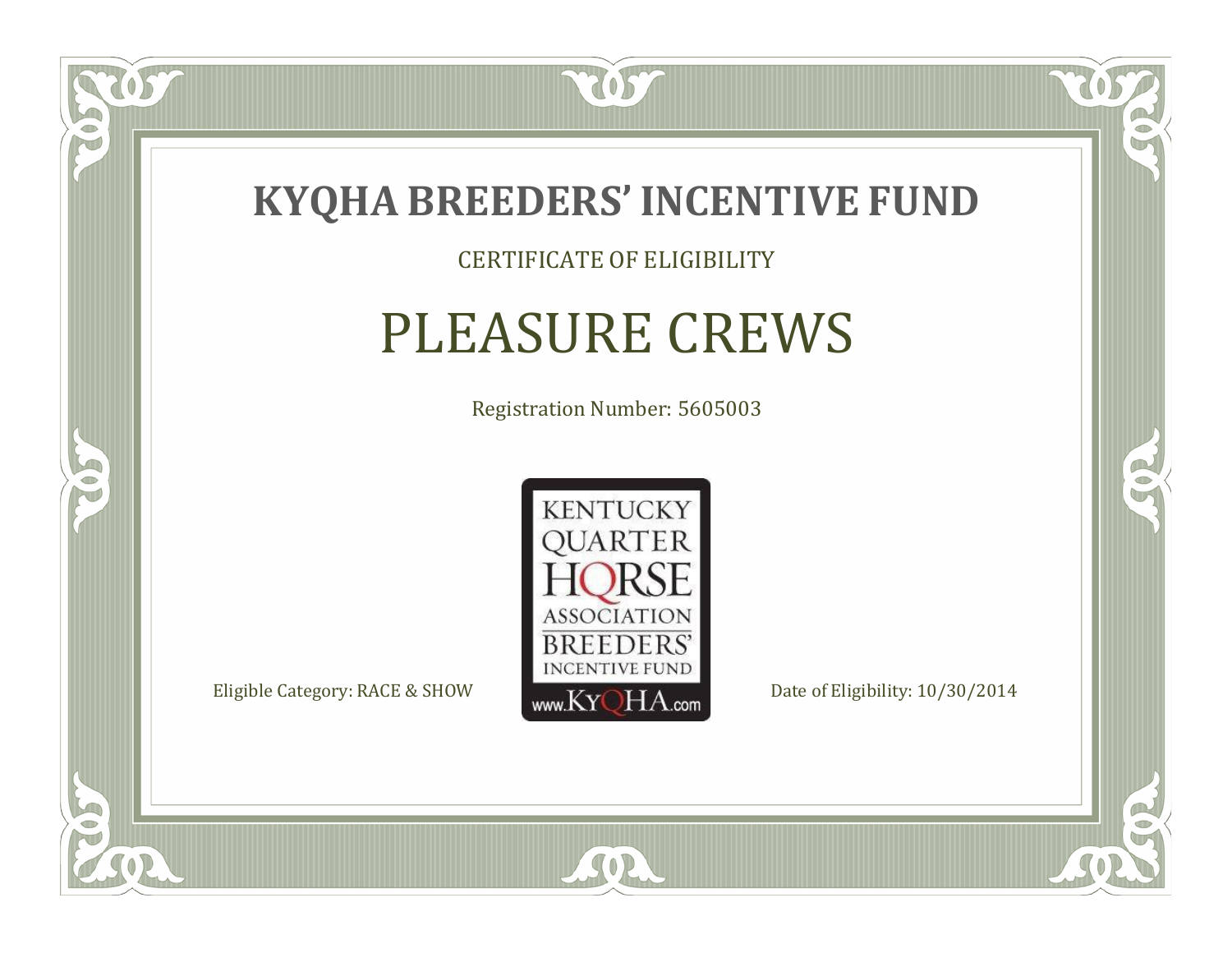

#### CERTIFICATE OF ELIGIBILITY

### POPS BLUE RIBBON

Registration Number: 5527234



SOR

CO.

OR.

OS

 $\Box$ NU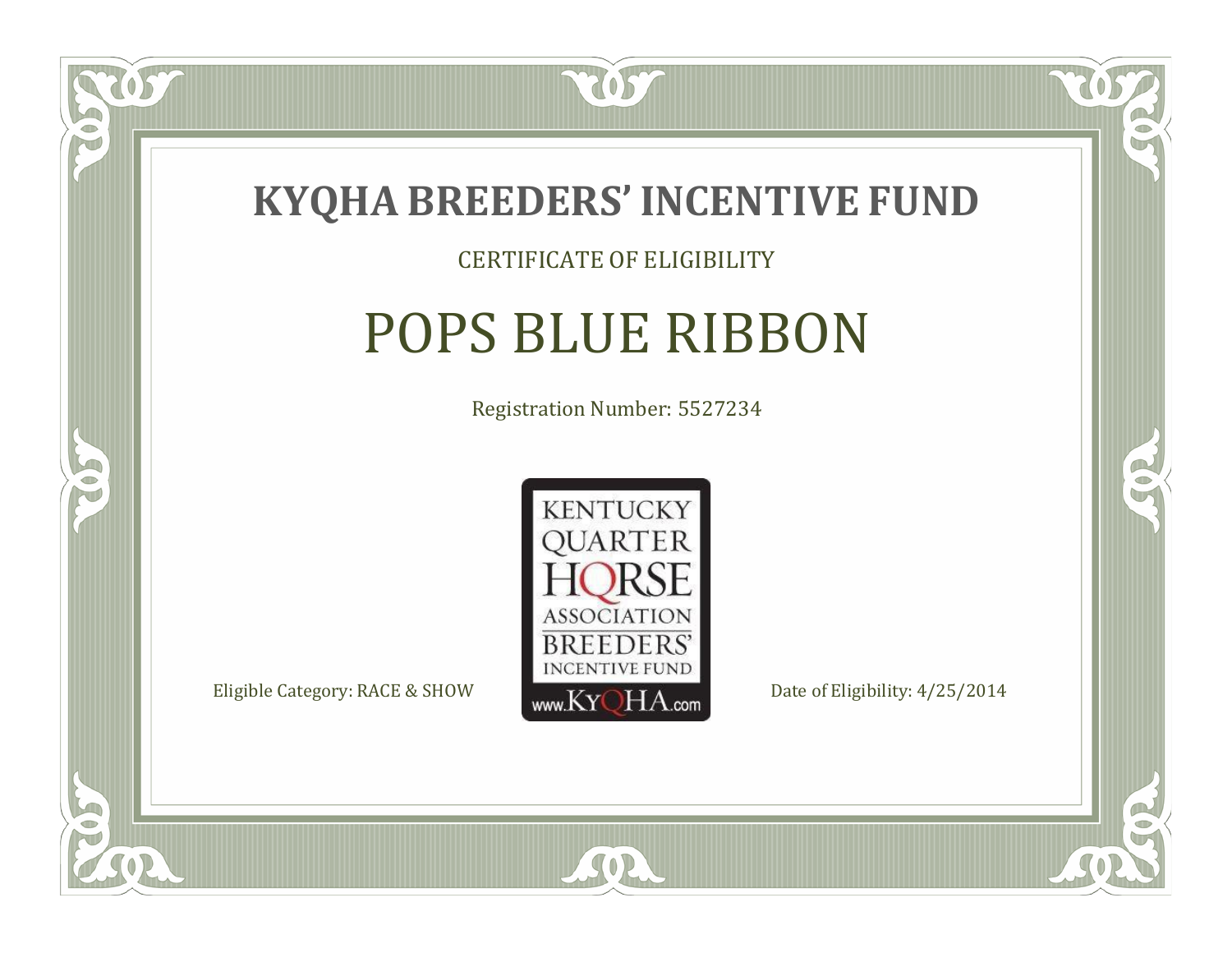

#### CERTIFICATE OF ELIGIBILITY

# PRETTY WELL COOL

Registration Number: 5607538



 $SO2$ 

CO.

B

 $\Box$ N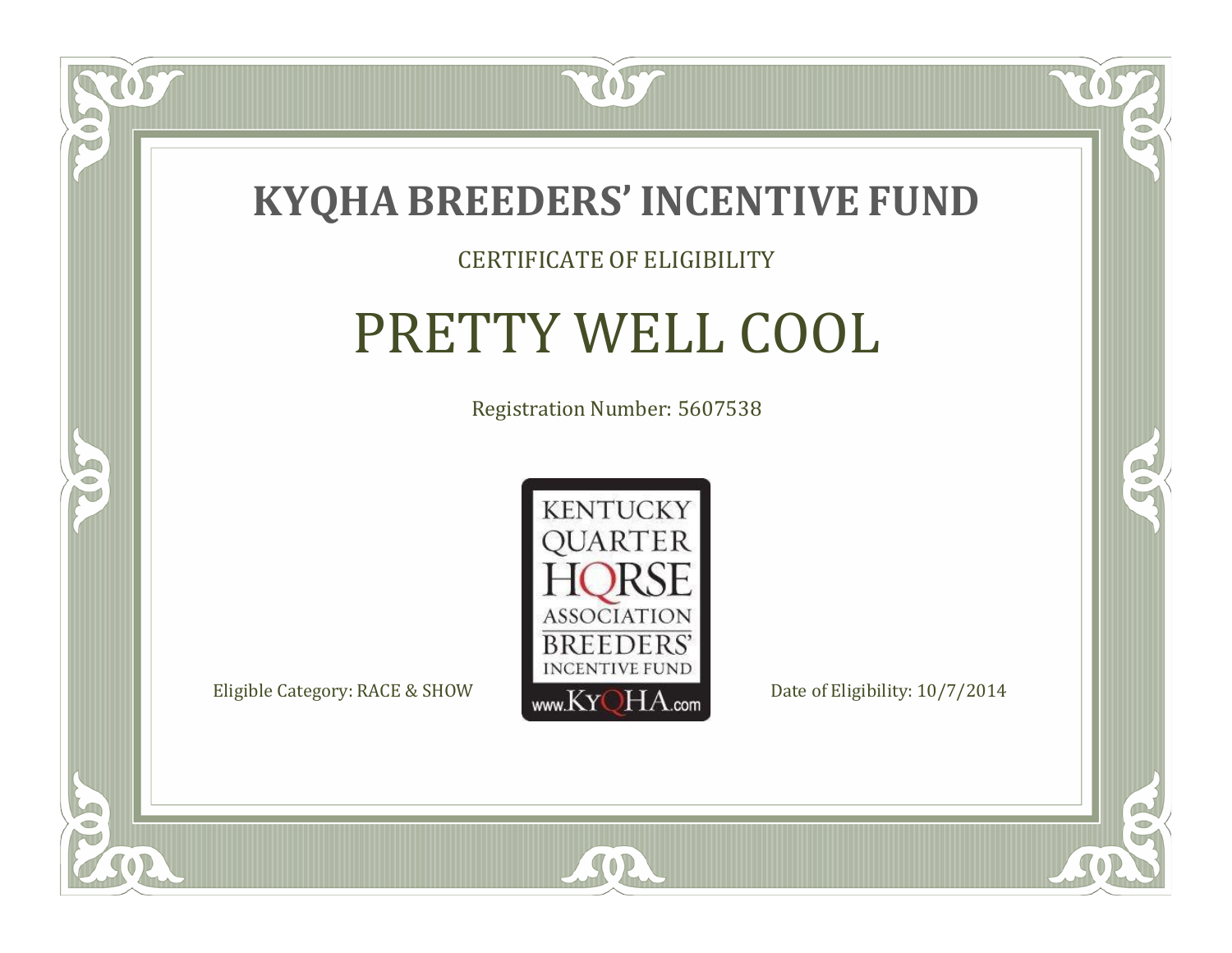

#### CERTIFICATE OF ELIGIBILITY

### PRIVATE HALL PASS

Registration Number: 5573181



SOR

CO.

 $\rightarrow$ 

OS

 $\Box$ NU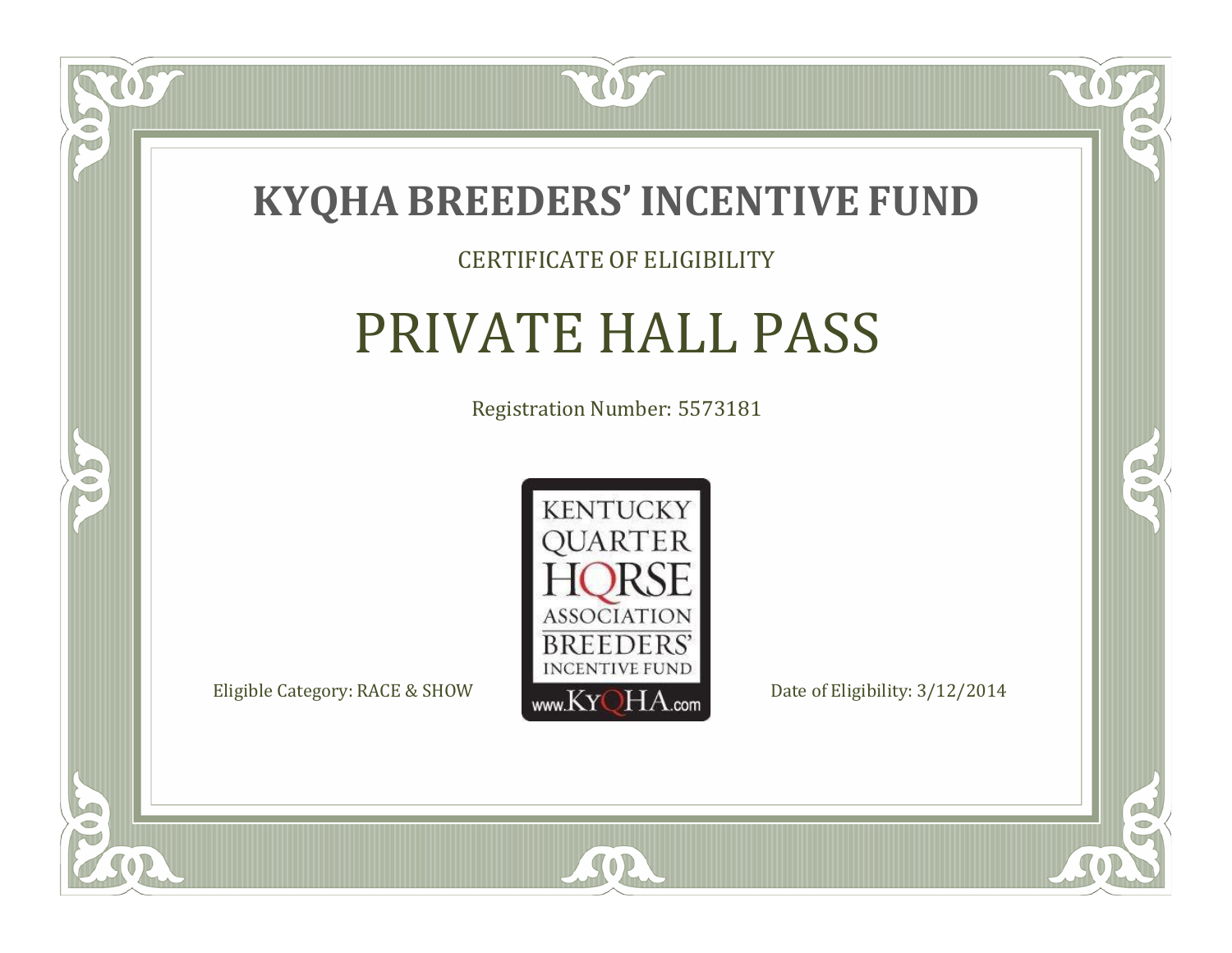

#### CERTIFICATE OF ELIGIBILITY

# RADICAL KNOW IT ALL

Registration Number: 5615475



 $SO2$ 

CO.

B

 $\blacksquare$ N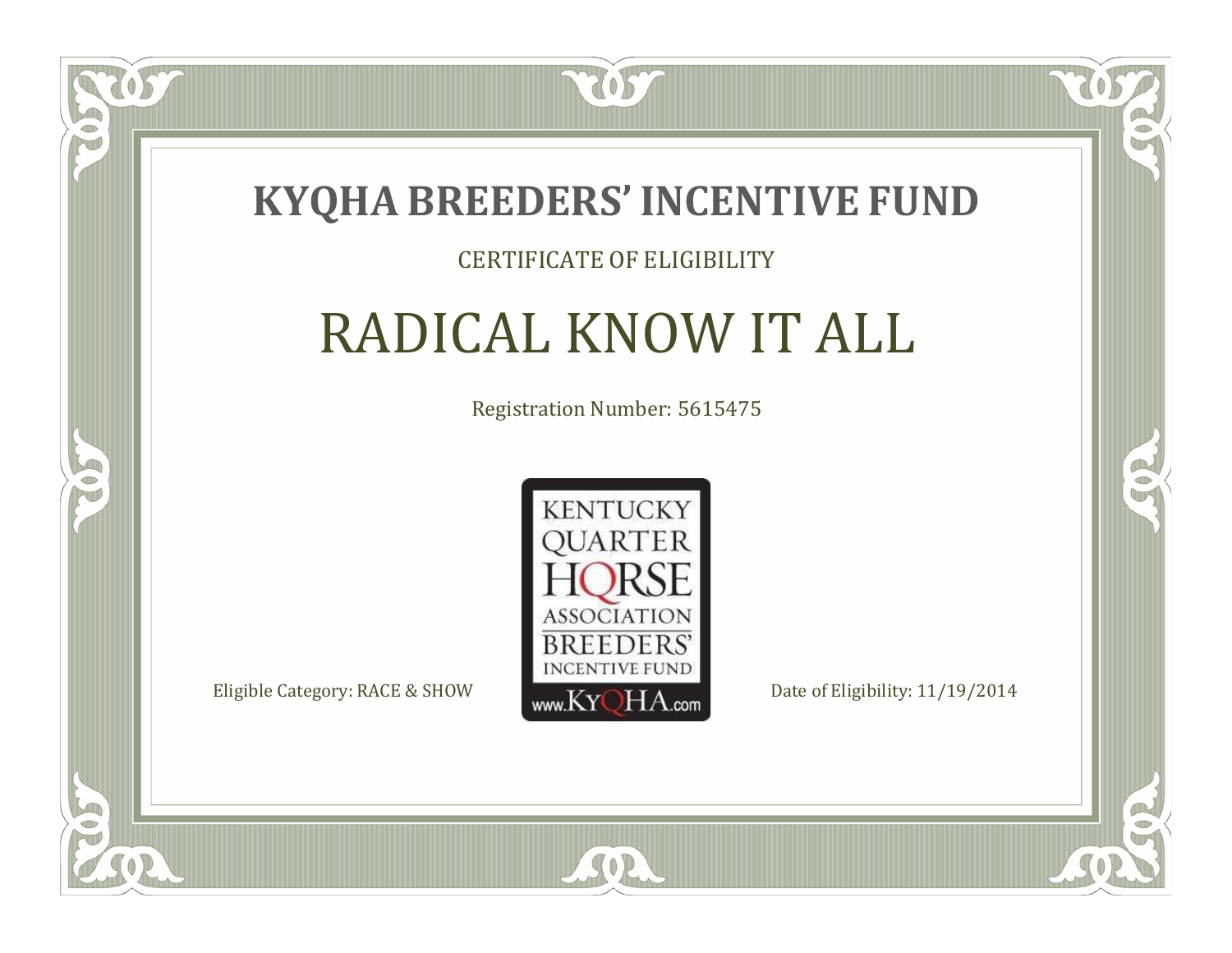### **KYQHA BREEDERS'INCENTIVE FUND**

7057

#### CERTIFICATE OF ELIGIBILITY

### REDDEE FORAMARGARITA

Registration Number: 5556045



SOR

RO

B

 $\Box$ T

S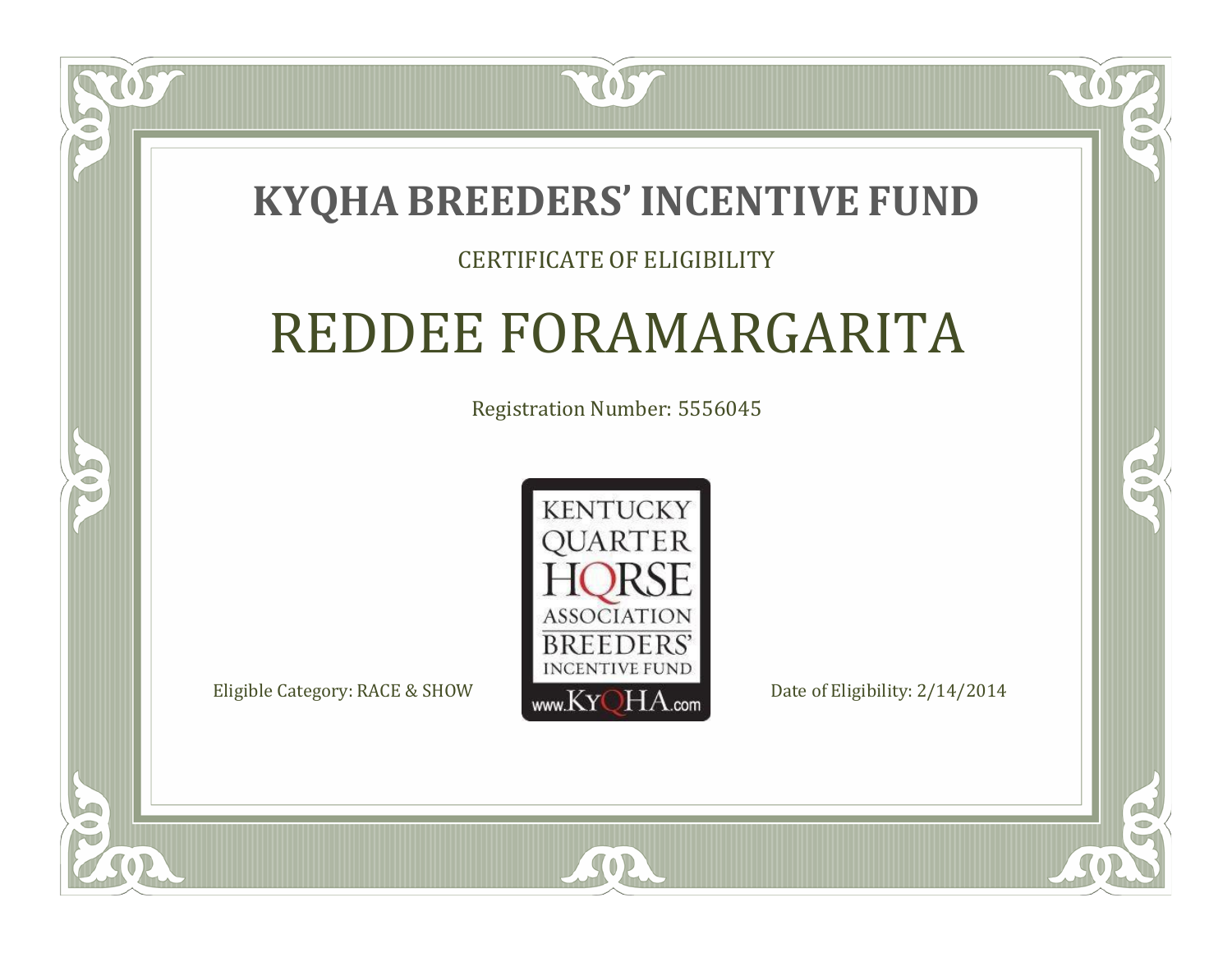

#### CERTIFICATE OF ELIGIBILITY

# REDNECK CITY BOY

Registration Number: 5972949



SOR

CO.

 $\rightarrow$ 

OS

 $\Box$ NU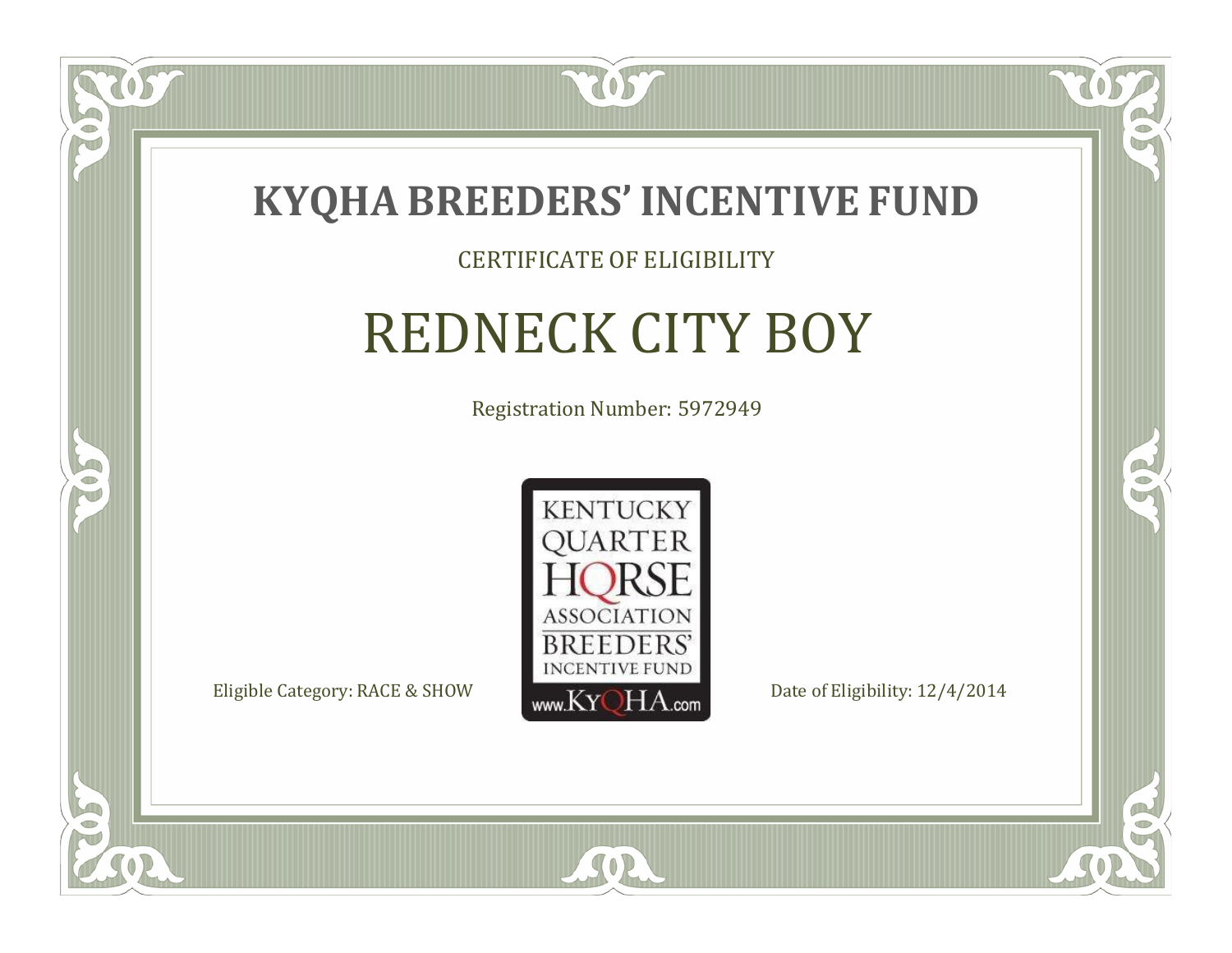

#### CERTIFICATE OF ELIGIBILITY

# REDNECK GIGOLO

Registration Number: 5540301



SOR

RO

B

US.

 $\Box$ NU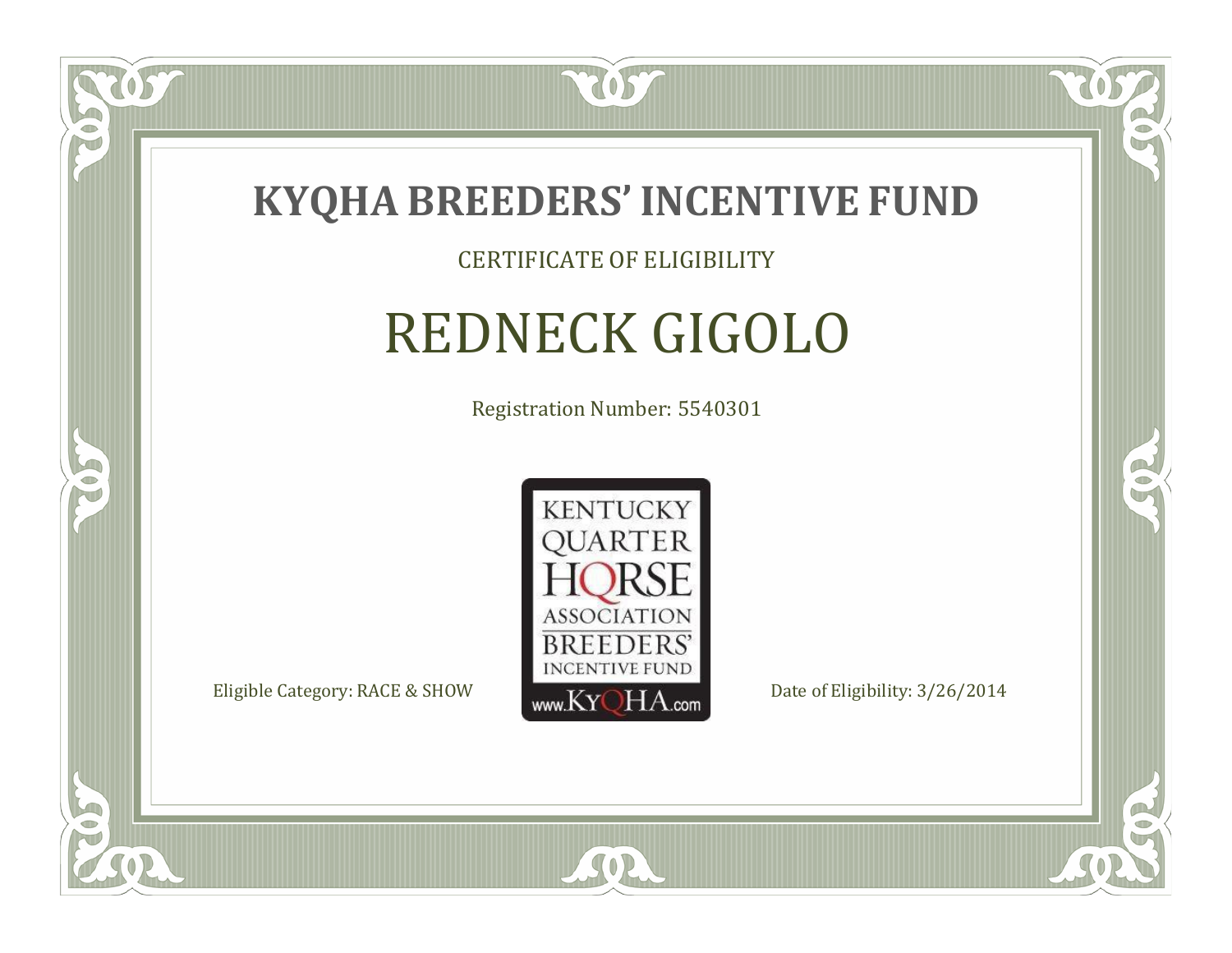

#### CERTIFICATE OF ELIGIBILITY

### REDNECK HOOKER

Registration Number: 5617990



SOR

CO.

B

US.

 $\Box$ NU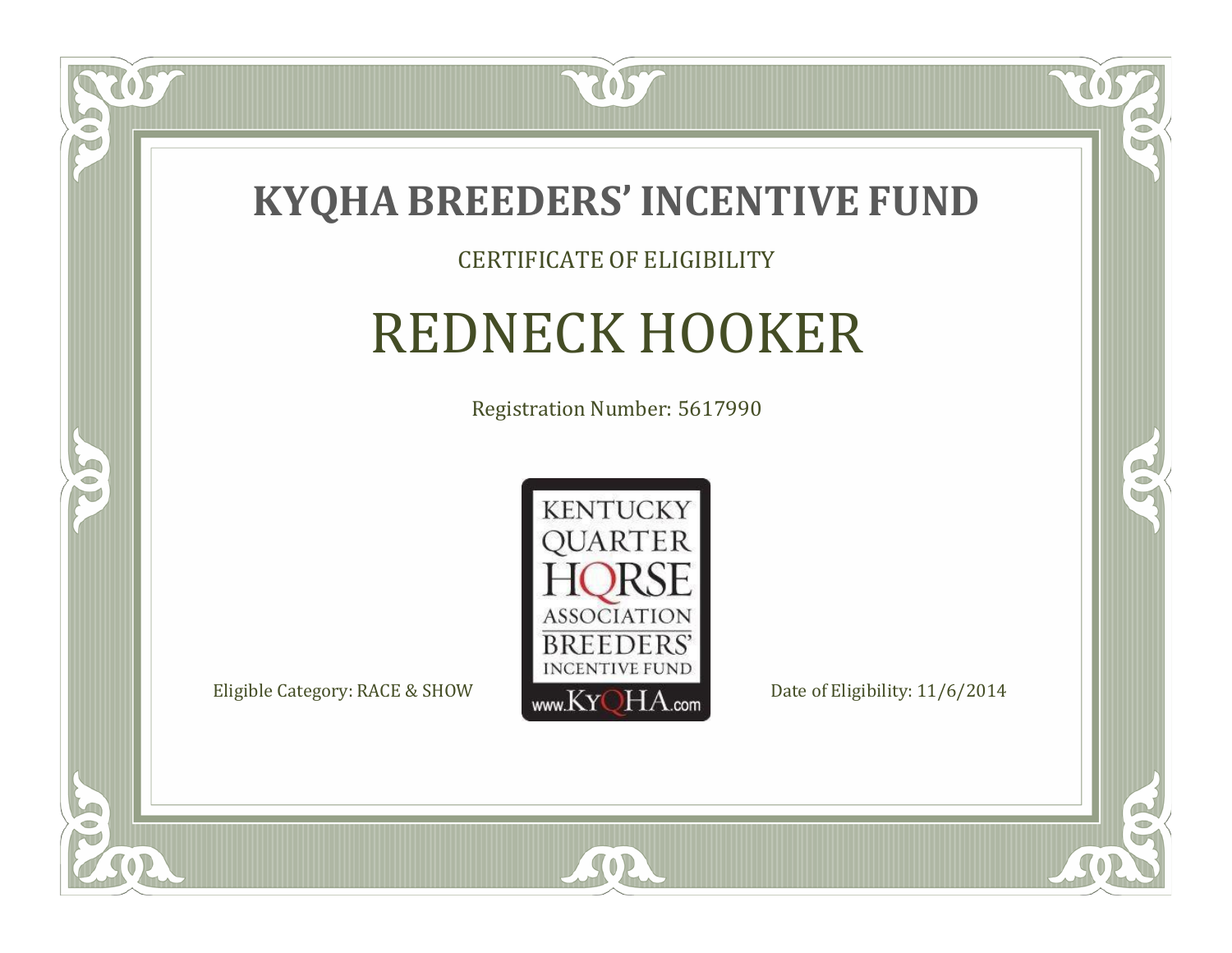

US

 $\bullet$ NU

5

#### CERTIFICATE OF ELIGIBILITY

# REDNECK KRAZY

Registration Number: 5601039



SOR

 $\mathbb{R}$ 

 $\rightarrow$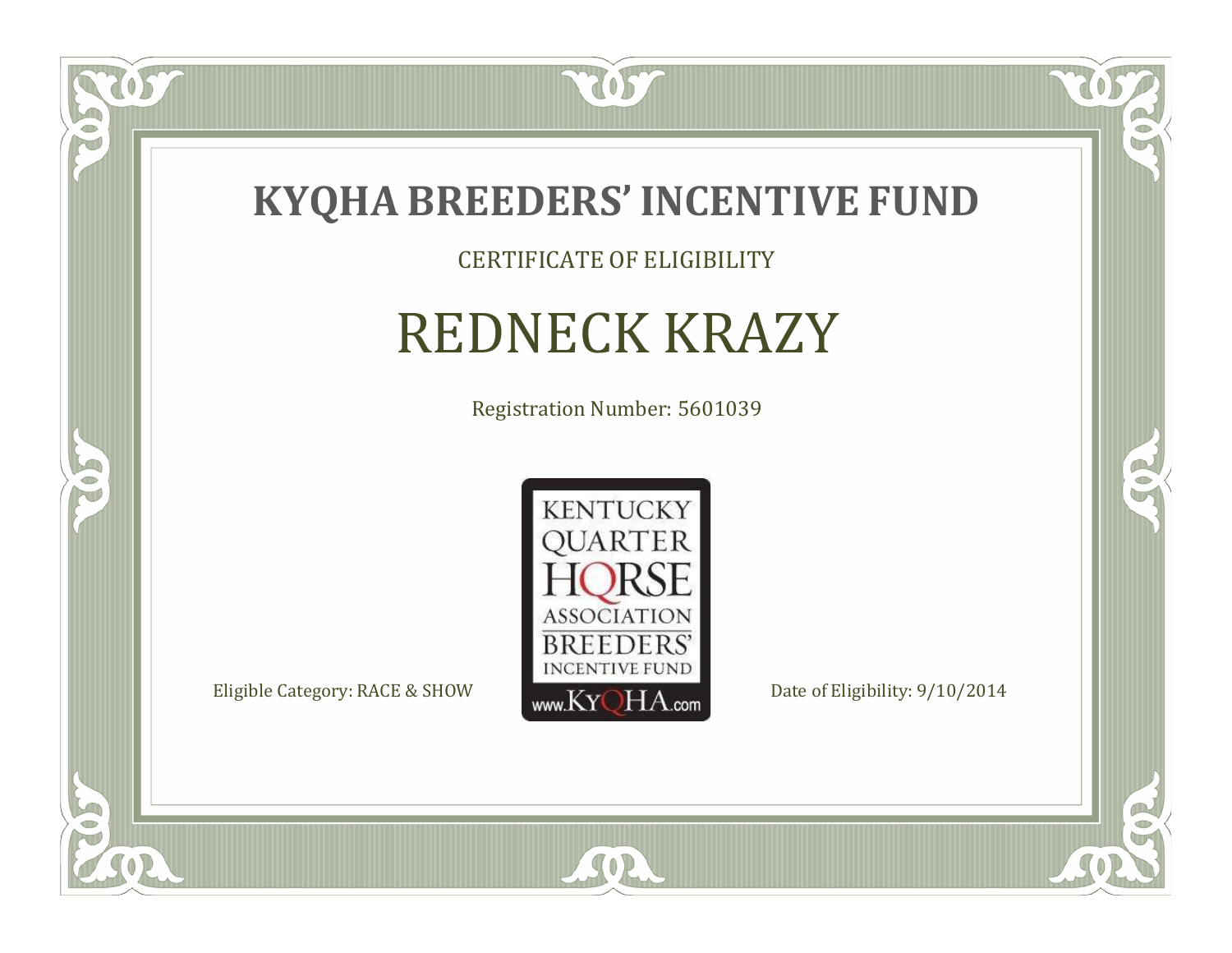

CERTIFICATE OF ELIGIBILITY

## REDNECK ROXY

Registration Number: 5556046



SOR

CO.

 $\rightarrow$ 

057

 $\bullet$ NU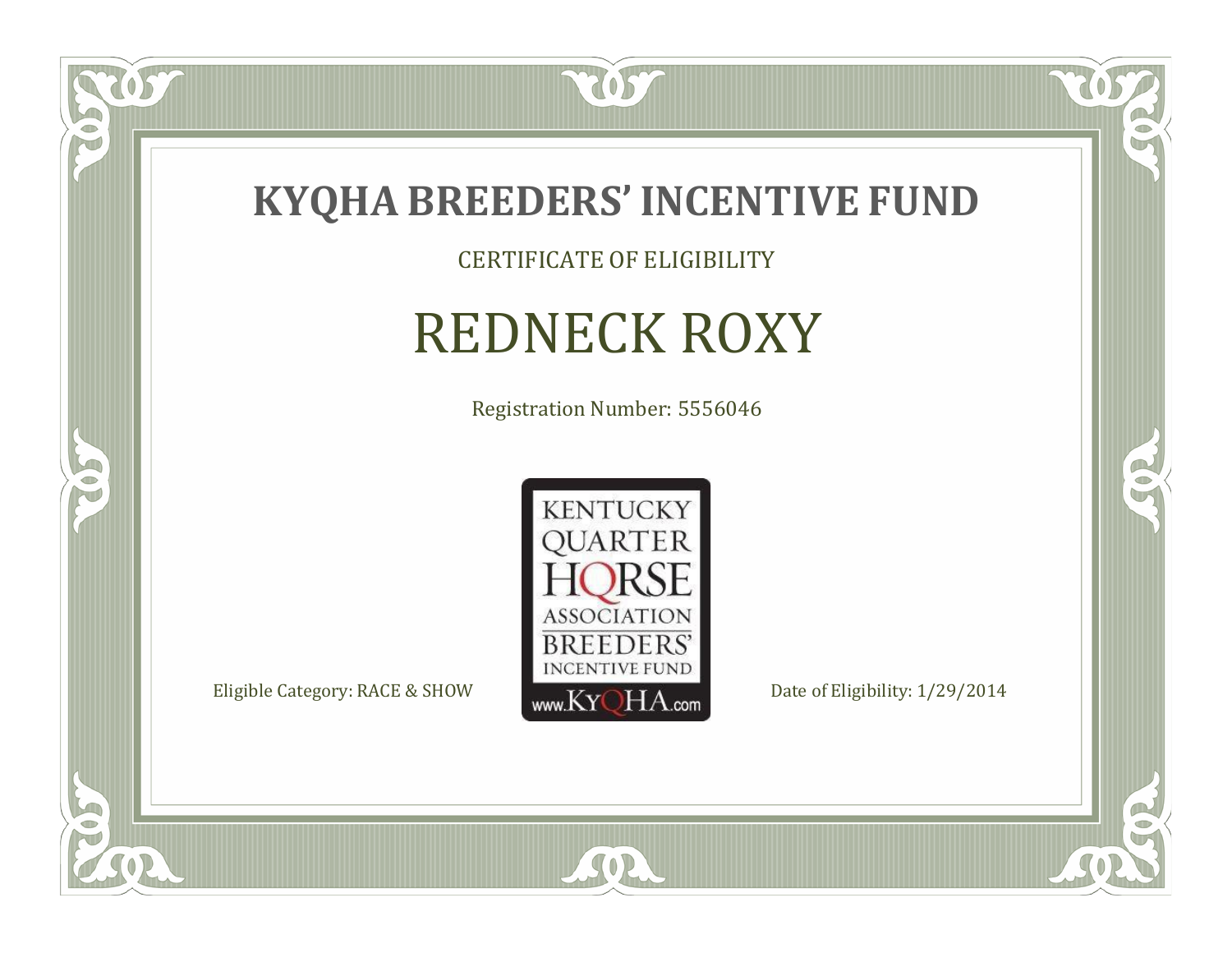

### CERTIFICATE OF ELIGIBILITY

## REESES WRAPPER

Registration Number: 5571413



SOR

CO.

 $\rightarrow$ 

US

 $\Box$ NU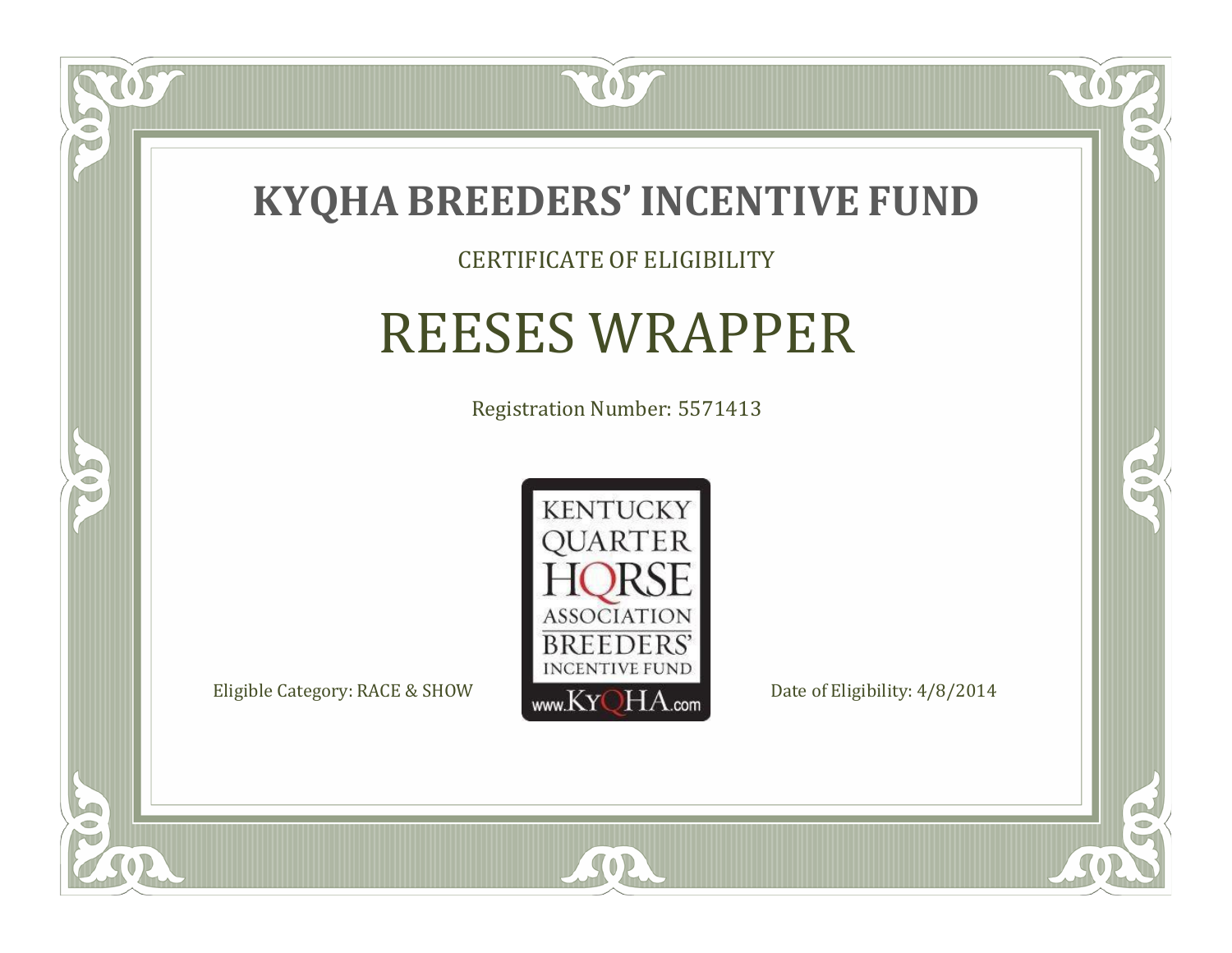

 $\blacksquare$ N

5

### CERTIFICATE OF ELIGIBILITY

## REGENTS LITENIN BULL

Registration Number: X0709888



SOR

CO.

 $\rightarrow$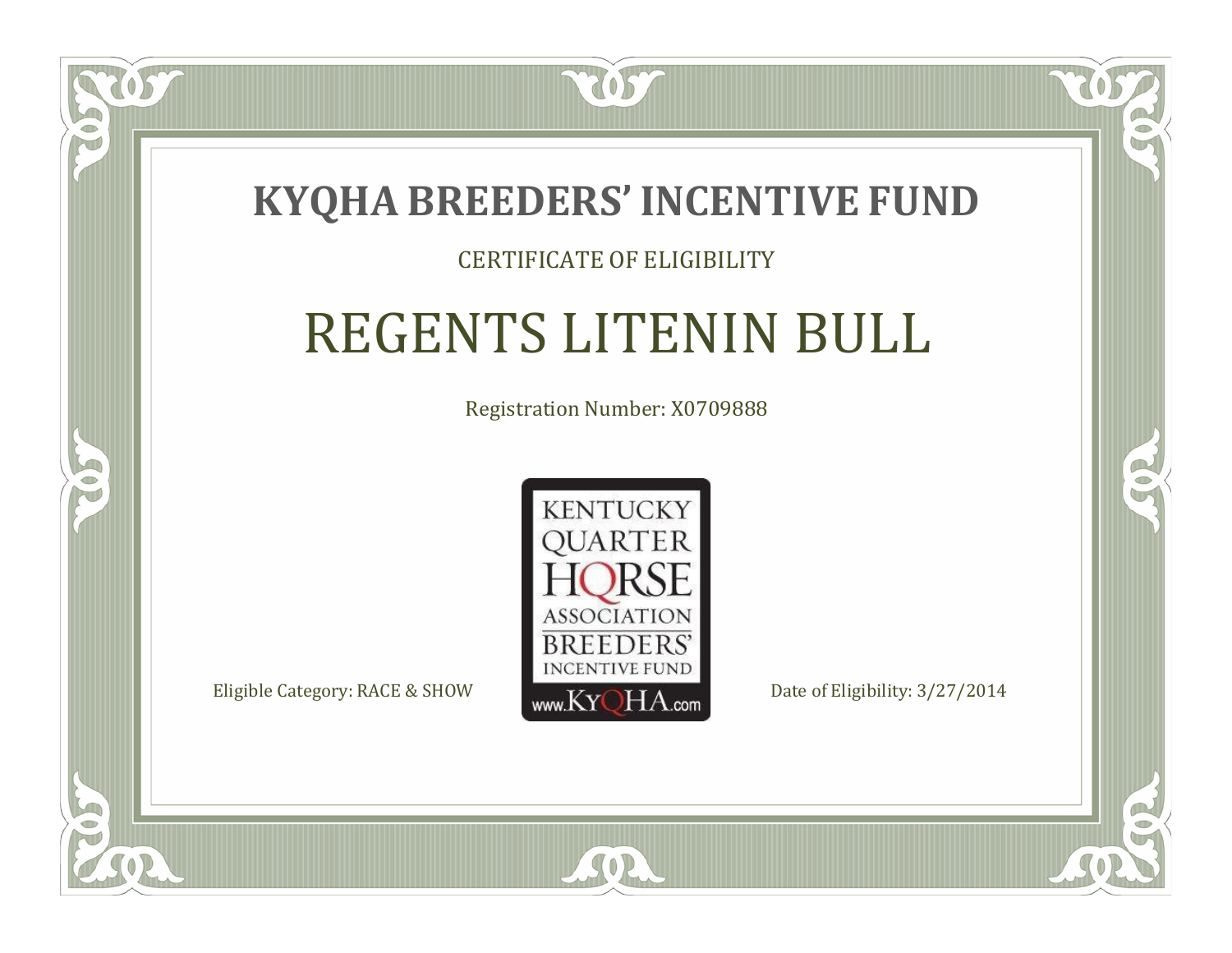

### CERTIFICATE OF ELIGIBILITY

## RENEDAN SUPERJET

Registration Number: 5615150



 $SO<sub>2</sub>$ 

RO

CO.

 $\Box$ N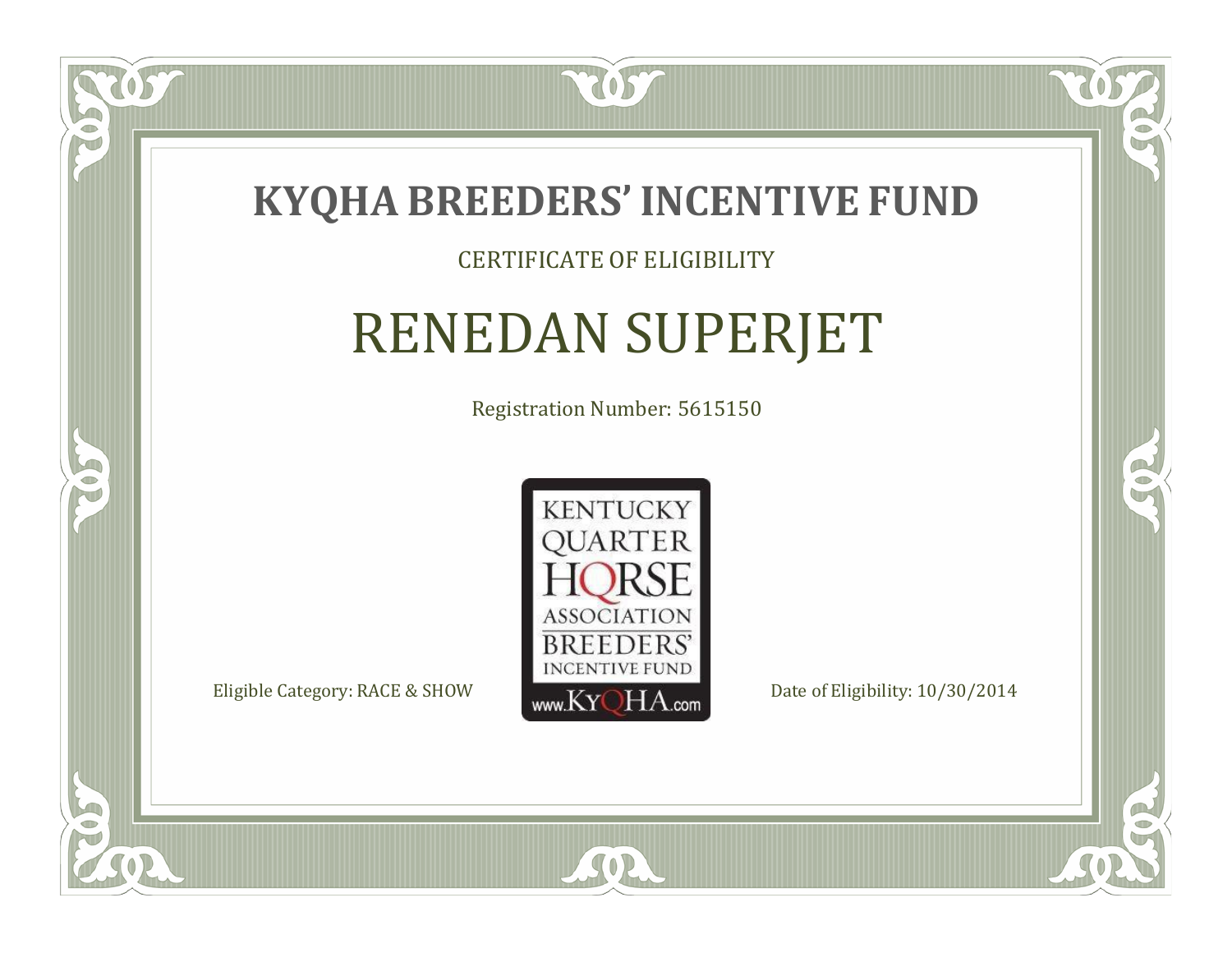

### CERTIFICATE OF ELIGIBILITY

## RENES ON TARGET

Registration Number: 4916988



SOR

 $\Box$ NU

5

CO.

 $\rightarrow$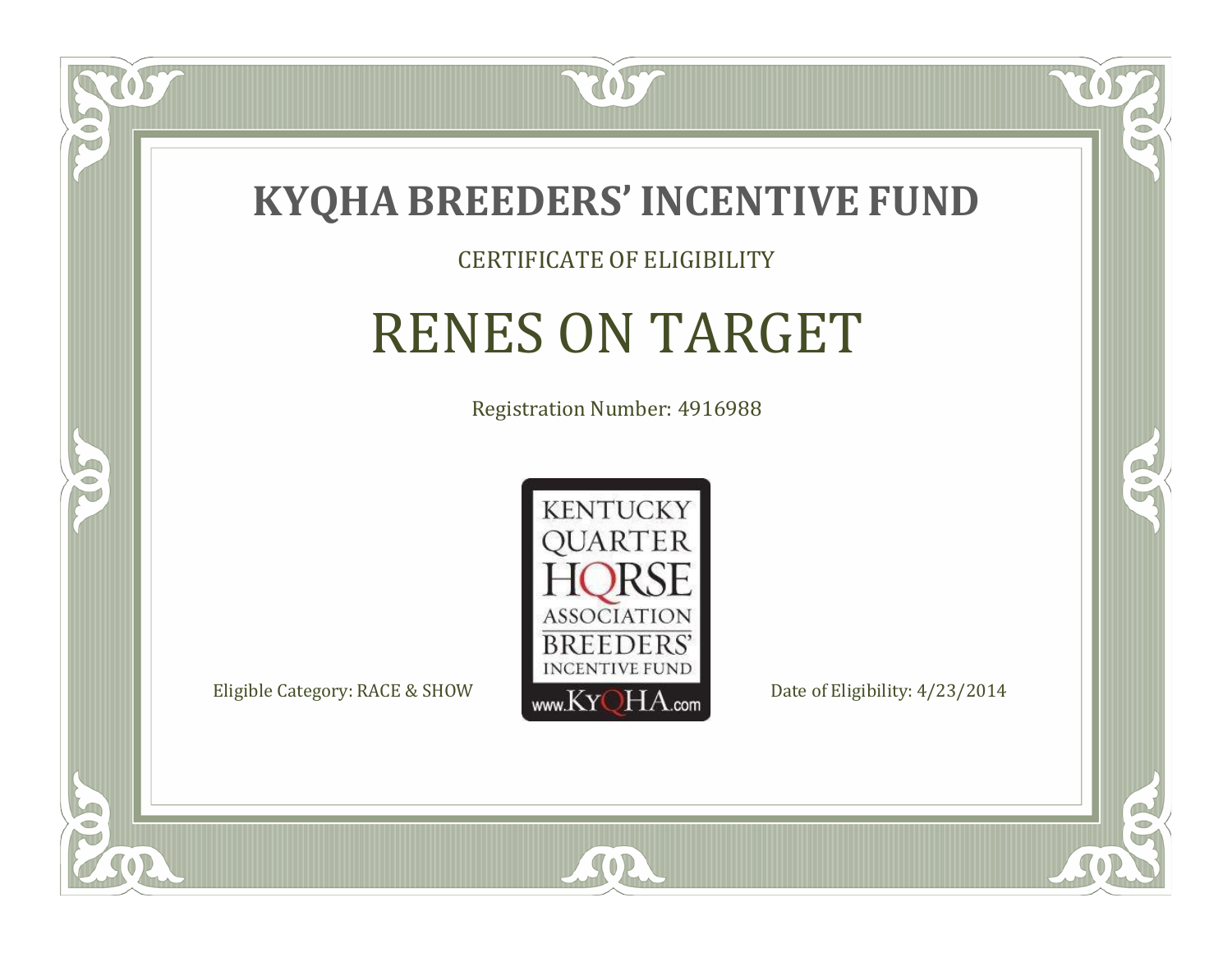

### CERTIFICATE OF ELIGIBILITY

## REVENGE N BETRAYAL

Registration Number: 5600998



 $SO2$ 

CO.

 $\rightarrow$ 

 $\Box$ N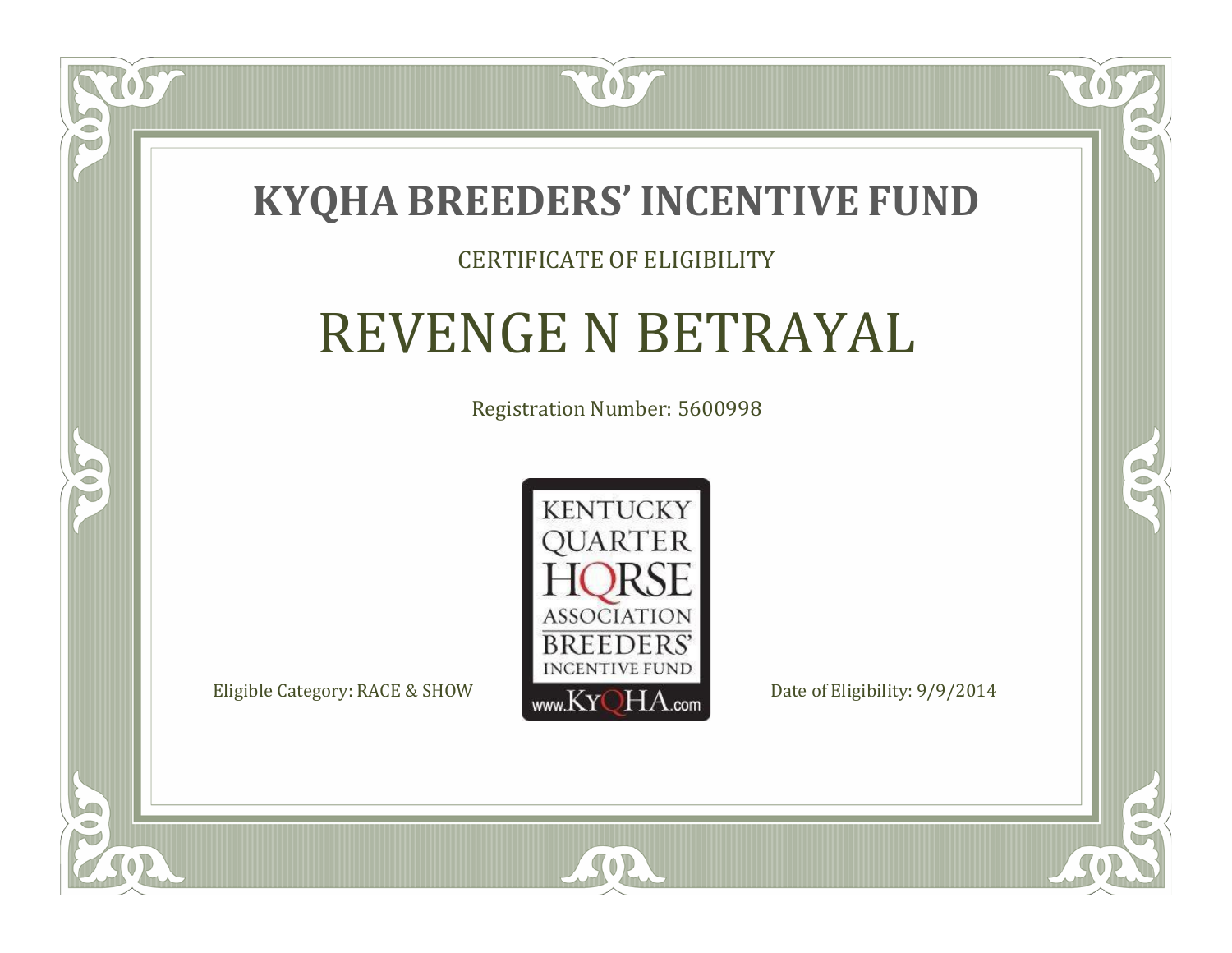

CERTIFICATE OF ELIGIBILITY

## RIPS EASY CASH

Registration Number: 5477207



SOR

CO.

 $\rightarrow$ 

US

 $\bullet$ NU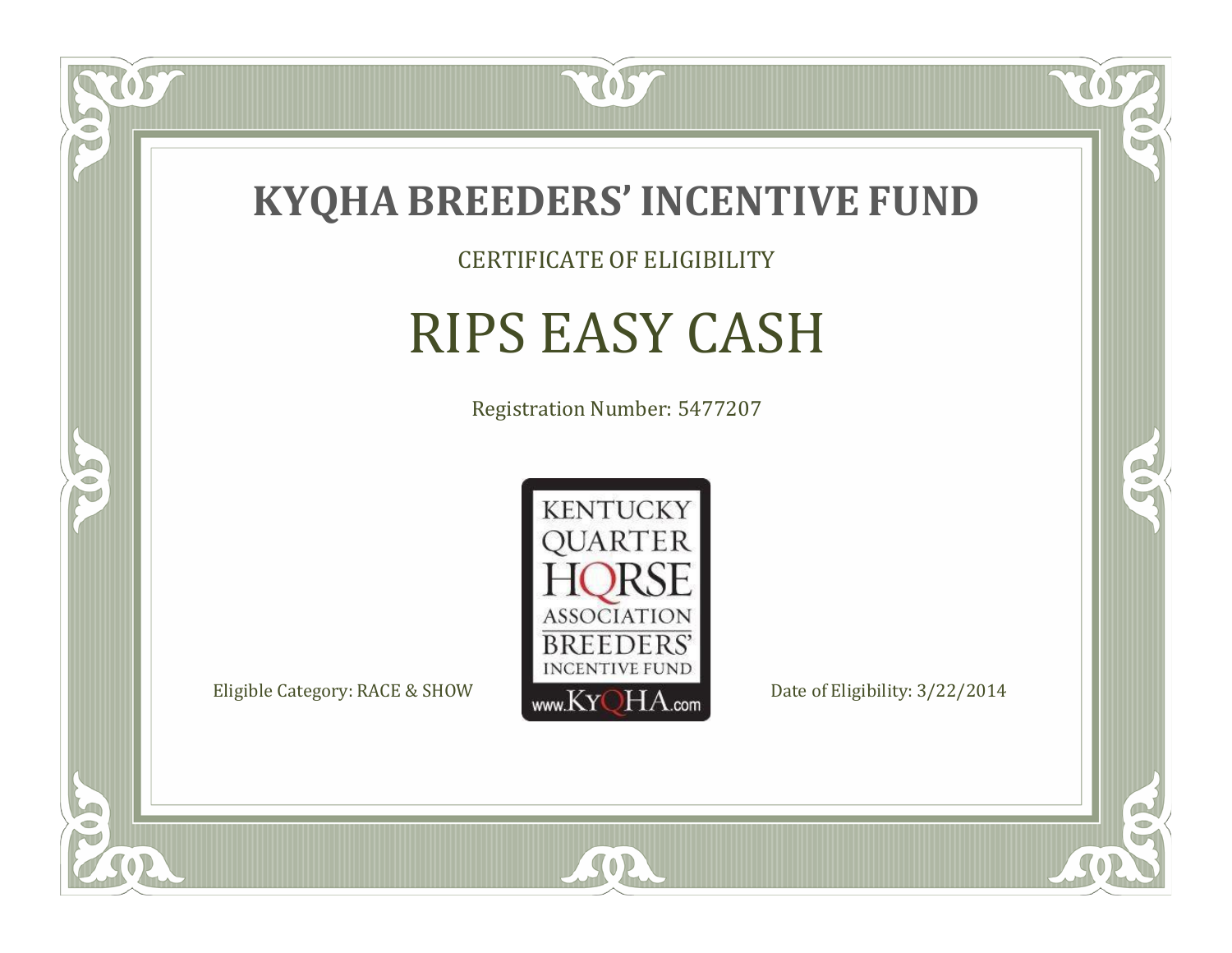

CERTIFICATE OF ELIGIBILITY

# RLDSUSIEQ

Registration Number: 5596888



SOR

 $\mathbb{R}$ 

CO.

US.

 $\bullet$ N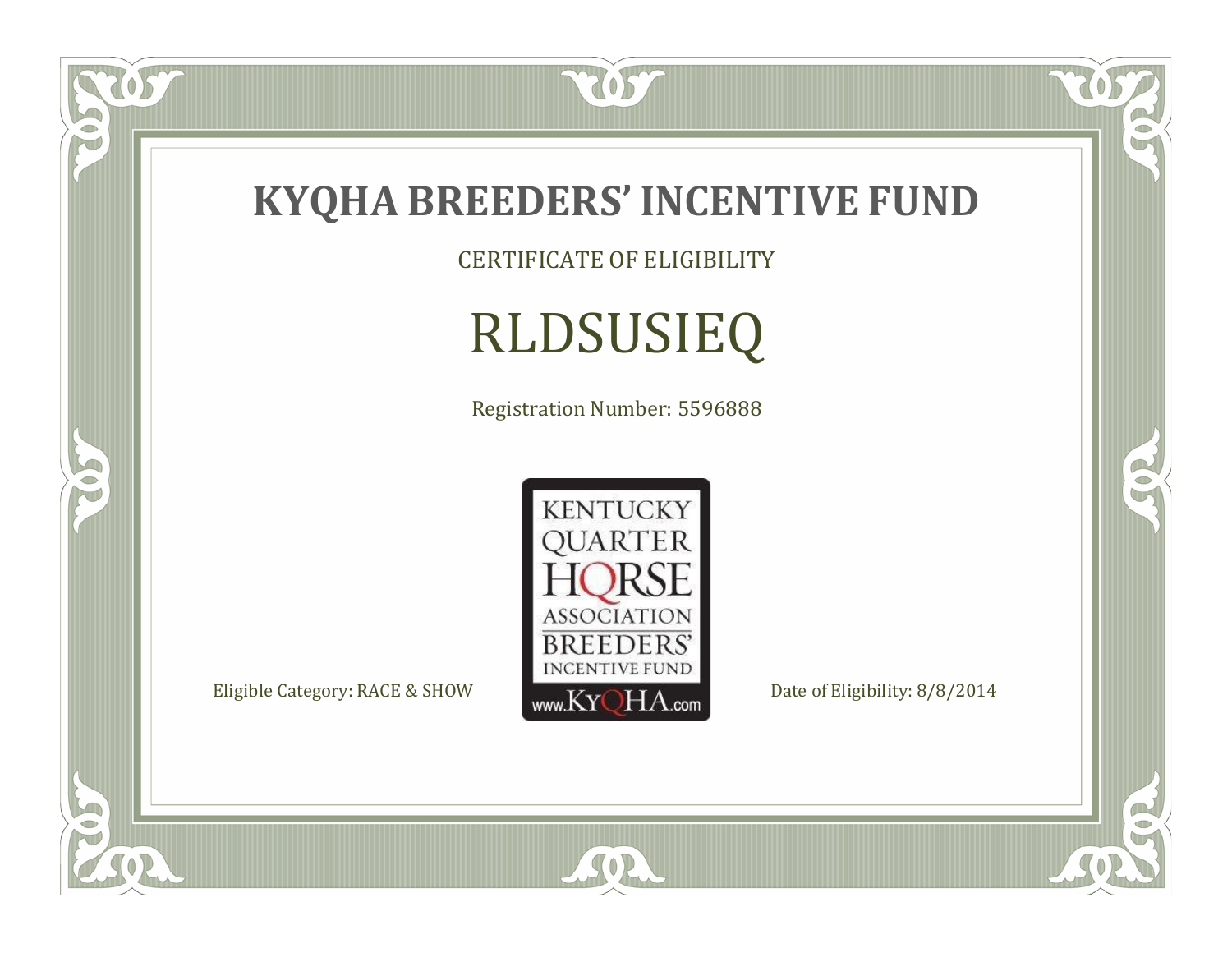

### CERTIFICATE OF ELIGIBILITY

## ROBERTANNA RED

Registration Number: 5622873



SOR

CO.

 $\rightarrow$ 

057

 $\Box$ NU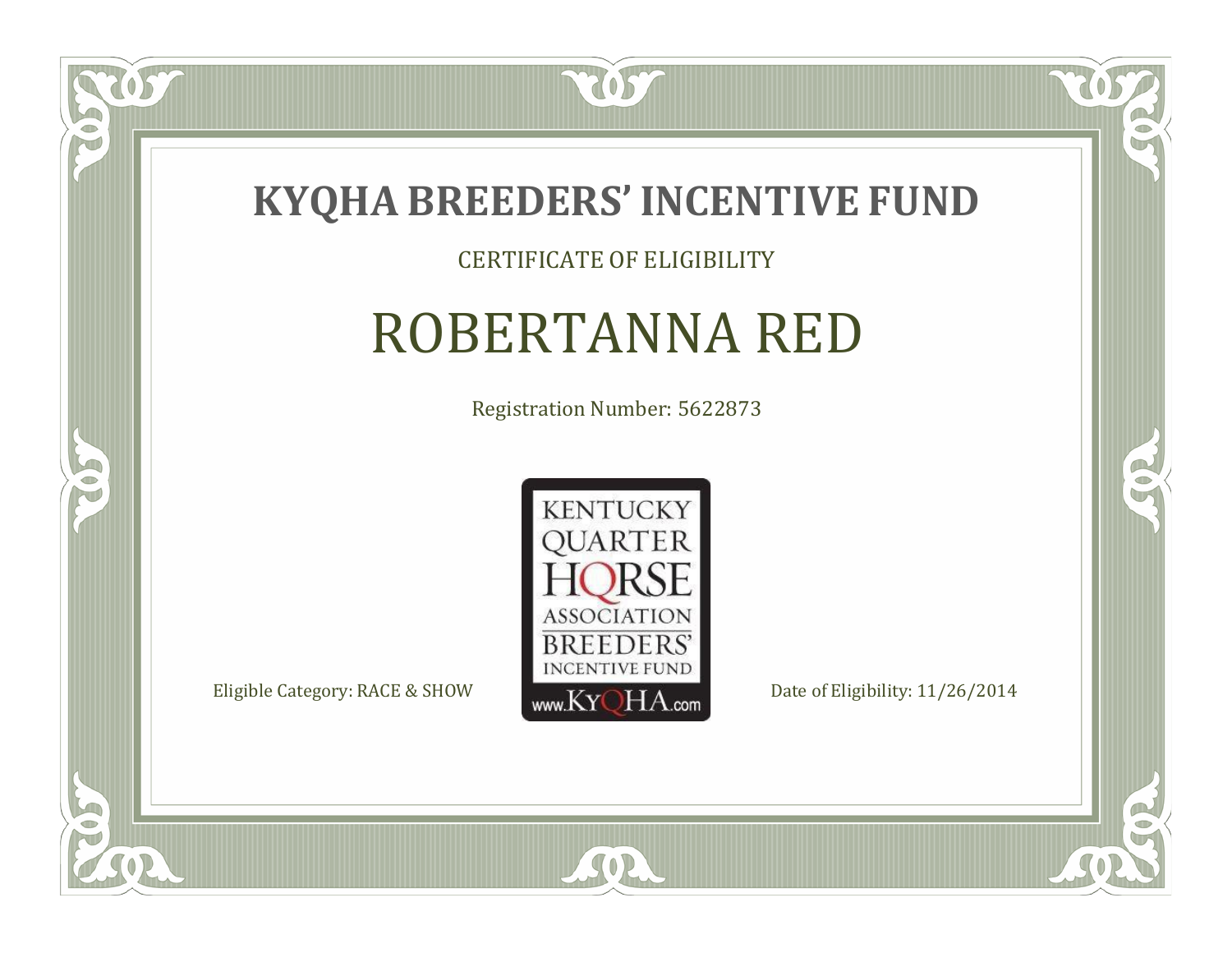

### CERTIFICATE OF ELIGIBILITY

## ROSITA MARGARITA

Registration Number: X0714505



SOR

RO

B

 $\Box$ N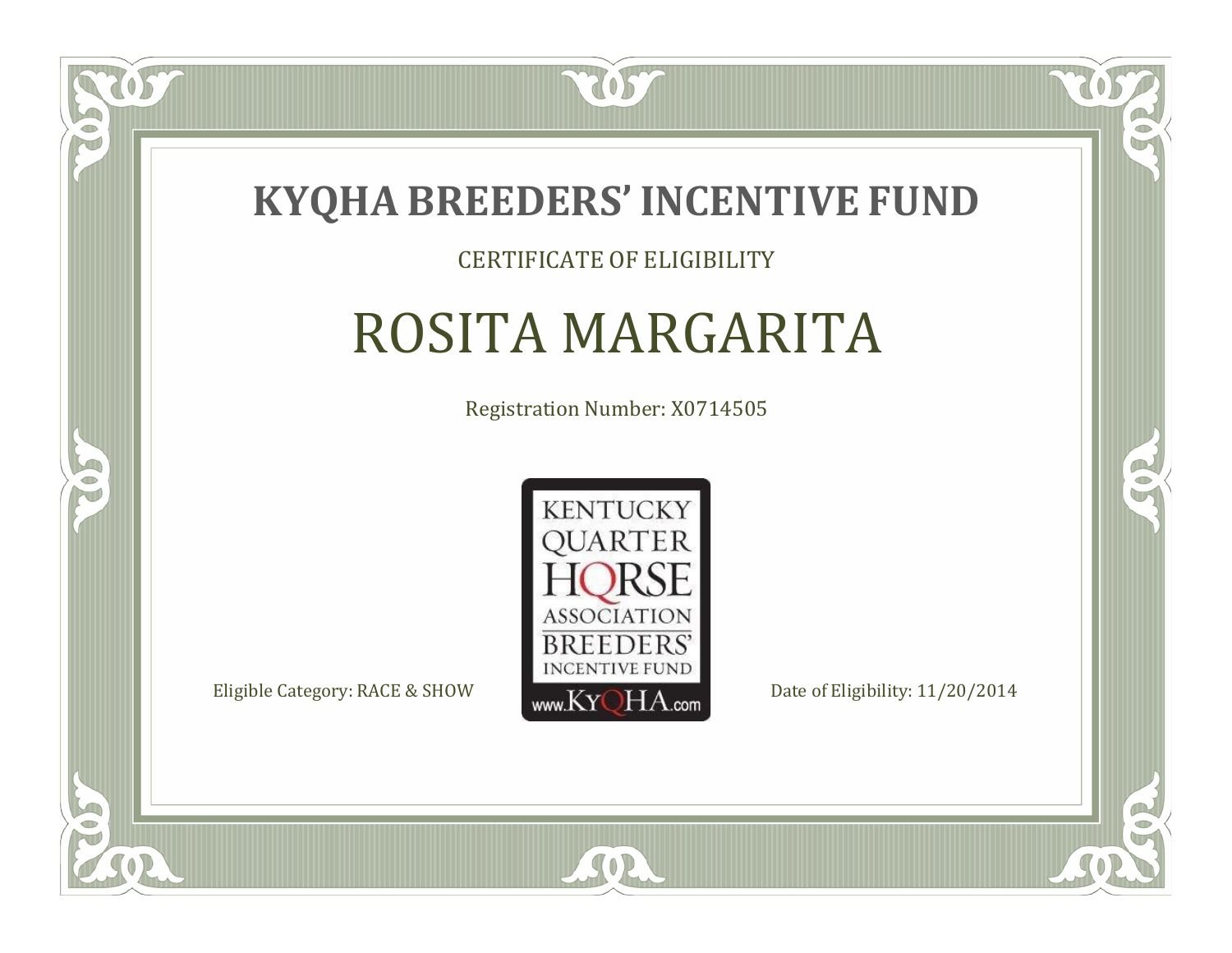

### CERTIFICATE OF ELIGIBILITY

## ROYAL TE BY MR

Registration Number: 5619613



SOR

CO.

 $\rightarrow$ 

057

 $\bullet$ NU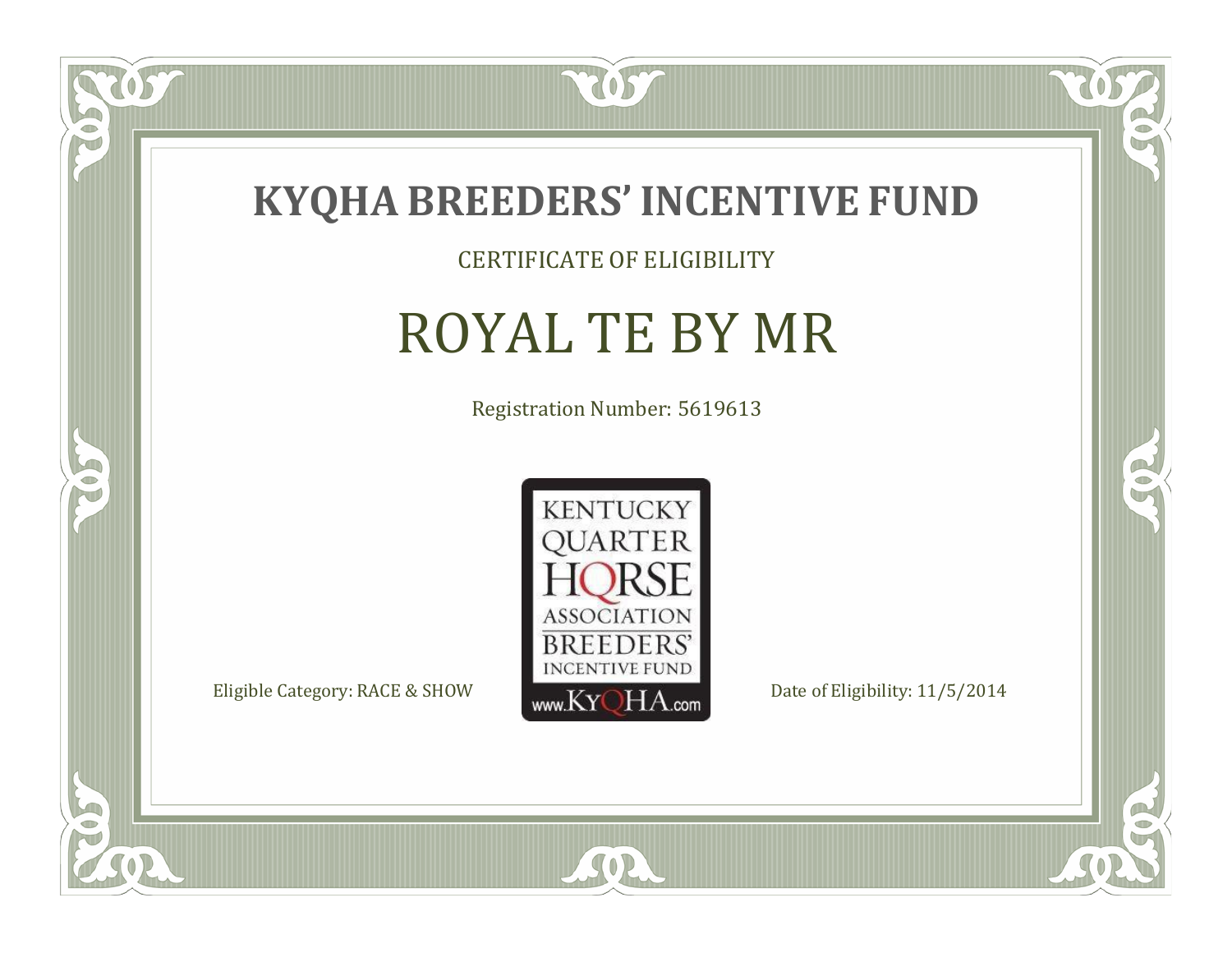

CERTIFICATE OF ELIGIBILITY

## SCANDALOUS

Registration Number: 5572632



SOR

 $\mathbb{R}$ 

CO.

057

 $\bullet$ N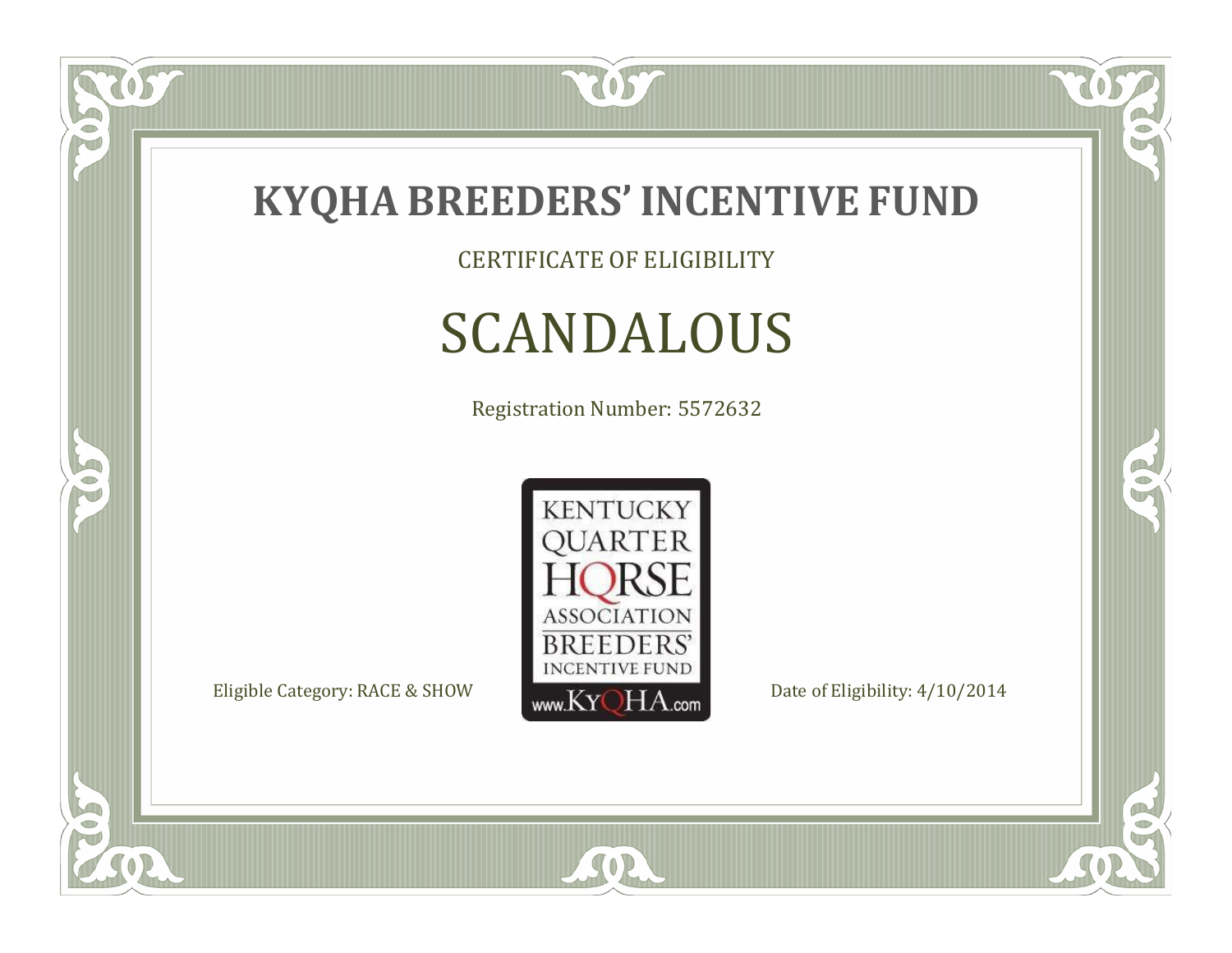

 $\overline{OS}$ 

 $\bullet$ N

5

CERTIFICATE OF ELIGIBILITY

## SCATMANDU

Registration Number: X0692100

**KENTUCKY** 



SOR

 $\mathbb{R}$ 

 $\mathbb{R}^2$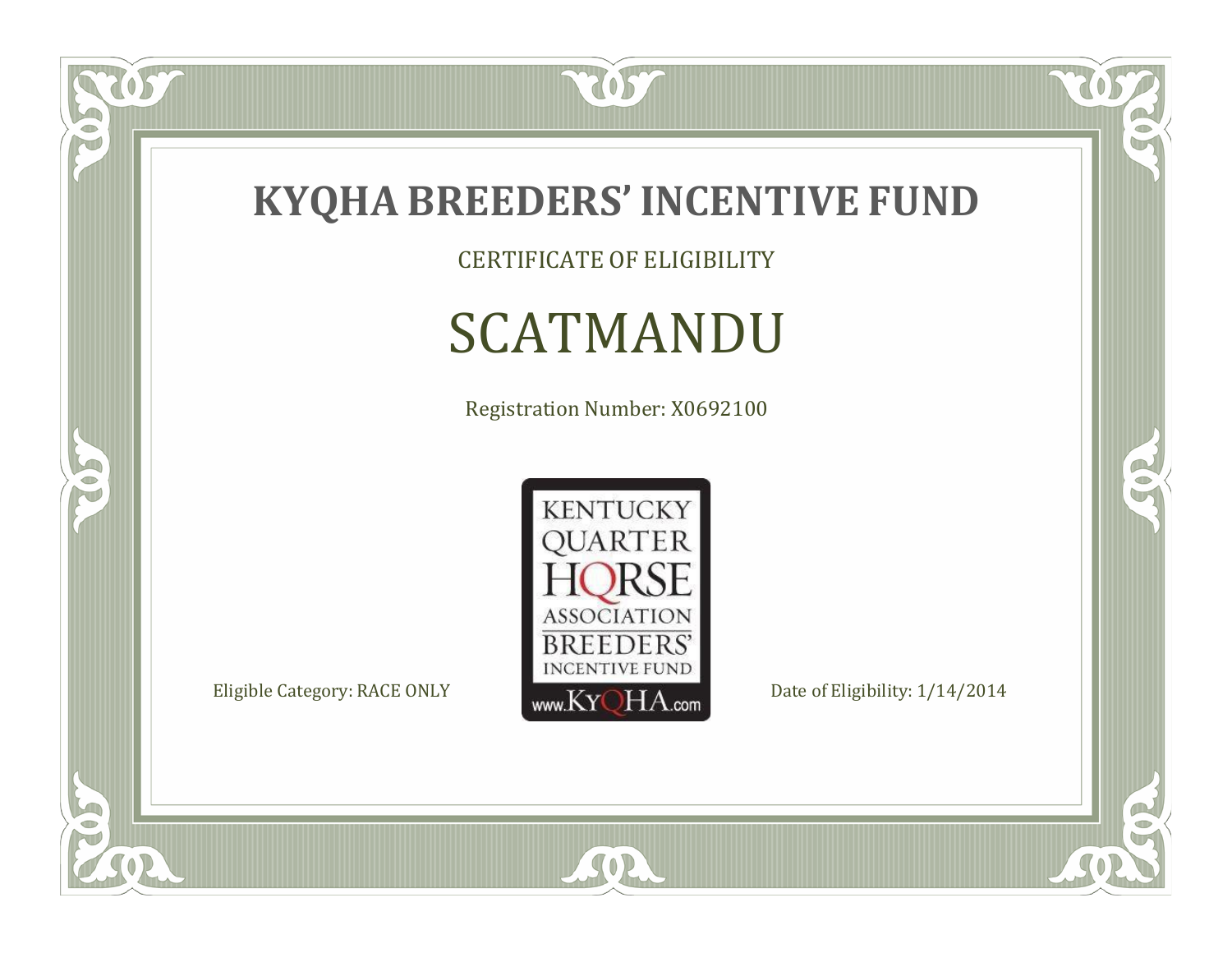

### CERTIFICATE OF ELIGIBILITY

## SHE DRESSES CASUAL

Registration Number: 5550797



SOR

RO

B

 $\Box$ N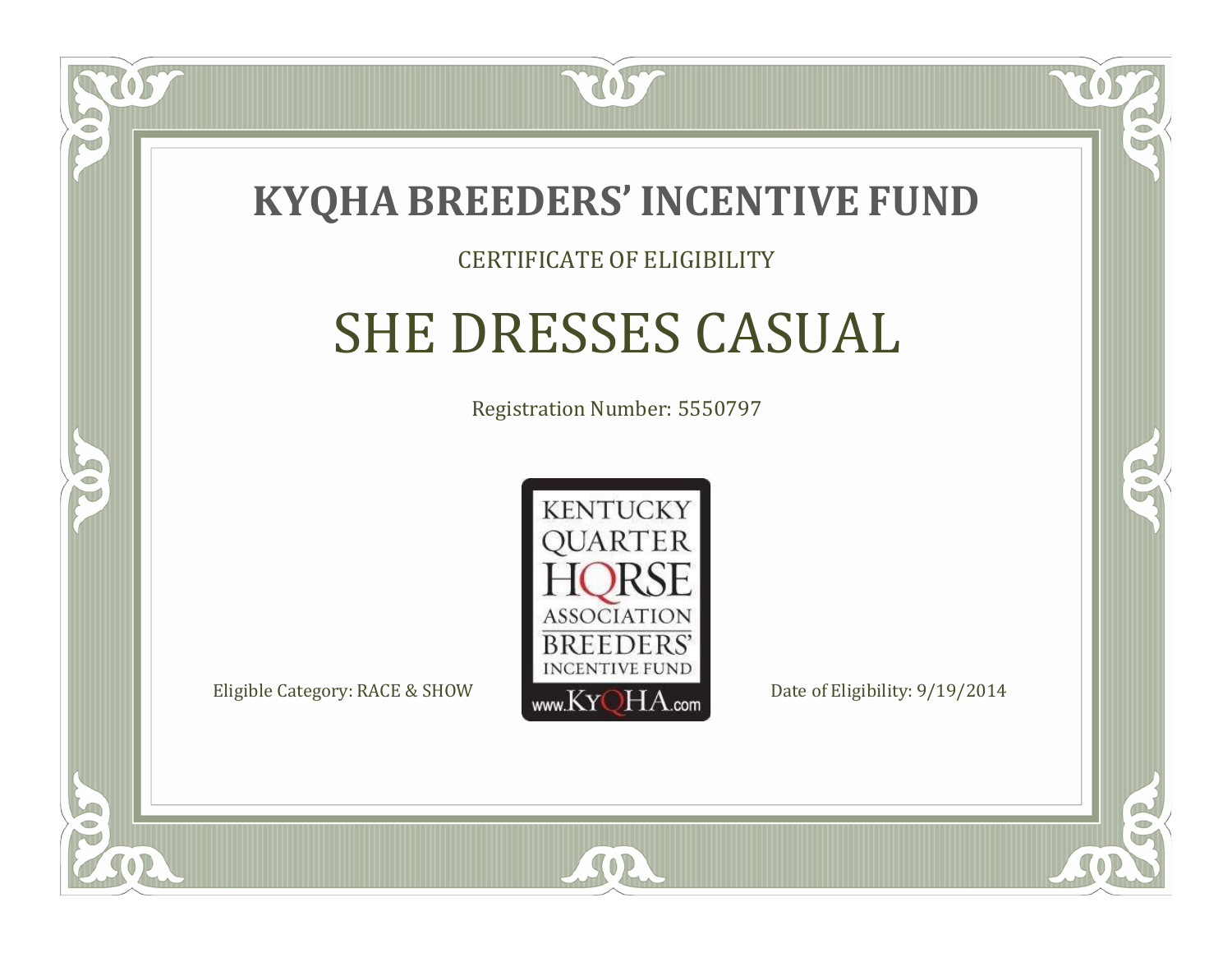

 $\Box$ N

5

### CERTIFICATE OF ELIGIBILITY

## SHE SURE IS GOOD

Registration Number: 5607040



SOR

RO

B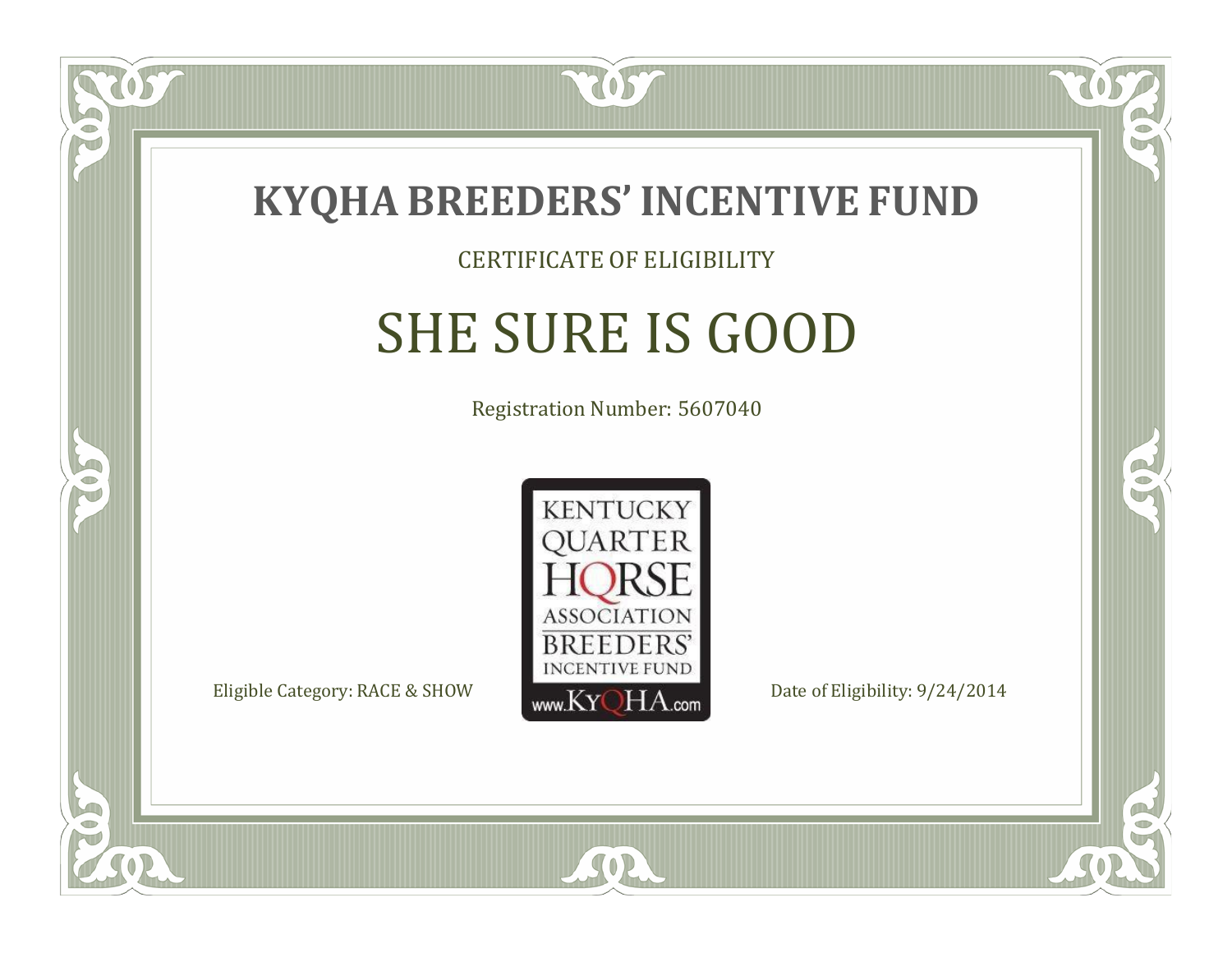

### CERTIFICATE OF ELIGIBILITY

## SHES A COOL ULTIMATE

Registration Number: 5600096



SOR

RO

P.

 $\Box$ N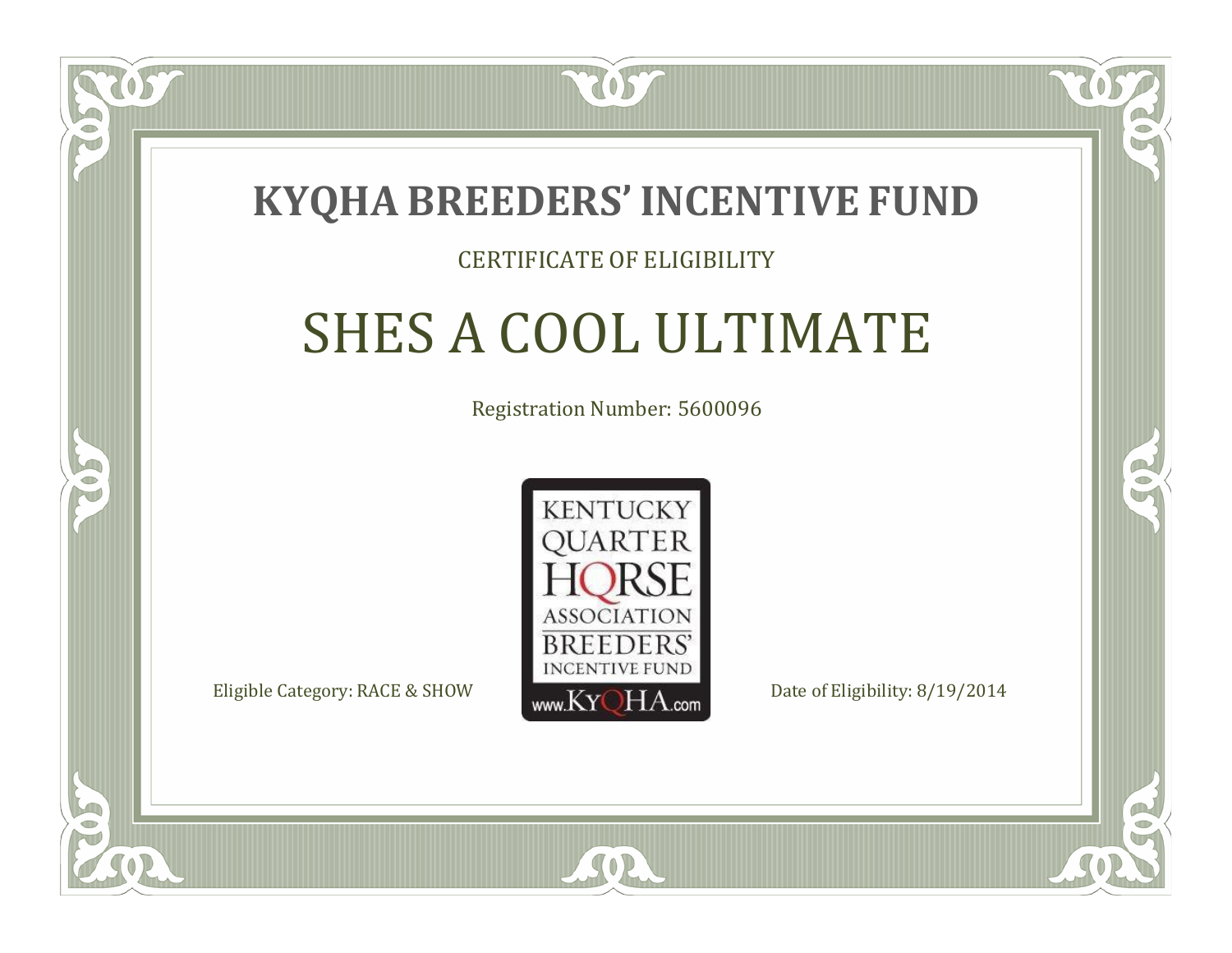

### CERTIFICATE OF ELIGIBILITY

## SHES REDNECK RICH

Registration Number: 5584711



SOR

RO

B

 $\Box$ N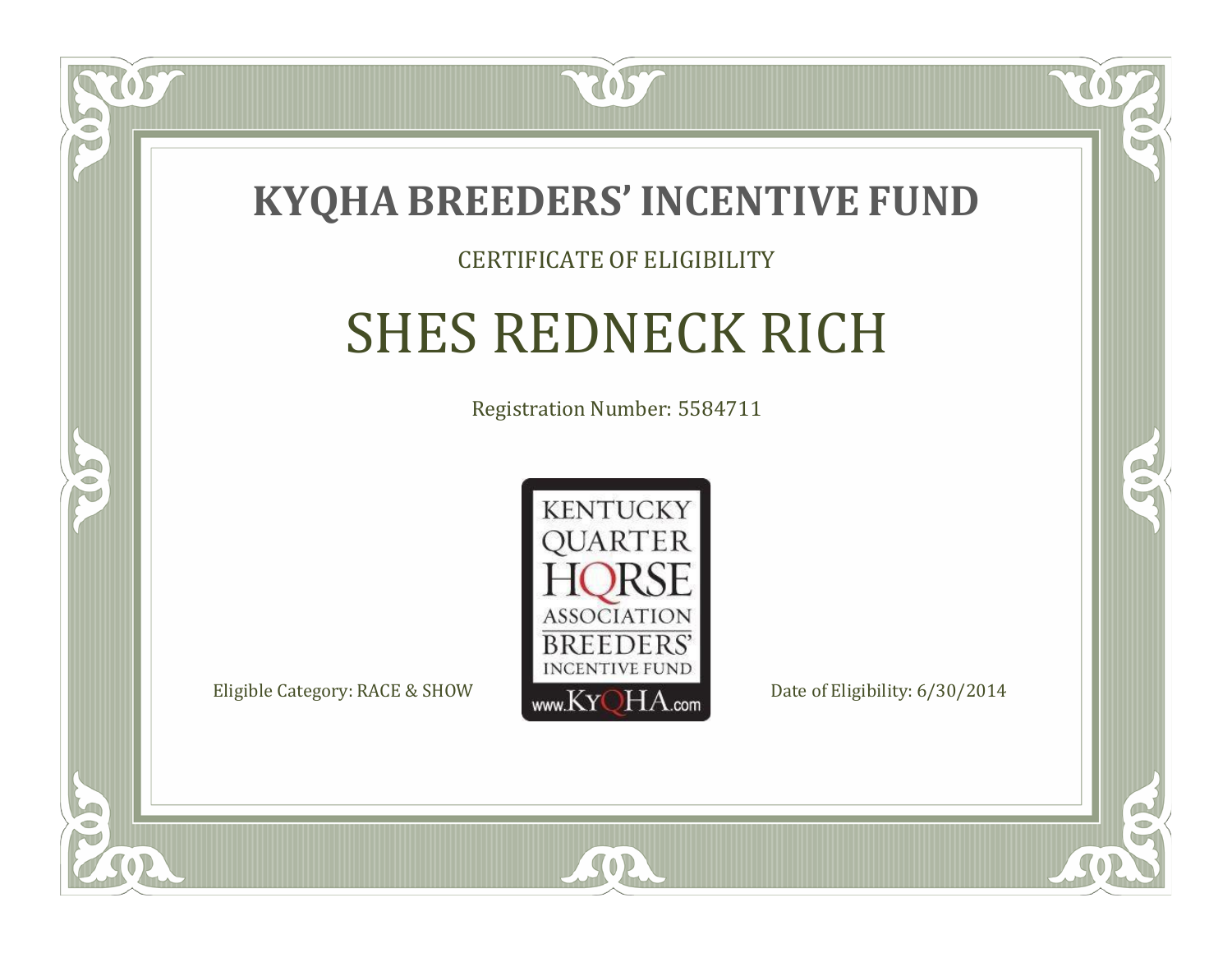

### CERTIFICATE OF ELIGIBILITY

## SHESA SHILOH BADGER

Registration Number: 5544796



SOR

RO

B

 $\Box$ N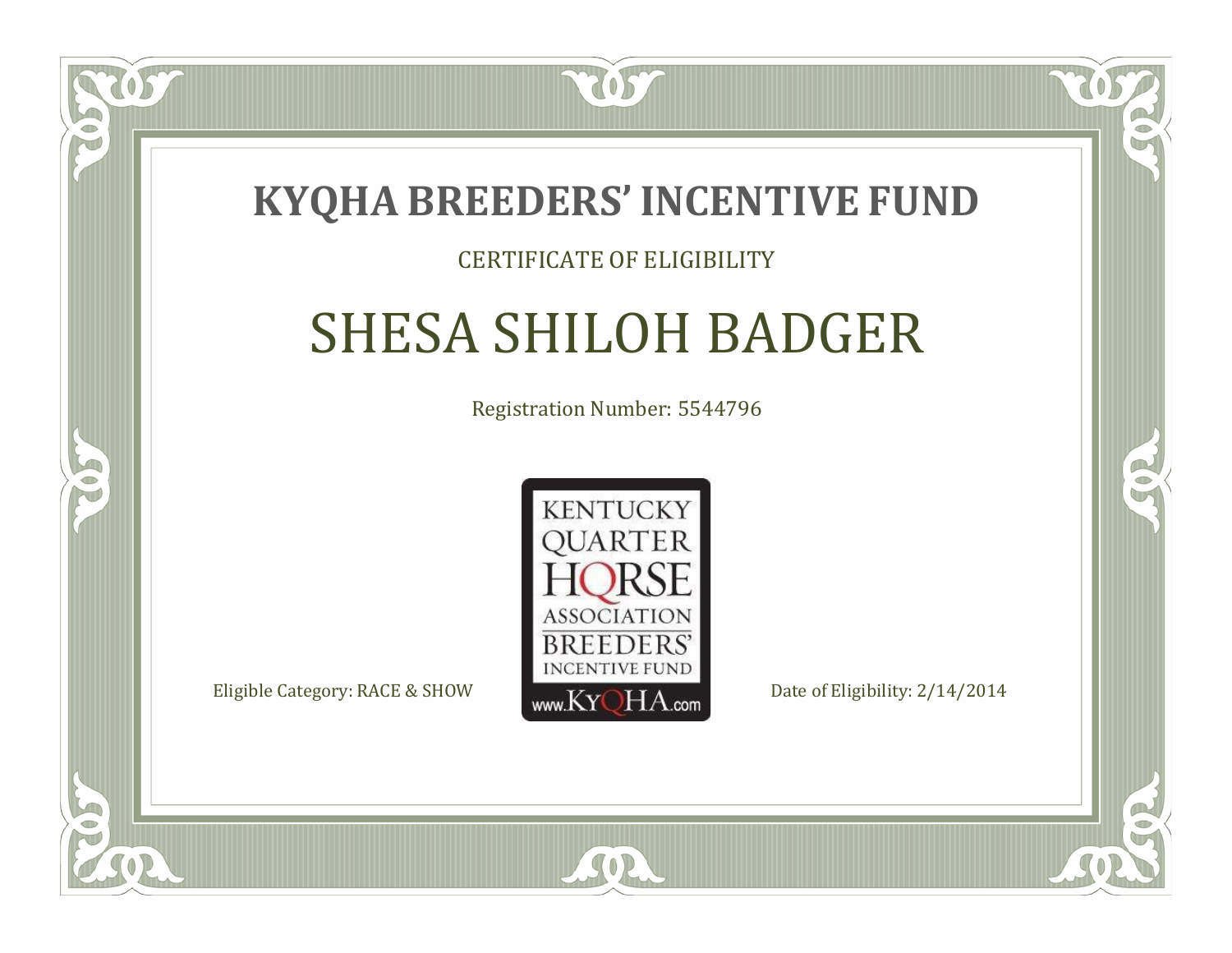

### CERTIFICATE OF ELIGIBILITY

## SHESAPEPPYPLAYER

Registration Number: 4780736



SOR

RO

B

 $\blacksquare$ N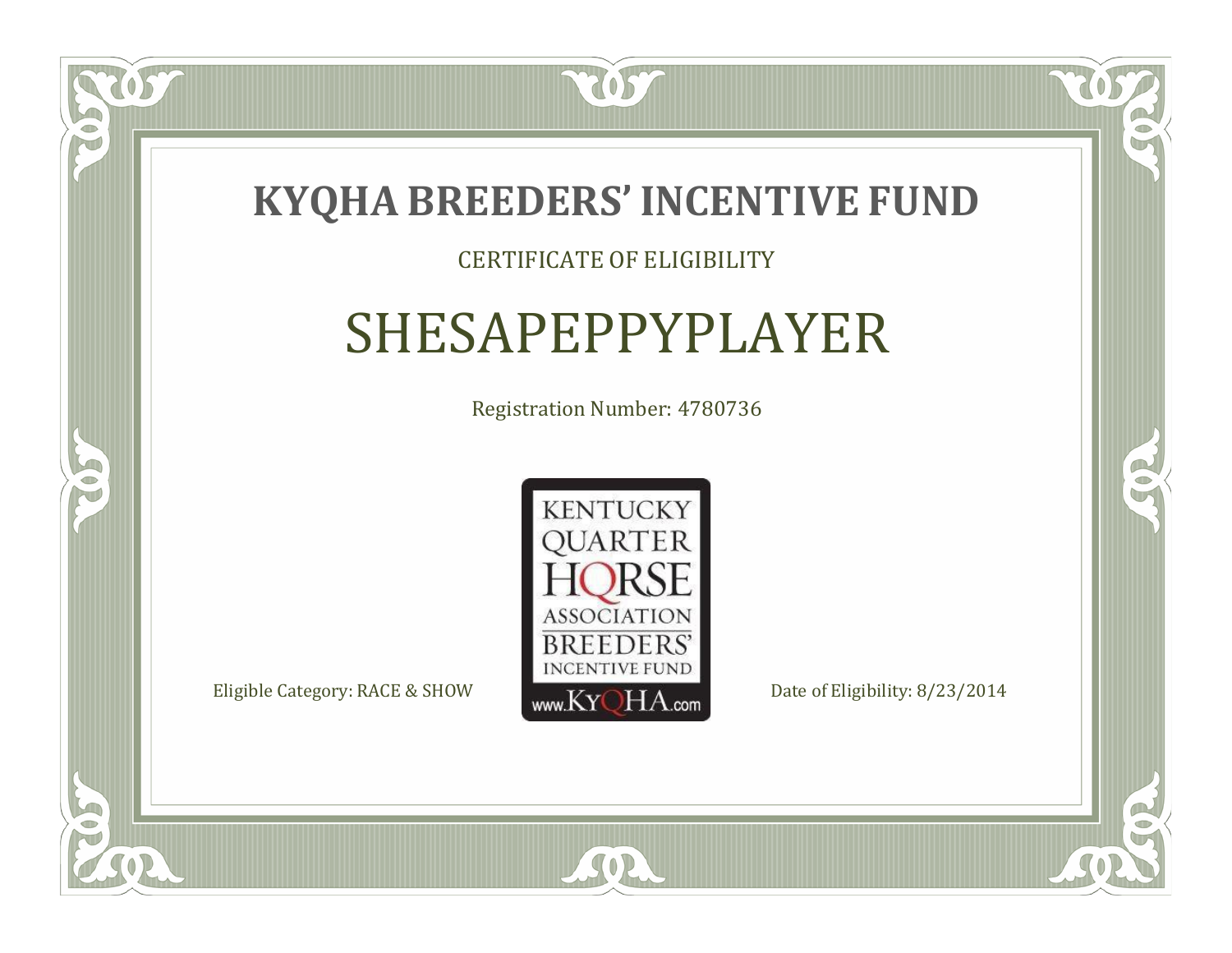

 $\blacksquare$ N

S

### CERTIFICATE OF ELIGIBILITY

## SHEZ CERTAINLY LAZY

Registration Number: 5600261



 $SO2$ 

RO

 $\rightarrow$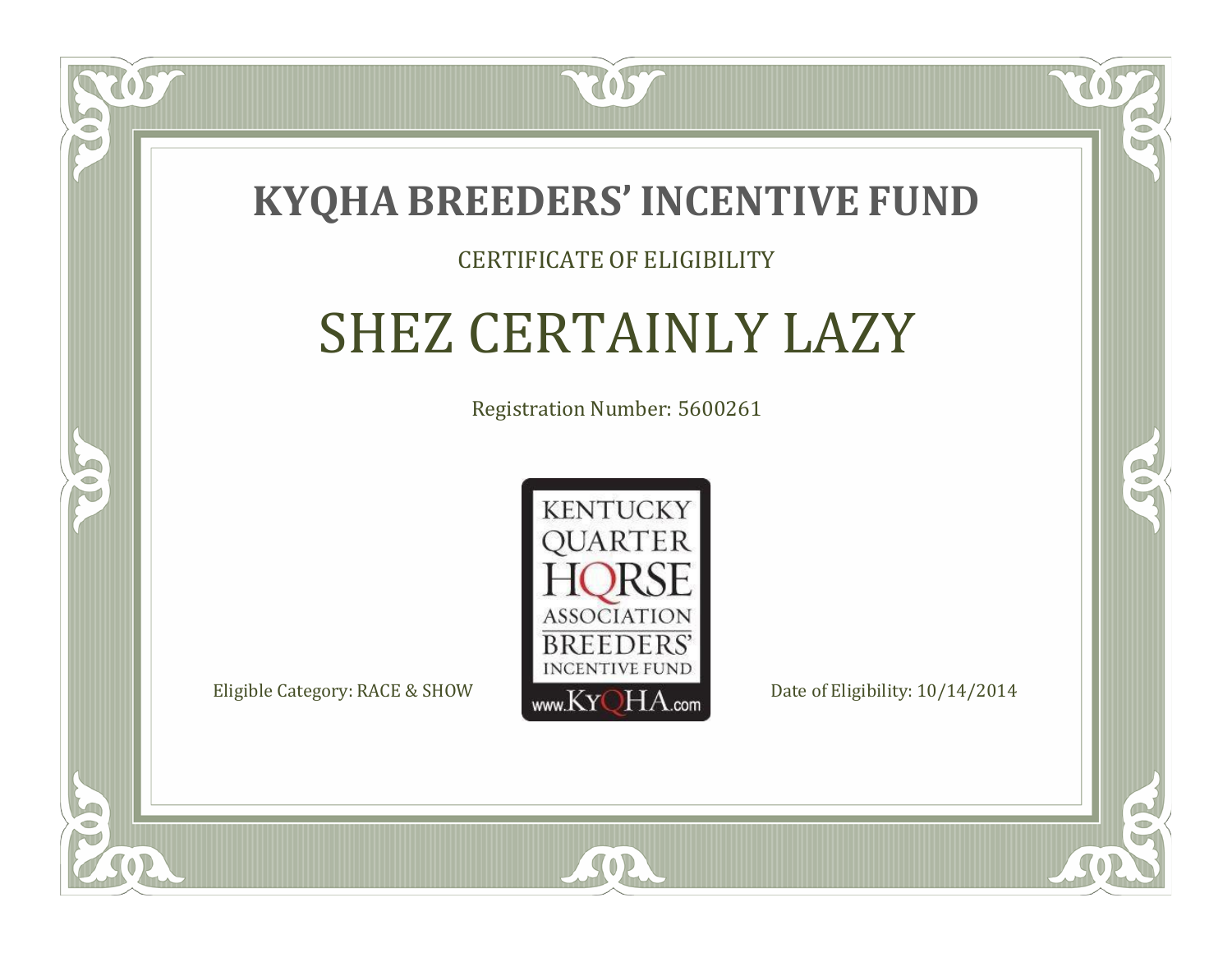

### CERTIFICATE OF ELIGIBILITY

## SHEZA HONORED LADY

Registration Number: 5616644



 $SO2$ 

RO

P.

 $\Box$ T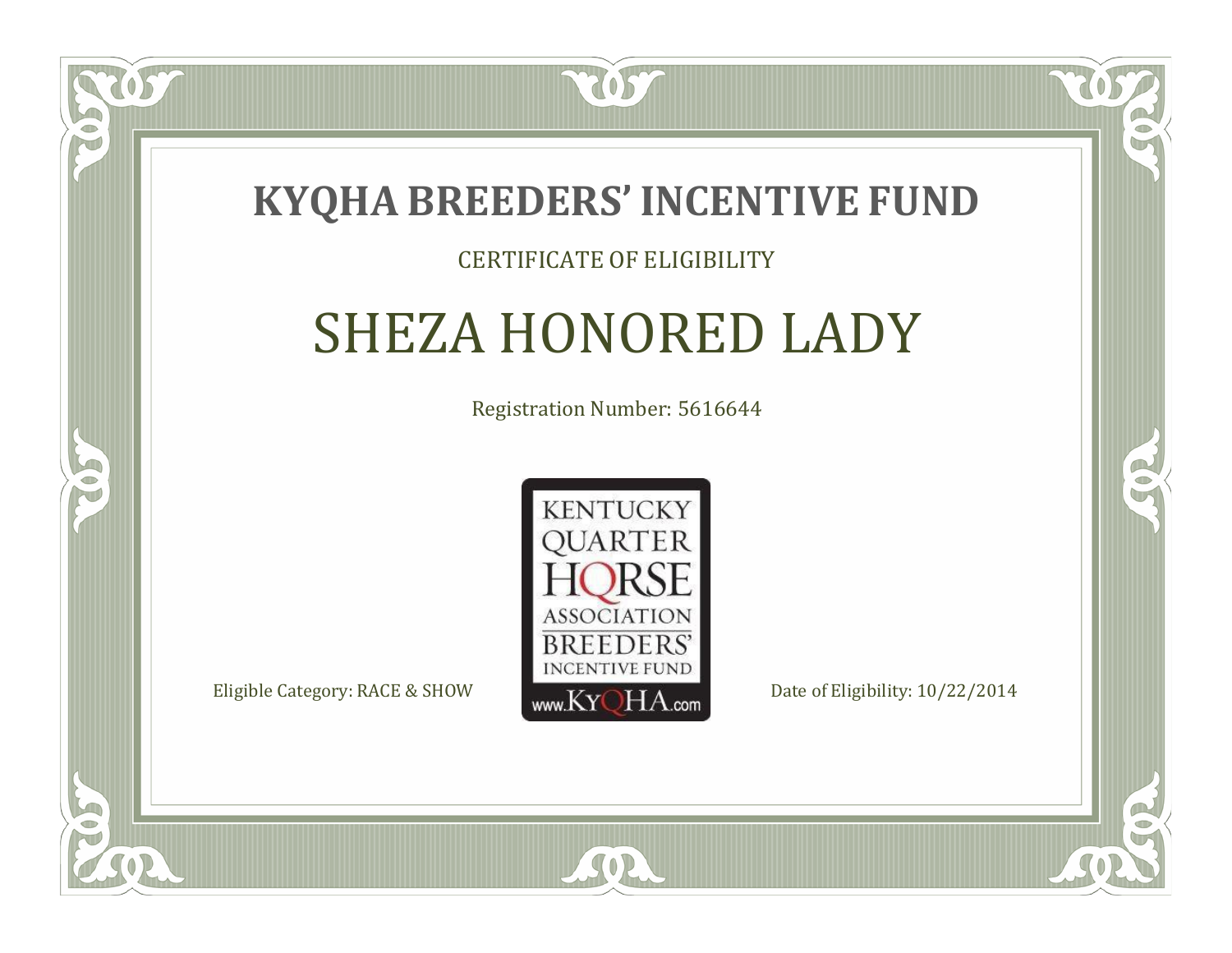### **KYQHA BREEDERS'INCENTIVE FUND**

7057

### CERTIFICATE OF ELIGIBILITY

## SHEZA RADIANT DANCER

Registration Number: 5609505



SOR

RO

 $\rightarrow$ 

 $\Box$ T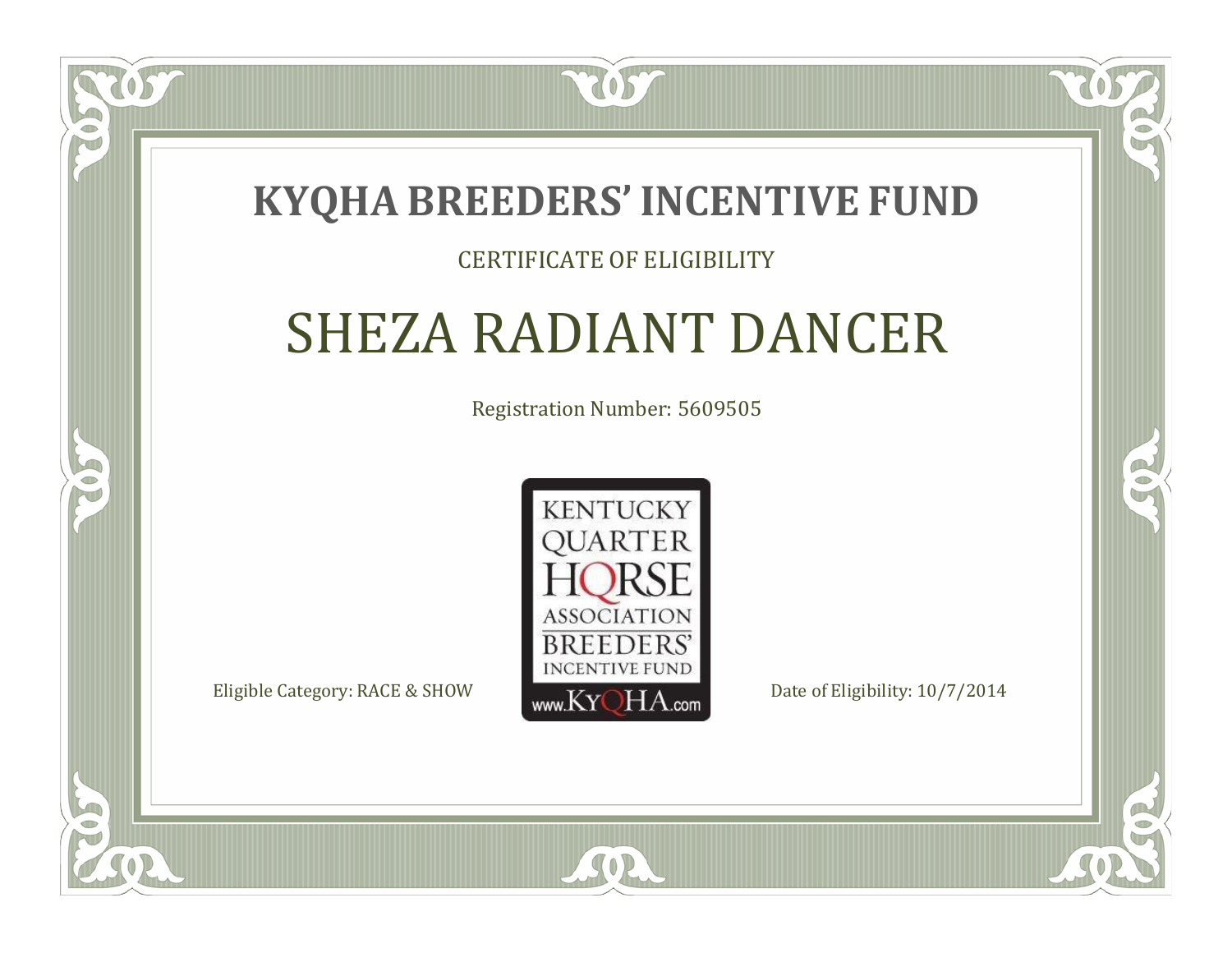

### CERTIFICATE OF ELIGIBILITY

## SHEZA REAL KEEPER

Registration Number: 5523198



 $SO2$ 

CO.

B

 $\Box$ N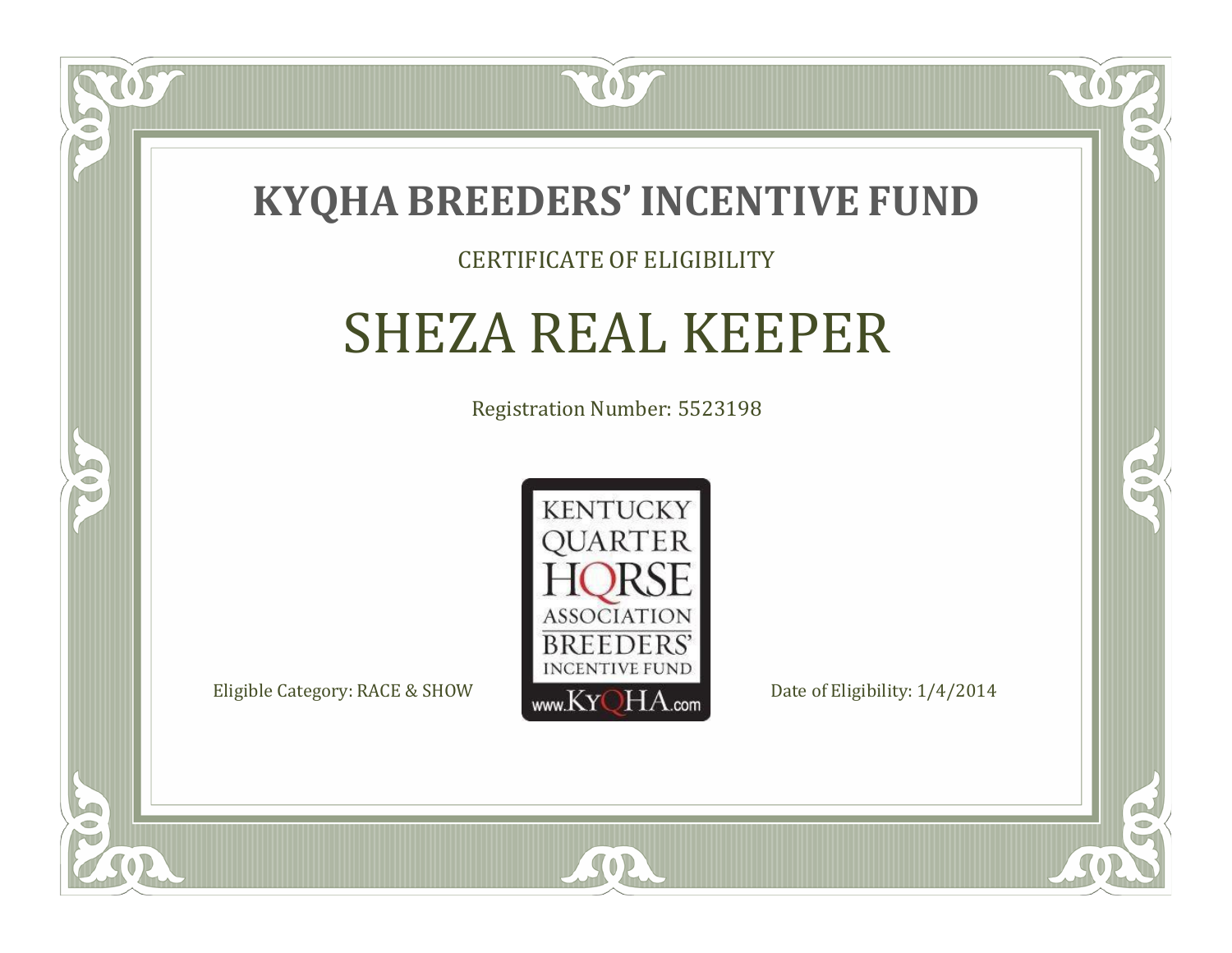

### CERTIFICATE OF ELIGIBILITY

## SHONI BAY BADGER

Registration Number: 5622993



SOR

CO.

 $\rightarrow$ 

 $\Box$ N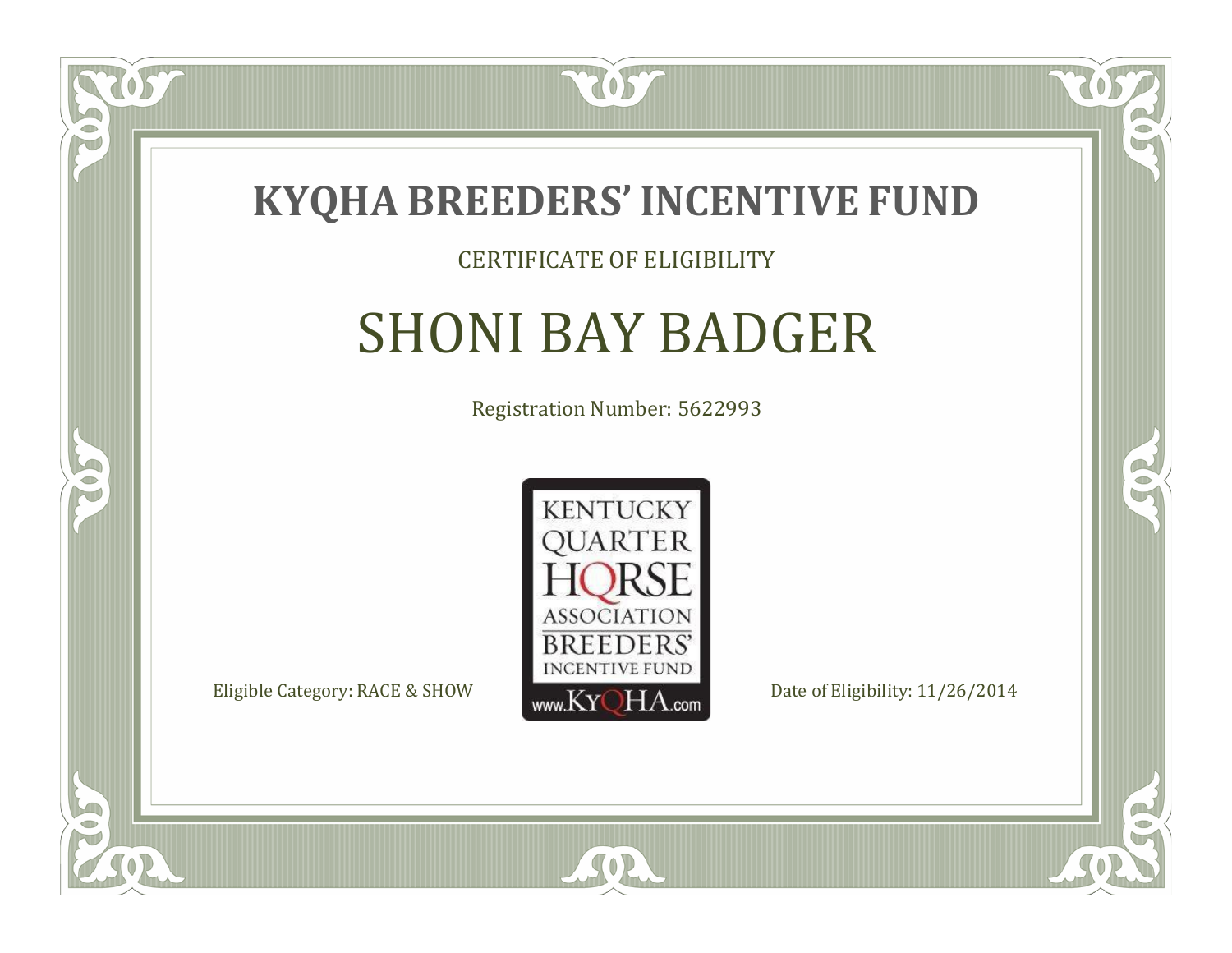### **KYQHA BREEDERS'INCENTIVE FUND**

7057

 $\Box$ T

S

### CERTIFICATE OF ELIGIBILITY

## SKYBLUESTROKINDIESEL

Registration Number: X0710164



SOR

RO

B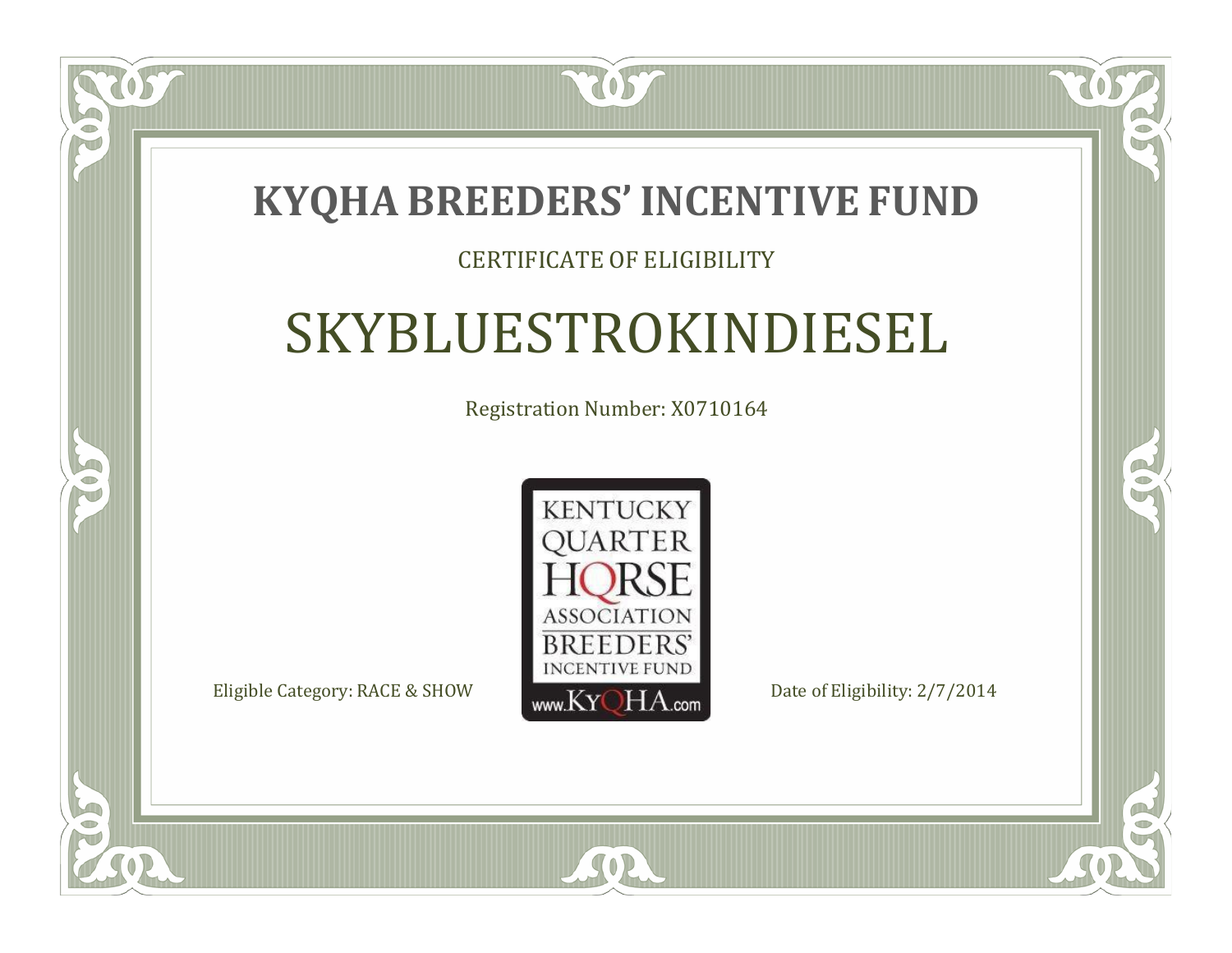

### CERTIFICATE OF ELIGIBILITY

## STREAKIN IN DIXIE

Registration Number: X0712406



SOR

CO.

 $\rightarrow$ 

 $\delta S$ 

 $\bullet$ NU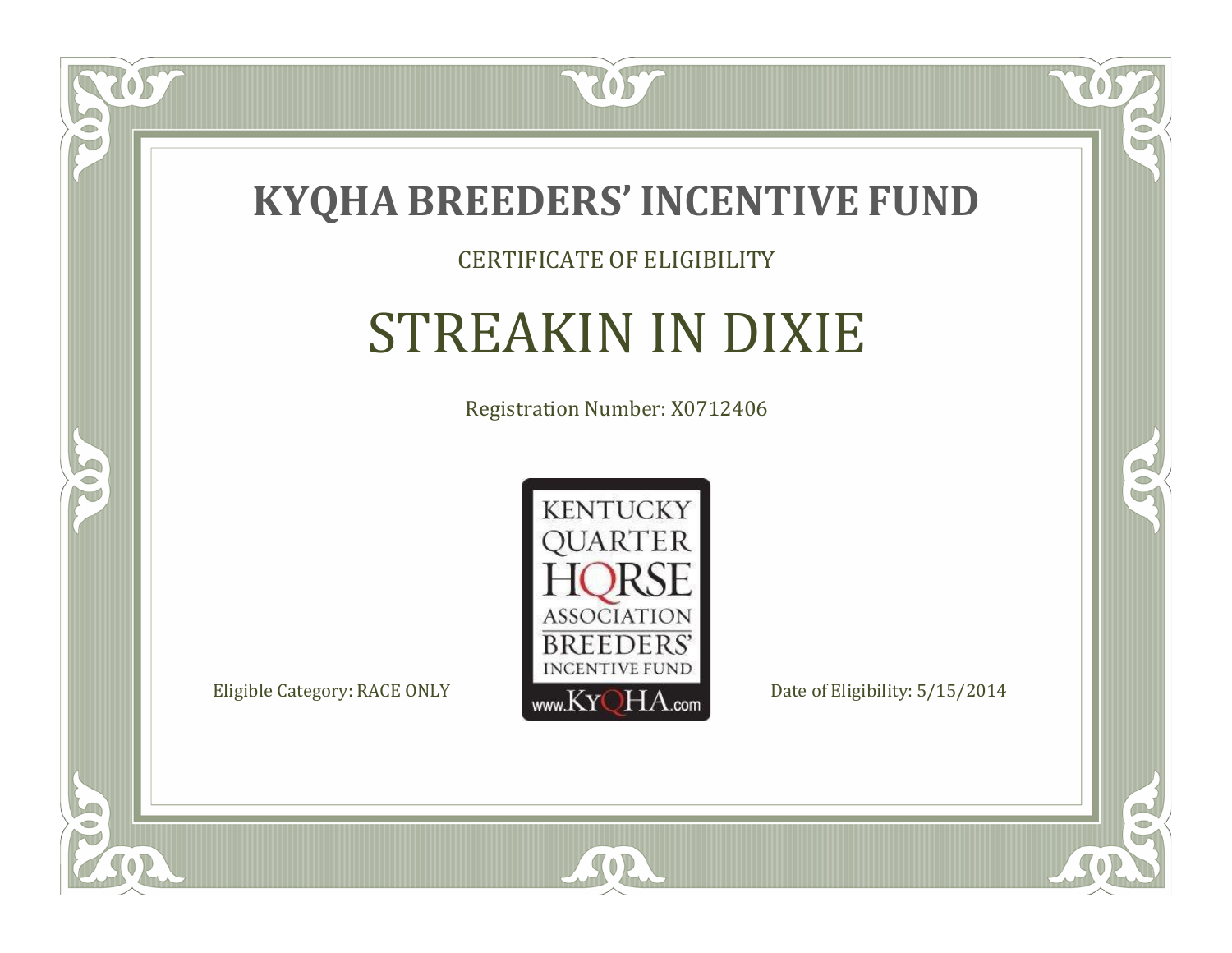### **KYQHA BREEDERS'INCENTIVE FUND**

7057

### CERTIFICATE OF ELIGIBILITY

## STREAKOFWHITELIGHTIN

Registration Number: 5525465



 $SO2$ 

CO.

 $\rightarrow$ 

 $\blacksquare$ N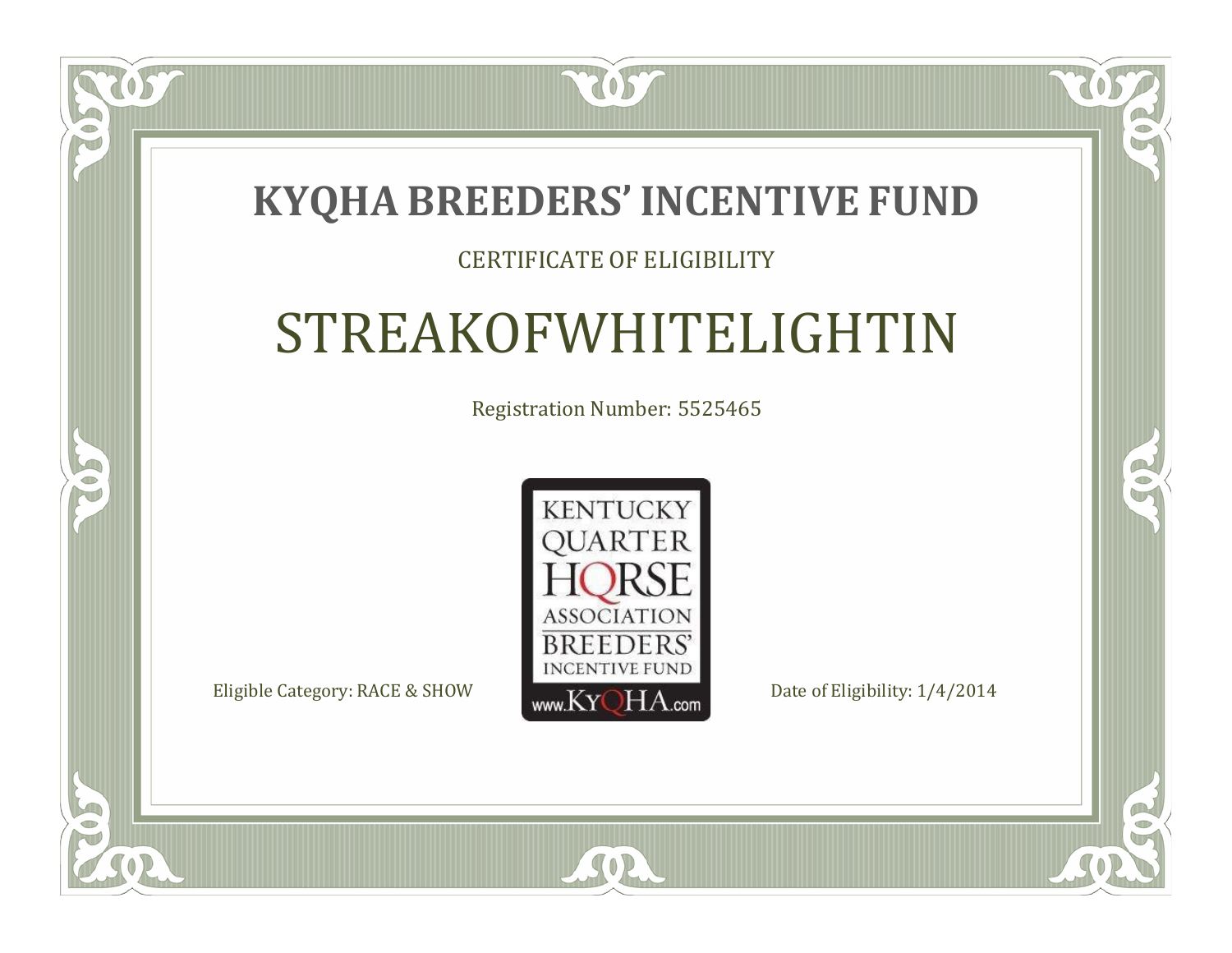

### CERTIFICATE OF ELIGIBILITY

## SUGARS SMART CHICK

Registration Number: 4830465



 $SO<sub>2</sub>$ 

RO

P.

 $\Box$ N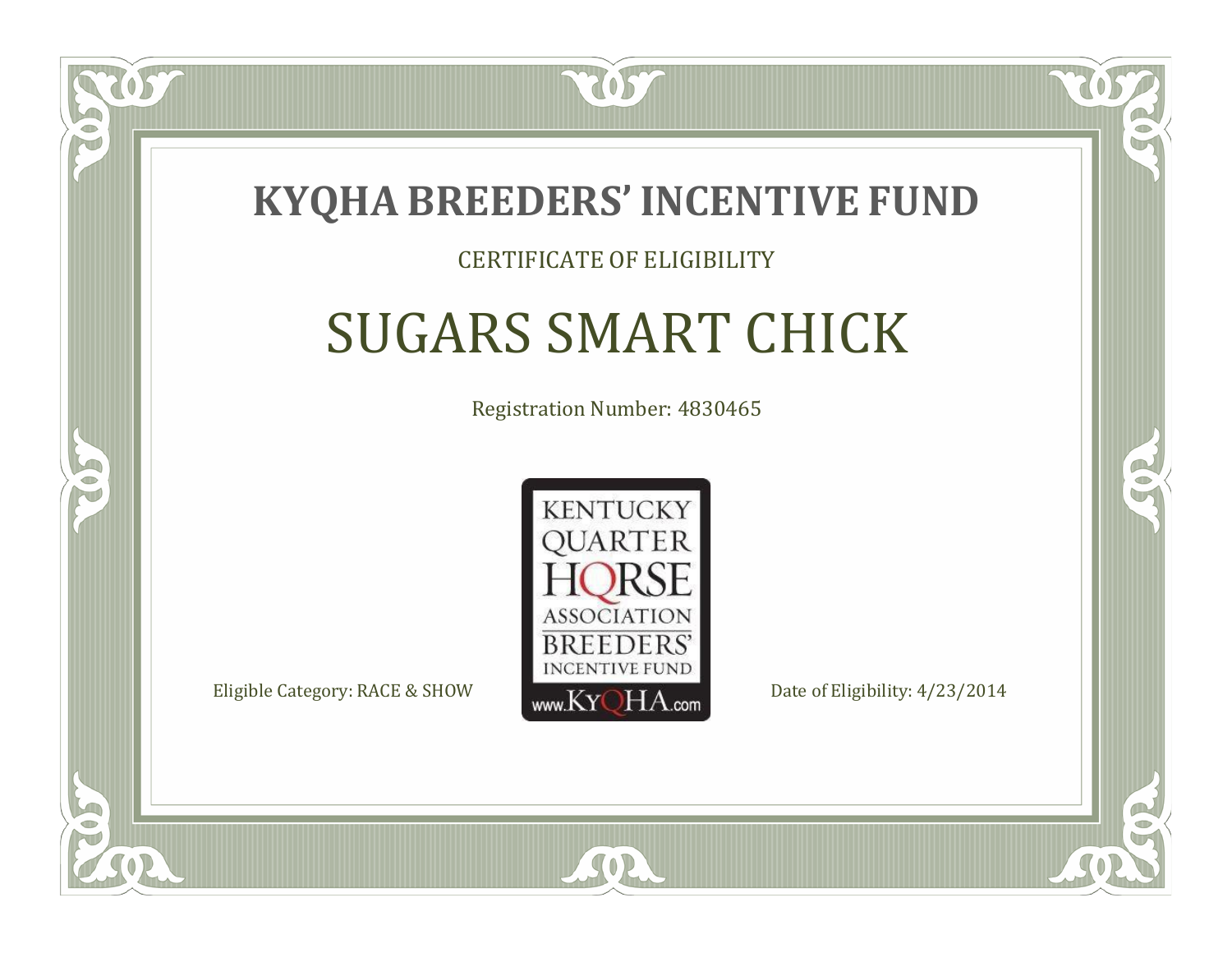

### CERTIFICATE OF ELIGIBILITY

## SUNNYS HONOR BOUND

Registration Number: 5533359



SOR

CO.

B

 $\Box$ N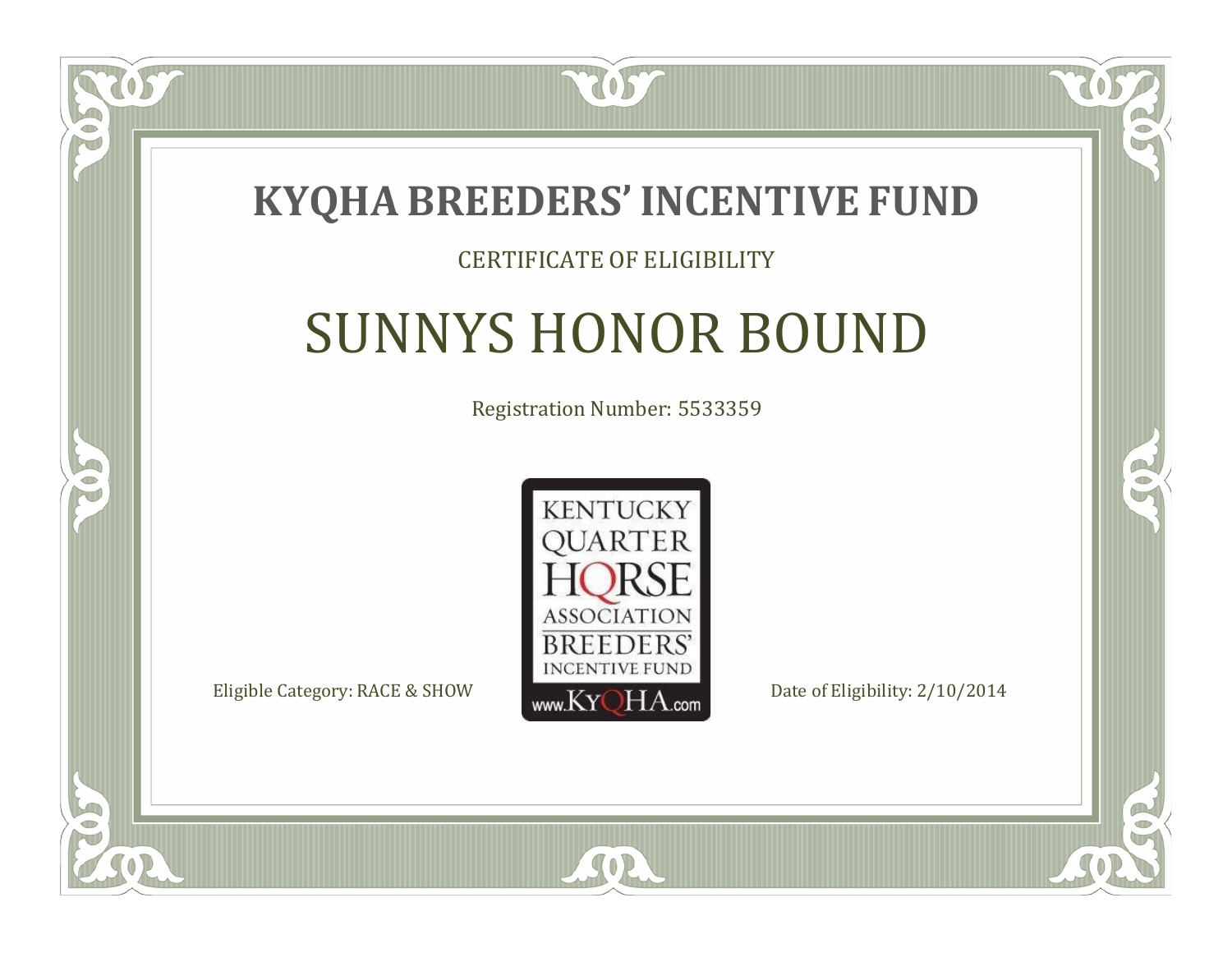

### CERTIFICATE OF ELIGIBILITY

## SWEET LIL GABBI

Registration Number: 4872266



SOR

US

 $\Box$ NU

5

CO.

 $\rightarrow$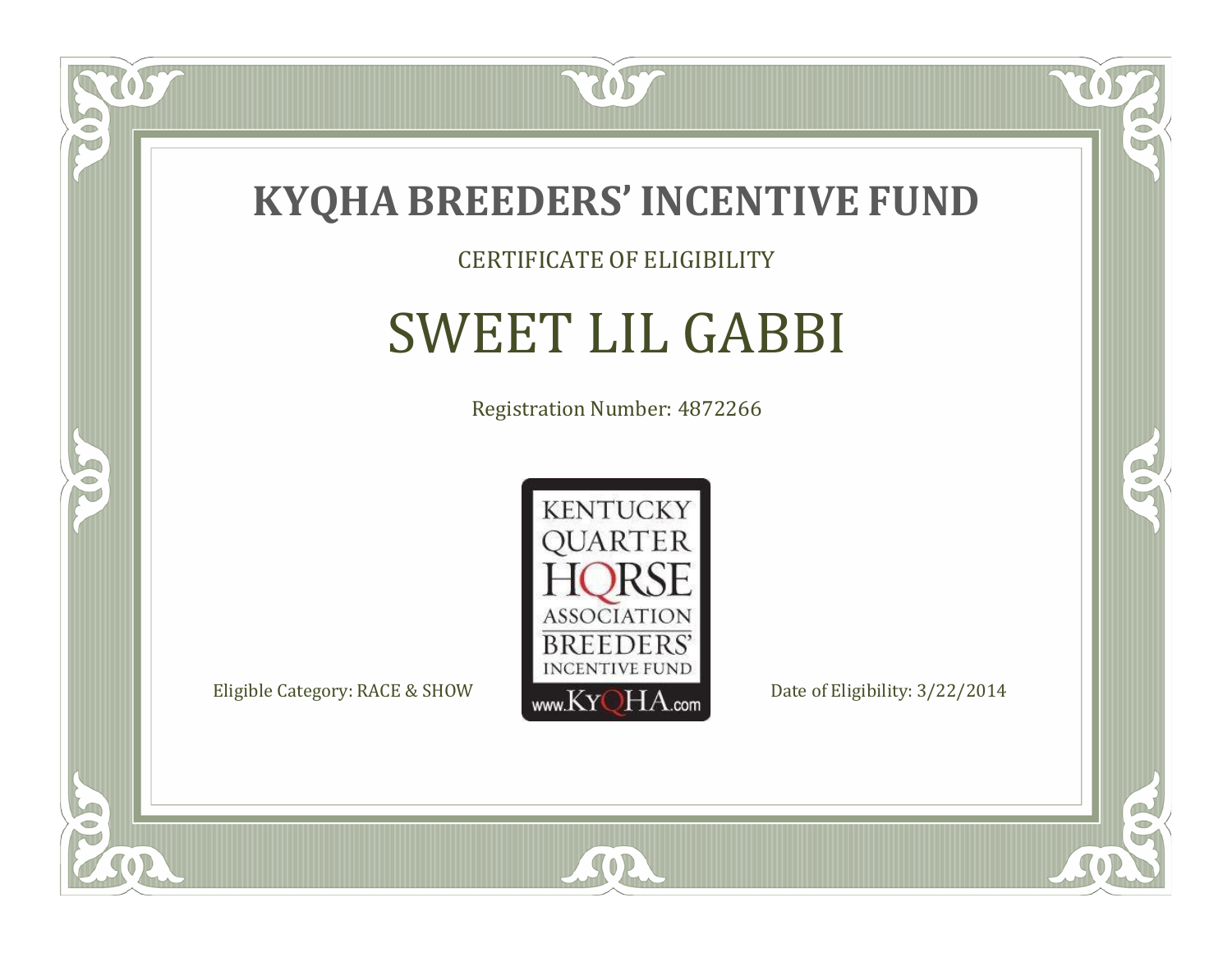

### CERTIFICATE OF ELIGIBILITY

## TC DOCS DANDY PLAYER

Registration Number: 5615165



SOR

RO

P.

 $\Box$ N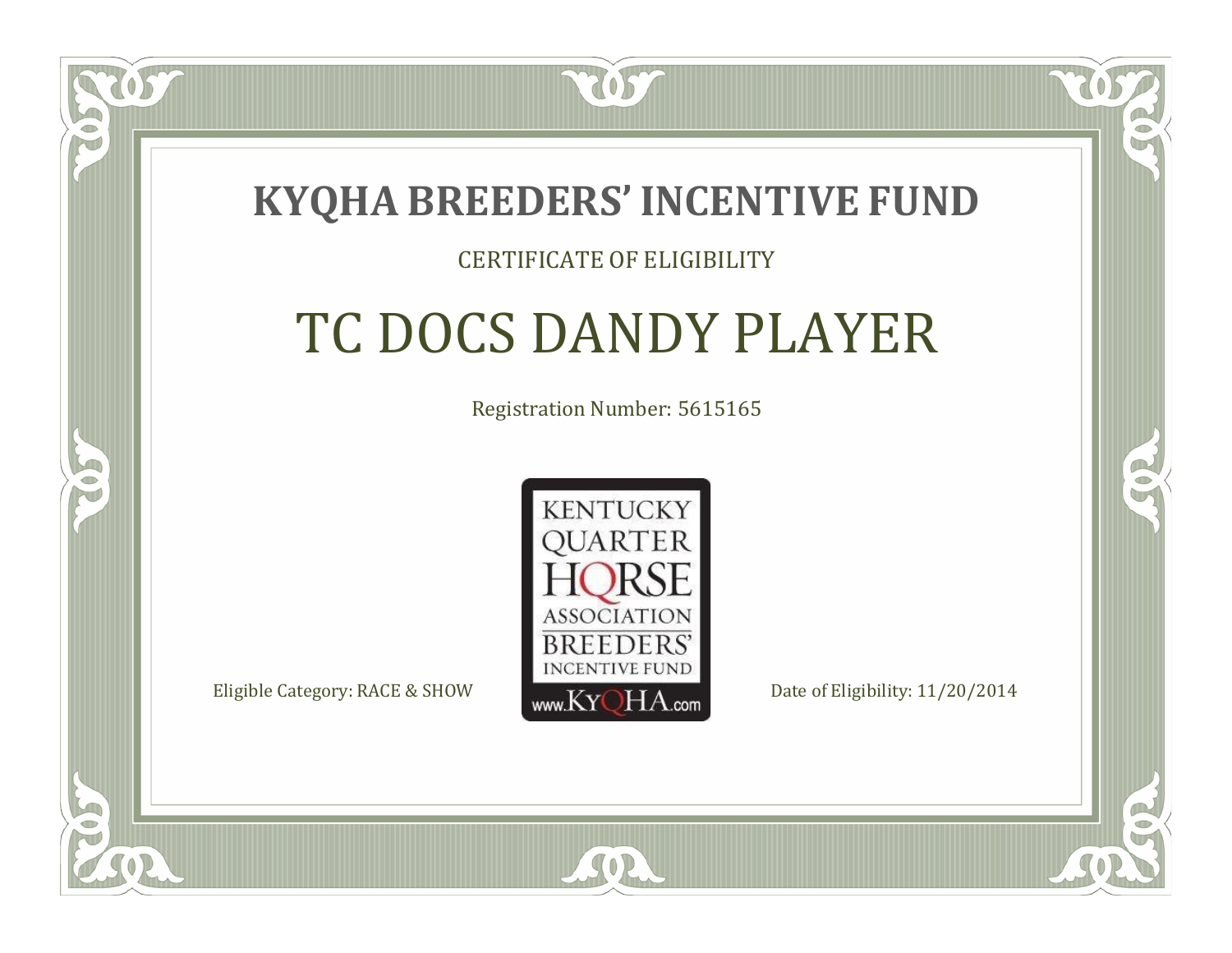

### CERTIFICATE OF ELIGIBILITY

## TC DOCS LIGHTNINDASH

Registration Number: 5615166



SOR

RO

CO.

 $\Box$ N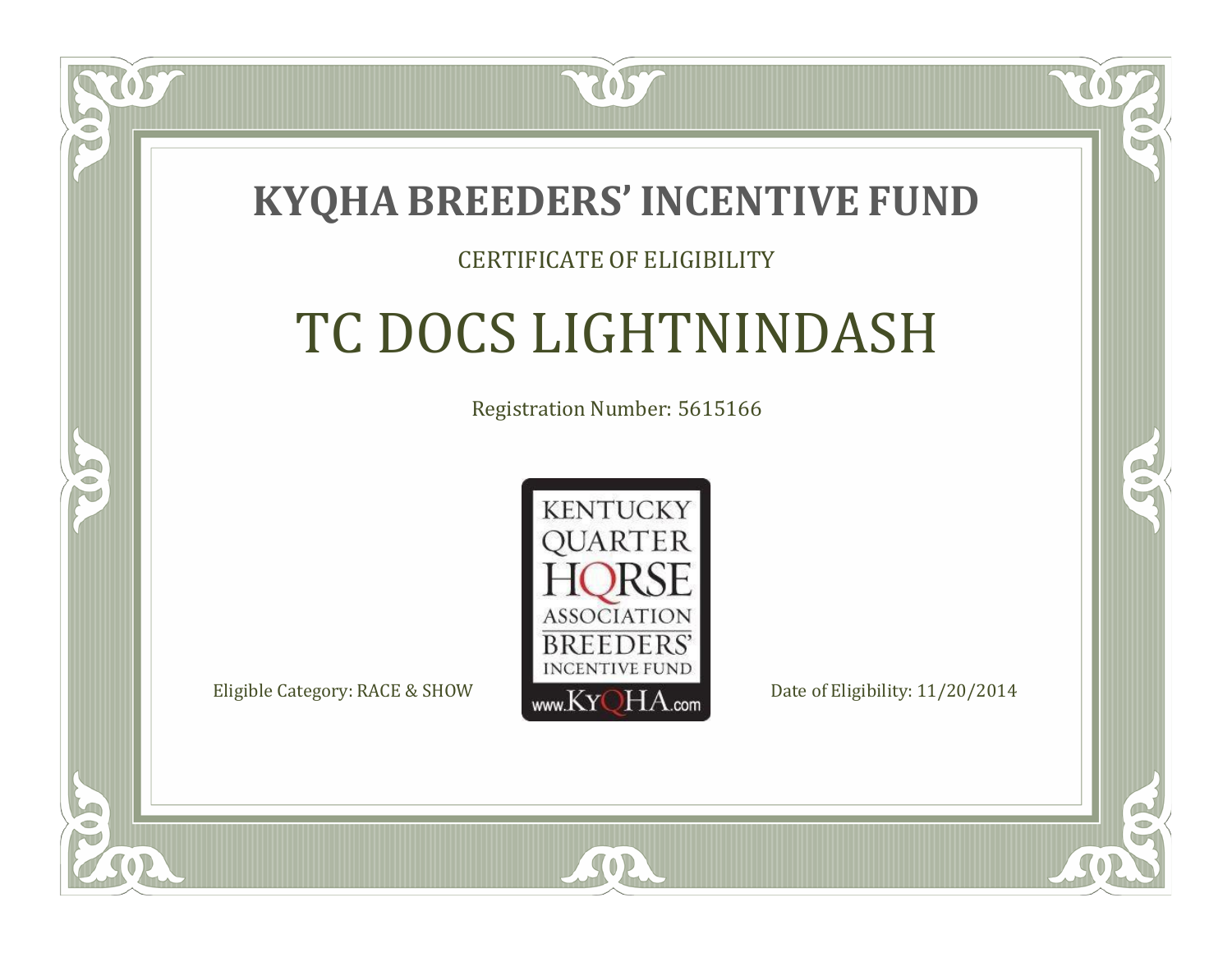

### CERTIFICATE OF ELIGIBILITY

## TC UB DOCS DANCER

Registration Number: 5619265



 $SO<sub>2</sub>$ 

RO

P.

 $\Box$ N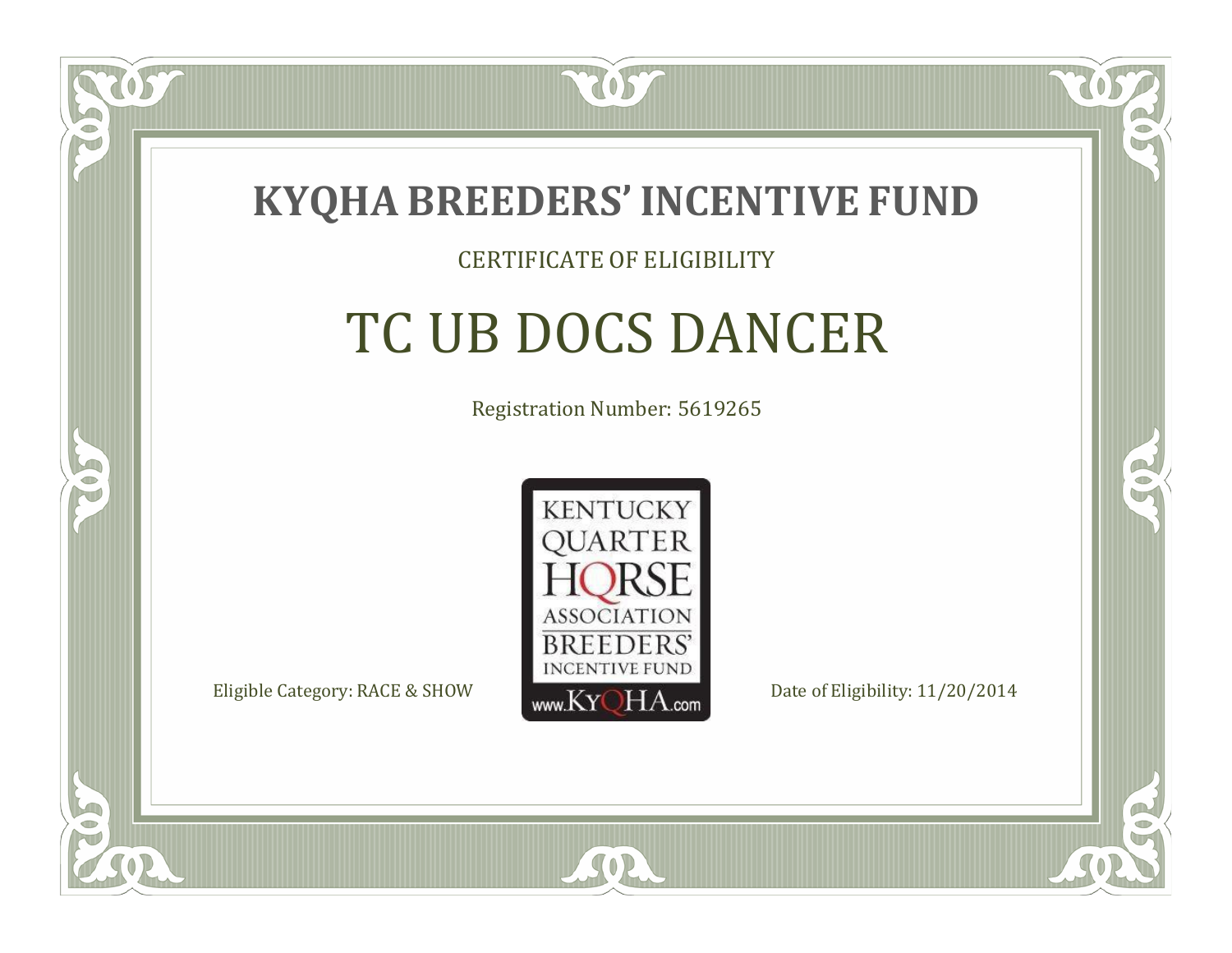

CERTIFICATE OF ELIGIBILITY

## TES REDNECK

Registration Number: X0710197



SOR

 $\mathbb{R}$ 

CO.

057

 $\bullet$ N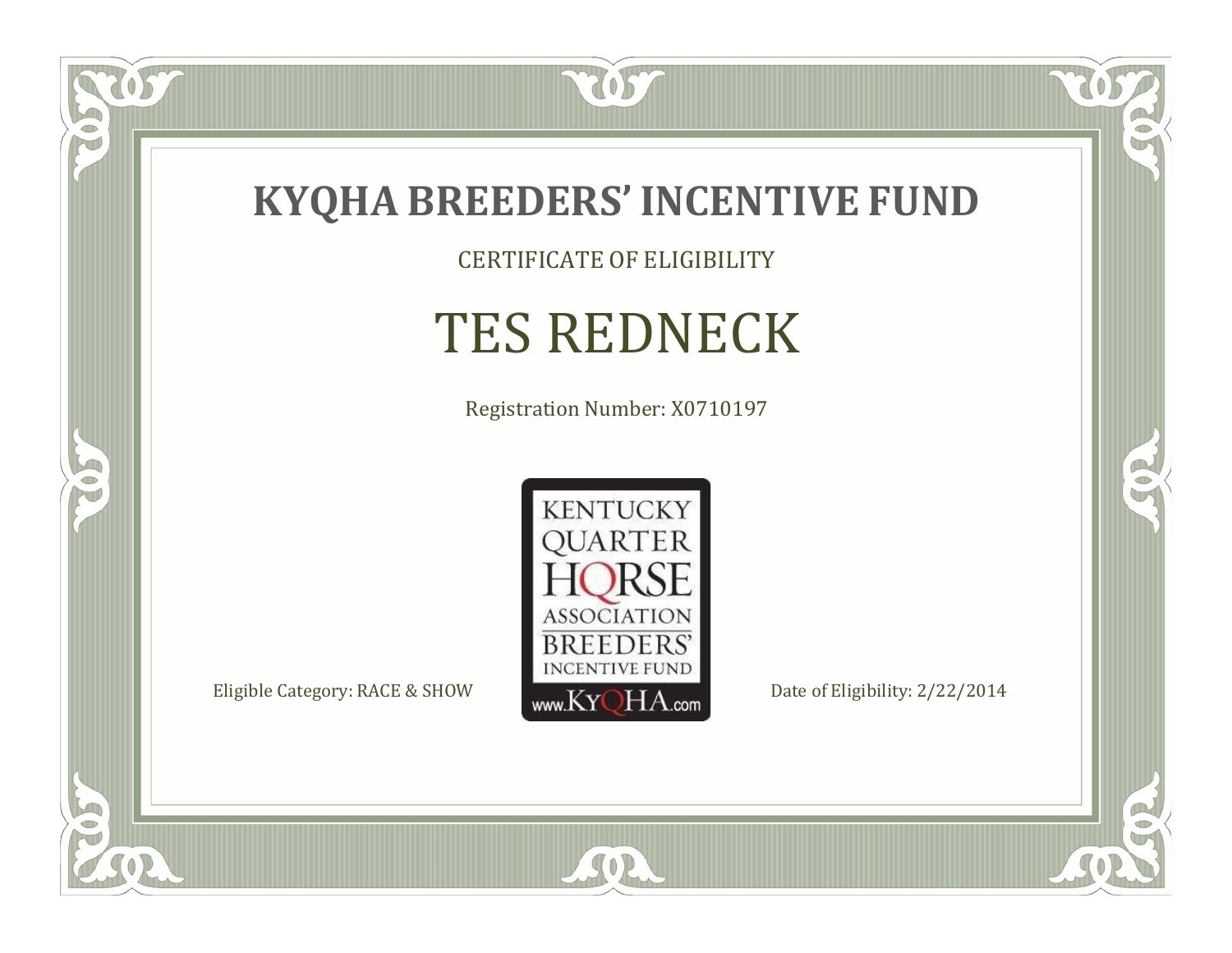

### CERTIFICATE OF ELIGIBILITY

## TES REDNECK ALLI

Registration Number: X0710197



SOR

CO.

 $\rightarrow$ 

 $\Box$ N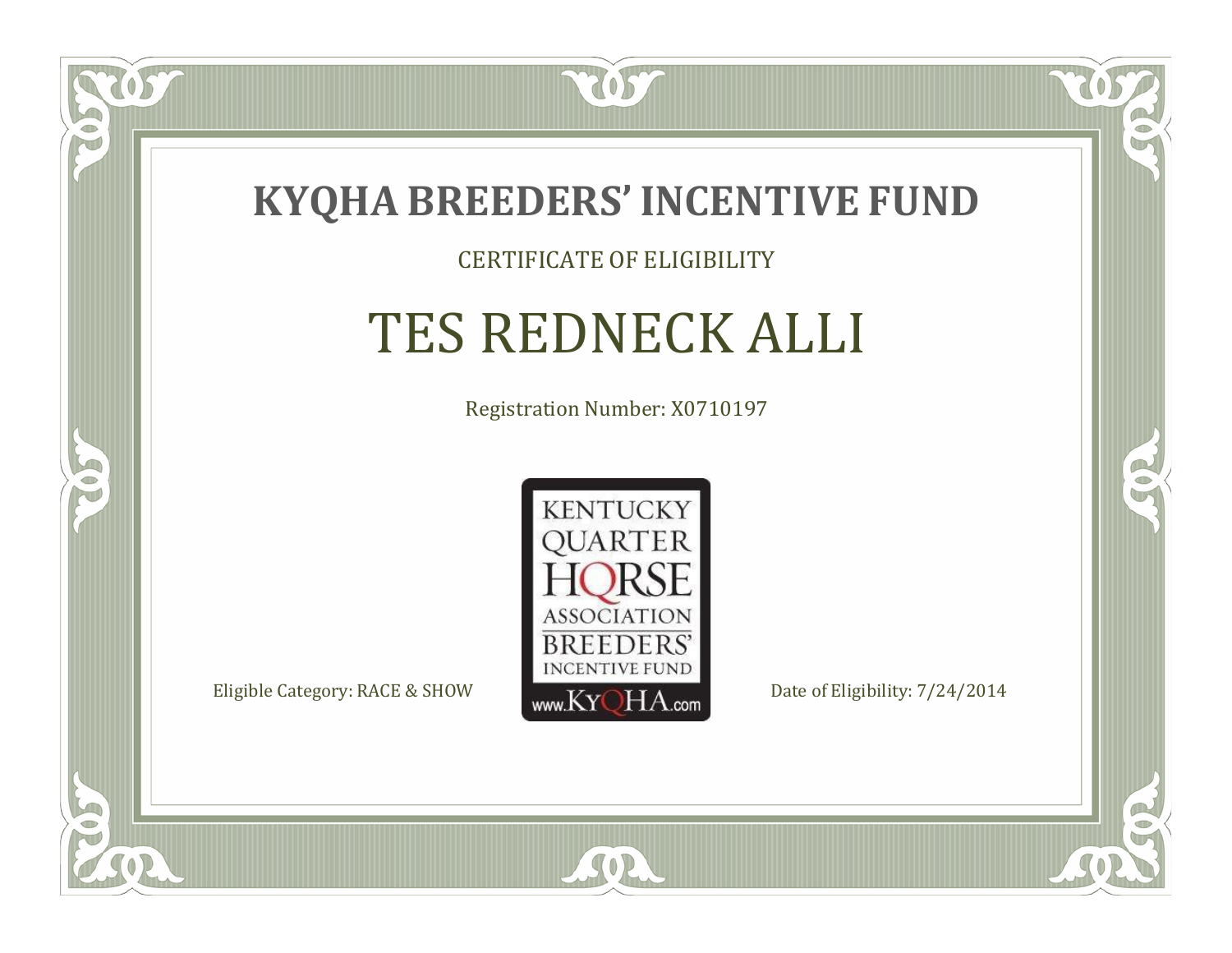

### CERTIFICATE OF ELIGIBILITY

## THE ULTIMATE SONG

Registration Number: X0713771



 $SO<sub>2</sub>$ 

RO

B

 $\Box$ N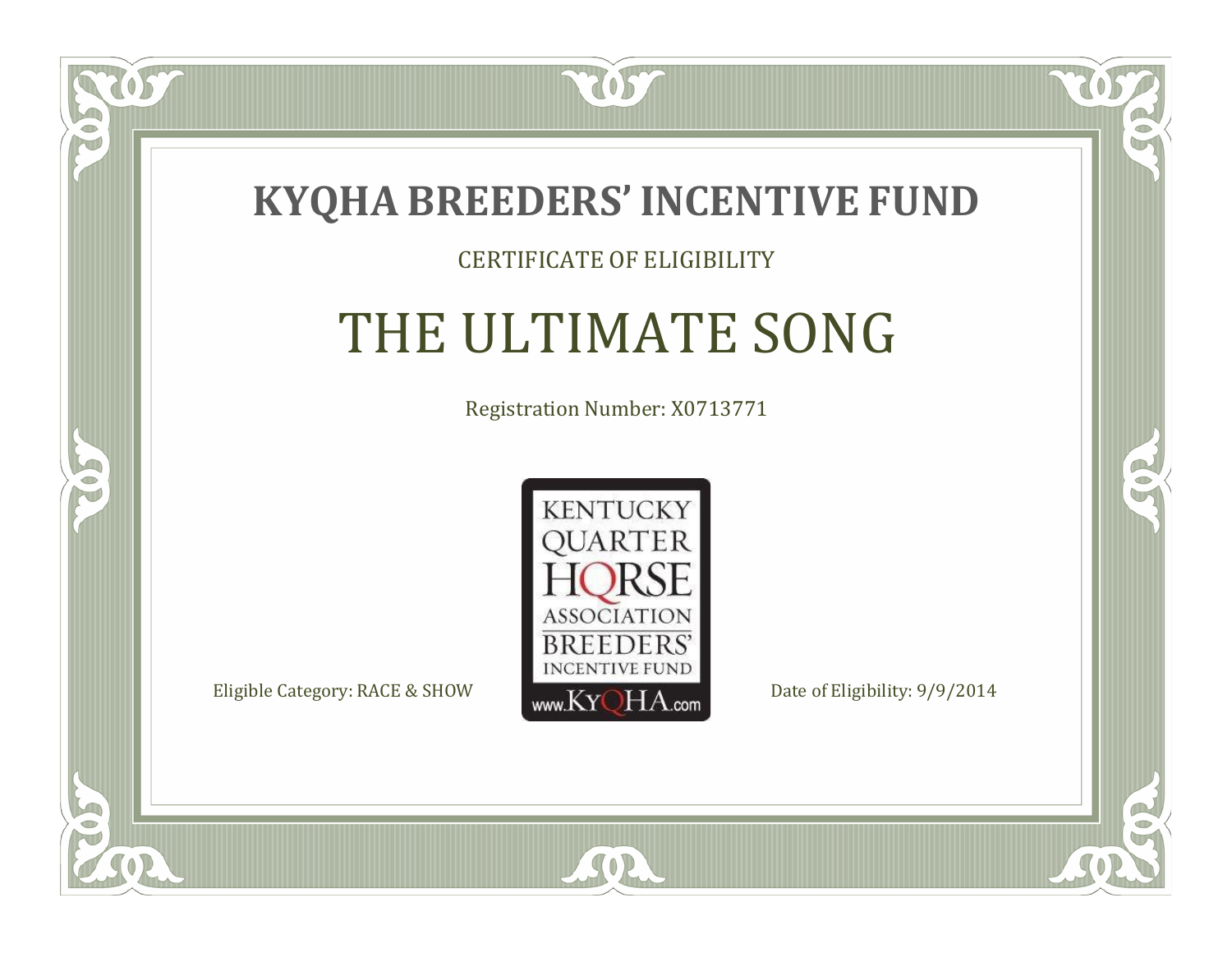

#### CERTIFICATE OF ELIGIBILITY

# THERE IS NO DOUBT

Registration Number: 5527601



SOR

RO

B

 $\Box$ N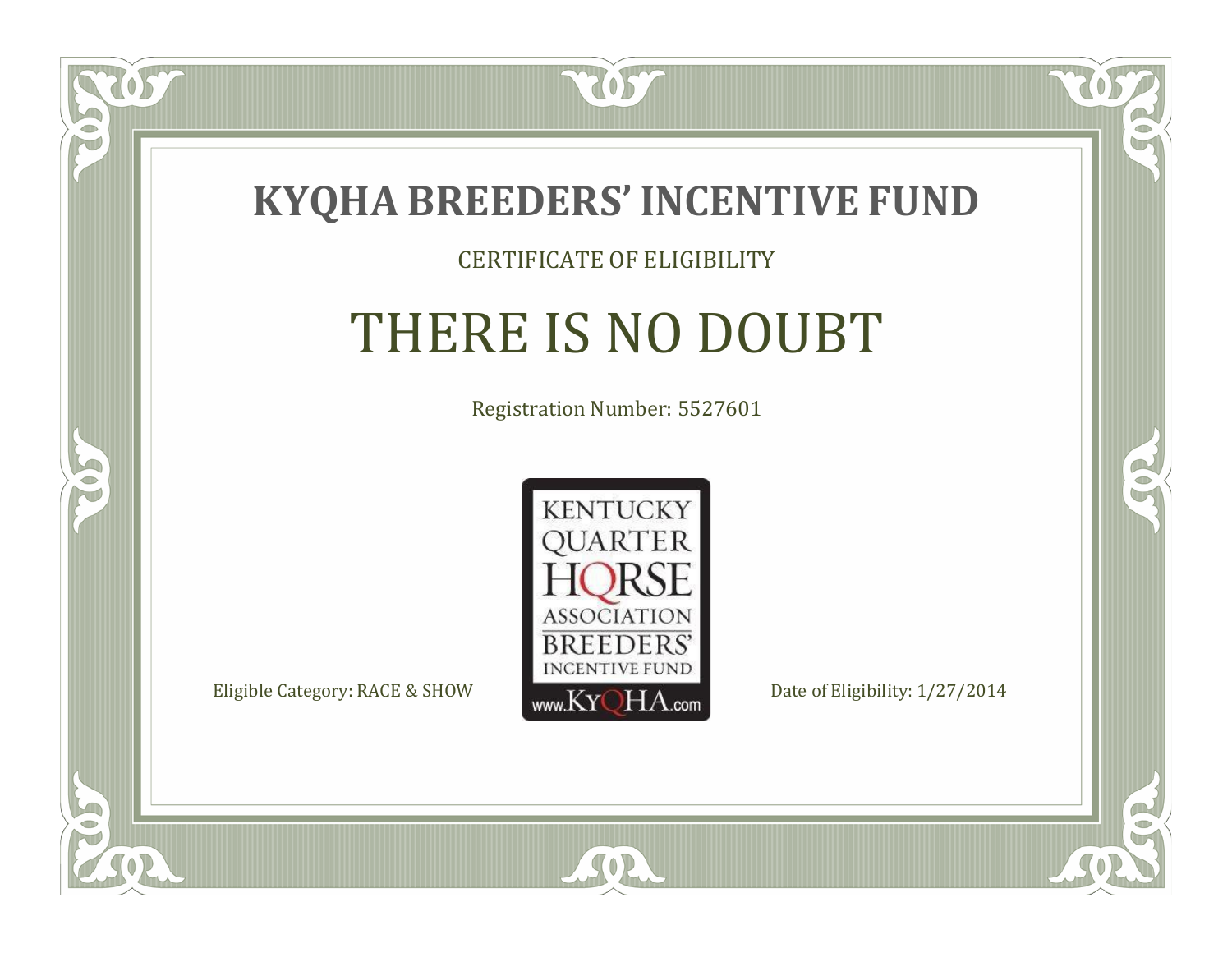

#### CERTIFICATE OF ELIGIBILITY

# THESE IRONS R SLEEPY

Registration Number: X0708102



 $SO<sub>2</sub>$ 

RO

CO.

 $\Box$ N

S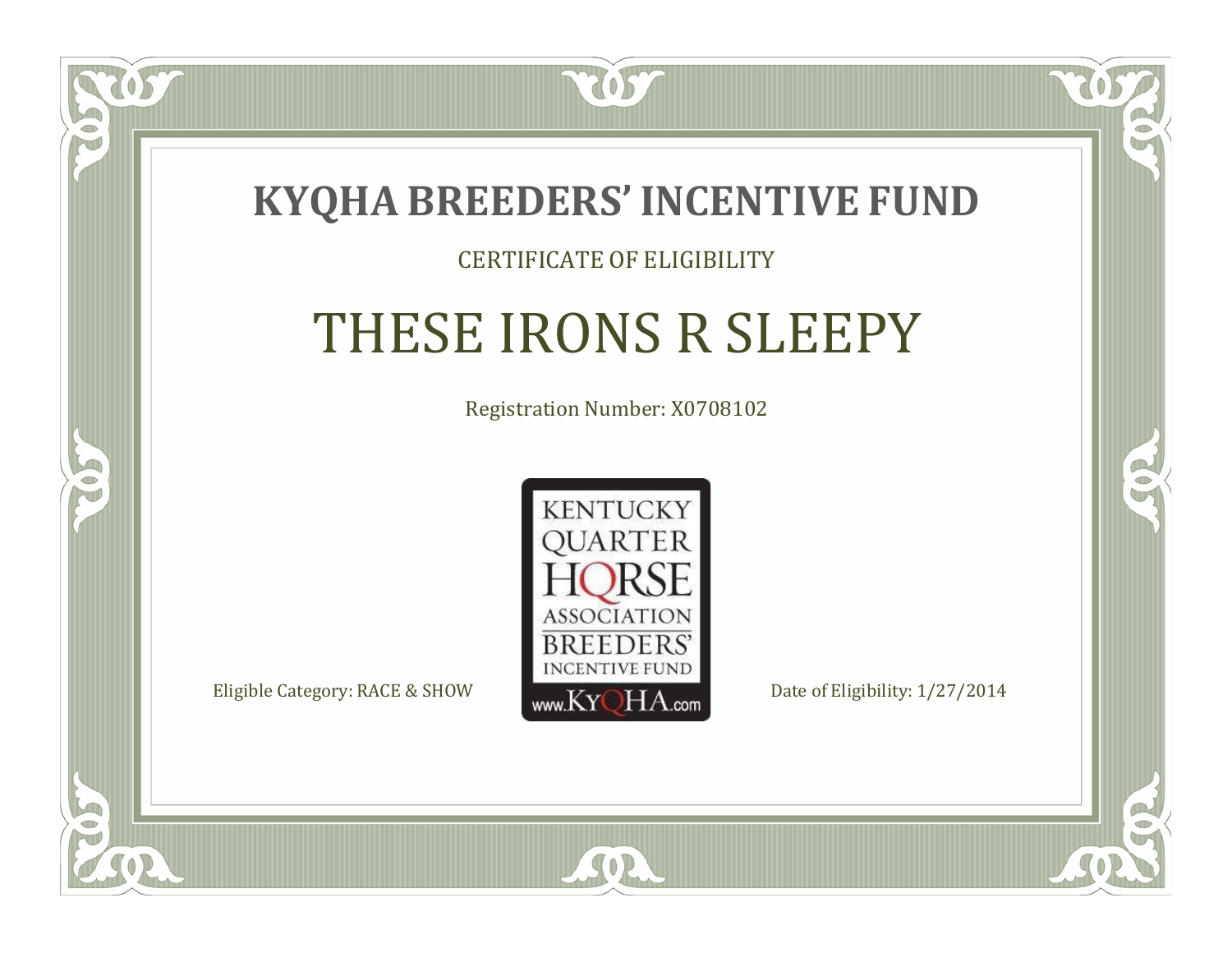

#### CERTIFICATE OF ELIGIBILITY

# THIS CHEVYS ROCKIN

Registration Number: 5410218



 $SO2$ 

CO.

 $\rightarrow$ 

 $\Box$ N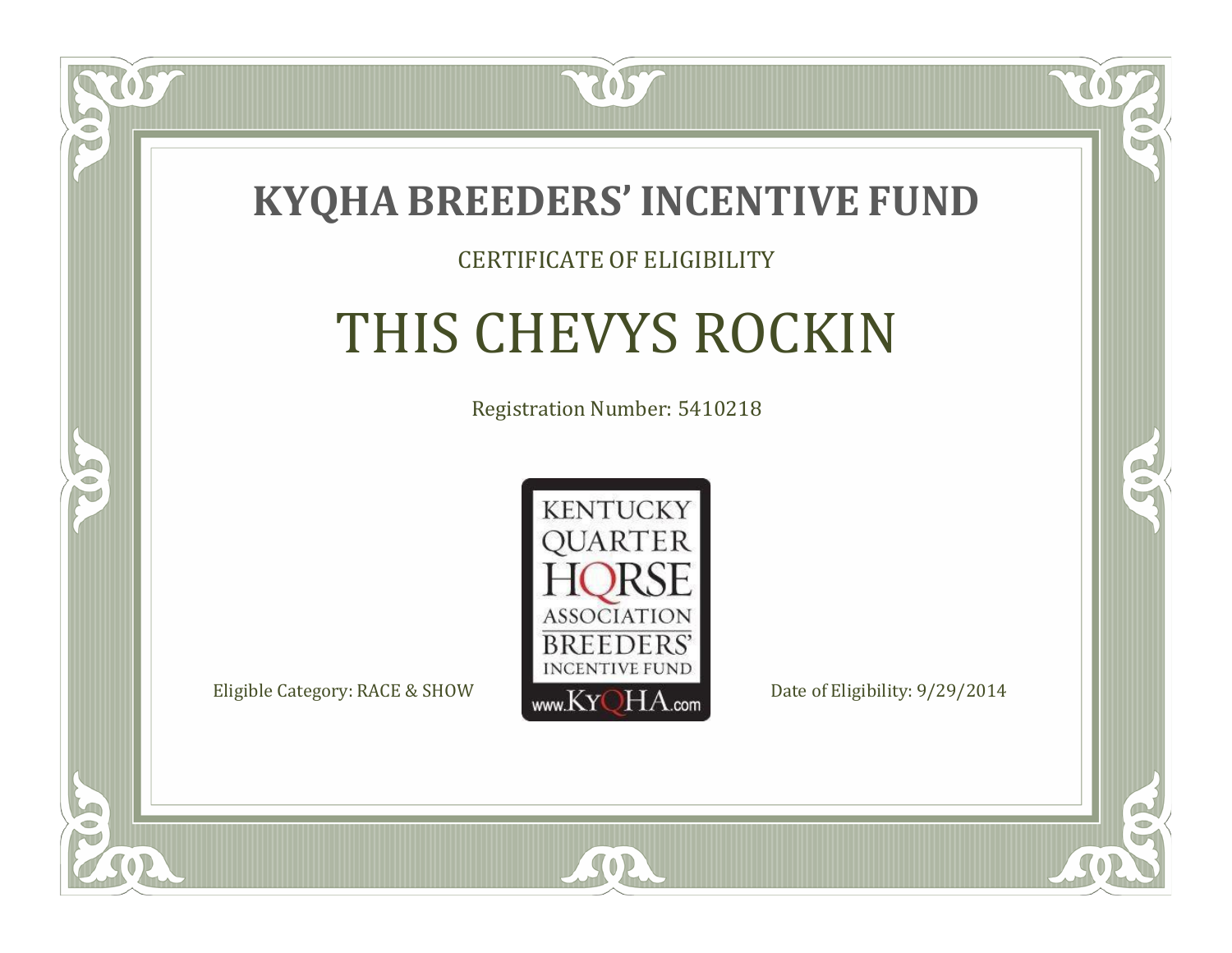

#### CERTIFICATE OF ELIGIBILITY

## TO ULTIMATE HEIGHTS

Registration Number: X0712332



SOR

 $\mathbb{R}$ 

 $\rightarrow$ 

 $\blacksquare$ N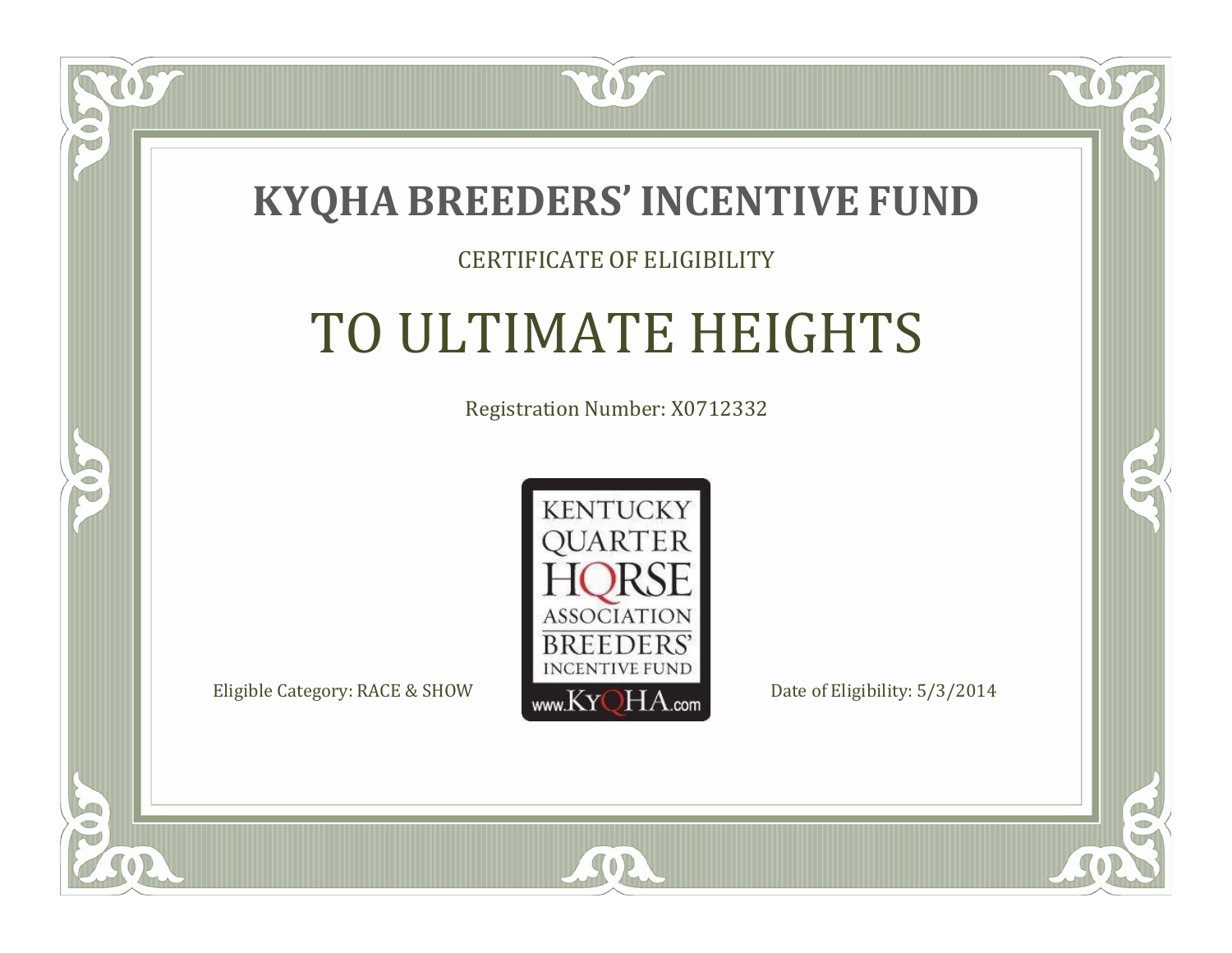

CERTIFICATE OF ELIGIBILITY

# TOP GUN DAN

Registration Number: 5605193



SOR

 $\mathbb{R}$ 

CO.

tos

 $\bullet$ N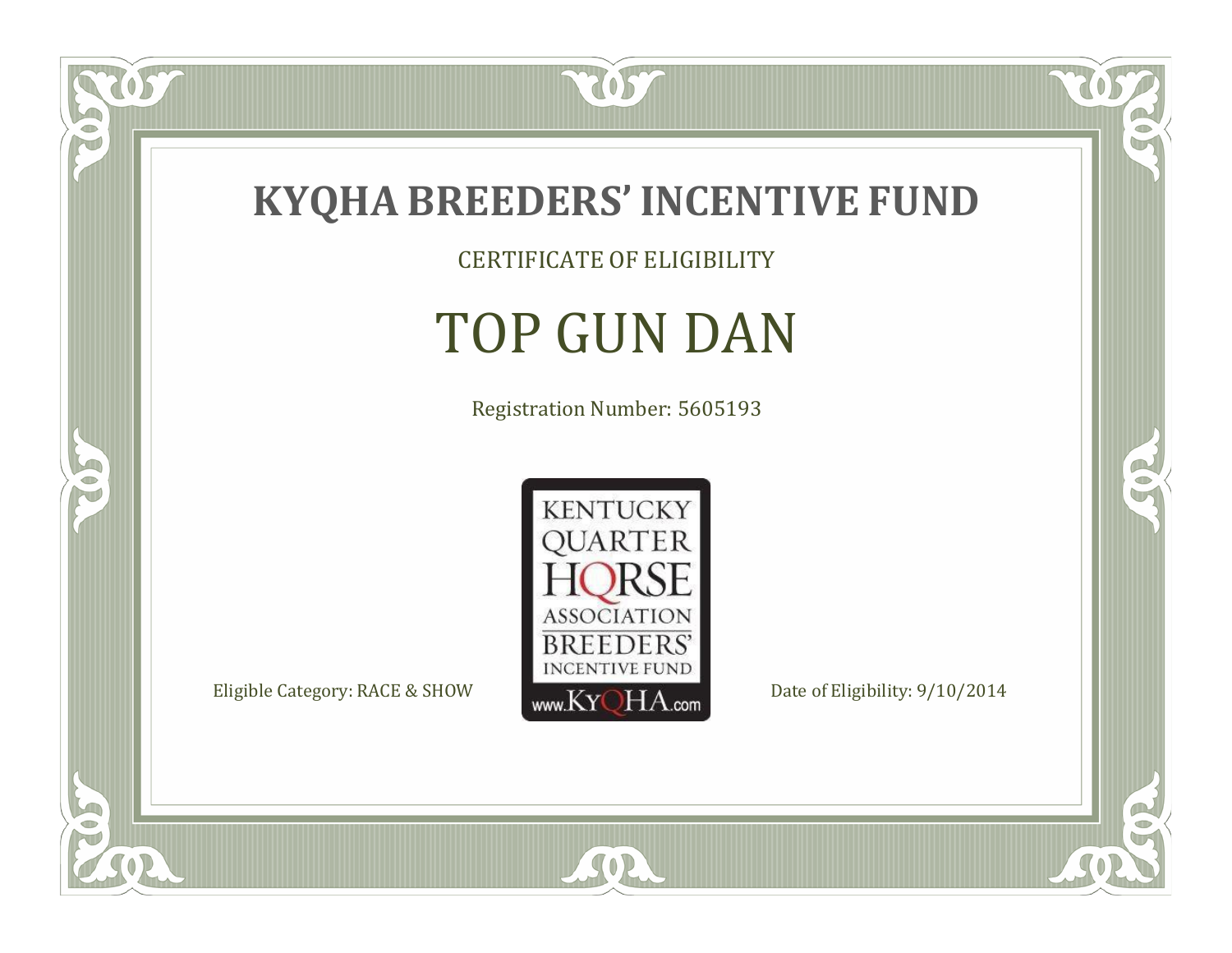

OS

 $\Box$ NU

5

### CERTIFICATE OF ELIGIBILITY

# TT REDNECK RUNWAY

Registration Number: X0709054



SOR

CO.

 $\rightarrow$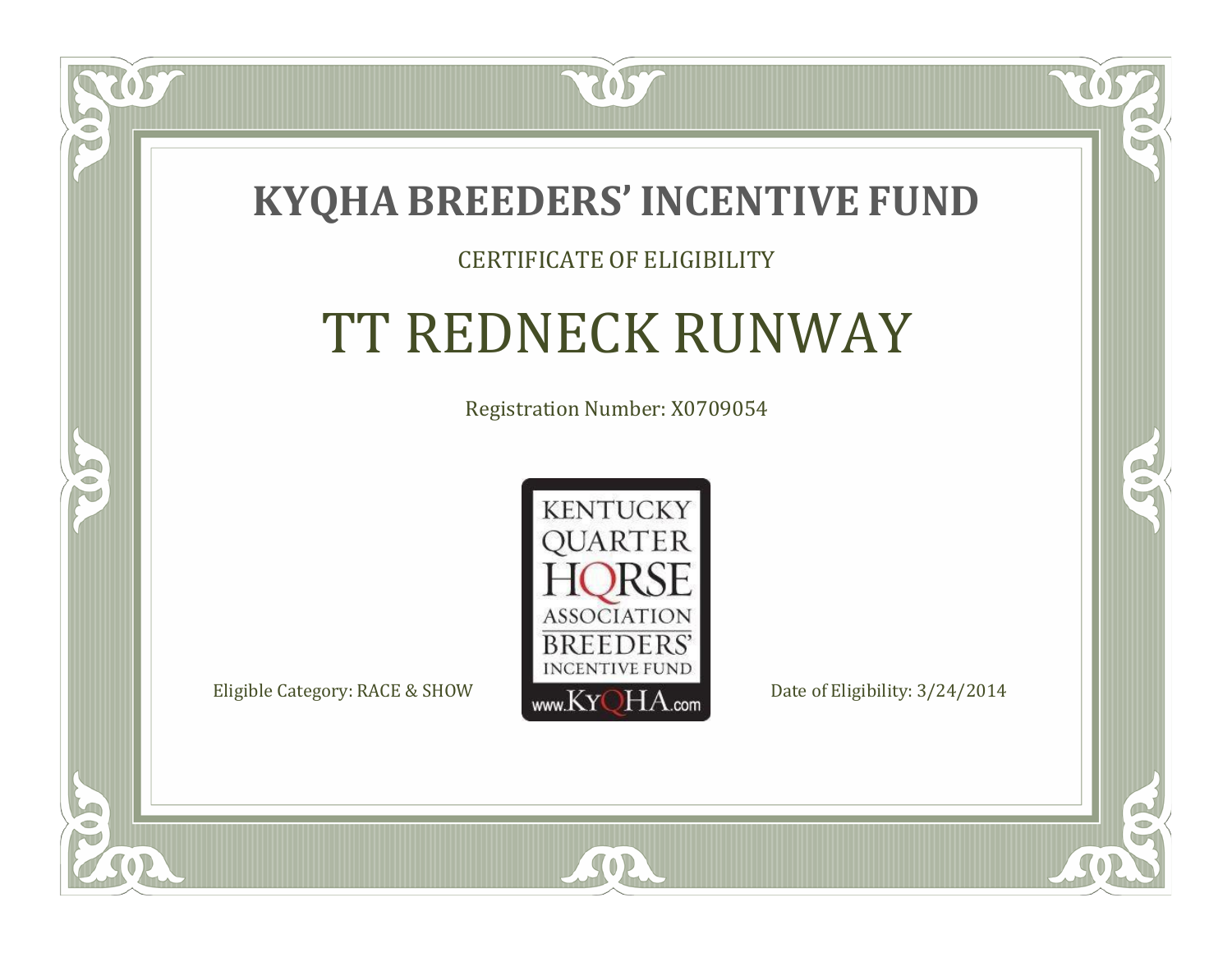

### **KYQHA BREEDERS'INCENTIVE FUND**

CERTIFICATE OF ELIGIBILITY

# TUF TO PASS

Registration Number: 5624446



SOR

tos

 $\bullet$ N

5

 $\mathbb{R}$ 

 $\mathbb{R}^2$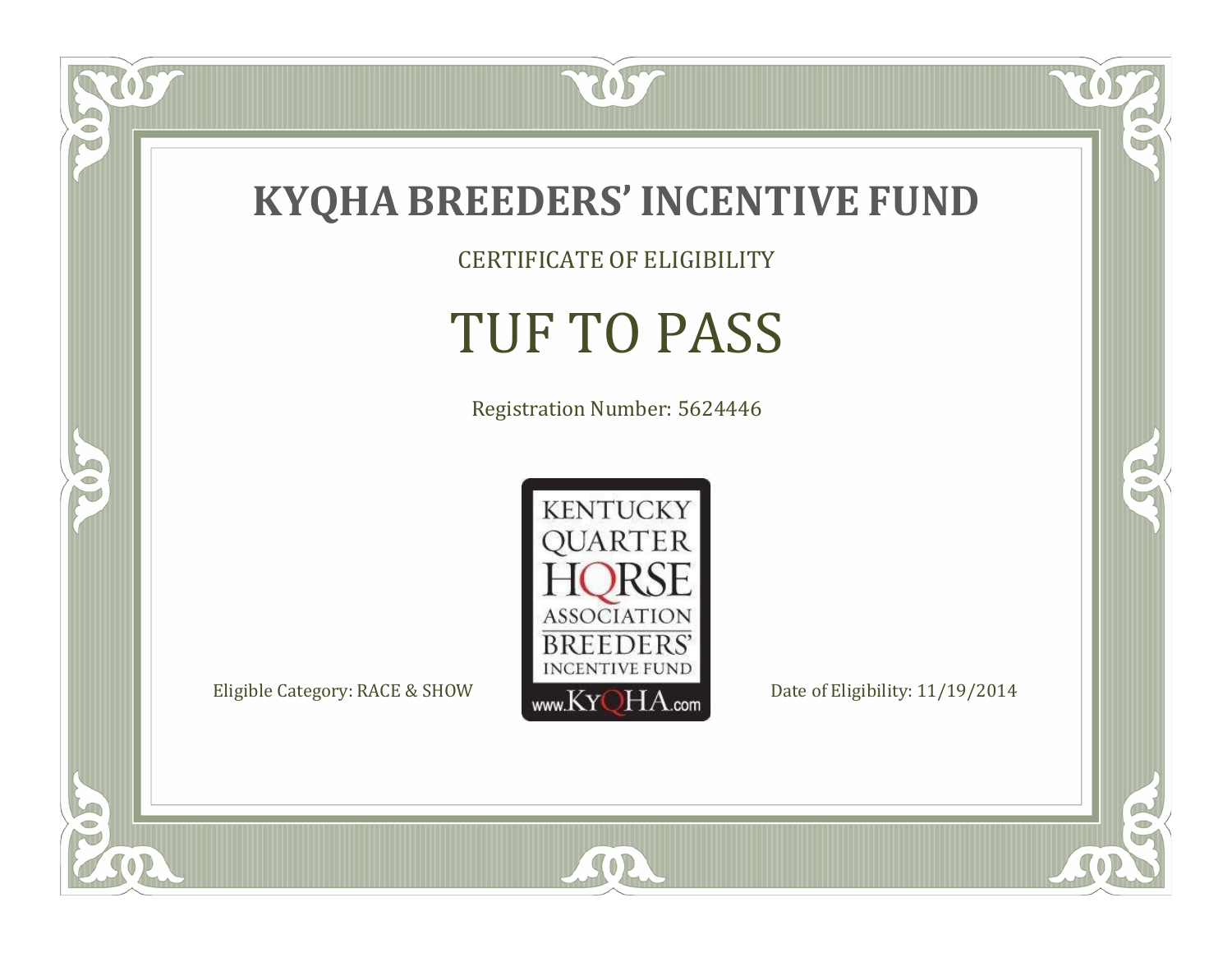

### CERTIFICATE OF ELIGIBILITY

### ULTIMATELY CANADIAN

Registration Number: 5532949



SOR

ÒS

 $\Box$ NU

5

 $\mathbb{R}$ 

R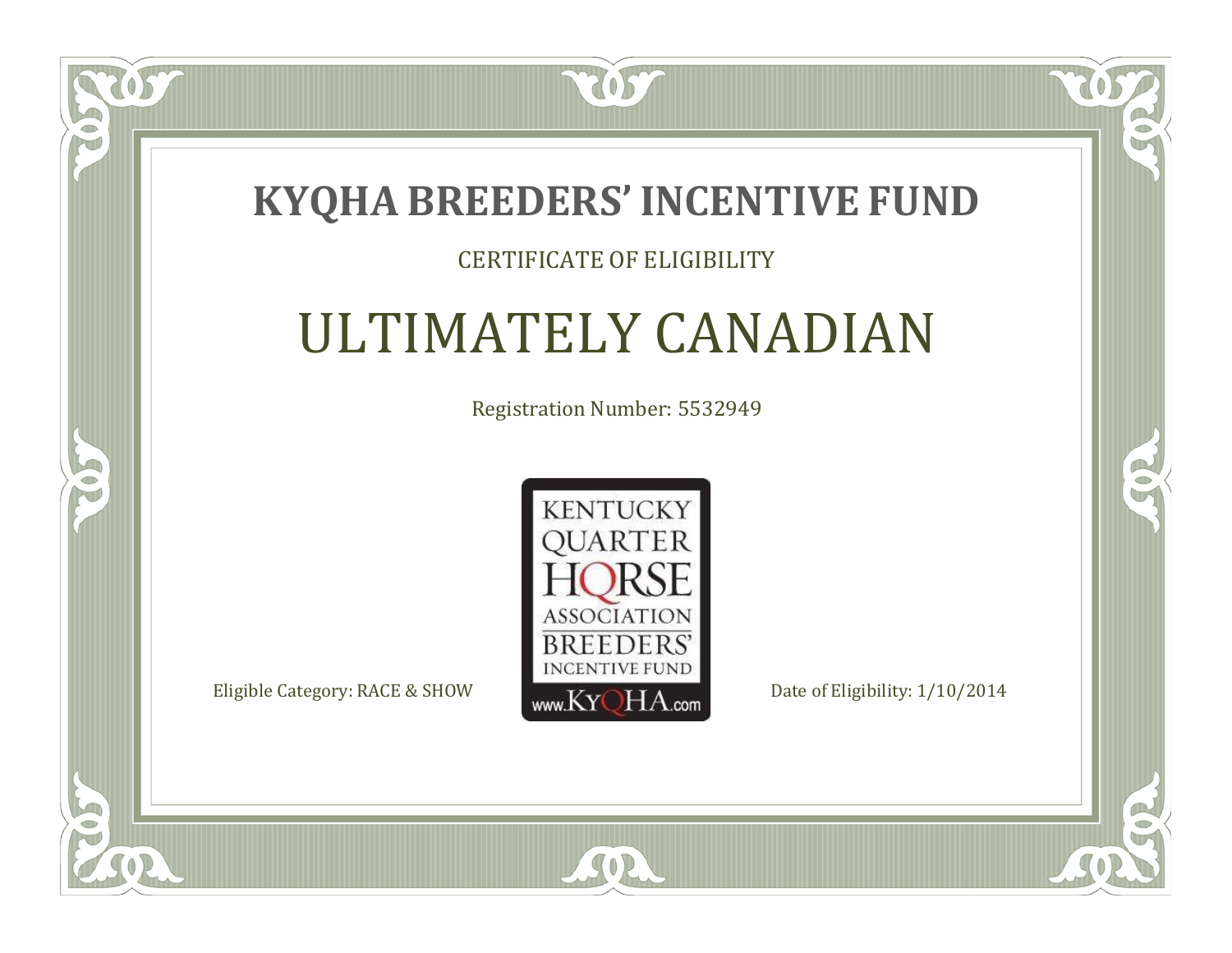

CERTIFICATE OF ELIGIBILITY

# VALIANT FREDA

Registration Number: 5591777



SOR

 $\mathbb{R}$ 

 $\mathbb{R}^2$ 

OS.

 $\bullet$ N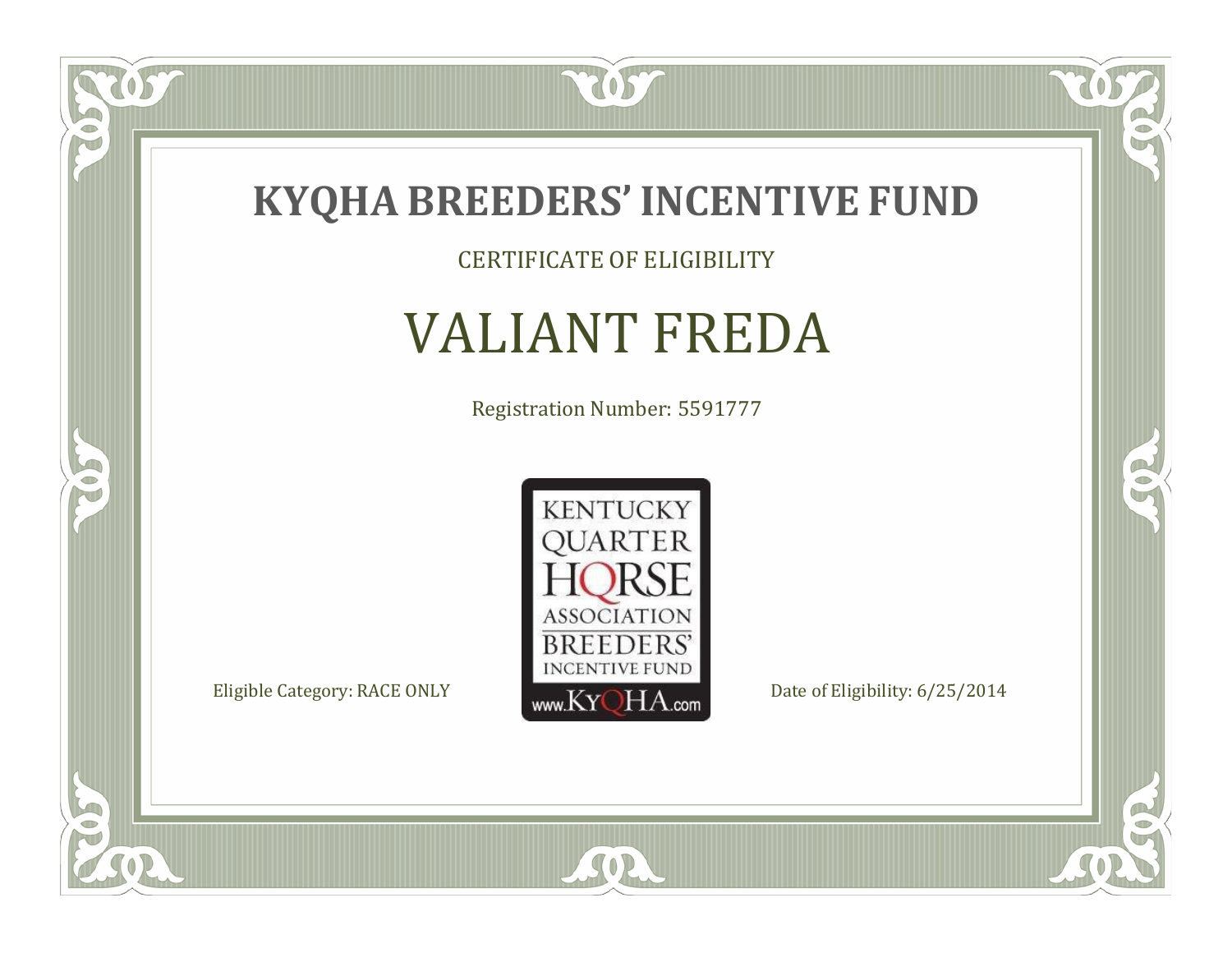

### CERTIFICATE OF ELIGIBILITY

# WILLYS VESTED FINESS

Registration Number: X0706166



SOR

CO.

 $\rightarrow$ 

 $\blacksquare$ N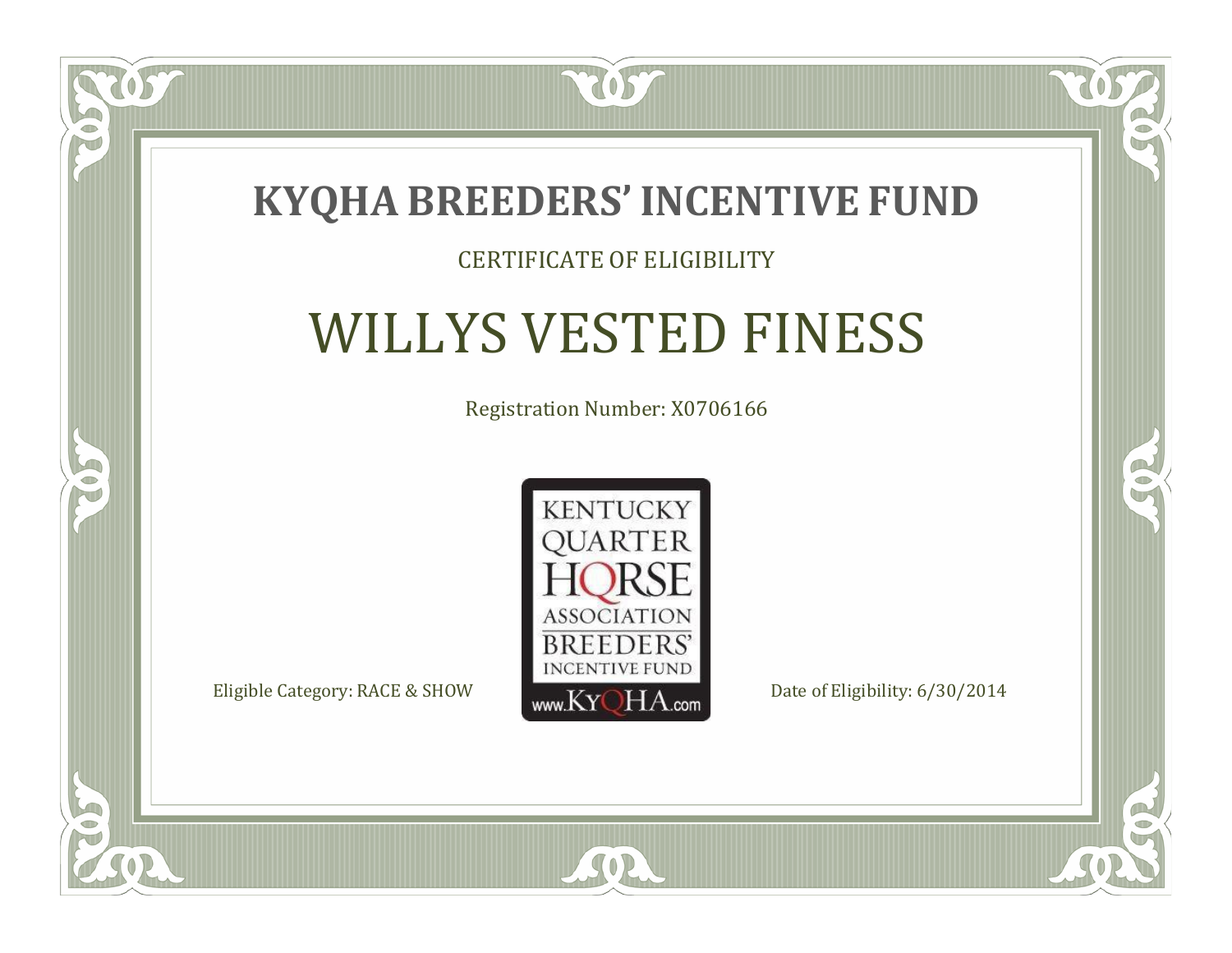

CERTIFICATE OF ELIGIBILITY

### WRAP VERSION

Registration Number: 5602910



SOR

 $\mathbb{R}$ 

 $\mathbb{R}^2$ 

 $\overline{OS}$ 

 $\bullet$ N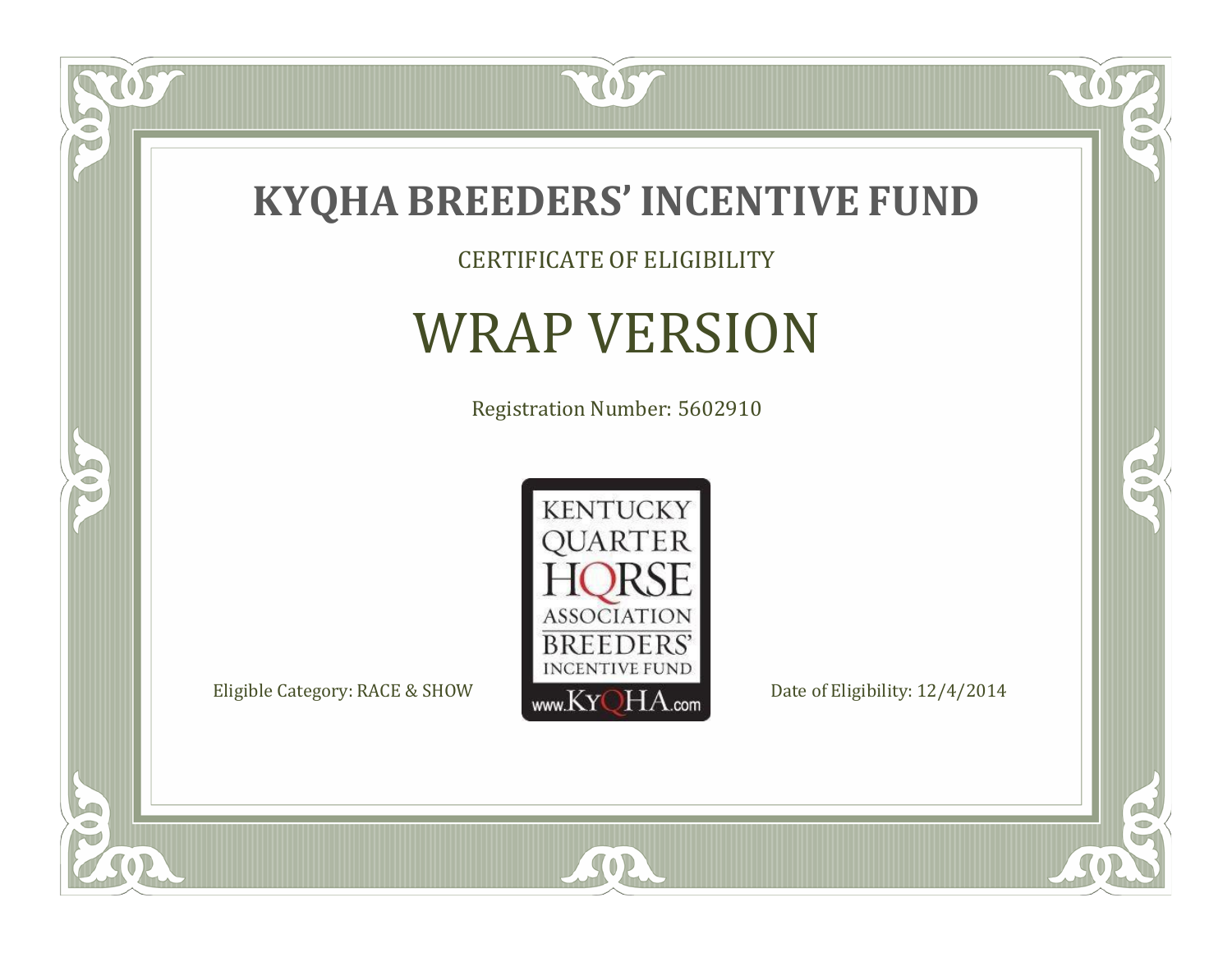

CERTIFICATE OF ELIGIBILITY

### WRAP WITH ME

Registration Number: 5611832



 $\mathbb{R}$ 

 $\mathbb{R}^2$ 

OS

 $\bullet$ N

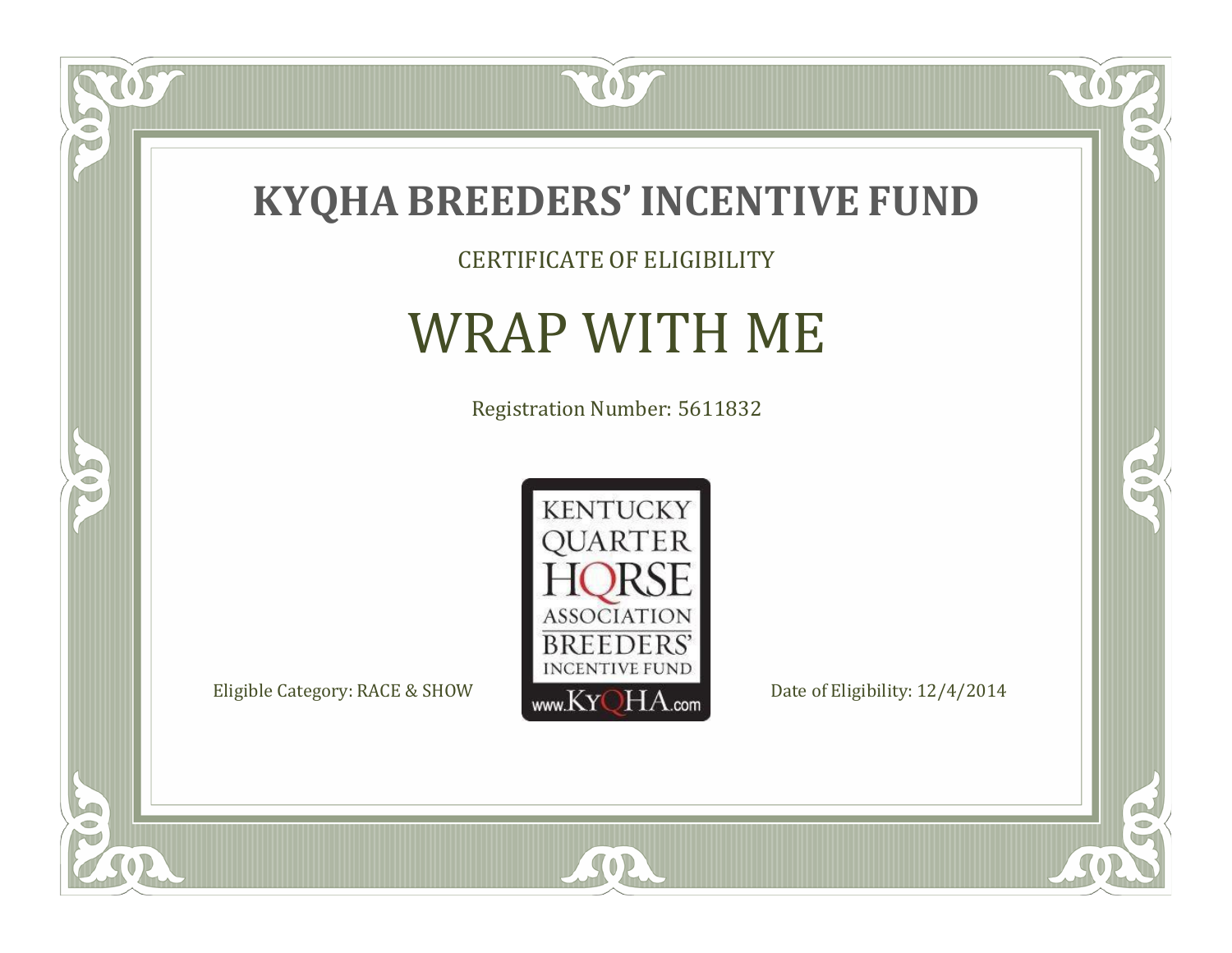

#### CERTIFICATE OF ELIGIBILITY

### WRAPPED SO FANCY

Registration Number: 5594504



SOR

CO.

B

 $\Box$ N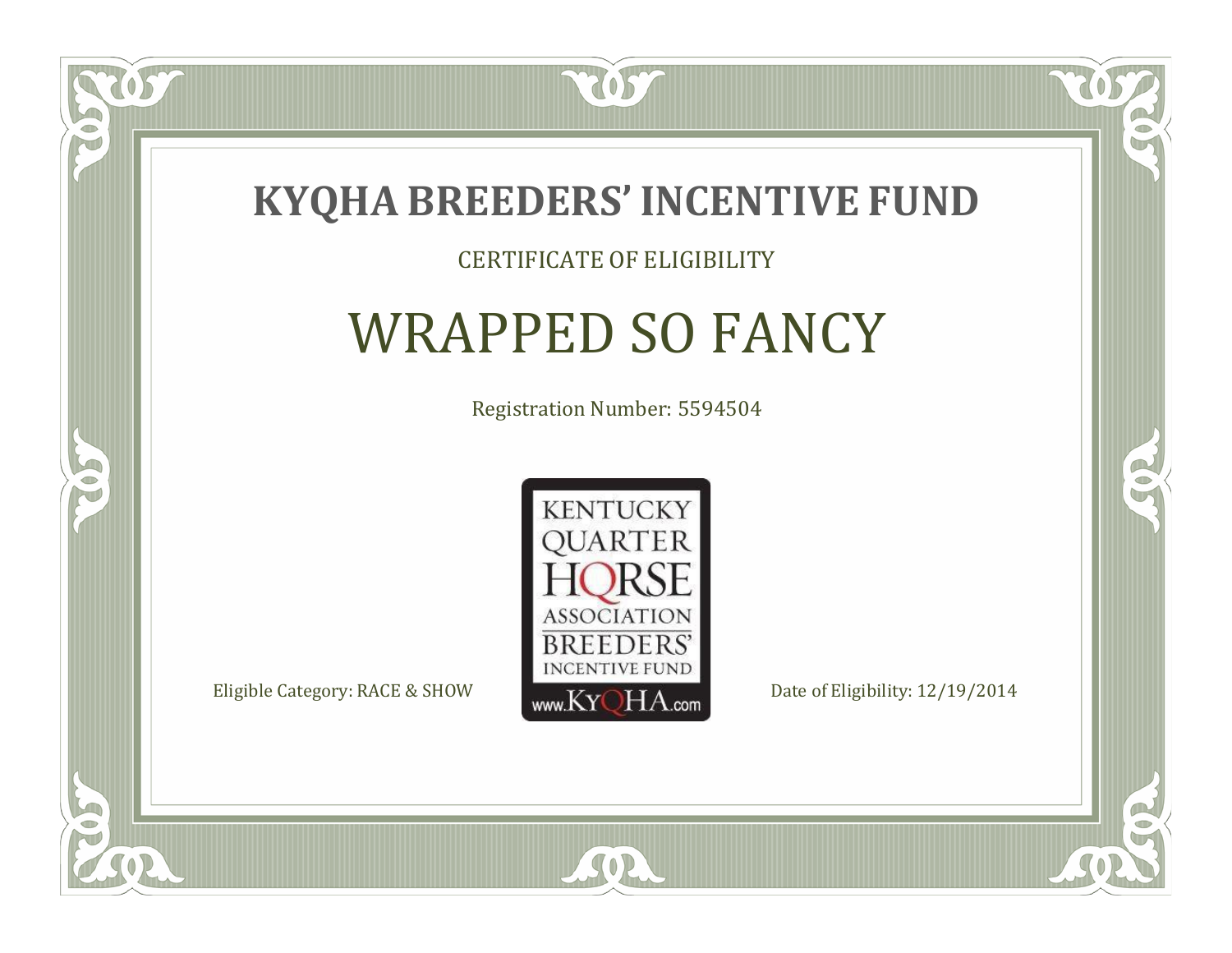### **KYQHA BREEDERS'INCENTIVE FUND**

7057

### CERTIFICATE OF ELIGIBILITY

# WRAPPIN TO THE RYTHM

Registration Number: X0714267



SOR

 $\mathbb{R}$ 

 $\rightarrow$ 

 $\blacksquare$ N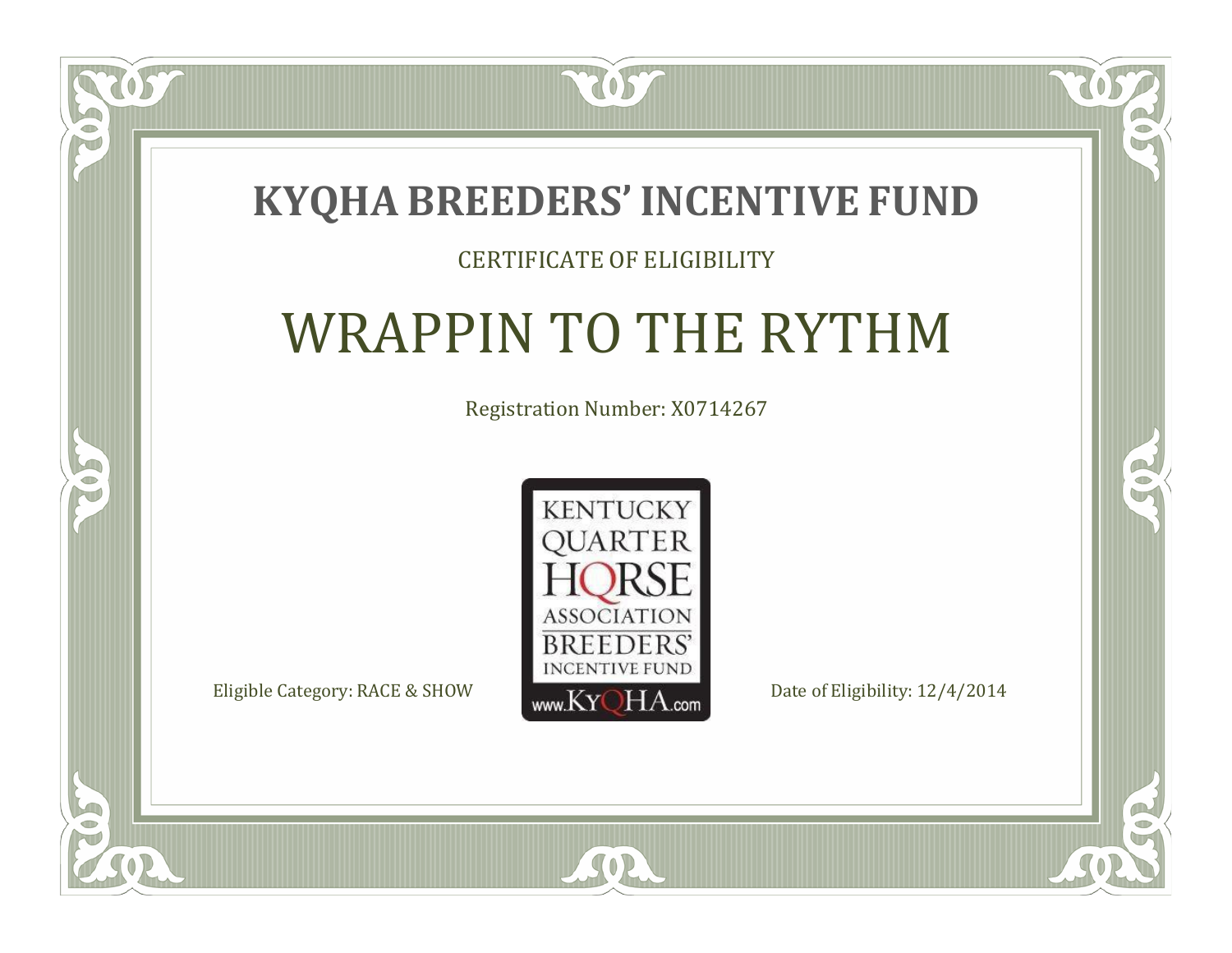

#### CERTIFICATE OF ELIGIBILITY

# WRS DARE TO BE QUICK

Registration Number: 5619989



SOR

RO

B.

 $\Box$ N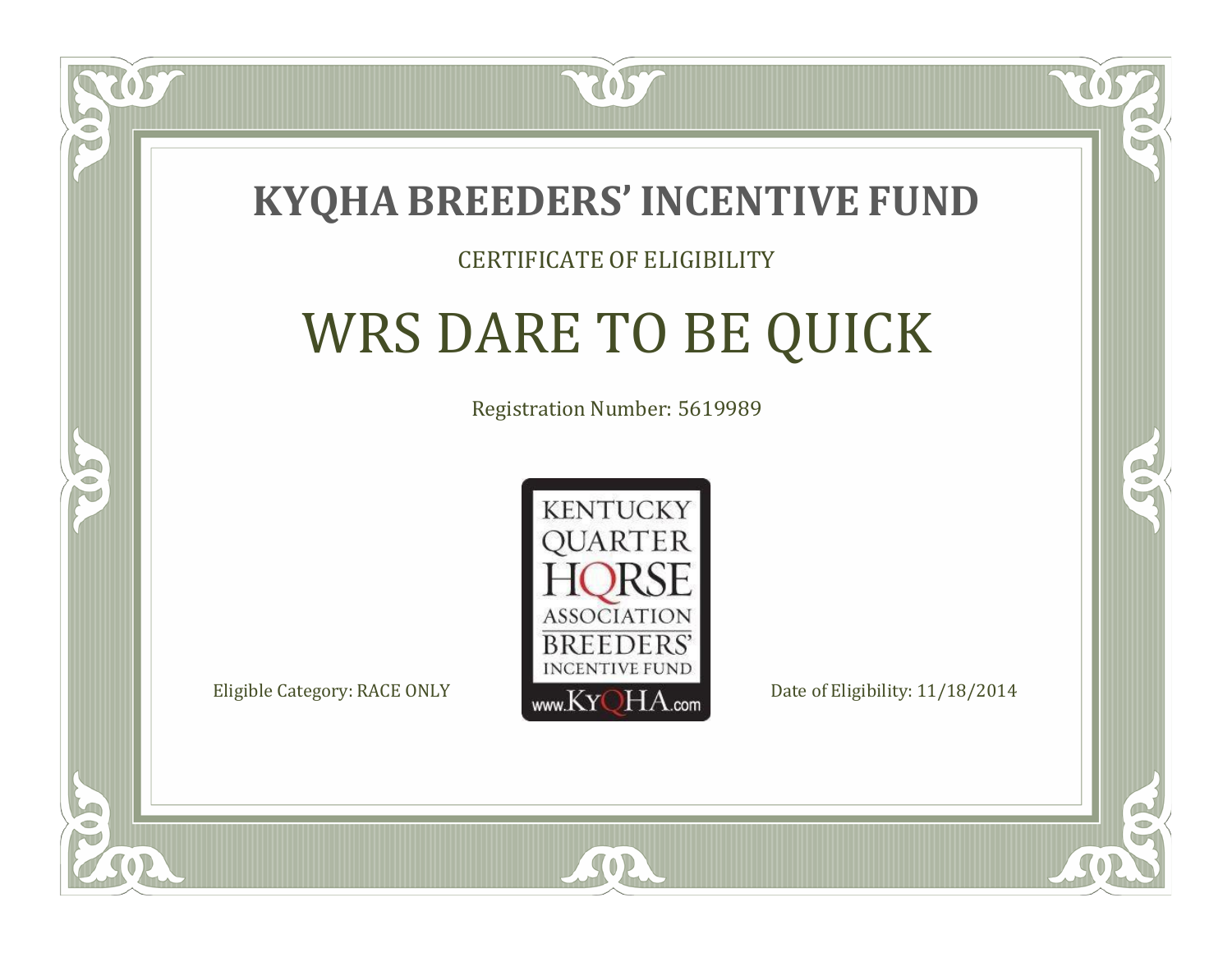

#### CERTIFICATE OF ELIGIBILITY

# WRS FANTASTIC FLYER

Registration Number: X0714840



SOR

CO.

 $\rightarrow$ 

 $\Box$ N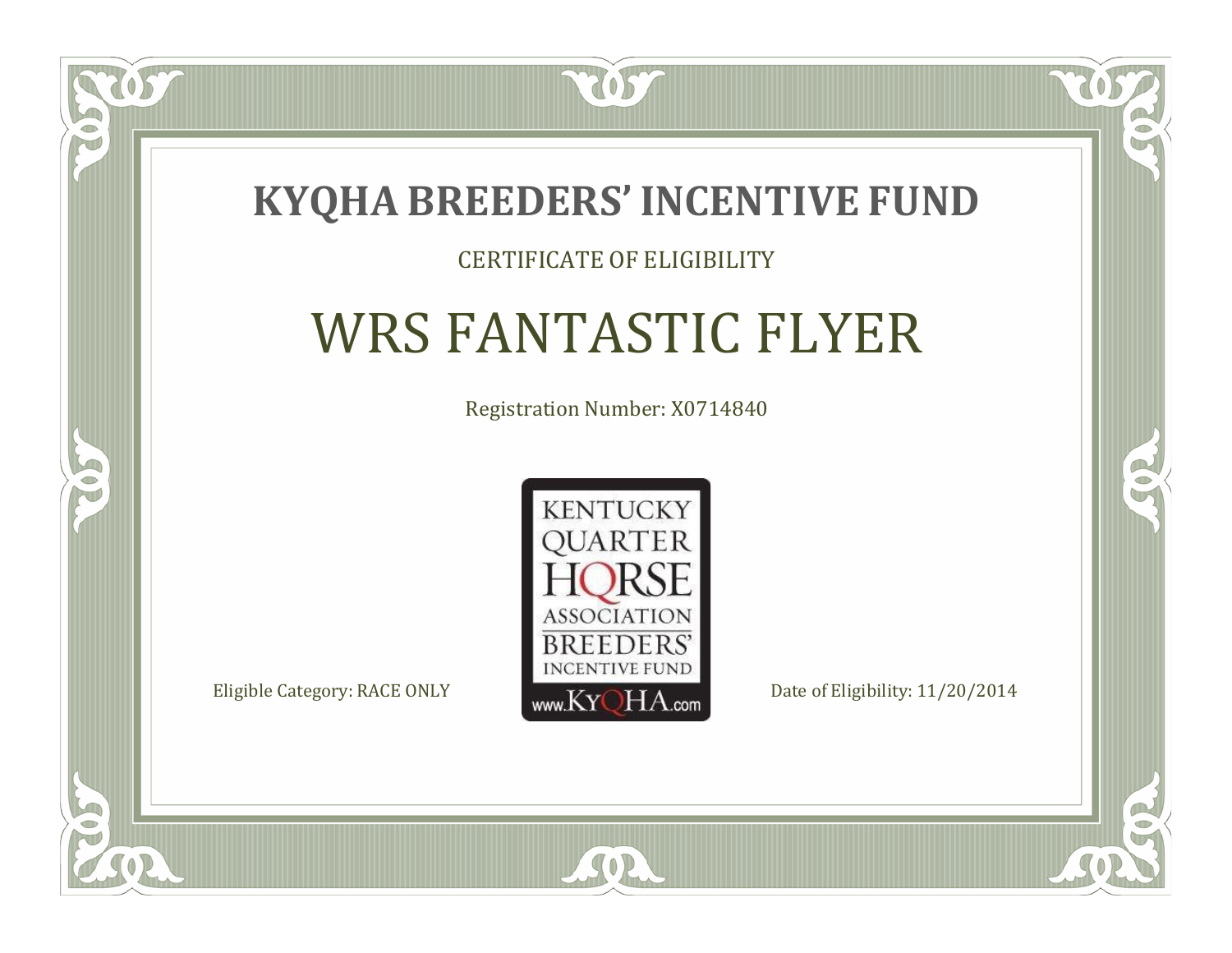### **KYQHA BREEDERS'INCENTIVE FUND**

7057

### CERTIFICATE OF ELIGIBILITY

# WRS WHOSEYOURDADDY

Registration Number: 5619988



SOR

 $\mathbb{R}$ 

 $\rightarrow$ 

 $\blacksquare$ N